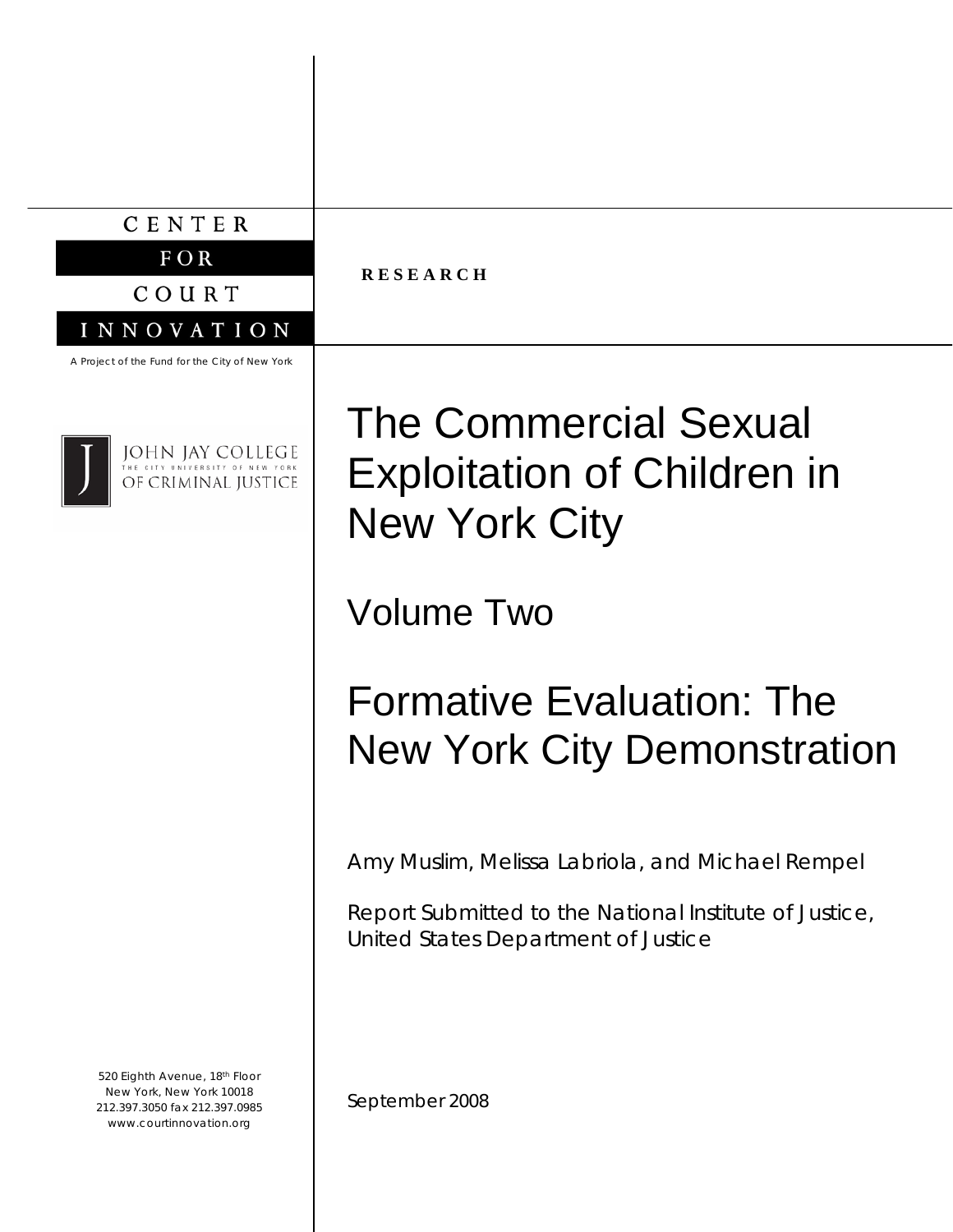### **Acknowledgements**

This study was supported by a grant from the National Institute of Justice (NIJ) of the U.S. Department of Justice (contract # 2005-LX-FX-0001). We are deeply grateful to our grant manager, Karen Bachar, for her tremendous guidance and assistance throughout the project. The opinions, findings, and conclusions or recommendations expressed in this publication are those of the authors and do not necessarily reflect the views of the Department of Justice.

As required by the original NIJ solicitation, this study involved two components: a population estimate and a formative evaluation of a citywide project intended to address the commercial sexual exploitation of children in New York City. The John Jay College of Criminal Justice implemented the population estimate and description of the exploited youth (Volume One), and the Center for Court Innovation implemented the formative evaluation (Volume Two). The two research teams also reviewed each other's work and jointly authored an Executive Summary. The authors of this volume would like to thank their John Jay colleagues, Ric Curtis, Karen Terry, Meredith Dank, Kirk Dombrowski, and Bilal Khan, for their invaluable insights and collaboration throughout.

We could not have completed the study without the assistance of a great number of other individuals. Most importantly, we are grateful to everyone that is part of the Coalition Against the Sexual Exploitation of Children (CASEC) and applaud the amazing work that they are doing on behalf of young people in New York City. From the Mayor's Office of the Criminal Justice Coordinator, we thank Michele Sviridoff, Kara Kaplan, Robin White, and Julie Siddique, who worked closely with us during this formative evaluation and took time to clarify issues, answer questions, and develop the logic model, and always were available to meet with us. We also thank Karen Agnifilo, Manon DeFelice, and Michele Sviridoff for their valuable comments on an earlier version of the final report.

We thank all of the CASEC stakeholders who were interviewed and who honestly shared their views and thoughts. Representatives of the following agencies participated in interviews:

- *Social Service Agencies:* Girls Education and Mentoring Services (GEMS), Jewish Child Care Association, Safe Horizon, and Sexual Assault and Violence Prevention Intervention Program (SAVI).
- *Criminal Justice Agencies:* Brooklyn District Attorney's Office, Federal Bureau of Investigation, Midtown Community Court, New York City Law Department, New York City Police Department (including multiple divisions), Queens Criminal Court, Queens District Attorney's Office, Queens Family Court, Queens Legal Aid Society, and United States Attorney's Office.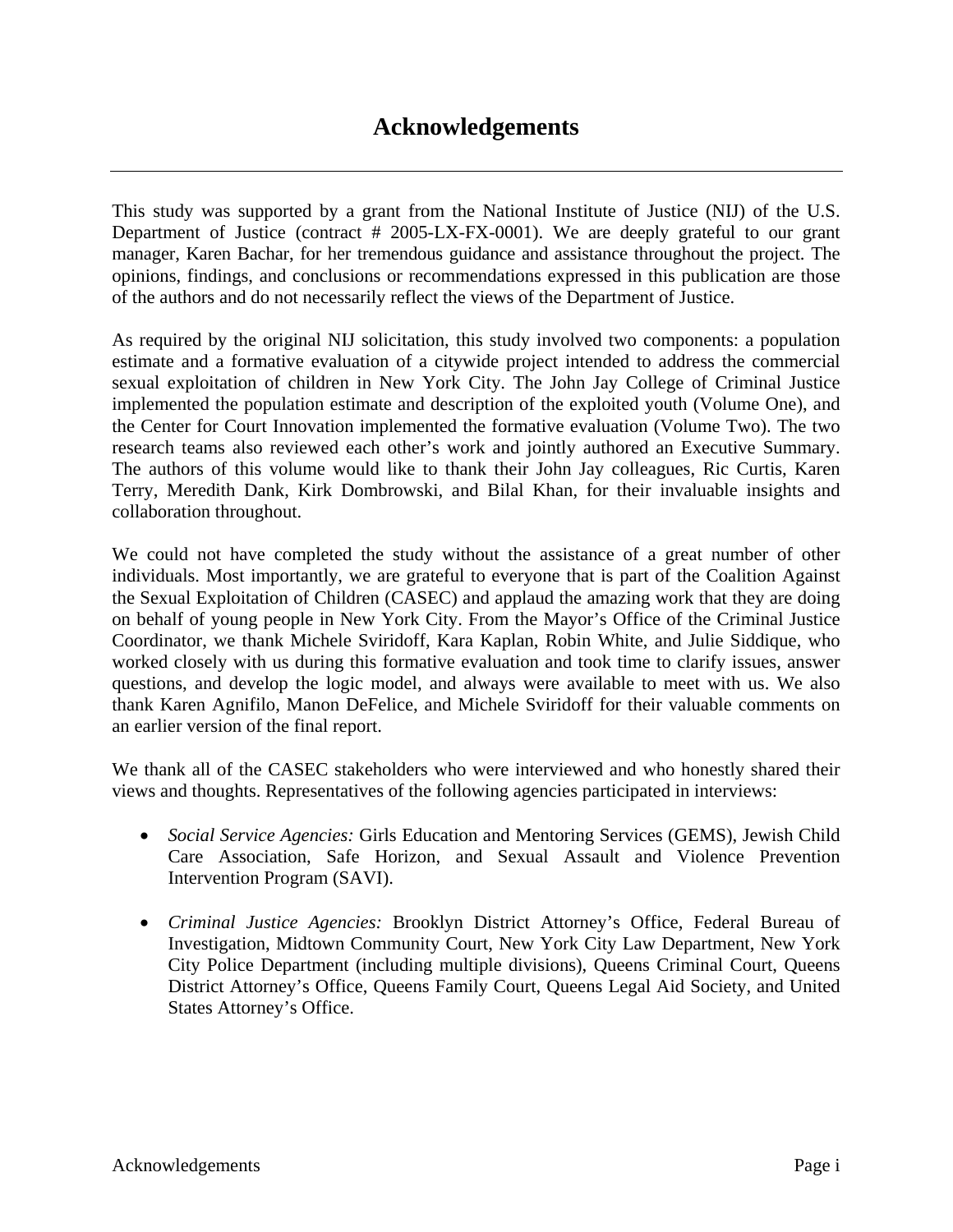• *Other Agencies:* New York City Administration for Children's Services, New York City Department of Probation, New York City Department of Youth and Community Development, Port Authority of New York and New Jersey, Office of Juvenile Justice and Delinquency Prevention, and the Fox Valley Technical Assistance College.

We deeply thank several brave young girls who spoke with us so candidly about their experiences, and we thank Rita Abadi and Bridgit Flaherty from SAVI and Rachel Lloyd from GEMS for assisting in youth recruitment. Thanks also to Rachel Lloyd for providing the Center for Court Innovation and John Jay research teams with an excellent training prior to our interviews.

At the New York State Division of Criminal Justice Services (DCJS), we thank Dave Vanalstyne for providing electronic criminal record files for child prostitution, exploitation, and solicitation cases in New York City from 1982 through 2006. The authors are solely responsible for the final methodology and results obtained with the DCJS data.

In addition, we would like to thank Freda Solomon from the New York City Criminal Justice Agency (CJA) for making data available on both adult and juvenile prostitution arrests in New York City. We also thank Karen Kane and Robert Nufer from the Division of Technology of the New York State Unified Court System for providing data on prostitution-related petitions that were filed in the family court from 2004 through 2006.

From the Center for Court Innovation, we thank Kathryn Ford for acting as the child advocate during our youth interviews. We also appreciate the assistance of our research intern, Lindsey Wylie, who coded and entered the results from the stakeholder communication surveys. We thank Greg Berman, Liberty Aldrich, and Courtney Bryan for their comments on an earlier version of the final report. We also thank two anonymous NIJ peer reviewers for several suggestions that improved the final manuscript.

Finally, we would also like to thank the evaluators on the Atlanta Commercial Sexual Exploitation of Children evaluation team, Brenda Blackwell, Mary Finn, Leslie Jackson, and Jim Wolk, for sharing their experiences, evaluation plans, and findings.

For all correspondence, please contact Michael Rempel, Center for Court Innovation, 520 8<sup>th</sup> Avenue, 18<sup>th</sup> Floor, New York, NY 10018, rempelm@courtinnovation.org.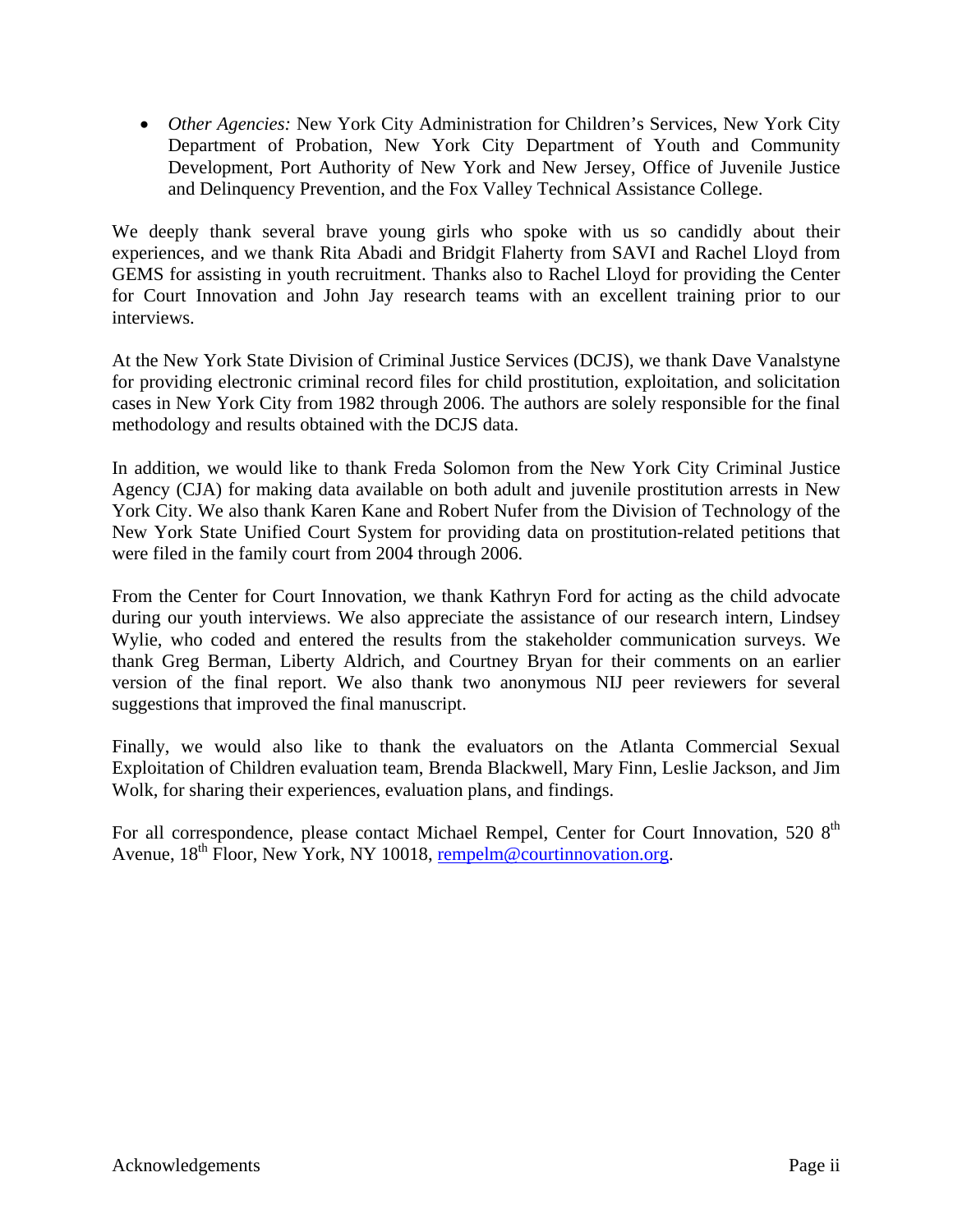# **Table of Contents**

| <b>Chapter One. Introduction</b>                                 | $\mathbf{1}$   |
|------------------------------------------------------------------|----------------|
| The Coalition to Address the Sexual Exploitation of Children     | $\sqrt{2}$     |
| Evaluating the New York City Demonstration Project               | $\overline{2}$ |
| <b>Chapter Two. Research Design and Methodology</b>              | 5              |
| Logic Model                                                      | $\frac{5}{5}$  |
| <b>Stakeholder Interviews</b>                                    |                |
| <b>CASEC Citywide Trend Analysis</b>                             | $\overline{7}$ |
| Impact Analysis of the Prosecution Initiative in Queens          | 10             |
| <b>Technology Needs Assessment</b>                               | 10             |
| <b>Chapter Three. CSEC in the Criminal Justice System</b>        | 12             |
| <b>Child Prostitution Trends</b>                                 | 12             |
| <b>CSEC Exploitation and Solicitation Trends</b>                 | 19             |
| Assessment                                                       | 24             |
| <b>Chapter Four. CASEC Origins and Logic Model</b>               | 27             |
| Origins of the CASEC Demonstration Project                       | 27             |
| Core Components of the Logic Model                               | 28             |
| <b>Operational Leadership</b>                                    | 30             |
| <b>OJJDP-funded Technical Assistance</b>                         | 30             |
| Assessment                                                       | 31             |
| <b>Chapter Five. Coordination: CASEC Citywide Taskforce</b>      | 33             |
| Rationale: The Need for Interagency Coordination                 | 33             |
| Planning Period: Taskforce Formation                             | 35             |
| Demonstration Project Period: Taskforce Operation                | 36             |
| Stakeholder Perspectives I: Diagnosis of the Problem             | 39             |
| Stakeholder Perspectives II: The CSEC Communication Network      | 41             |
| <b>CSEC-Related Trainings</b>                                    | 45             |
| Changes in the Taskforce                                         | 45             |
| <b>Assessment: Achievements and Obstacles</b>                    | 46             |
| Partner Agency Profiles                                          | 48             |
| <b>Chapter Six. CSEC Prosecution Initiatives</b>                 | 54             |
| <b>Barriers to Prosecution</b>                                   | 54             |
| Initiatives Implemented by the Queens District Attorney's Office | 54             |
| <b>Operation Guardian</b>                                        | 55             |
| <b>Technology Enhancement</b>                                    | 60             |
| <b>Assessment: Achievements and Obstacles</b>                    | 60             |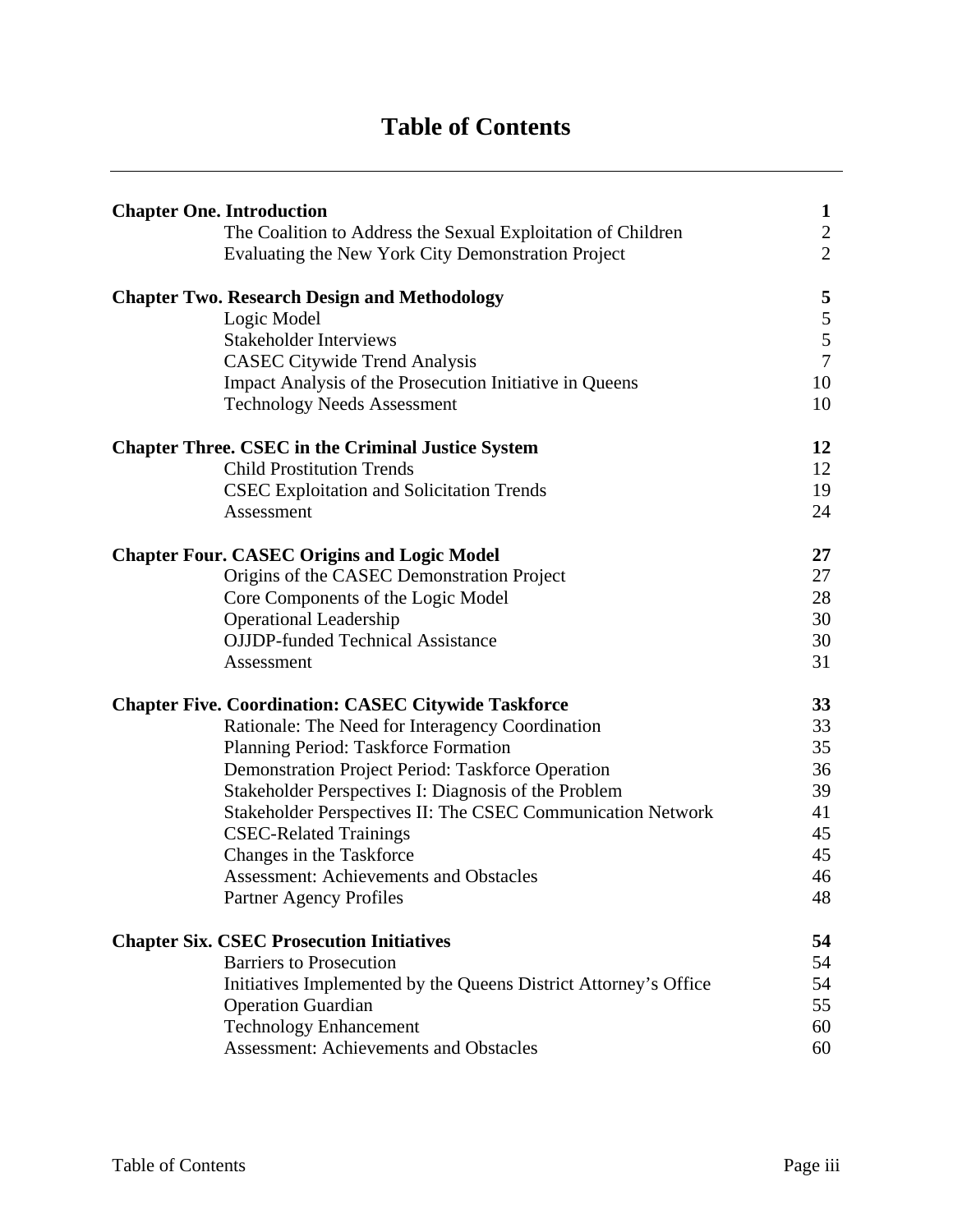| <b>Chapter Seven. CSEC Programs for Youth</b>                                 | 61 |
|-------------------------------------------------------------------------------|----|
| <b>CSEC-Specific Housing</b>                                                  | 61 |
| <b>CSEC-Specific Counseling and Other Services</b>                            | 63 |
| <b>Assessment: Achievements and Obstacles</b>                                 | 65 |
| <b>Chapter Eight. CSEC Prevention Initiatives</b>                             | 67 |
| <b>Group Home Prevention Strategy</b>                                         | 67 |
| <b>School-based Prevention Training</b>                                       | 69 |
| <b>Public Service Announcement</b>                                            | 69 |
| <b>Assessment: Achievements and Obstacles</b>                                 | 70 |
| <b>Chapter Nine. Additional CSEC Initiatives</b>                              | 71 |
| <b>Law Enforcement Initiatives</b>                                            | 71 |
| <b>Court-Based Initiatives</b>                                                | 72 |
| <b>Prosecutorial Initiatives</b>                                              | 73 |
| <b>CSEC-specific Social Services</b>                                          | 74 |
| <b>Chapter Ten. Conclusion and Lessons Learned</b>                            | 75 |
| Discussion of Major Findings                                                  | 75 |
| <b>Study Limitations</b>                                                      | 77 |
| <b>Lessons Learned</b>                                                        | 78 |
| Summation                                                                     | 81 |
| <b>References</b>                                                             | 82 |
| <b>Appendices</b>                                                             | 83 |
| Appendix A. Stakeholder Interview Protocol                                    | 83 |
| Appendix B. Stakeholder Interview: Communication and Satisfaction Survey      | 86 |
| Appendix C. Youth Prosecution Interviews: Methods and Barriers to Recruitment | 90 |
| Appendix D. Logic Model                                                       | 95 |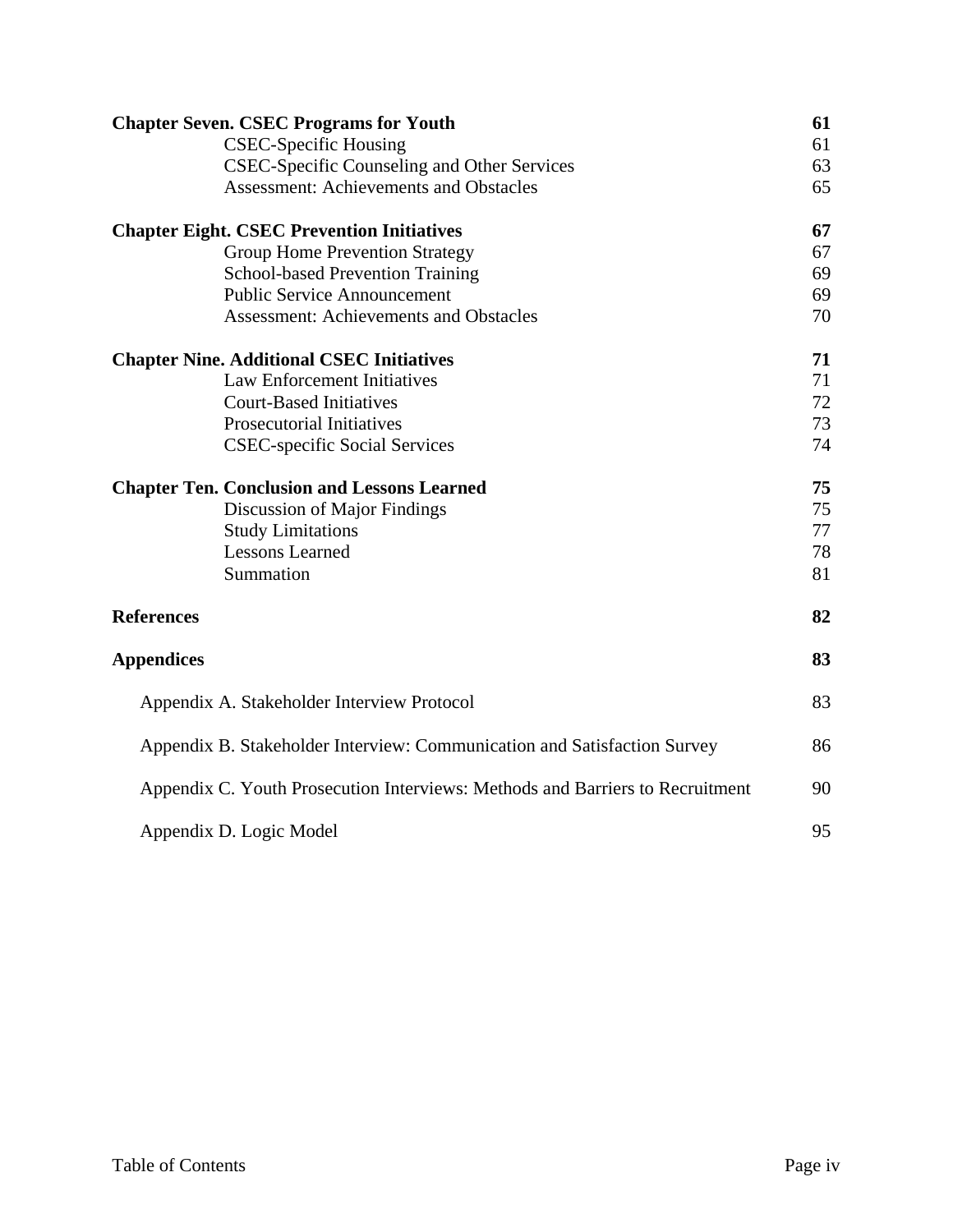## **Chapter One Introduction**

Few crimes are more abhorrent than the commercial sexual exploitation of children (CSEC), yet few are more challenging to address. It is difficult even to grasp the extent of the problem. The United States Department of Justice, for instance, estimates that the number of children currently involved in prostitution, child pornography, and trafficking may be anywhere between 100,000 and three million (ECPAT 2005). This uncertainty is due to a host of factors. In particular, children involved in these activities may be difficult to locate and reluctant to acknowledge their age or exploitation (Hourn 2001); and they may be resistant to services and interventions.

As many as 5,000 children are believed to be engaging in prostitution in New York City alone (ECPAT 2005). Arrests of city youth under 18 years for prostitution more than doubled between 1997 and 2002 (Office of the Mayor 2002), and anecdotal reports from those who work with this population suggest that it is getting younger, with more children engaged in prostitution in their early teens. A 2007 study found that on an annual basis, 2,253 exploited youth in New York City have contact with social service or public sector agencies (Gragg, Petta, Bernstein, Eisen, and Quinn 2007). The study also reported that the youth were predominantly female (85%), black (67%), and 16 or 17 years of age (59%). Just 4% were 13 years or less.

Consistent with other research, the overwhelming majority of CSEC youth had prior child welfare involvement, typically in the form of child abuse and neglect allegations or investigations (69%) or foster care placements (75%). A substantial percentage had a prior residential placement due to a juvenile delinquency arrest, and about half had prior episodes of commercial sexual exploitation (Gragg et al. 2007). Since many exploited youth may not have had direct contact with the agencies surveyed, the authors of the 2007 study believe that their methodology probably yielded a significant undercount of the city's actual CSEC population. It is also possible that aspects of the population described in the study simply reflected the particular background characteristics of those exploited youth who come to the attention of local service providers and public sector agencies.

Previous research confirms that many CSEC youth are indeed runaways, have been involved in the child welfare system, or have suffered abuse or witnessed violence at home (Brannigan and Gibbs Van Brunschot 1997; Kid and Krall 2002; Silbert and Pines 1982). Their involvement in prostitution also puts them at increased risk of using drugs (Inciardi, Pottieger, Forney, Chitwood, and McBride 1991), being sexually abused (Schissel and Fedec 1999), and engaging in criminal behavior as adults (Loeber and Ferrington 1998).

The complexities of their lives may bring these youth into contact with multiple institutions: criminal justice, child welfare, health care, and education. Yet, as documented in the 2007 study, a wide array of barriers hinder efforts to provide effective assistance, including an insufficient number of crisis shelter beds, limited funding, and lack of social service staff. Furthermore, the majority of respondents were concerned about training deficits for personnel who work with CSEC youth, ranging from clinical staff to police officers and judges (Gragg et al. 2007).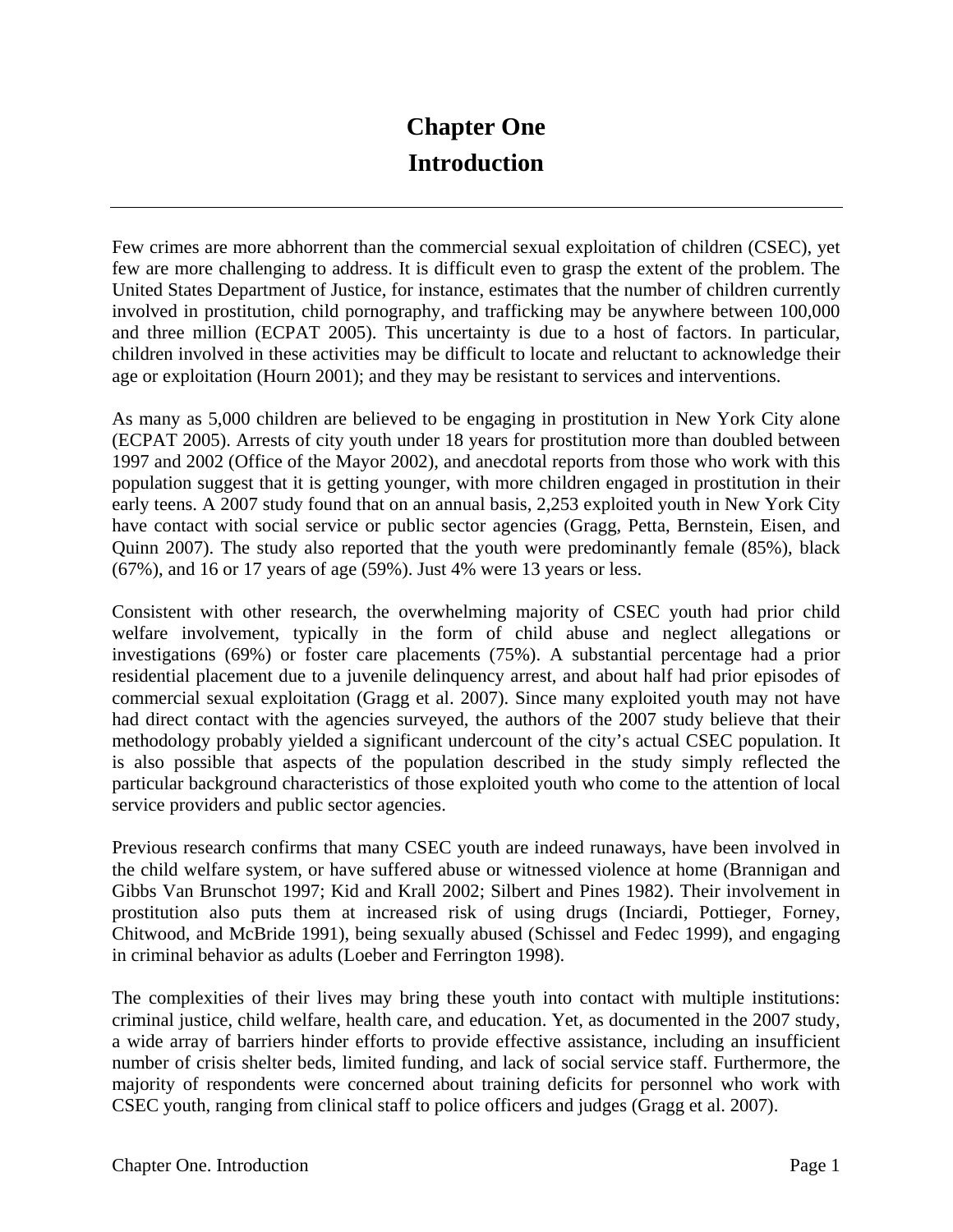#### **The Coalition to Address the Sexual Exploitation of Children**

In 2002, led by the Mayor's Office of the Criminal Justice Coordinator, the City of New York embarked on an ambitious new initiative intended to "expand and bolster the collaborative efforts among government agencies and service providers and work to develop short- and longterm strategies to prevent and respond to CSEC in New York City" (Office of the Mayor 2002). Although CSEC involves physical abuse, pornography, prostitution, and the smuggling of children for unlawful purposes, the budding Coalition to Address the Sexual Exploitation of Children (CASEC) decided to focus solely on child prostitution. In planning meetings, CASEC defined the following as the major problems to be addressed:

- The need for increased communication and collaboration among CSEC stakeholders;
- The need for dedicated resources to prosecute the CSEC exploiters;
- The need for improved housing and other services and for the CSEC population; and
- The need for prevention services targeting at-risk youth.

In June of 2003, the Mayor's Office received funding to pursue these efforts from the federal Office of Juvenile Justice and Delinquency Prevention (OJJDP). The OJJDP also funded a parallel effort in Atlanta, Georgia. This funding was motivated by the idea of testing an innovative response to CSEC in two sites and then conveying lessons learned to a broader audience. In the case of Atlanta, the lead agency was a collaborative composed of grass roots community-based organizations, offering a contrasting model to the New York City approach of centralizing operational leadership in the Office of the Mayor.

Figure 1.1 provides a simple representation of the New York City demonstration project. Funding was administered, and the overall project managed, out of the Mayor's Office of the Criminal Justice Coordinator (CJC). That office hired a dedicated project director to coordinate activities and convene CASEC meetings. In addition to fostering better information exchange and collaboration, CASEC worked extensively on establishing housing for CSEC youth citywide and developing a prevention curriculum that would target group homes and schools. Finally, a large portion of the OJJDP funding went to enhance the prosecution of exploiters in the borough of Queens (one of five counties in the city). Funding supported the work of a dedicated assistant district attorney and paralegal at the Queens District Attorney's Office, coupled with CSECdedicated service provision for any youth identified through that office.

#### **Evaluating the New York City Demonstration Project**

To assist CASEC, and with funding from the National Institute of Justice, the Center for Court Innovation implemented a formative, participatory evaluation. Its goals were twofold: (1) to assess and monitor CASEC initiatives and strategies, and (2) to disseminate lessons learned and best practices for other jurisdictions interested in replication. To achieve these goals, we examined the project's goals, operations, strengths, weaknesses, and obstacles to success. We also conducted a quasi-experimental analysis testing whether prosecution outcomes changed after the implementation of the enhanced prosecution initiative in Queens. Finally, to provide context for the work of CASEC, we performed a 25-year analysis of criminal justice trends in all five boroughs of New York City regarding child prostitution, exploitation, and solicitation offenses.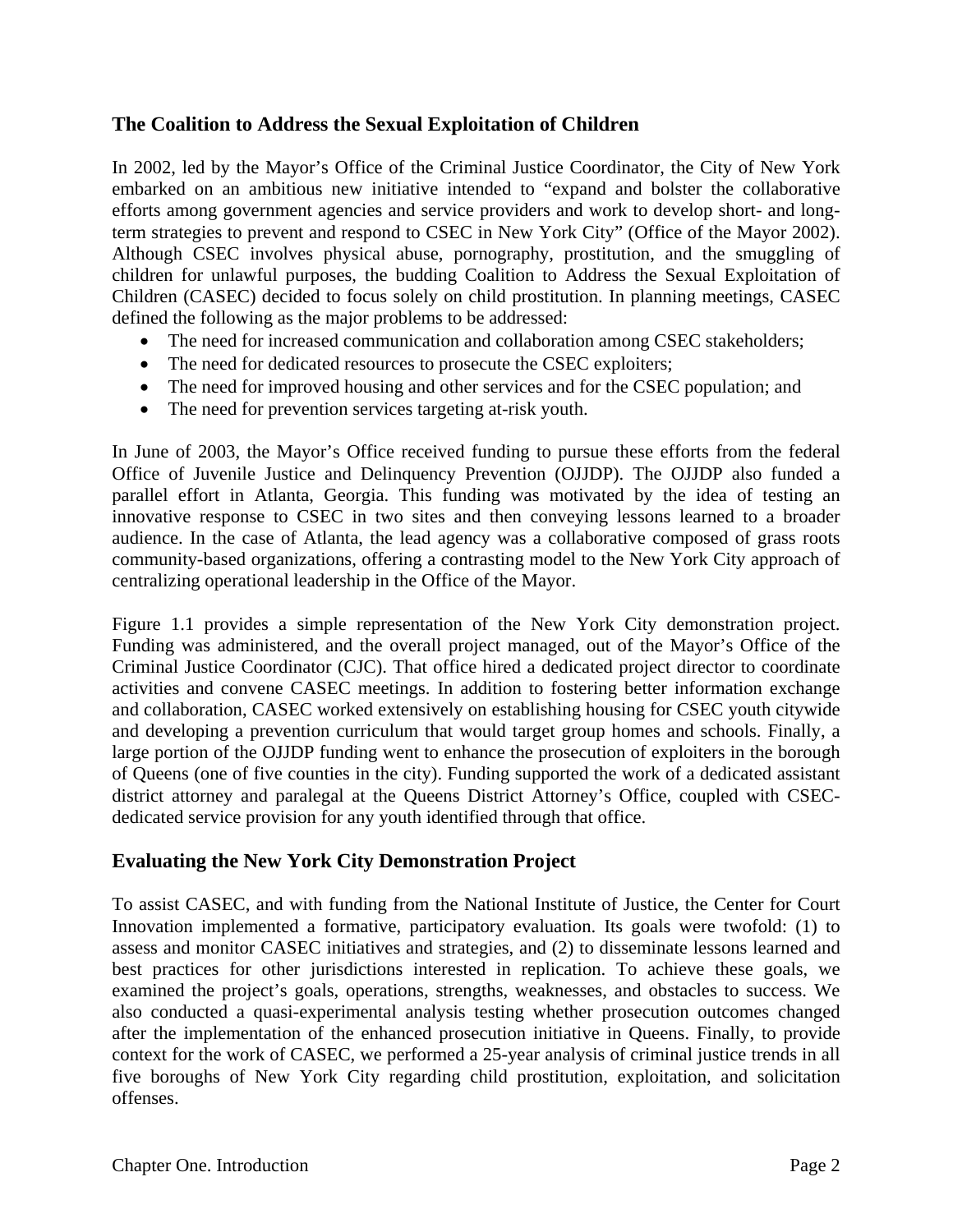The report is organized as follows. Chapter Two describes the research design and methodology. Chapter Three presents the 25-year trend analysis, which serves to establish the preexisting criminal justice response to CSEC. Chapters Four through Eight present our evaluation of CASEC-specific initiatives and strategies. Chapter Four documents the evolution of the demonstration project as a whole and reviews core elements of the CASEC logic model (presented in summary form in Figure 1.1). Chapters Five through Eight describe each aspect of the logic model in depth: Chapter Five: The Citywide Taskforce; Chapter Six: Prosecution Initiatives; Chapter Seven: Housing and Other Programs; and Chapter Eight: Prevention.

As we conducted our evaluation, we learned a great deal about the institutional response to CSEC in New York City, beyond our immediate focus on evaluating activities that arose specifically out of the CASEC demonstration project. Accordingly, Chapter Nine provides information on other policy developments citywide. The report concludes with Chapter Ten, which highlights key achievements, obstacles, and lessons learned for replication.

In a companion report, the John Jay College of Criminal Justice presents the results of interviews with a representative sample of 249 CSEC victims in New York City (Volume One, Curtis, Terry, Dank, Dombrowski, and Khan 2008). The purposes of that report are to produce a rigorous estimate of the city's CSEC population—extending beyond those CSEC victims who have had direct contact with the criminal justice system—as well as a rich account of the population's characteristics, experiences, and service needs. It is hoped that this account will inform future policymaking efforts, both locally and nationally.

In addition, with funding from the National Institute of Justice, a research team based at Georgia State University is conducting a population estimate and formative evaluation of the parallel demonstration project in Atlanta. A report is expected later in 2008. Subsequently, the New York City and Atlanta research teams anticipate collaborating on the identification of common and dissimilar threads and lessons derived from the experiences of both sites.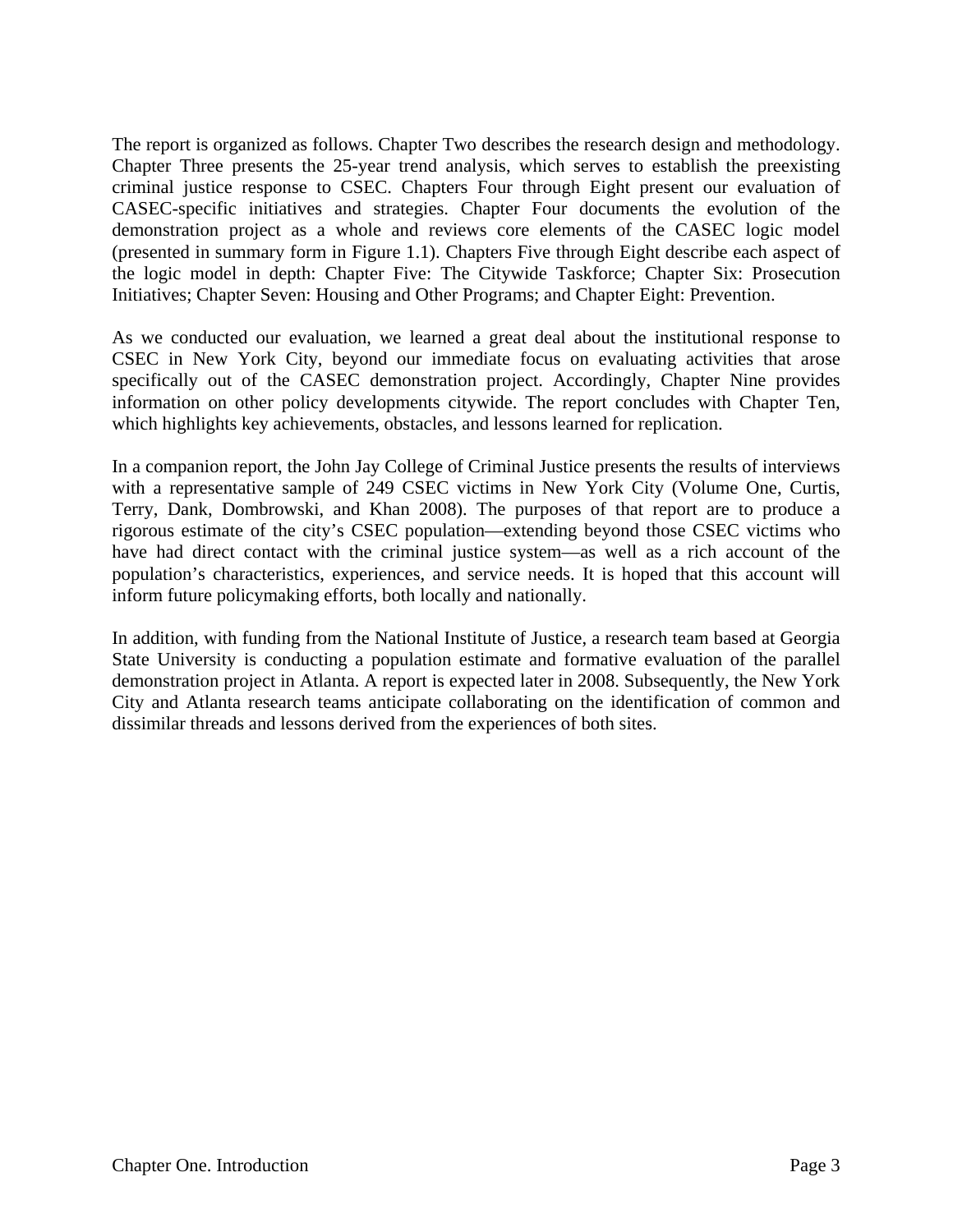

#### **Figure 1.1. Key Components of the CASEC Demonstration Project**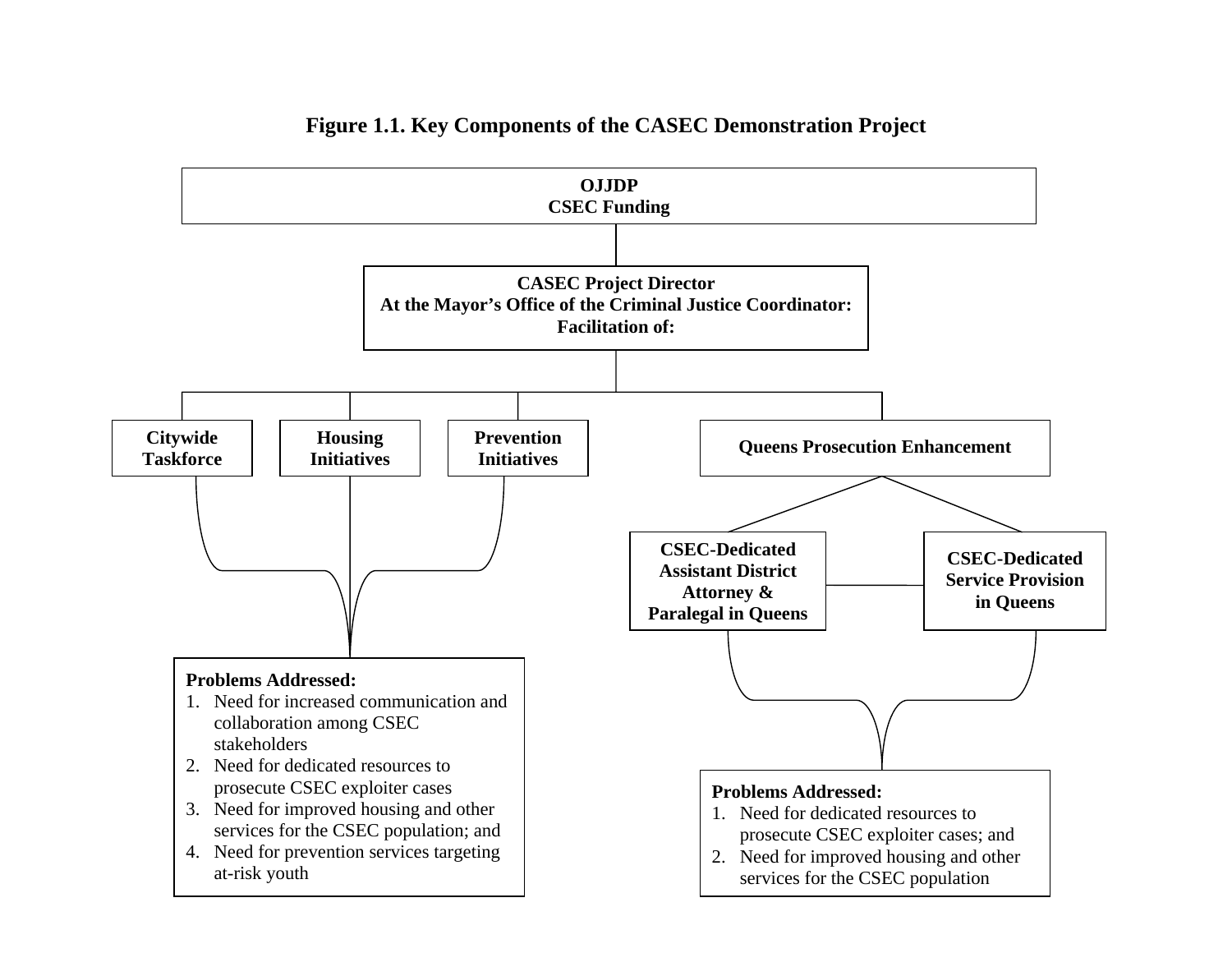# **Chapter Two Research Design and Methodology**

The research team applied a participatory framework that sought to engage CASEC staff and partners in defining the research questions and responding to initial findings. The relationship between the research team and CASEC was established during an initial information-gathering phase. Researchers regularly attended CASEC meetings, as well as implemented a multi-method formative evaluation, whose components are described in this chapter.

#### **Logic Model**

The evaluation began with the development of a comprehensive logic model that sought to relate the project's mission and goals to specific activities and outcomes. The logic model exercise served two purposes. First, the model guided the subsequent work of the evaluation, ensuring that it reflected the project's intended focus. Second, we hoped that the development of the model, completed in collaboration with CASEC staff at the Mayor's Office of the Criminal Justice Coordinator, might be useful to the project itself, clarifying how activities fit together or, as the case may be, where gaps appeared between goals and practice. In this regard, large coalitions often establish a clear mission (e.g., reduce the prevalence of CSEC) and overarching goals (e.g., link victims to services and prosecute exploitive adults), yet are unable to articulate the relationship between those goals and the coalition's actual activities. In these cases, logic model serves as a valuable reality check.

Development of the CASEC logic model drew upon the project's official planning documents (including the original funding proposal to OJJDP); exploratory interviews with core CASEC staff at the Office of the Criminal Justice Coordinator; and observations at coalition meetings. The model was designed to mirror what CASEC staff and partners themselves articulated. The research team elicited and organized the information but did not attempt to include its own perceptions concerning what kind of approach might be more appropriate or realistic.

Three months into the evaluation, the research team presented a draft logic model to core CASEC staff, discussed the goals and objectives identified therein, and underlined any apparent disparities between broad intentions and the specific activities that were known to be underway. The draft model was revised in collaboration with CASEC staff. The final model reflected the consensual view of the research team and project staff alike (see Chapter Three).

#### **Stakeholder Interviews**

Semi-structured stakeholder interviews were conducted twice: at the beginning of the evaluation period and one year later. The main purposes were to gain a better understanding of the history and nature of CASEC and to obtain stakeholder perceptions of the project's strengths, weaknesses, accomplishments, and challenges. Accordingly, the interviews covered: (a) specific responsibilities of each stakeholder agency in the city's response to CSEC; (b) the preexisting and current network of cross-agency communication and collaboration; (c) perceptions of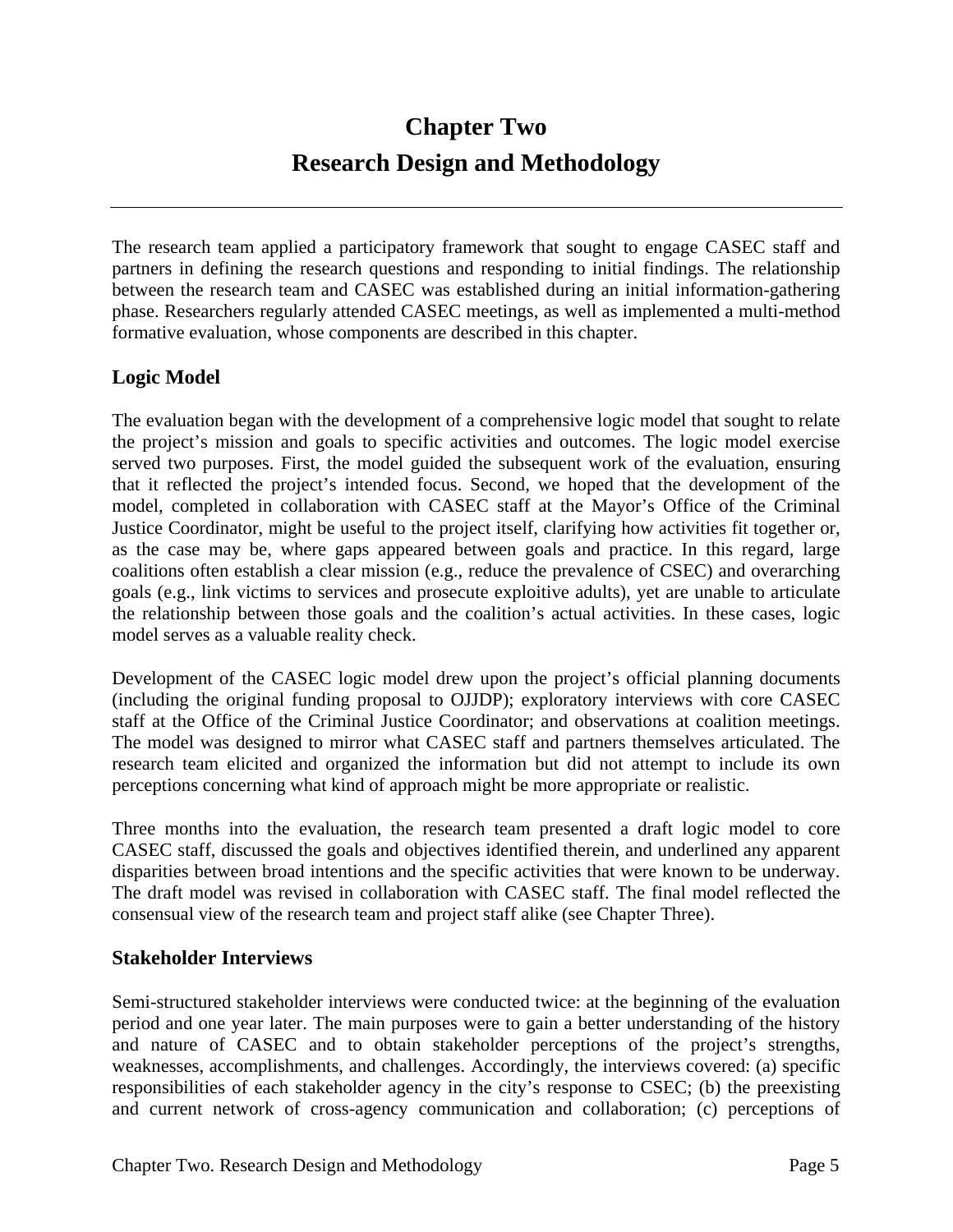available services and of the prosecution of CSEC cases citywide; and (d) specific perceptions of the prosecution initiative underway in Queens (see protocol in Appendix A). An important caveat is that the evaluation period began in January of 2006, whereas the OJJDP-funded demonstration project commenced almost three years earlier, in June of 2003 (and initial planning began even earlier in the fall of 2002). Even though many project activities were still taking shape at the time of the initial round of interviews, those interviews clearly did not occur at a true baseline moment in time.

At both the initial and follow-up interviews, we also administered a quantitative survey regarding the frequency and quality of cross-stakeholder communication (see Appendix B). This survey provided insight into critical features of the CASEC collaboration: Does one party act as an information hub for the entire coalition? Are particular agencies isolated or uninvolved? Is information exchange timely and meaningful, or superficial? By administrating the same communication survey at two separate times during the evaluation, we were able to discern any changes in the structure and nature of the collaboration. We believed that this nuanced understanding of the group's communication patterns would be essential not only to the improvement of CASEC but also to the assistance of other jurisdictions interested in establishing practical, effective collaborations.

A final topic covered in most of our initial interviews was the nature and quality of the data that each stakeholder agency maintains concerning the CSEC population. This topic elicited substantive information about the capacity of the coalition to engage in its own performance monitoring. The topic also enabled the research team to understand the universe of data available for quantitative components of the evaluation (see below).

Interviews were conducted with representatives from a number of CASEC partner agencies. These agencies were chosen because they represented key local, city, and federal agencies that were involved in addressing prosecution or service provision issues. Additionally, we chose both CASEC-funded and non-funded agencies to gain a broad perspective. The following is a list of participating agencies:

*Service Agencies:* 

Girls Education and Mentoring Services (GEMS) Jewish Child Care Safe Horizon Sexual Assault & Violence Prevention Intervention Program (SAVI)

*Criminal Justice Agencies:* 

Brooklyn District Attorney's Office Federal Bureau of Investigations Midtown Community Court New York City Law Department – Queens Family Court Division New York City Police Department – Child Recovery Unit New York City Police Department – Fugitive Enforcement Division New York City Police Department – Vice Enforcement Division Queens Criminal Court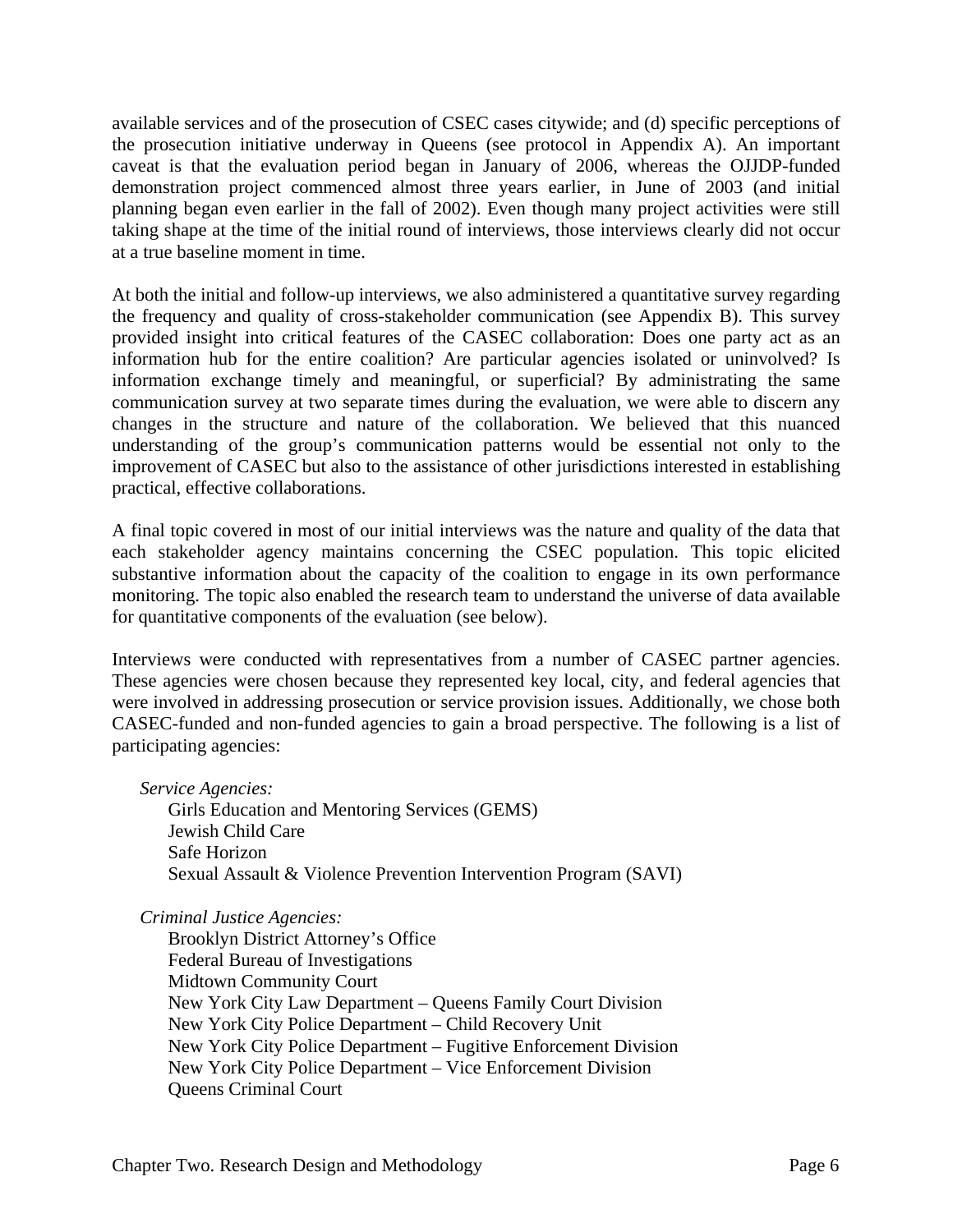Queens District Attorney's Office Queens Family Court Queens Legal Aid Society – Juvenile Rights Division United States Attorney's Office

*Other Government Agencies:* 

New York City Administration for Children's Services New York City Department of Probation New York City Department of Youth and Community Development Port Authority of New York and New Jersey – Youth Services Unit

In addition, we interviewed multiple staff at the Mayor's Office of the Criminal Justice Coordinator. We also interviewed staff at the Office of Juvenile Justice and Delinquency Prevention (OJJDP) and at the Fox Valley Technical Assistance College, which was responsible for providing technical assistance to both the New York and Atlanta demonstration projects.

#### **CASEC Citywide Trend Analysis**

The purpose of the trend analysis was to document citywide arrest and prosecution patterns over an extended period, both preceding and following the implementation of the CASEC project. Relevant offenses involves: (a) child prostitution, (b) exploitation, and (c) solicitation of a minor. The analysis of *arrest* trends would indicate the prevalence of all three types of criminal justice involvement, as well as changes over time across all five boroughs of New York City (the Bronx, Brooklyn, Manhattan, Queens, and Staten Island). The analysis of *prosecution* trends—including dispositions and sentencing—would indicate how the criminal justice system responded to the arrests and whether and how that response changed over time. Importantly, an analysis of arrest and prosecution trends does not necessarily indicate the prevalence of the underlying CSECrelated activities, many of which do not lead to justice system involvement. The analysis does illuminate the nature of the criminal justice response to CSEC.

The original plan anticipated a single dataset, merging police, adult criminal court, and family court data. However, since each agency has its own non-communicating data collection systems, and none of the agencies could provide us with identifiers that might have facilitated merging, multiple datasets were necessary. We first summarize the three datasets and then indicate how each one was used in the analysis.

#### *Description of the Three Datasets*

New York City Criminal Justice Agency: With assistance from the Office of the Criminal Justice Coordinator, we obtained 1998-2006 arrest data from the New York City Criminal Justice Agency (CJA). CJA is a nonprofit agency that, through a contractual arrangement with the city, administers a brief pre-arraignment interview to all adult defendants (16 years and older) arrested in the city, primarily to inform bail decisions. CJA also maintains a comprehensive database on both adult and juvenile arrests citywide (including defendants younger than 16). CJA provided an SPSS data file for all arrests in all five boroughs of New York City from January 1, 1998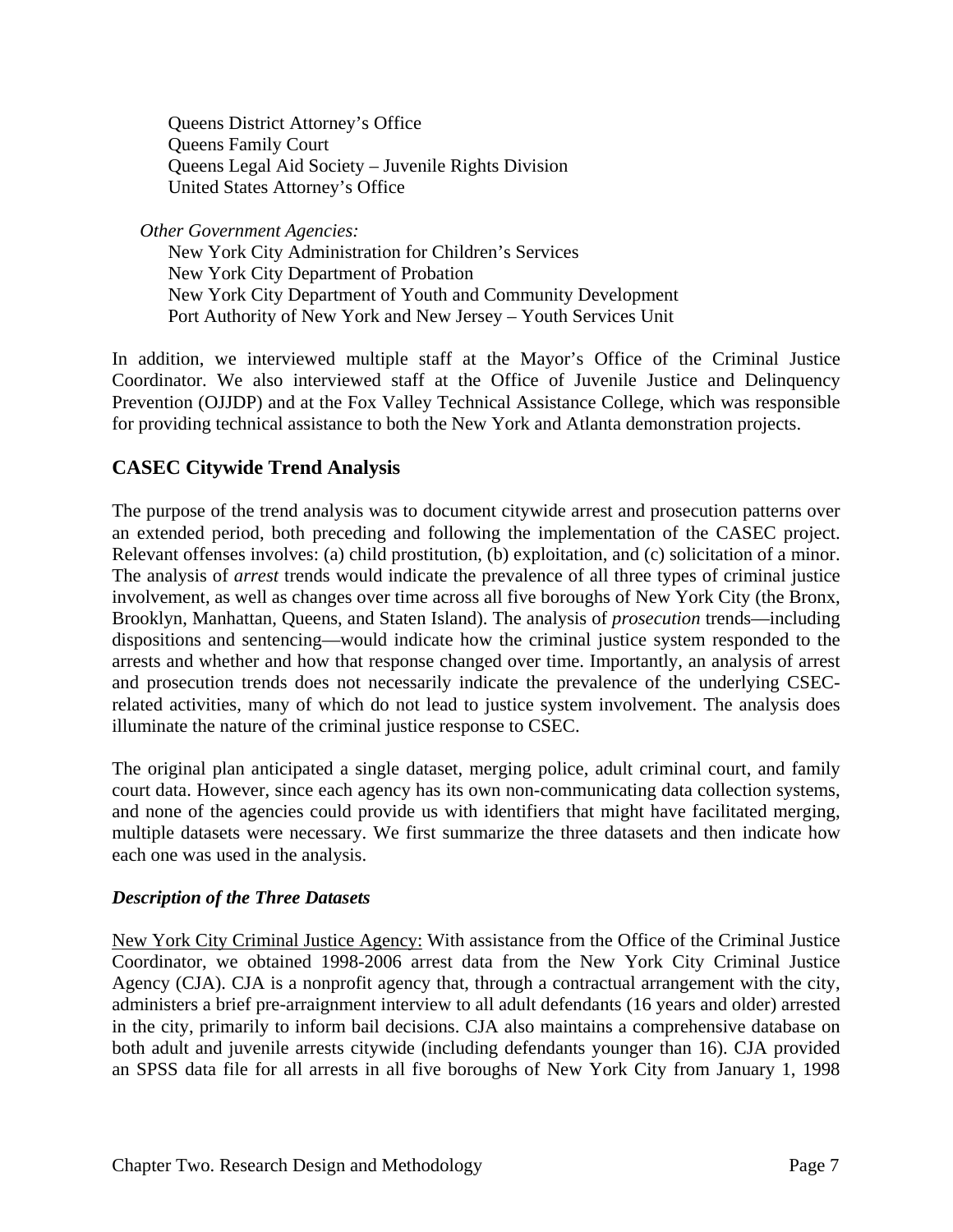through December 31, 2006 for the following New York State Penal Law sections (encompassing all subsections, except where expressly indicated below):

*Child prostitution (for all arrestees under 19 years of age)*:

- 230.00 Prostitution<br>240.37 Loitering for
- Loitering for the purpose of engaging in prostitution

*Exploitation:* 

230.25.02 Advances or profits from prostitution of a person <19 years of age

230.30.02 Advances or profits from prostitution of a person <16 years of age

230.32 Advances or profits from prostitution of a person <11 years of age

- 263.05 Use of a child <16 years of age in a sexual performance
- 263.10 Promoting an obscene sexual performance by a child <16 years of age
- 263.15 Promoting a sexual performance by a child <16 years of age

 *Solicitation:* 

- 230.04 Patronizing a prostitute <17 years of age
- 230.05 Patronizing a prostitute <14 years of age
- 230.06 Patronizing a prostitute <11 years of age

The CJA dataset covered virtually all arrests citywide, with three caveats, all related to the child prostitution category. First, some prostitution arrests may have been voided when the police initially believed that a defendant was 16 years of age or older but later determined that the defendant was younger and thus ineligible for processing in adult criminal court. (Some but not all such cases were simply transferred to the family court and retained in the dataset.) Second, a small number of arrests may have been expunged, leading to their removal from all hard copy and electronic records. Third, standard prostitution charges are often not used for youth who are processed in the family court (see below); for this reason, the CJA data may not reveal the extent of prostitution-related arrests among the youngest categories of youth.

New York State Division of Criminal Justice Services: For defendants ages 16 and older, the New York State Division of Criminal Justice Services (DCJS) provided comprehensive arrest, disposition, and sentencing data, with the same caveats as those noted above. The DCJS dataset included all cases arrested in all five New York City boroughs on the same penal law codes as those listed above from January 1, 1982 through December 31, 2006. Notably, the arrest timeframe added 16 years over and above what CJA could provide. This made DCJS the preferred data source for arrests of individuals 16 years and older. We detected an inconsistency between the CJA dataset and the DCJS dataset: a drop-off in the numbers of child prostitution arrests contained in the DCJS dataset for the years, 2001-2003. In each of the other years of overlap between the DCJS and CJA datasets (1998-2000 and 2004-2006), the two sources yielded virtually identical arrest numbers for the 16 and older population.

New York State Unified Court System: For juveniles processed in the family court (ages 15 and younger), prosecution data was obtained from the New York State Unified Court System. Stakeholders reported that other arrest charges, mainly false personation, criminal nuisance, and loitering, were also commonly used to signify that the offense was prostitution-related. Since the family court's information system was instituted in 2004, the court could only provide data on petitions that were opened in 2004 or later. Another limitation is that New York City diverts or "adjusts" a large percentage of juvenile arrests away from prosecution, meaning that they never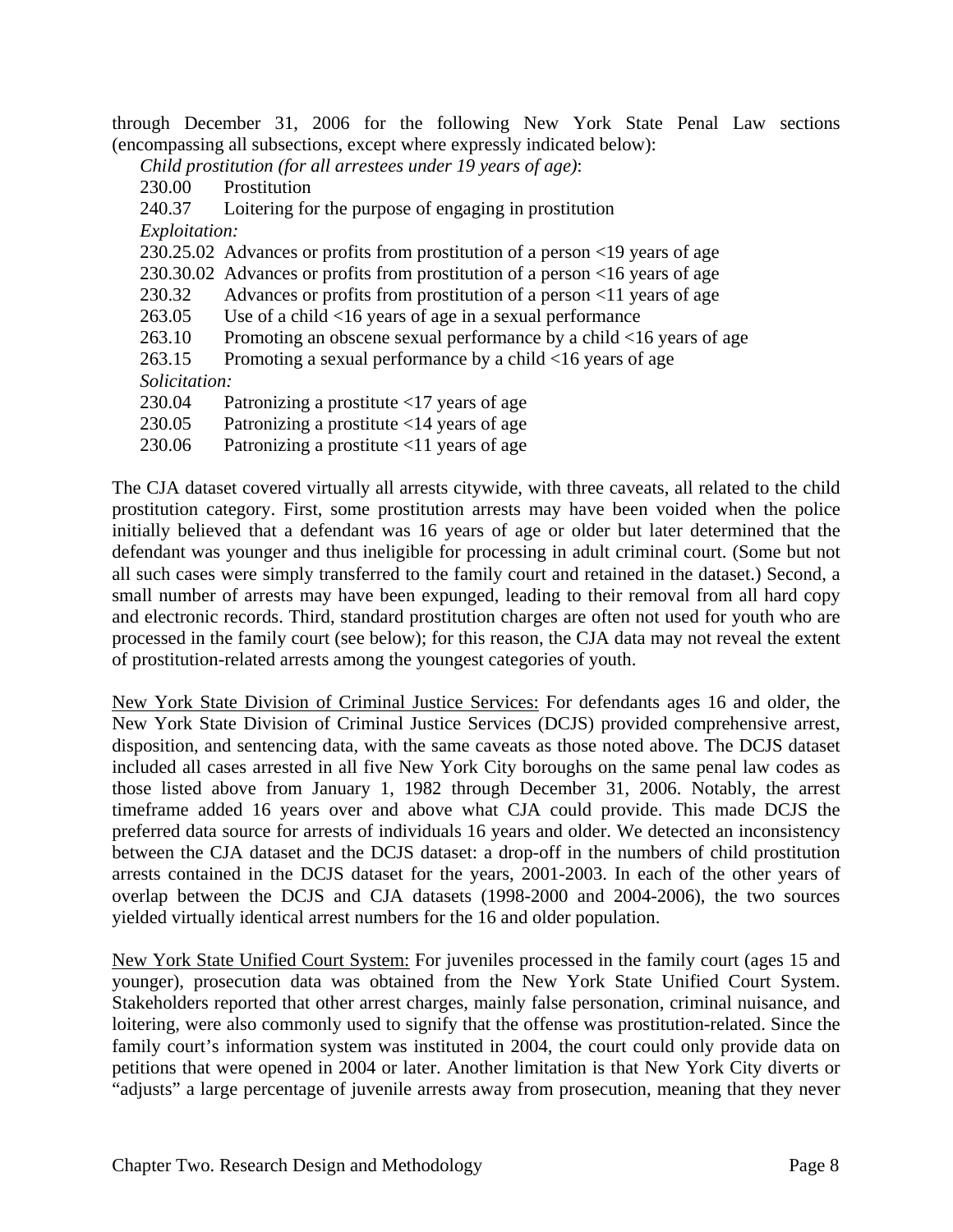reach the court. These cases are not contained in the family court's dataset (although if charged with a classic prostitution offense, they would have been contained in the CJA dataset described above). Therefore, the available family court data can reveal the extent of the court's caseload, and the outcome of the court's cases, but is inadequate to estimate the prevalence of the underlying arrests. The data included family court petitions that were filed from 2004 through 2006 with the following charges, only the first two of which involve a classic "prostitution" offense:

| 230.00 | Prostitution                           |
|--------|----------------------------------------|
| 240.37 | Loitering for engaging in prostitution |
| 190.23 | False personation                      |
| 240.35 | Loitering                              |
| 240.36 | Loitering, $1st$ degree                |
| 240.45 | Criminal nuisance, $2nd$ degree        |
| 240.46 | Criminal nuisance, $1st$ degree        |

To gain a more complete understanding of the types of court involvement experienced by youth ages 15 and younger, for all youth with cases meeting the above CSEC-related charge criteria, we also obtained court system data on any other family court petitions involving either the same youth or their family members. These petitions might involve non CSEC-related penal law charges or other types of family court cases of the youths and the families (e.g., abuse, neglect, family offense, custody, etc.). The timeframe for these other petitions was also 2004-2006.

#### *Use of the Three Datasets*

Defendants Ages 16 and Older: To review, the two data sources for adult criminal defendants (ages 16 or older) were CJA and DCJS. Concerning *arrest* trends, we exclusively relied on the DCJS dataset for the analysis exploitation and solicitation arrests, since DCJS covered a longer 25-year period, and the numbers closely matched CJA during every year of overlap. For child prostitution arrests, given the peculiar although seemingly confined flaw in the DCJS arrest dataset from 2001-2003, we decided to rely on CJA for arrest numbers during the period when the two datasets overlapped (1998-2006), supplemented with DCJS for the earlier period (1982- 1997). Concerning *prosecution* trends, since CJA does not maintain any data on dispositions or sentences, we relied solely on DCJS. As noted above, there were really only three years where the DCJS prosecution data appeared to have omitted certain cases, and we have no reason to believe that there was any systematic bias in this omission—that the characteristics of the missing cases were unique in some way. Finally, when presenting the demographic or background criminal justice characteristics of the defendants, we also relied almost exclusively on the DCJS data, which provided a greater array of background variables.

Defendants Ages 15 and Younger: The two data sources for juvenile defendants (ages 15 and younger) were CJA and the family court. The CJA dataset included all cases that were *arrested*, but only on classic prostitution charges. From the family court, we decided to obtain data on a wider range of charges by including cases that were arrested for prostitution as well as several known proxy charges (see above). However, the family court dataset only included cases that were *prosecuted*; yet, the widespread use of diversion mechanisms with juveniles under the age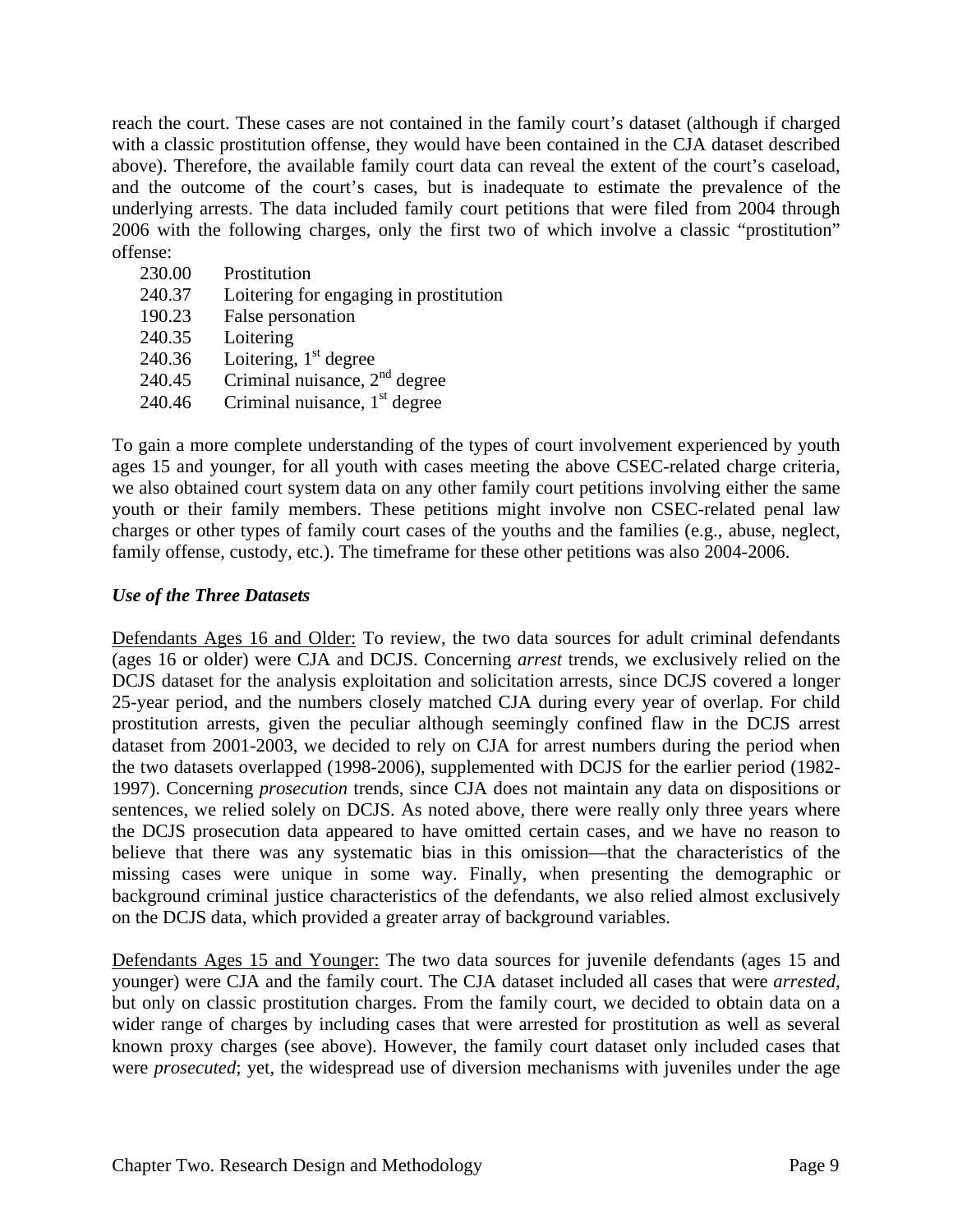of 16 led many cases never to reach the court. As will be seen in Chapter Three, we drew upon data from both sources, while restating any notable limitations at each stage of the analysis.

#### **Impact Analysis of the Prosecution Initiative in Queens**

In addition to understanding citywide trends and characteristics of the arrested populations, we were also interested in conducting an impact analysis examining whether the exploiter-focused prosecution initiative in Queens produced any changes in prosecution outcomes, including the conviction rate, percent sentenced to jail or prison, or average length of custodial sentences. This analysis, however, was complicated by the fact that, as will be described in Chapter Six, Queens had already implemented a similar initiative as far back as 2000—prior to CASEC funding. Hence, the substantive significance of CASEC was to fund activities that were already underway, as well as to support further enhancements to those activities.

To capture the possible effects of both the CASEC-funded initiative, which began in July 2005, and the preceding initiative, which began in early 2000, we created a 10-year dataset containing all exploitation arrests in Queens from 1997 through 2006. We then divided these arrests into three groups: (1) arrests in 1997-1999, (2) arrests in January 2000-June 2005, and (3) arrests in July 2005-December 2006. The three groups respectively represented: (1) a pure preimplementation sample (control group), (2) a sample that received the benefit of initiatives implemented independently by the Queens prosecutor (first treatment sample), and (3) a sample that received the benefit of the additional funding and enhancements resulting from CASEC (second treatment sample). The analyses then included three-way comparisons of disposition and sentencing outcomes. Due to relatively low sample sizes (see Chapter Six), we implemented relatively parsimonious multivariate models and carefully qualified all of our findings.

As an added component of the research in Queens, we conducted interviews with five young girls who were arrested on prostitution charges concerning their experiences in court and with the prosecution. The small interview sample, and our conclusion that the voice of youth had been effectively brought forth in Volume One, led us to report these findings sparingly (see Appendix C).

#### **Technology Needs Assessment**

In the initial proposal to NIJ, the evaluation team planned to assist CASEC by developing a list of performance measures and designing a brand new CSEC data collection system. First, it was envisioned that the evaluation team would assemble existing data from all grant-funded agencies on the exploiters that were prosecuted in Queens and on the youth that were served as part of CASEC-funded initiatives. It was foreseen that CASEC staff would assess the accuracy and utility of the data, and, with the research team, make appropriate changes to preexisting data systems – for instance, establishing new protocols for information exchange between the police and prosecutors. Simultaneously, CASEC and Center for Court Innovation staff would develop a blueprint for an entirely new system that staff from the Center's technology department would build. The new system would be designed both to collect demonstration project-specific data and to become a long-term citywide resource, of use to all partner agencies.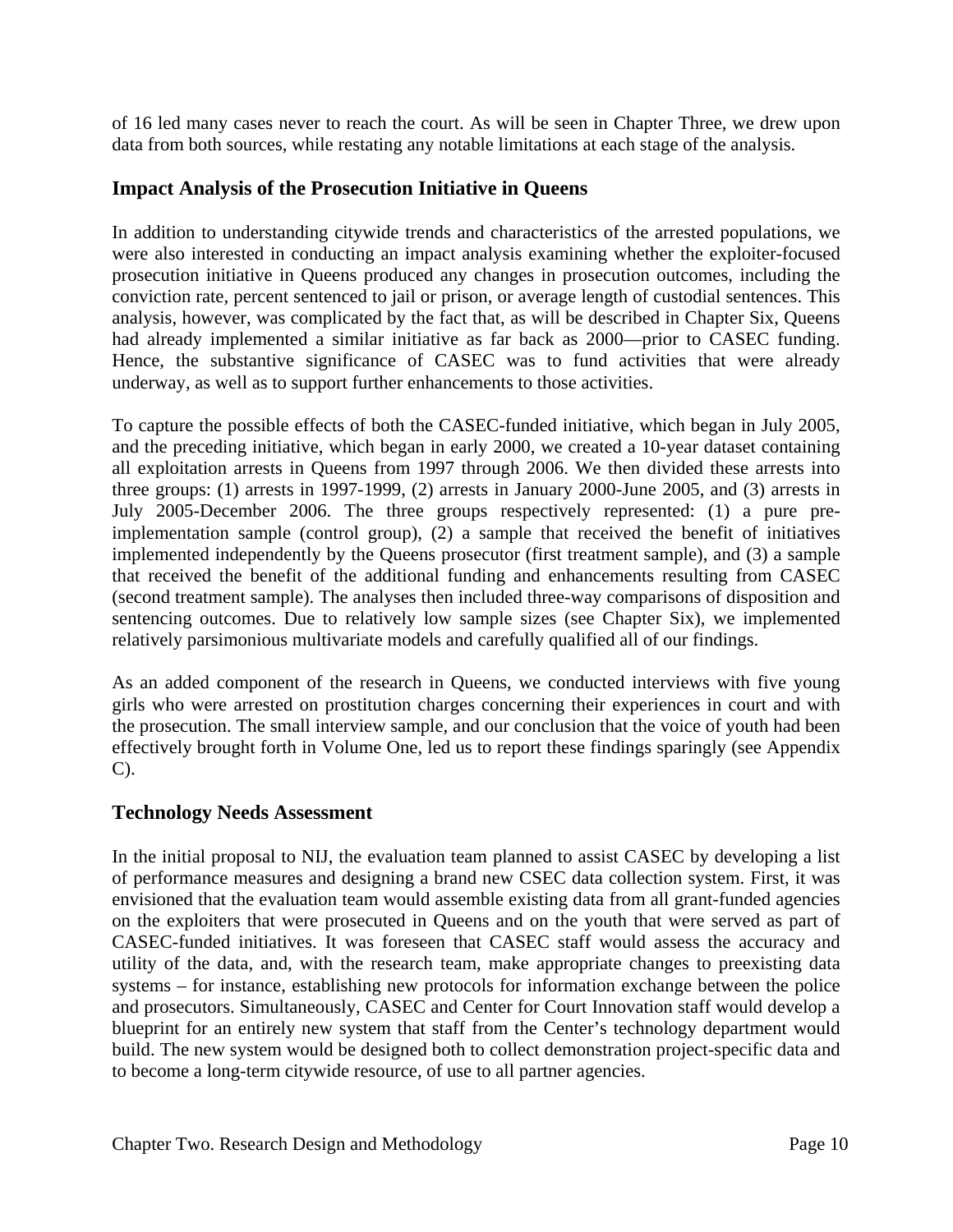Once the evaluation began, it became evident that the development of a single, citywide management information system was unfeasible. This was primarily because local law enforcement and criminal justice stakeholders were not interested in developing such a system to share case-level information. Furthermore, the timeframe for implementing several CASEC initiatives (especially those related to housing and prevention) was unknown during much of the evaluation period, delaying the point at which the kinds of data produced by these initiatives could be incorporated into a blueprint. Nonetheless, to gain an ongoing understanding of the city's CSEC problem, there remains a vital unmet need to collect and share higher quality data on CSEC-relevant events potentially involving multiple institutions, including the police, prosecutors, child welfare agencies, and service providers.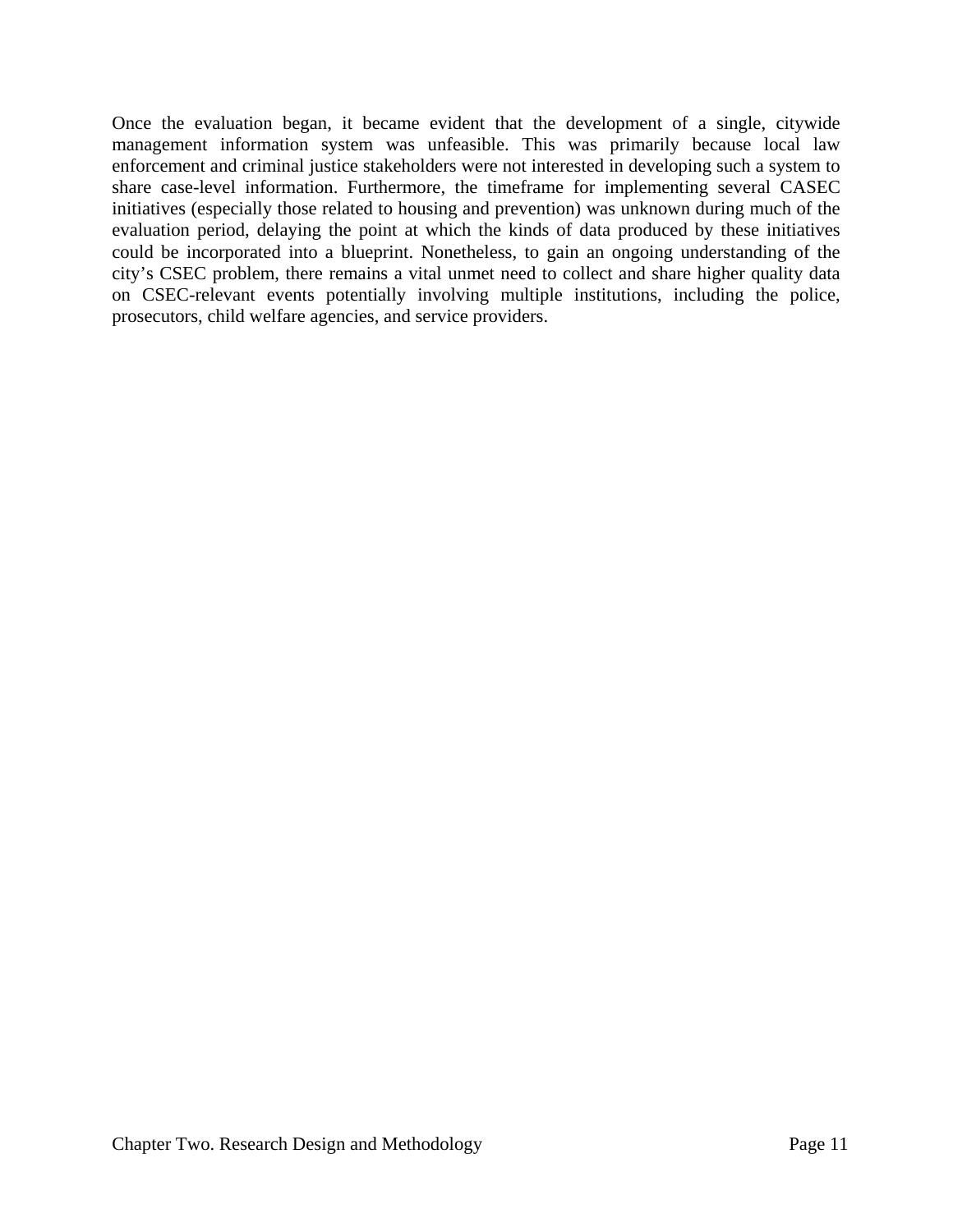# **Chapter Three CSEC in the Criminal Justice System**

This chapter provides a 25-year analysis of child prostitution, exploitation, and solicitation cases in the New York City criminal justice system. In New York State, CSEC exploitation charges apply if the exploited youth are younger than 19 years of age. Accordingly, we applied the same age cut-off in defining "child prostitution." As for CSEC solicitation charges, they apply when the solicitor patronized a prostitute less than 17 years of age, regardless of whether the solicitor knew the age of the individual.

Unlike the results in Volume One, the information in this chapter does not indicate the underlying prevalence of CSEC per se, since the data only pertains to youth who were arrested. Insofar as the CASEC demonstration project was led by the Office of the Criminal Justice Coordinator and largely sought to improve the *criminal justice response* to CSEC, this chapter does serve to establish the size and characteristics of the relevant target populations. The first section pertains to child prostitution trends and the second to exploitation and solicitation tends.

#### **Child Prostitution Trends**

Our 25-year child dataset included virtually all arrests that were handled in the adult criminal court, which processes child prostitution defendants ages 16-18. The available evidence indicates that this age range included the vast majority of the city's CSEC youth (Curtis et al. 2008; Gragg et al. 2007). For the most recent nine-year period (1998-2006), we possessed data on prostitution arrests of younger defendants as well (see Chapter Two). The five sections below present:

- 1. The 25-year trend for defendants aged 16-18;
- 2. The nine-year trend for *all* defendants (ages 18 and younger);
- 3. Defendant background characteristics;
- 4. Prosecution outcomes; and
- 5. The family court involvement of defendants age 15 and younger.

#### *Child Prostitution Arrests, 1982-2006 (Ages 16-18)*

Over the past 25 years, there were more than 7,000 prostitution arrests of youth ages 16-18, or an average of 285 per year. As shown in Figure 3.1, the first year displayed, 1982, saw the highest single-year total (602). The annual numbers declined dramatically over the next decade (reaching a low of just 70 arrests in 1991), followed by a sharp rise from the mid-1990s through the early 2000s, and another decline over the past five years (2002-2006).

It is unlikely that the number of CSEC victims swung as dramatically up and down as this data suggests. More likely is that, at least in part, the trends followed shifts in mayoral and police policies affecting the enforcement of prostitution laws. For instance, the eight-year upward trend culminating in 2002 coincided almost precisely with the period when Rudolph Giuliani was the mayor of New York. His administration was known for increasing the focus on "quality-of-life" crimes, with prostitution as a prime example.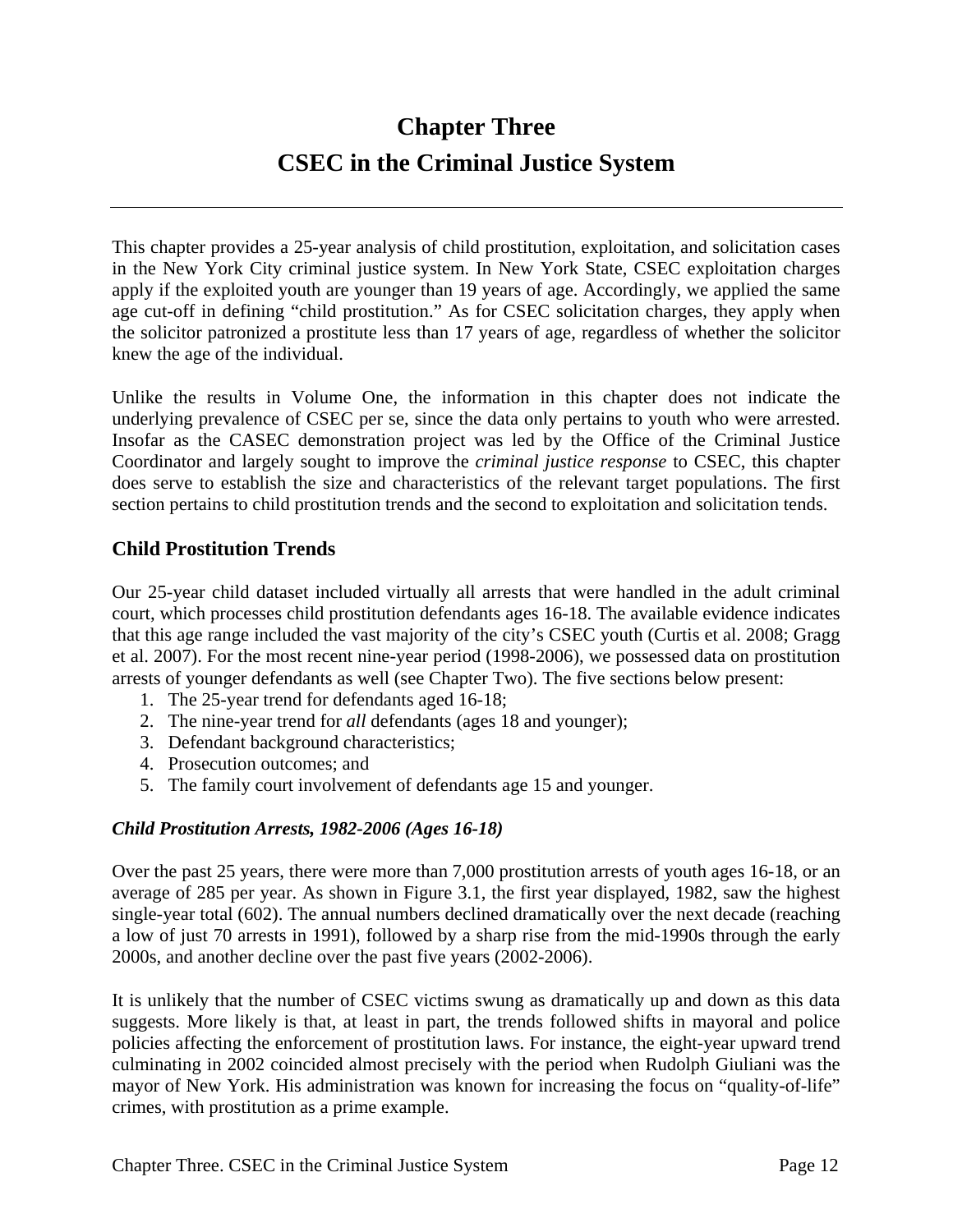

### **Figure 3.1. Child Prostitution Arrests by Borough, 1982-2006**

Concerning the recent decline in arrests in the mid 2000s, causality cannot be rigorously ascribed, but it is notable that the planning work of the CASEC taskforce began in 2002, and the following year (2003) saw a decline in prostitution arrests. One of the guiding themes behind CASEC and other emerging initiatives (see Chapter Nine) was the desire to change the way the criminal justice system perceived the youth who were involved in prostitution. Instead of seeing these youth as "prostitutes," criminal justice stakeholders were encouraged to place greater emphasis on perceiving and treating them as victims. Bringing fewer such cases into the system through an arrest is consistent with these intentions. In fact, as reported in Volume One, CSEC youth interviewed in 2006 and 2007 indicated that they frequently had encounters with the police that did *not* lead to an arrest (Curtis et al. 2008). Another important factor is that prostitution in general has recently become more of an indoor activity utilizing alternative means of solicitation, such as the internet. Such practices may have led to a reduction in prostitution on the streets, also resulting in fewer arrests. This particular development has serious consequences in terms of how stakeholders respond to CSEC.

#### *Child Prostitution Arrests, 1998-2006 (All Ages, 18 and Younger)*

Since the essential nature of the trend and distribution by borough mirrors that shown above, the data in Table 3.1 combines all nine years of interest and provides the total number of prostitution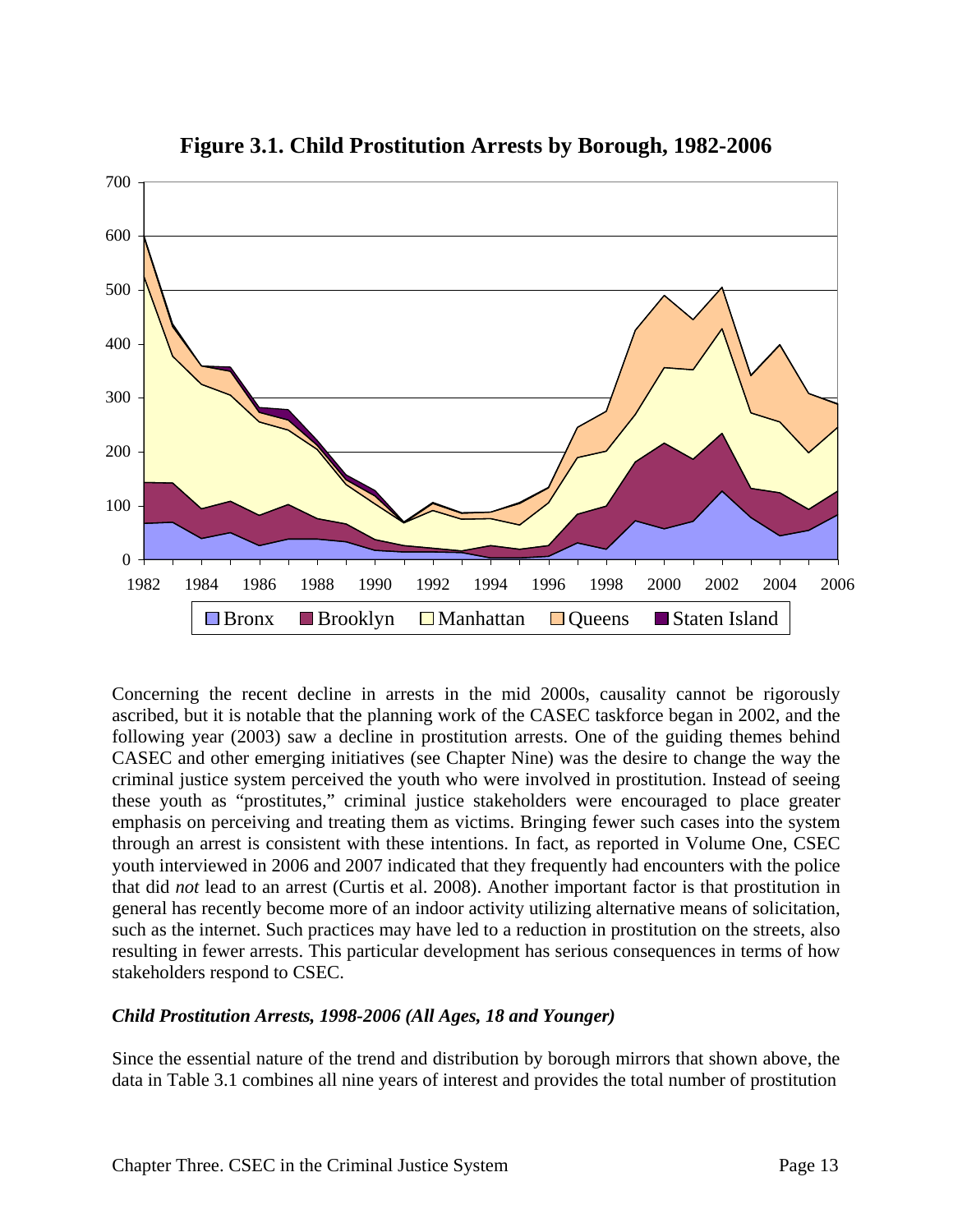|                                             | 1998-<br>2006 | 2004 | 2005 | 2006 |
|---------------------------------------------|---------------|------|------|------|
| Total number of arrests<br>Arrests per year | 3,825<br>425  | 435  | 341  | 309  |
| Age $10$                                    | 0.1%          | 0%   | 0%   | 0%   |
| Age $11$                                    | 0.1%          | 0%   | 0%   | 0%   |
| Age $12$                                    | 0.3%          | 0.2% | 0.3% | 0%   |
| Age 13                                      | 1%            | 1%   | 1%   | 1%   |
| Age 14                                      | 3%            | 4%   | 4%   | 2%   |
| Age $15$                                    | 5%            | 3%   | 4%   | 4%   |
| Age 16                                      | 11%           | 12%  | 13%  | 14%  |
| Age 17                                      | 21%           | 23%  | 20%  | 23%  |
| Age 18                                      | 59%           | 56%  | 57%  | 57%  |
| Ages 10-15                                  | 9%            | 8%   | 9%   | 7%   |
| Ages 16-18                                  | 91%           | 92%  | 91%  | 93%  |
| Average Age                                 | 17.2          | 17.2 | 17.2 | 17.3 |

**Table 3.1. Child Prostitution Arrests by Age, 1998-2006**

arrests and the age breakdown. In addition, separate columns also isolate the number of arrests in the three most recent years, 2004-2006, to facilitate a comparison of arrested youth to the *total* CSEC population estimate provided in Volume One (Curtis et al. 2008).

The results indicate that the average age was 17.2 years, and 91% of the youth were ages 16-18. On the other end of the spectrum, less than 2% were age 13 or younger. Across all nine years, there was an average of 425 arrests; and in the most recent period, 435 were arrested in 2004, 341 in 2005, and 309 in 2006.

#### *Defendant Background Characteristics*

Table 3.2 provides a demographic portrait of the 16-18 year-old defendant population over the most recent decade (1997-2006), as well as a comparison of the first five years of that period (1997-2001) with the most recent five (2002-2006). These two periods respectively preceded and followed the initiation of the CASEC taskforce in 2002. The results indicate that boroughspecific composition of child prostitution arrests changed somewhat, with the percentage of arrests located in Brooklyn declining from 27% to 17%, and the percentages in the Bronx and Manhattan increasing somewhat. During the entire decade, more than one-third of all arrests took place in Manhattan (35%). On the other end of the spectrum, Staten Island saw no more than one total arrest in any given year and saw zero in some years.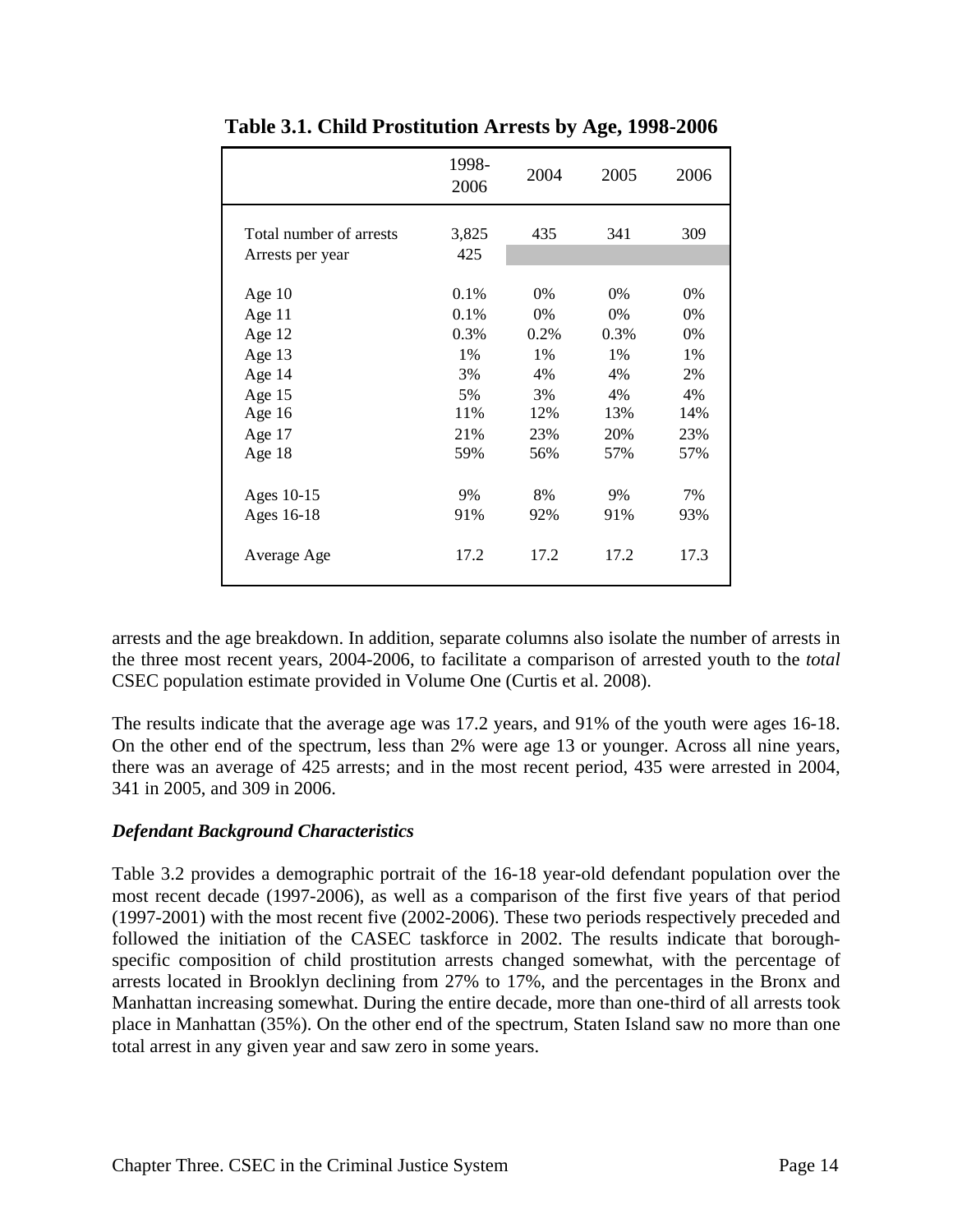|                                              | 1997-2001   | 2002-2006   | Total       |
|----------------------------------------------|-------------|-------------|-------------|
| Number of Defendants                         | $N = 1,858$ | $N = 1,656$ | $N = 3,514$ |
|                                              |             |             |             |
| Borough                                      |             |             |             |
| <b>Bronx</b>                                 | 14%         | 21%         | 17%         |
| Brooklyn                                     | 27%         | 17%         | 22%         |
| Manhattan                                    | 33%         | 38%         | 35%         |
| Queens                                       | 26%         | 25%         | 25%         |
| <b>Staten Island</b>                         | $0\%$       | $0\%$       | $0\%$       |
| <b>Sex</b>                                   |             |             |             |
| Female                                       | 79%         | 74%         | 77%         |
| Male                                         | 14%         | 17%         | 15%         |
| Both/transgender                             | 7%          | 9%          | 8%          |
| Age                                          |             |             |             |
| 16                                           | 9%          | 13%         | 11%         |
| 17                                           | 22%         | 24%         | 23%         |
| 18                                           | 69%         | 63%         | 66%         |
| Average age                                  | 17.6        | 17.5        | 17.6        |
| Race/ethnicity                               |             |             |             |
| <b>Black</b>                                 | 68%         | 73%         | 70%         |
| Hispanic                                     | 20%         | 12%         | 16%         |
| White                                        | 11%         | 12%         | 12%         |
| Other                                        | 1%          | 3%          | 2%          |
| Place of birth                               |             |             |             |
| Born in the United States                    | 74%         | 84%         | 79%         |
| Born in Central or South America             | 2%          | 3%          | 3%          |
| Born in other country                        | 24%         | 13%         | 19%         |
| Adult Criminal History (arrests from age 16) |             |             |             |
| Any prior arrest                             | 65%         | 59%         | 62%         |
| Average number of prior arrests              | 4.4         | 4.0         | 4.2         |
|                                              |             |             |             |

#### **Table 3.2. Characteristics of Child Prostitution Defendants, 1997-2006**

*Note:* Demographic data is based only on the DCJS data, which is missing approximately 30% of the child prostitution arrests that took place in 2003 as well as a smaller number of arrests in each of the other years.

Twenty-three percent of the defendants were male (15%) or transgender (8%), with a slight increase in these percentages between the first and second five-year periods. The male population was primarily located in Manhattan, where 36% of all defendants were male, compared with less than 10% in the other four boroughs (results not shown). It seems likely that certain areas of Manhattan in particular cater to a male-oriented sex industry. Considering these findings, as well as those in Volume One (Curtis et al. 2008), criminal justice stakeholders and service providers should be made aware that sexually exploited children are not exclusively female, and a need exists for gender-specific services for both sexes.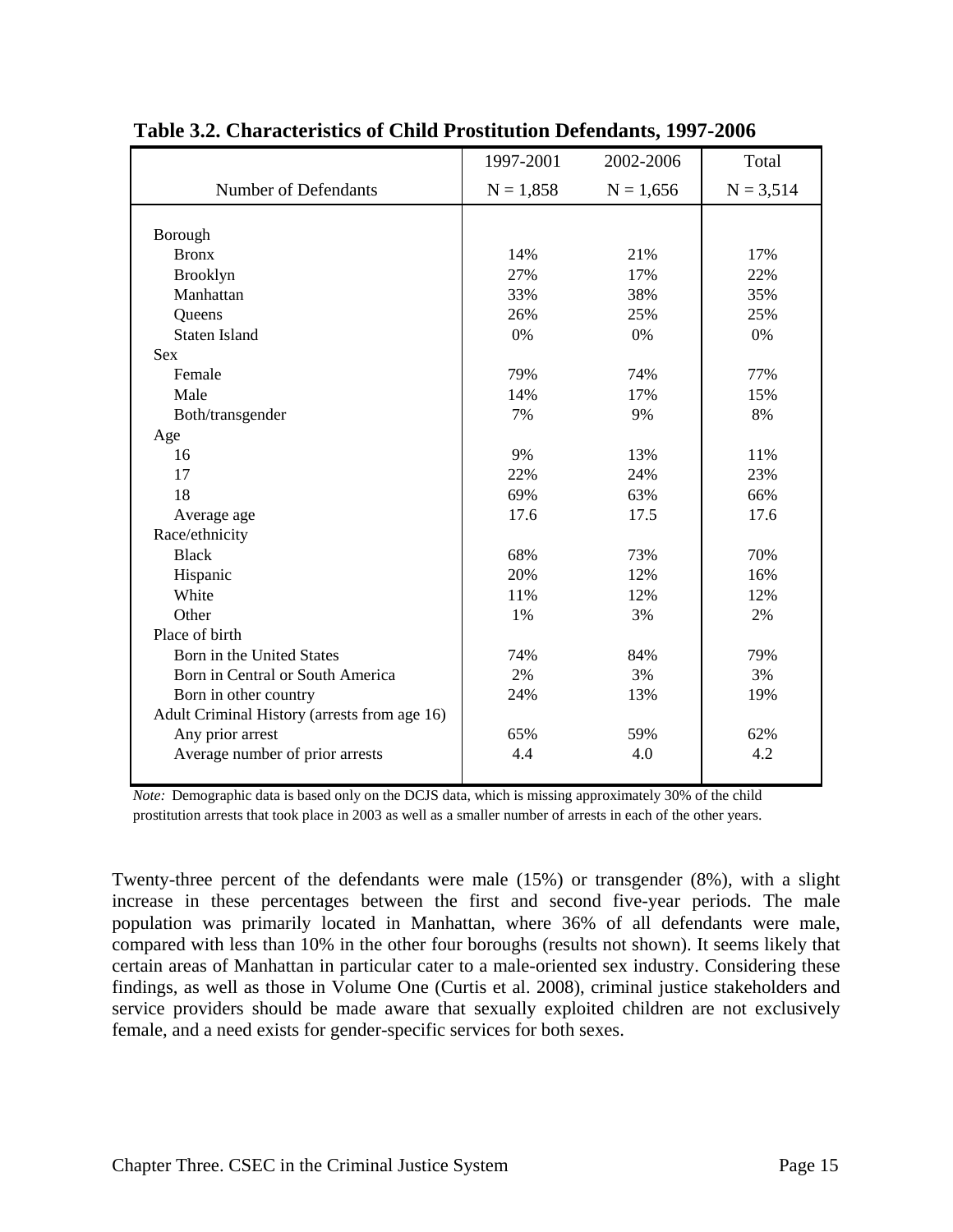|                                           | <b>Bronx</b> |           | Brooklyn Manhattan | Queens    | Total       |
|-------------------------------------------|--------------|-----------|--------------------|-----------|-------------|
| Disposition                               | $N = 570$    | $N = 746$ | $N = 1,172$        | $N = 869$ | $N = 3,348$ |
| Pled guilty/convicted                     | 88%          | 58%       | 87%                | 84%       | 79%         |
| Dismissed                                 | 5%           | 2%        | 7%                 | 3%        | 4%          |
| Adjourned in contemplation of dismissal   | 4%           | 37%       | 6%                 | 12%       | 14%         |
| Declined to prosecute                     | 4%           | 3%        | $1\%$              | $1\%$     | 2%          |
| Sentence (of those pled guilty/convicted) | $N = 491$    | $N = 414$ | $N = 963$          | $N = 710$ | $N = 2.579$ |
| Percent sentenced to jail                 | 18%          | 32%       | 12%                | 33%       | 22%         |
| Average days (of those sentenced to jail) | 9.6          | 18.0      | 13.7               | 15.8      | 14.9        |

#### **Table 3.3.Child Prostitution Prosecution Outcomes, 1997-2006**

*Note:* Cases are included only if they have reached a final disposition. This excludes 5% of the total arrest sample (cases that are pending either due to delays in case processing or because the defendant disappeared on a warrant.

 $1$  In most cases, time served sentenced on prostitution charges cover the period during which the arrestee was detained prior to the first arraignment court appearance, which averages about 24 hours.

The results also reveal that most of the defendants were at the upper end of the age spectrum (66% were 18 years of age). The population was predominantly black (70%), although the 2000 census indicated that the percentage of black residents in all of New York City was only 27%.

In CASEC taskforce meetings (see Chapter Five), stakeholders voiced a particular concern that much of the recent human trafficking attention has been targeting foreign-born youth and expressed a desire to have greater emphasis placed on local and domestic-born youth. Lending support to these concerns, the results indicate that most of the defendants were in fact born in the United States, with that percentage rising from 74% to 84% between the two five-year periods examined. Similarly, less than 10% of those interviewed as part of the population estimate in Volume One were born outside of the United States (Curtis et al. 2008).

#### *Prosecution Outcomes*

Table 3.3 indicates the prosecution outcomes for those cases that were handled in the adult criminal court (defendants aged 16-18), again focusing on the most recent decade. Preliminary analyses did not reveal meaningful changes within that period—or even over the entire 25 years for which data was available—but there were several borough-specific differences, which the table does represent. (Staten Island cases were excluded, since they numbered only three in total.) The results indicate that 79% of the cases were convicted, 4% were dismissed, 14% were adjourned in contemplation of dismissal (ACD), and 2% were not prosecuted (i.e., despite the arrest, the prosecutor opted not to file the case with the court). In New York State, an ACD means that the case will be dismissed six months or one year later unless the prosecutor re-opens it within that timeframe, which is rare. Not only with prostitution cases but also in general, the Brooklyn prosecutor is more likely to offer ACD dispositions with misdemeanor and violation cases than prosecutors in the four other boroughs. (Prostitution is never a felony in New York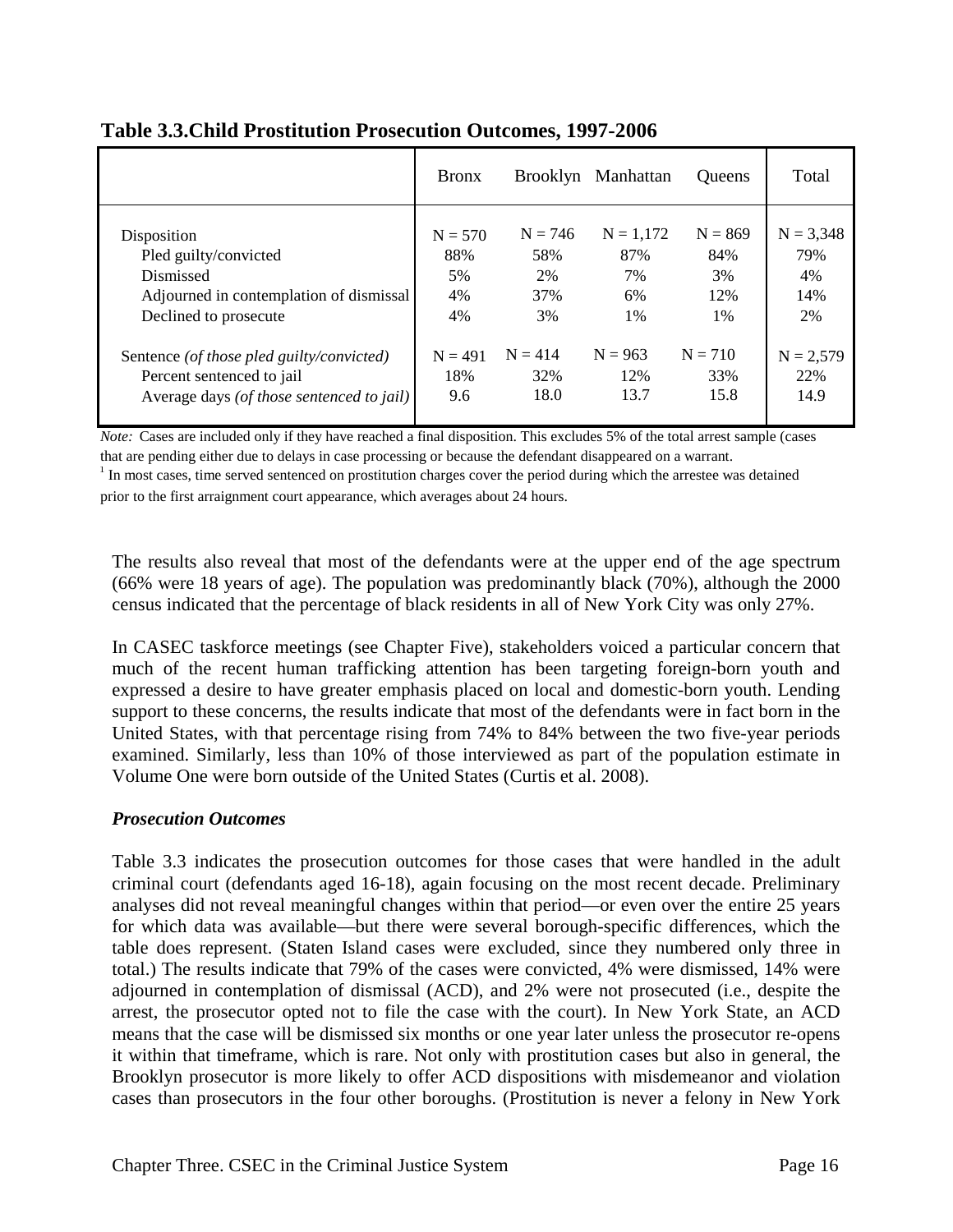State.) Accordingly, 37% of Brooklyn's child prostitution cases ended in an ACD, and 58% ended in a conviction. In light of the desire within the CSEC advocate community to avoid criminalizing the behavior of the exploited youth, it is perhaps surprising that such a low percentage of cases were declined for prosecution (less than 5% in every borough); however, one might also view Brooklyn's use of the ACD mechanism as broadly consistent with this desire.

Of those who were convicted, 22% were sentenced to jail: this figure ranged from 12% in Manhattan up to 33% in Queens. (Those not sentenced to jail virtually always received a time served sentence, averaging about 24 hours of pre-arraignment detention time, or a conditional discharge.) Of those sentenced to jail, two-thirds (66%) received 10 days or fewer, and only 7% received more than 30 days (results not shown).

#### *Child Prostitution Cases in the Family Court, Youth Ages 15 and Younger*

Family court data is only available for those youth who were *prosecuted* from 2004-2006, which leaves out an unknown but meaningful number that were diverted prior to prosecution (usually by juvenile probation). This dataset includes prostitution charges (prostitution and loitering for the purpose of prostitution) as well as several likely "proxy" charges that, in stakeholder interviews, the police indicated they often apply to juveniles who are engaged in prostitution.

As shown in Table 3.4, 52 of the 146 total cases (36%) were charged with a classic prostitution offense. (Over the same period, the CJA dataset indicated that 89 youth were initially *arrested* on such a charge, implying that approximately 30% of the youth were diverted from court and thus never made it into the family court dataset.) Interestingly, although 40% of the cases appeared in Manhattan, only 18% of the youth reported residing there (most lived in other boroughs of New York City). In addition, 46% of the youth were male, an even higher percentage than that reported above for the 16-18 year-old population (Table 3.2), but nearly identical to the results reported in Volume One for the entire citywide CSEC population (Curtis et al. 2008).

Most of the cases (90%) ended in either an admission (by the juvenile) or establishment (by the court) that the alleged acts were committed. Of such cases that had also reached a final disposition order, 62% were placed in a residential facility (typically non-secure), because the child was not deemed to have a stable home or other living arrangement to which to return.

The results also indicate that 20% of the juveniles were involved in a non-arrest petition during the same 2004-2006 period. Most of these petitions were persons in need of supervision (PINS) cases brought by the juvenile's parent or guardian (results not shown). PINS cases may be brought against any child 17 years of age or younger who the parent or guardian asserts is not attending school, behaving in a dangerous or out of control manner, or disobeying parents, guardians or other authority figures. In a CSEC context, such cases could involve a parent or guardian seeking the court's intervention related to the child's CSEC activity.

Finally, the results show that 23% of the juveniles had at least one family member who was a respondent on a petition filed from 2004-2006. The most common case types were juvenile delinquency or PINS (not shown).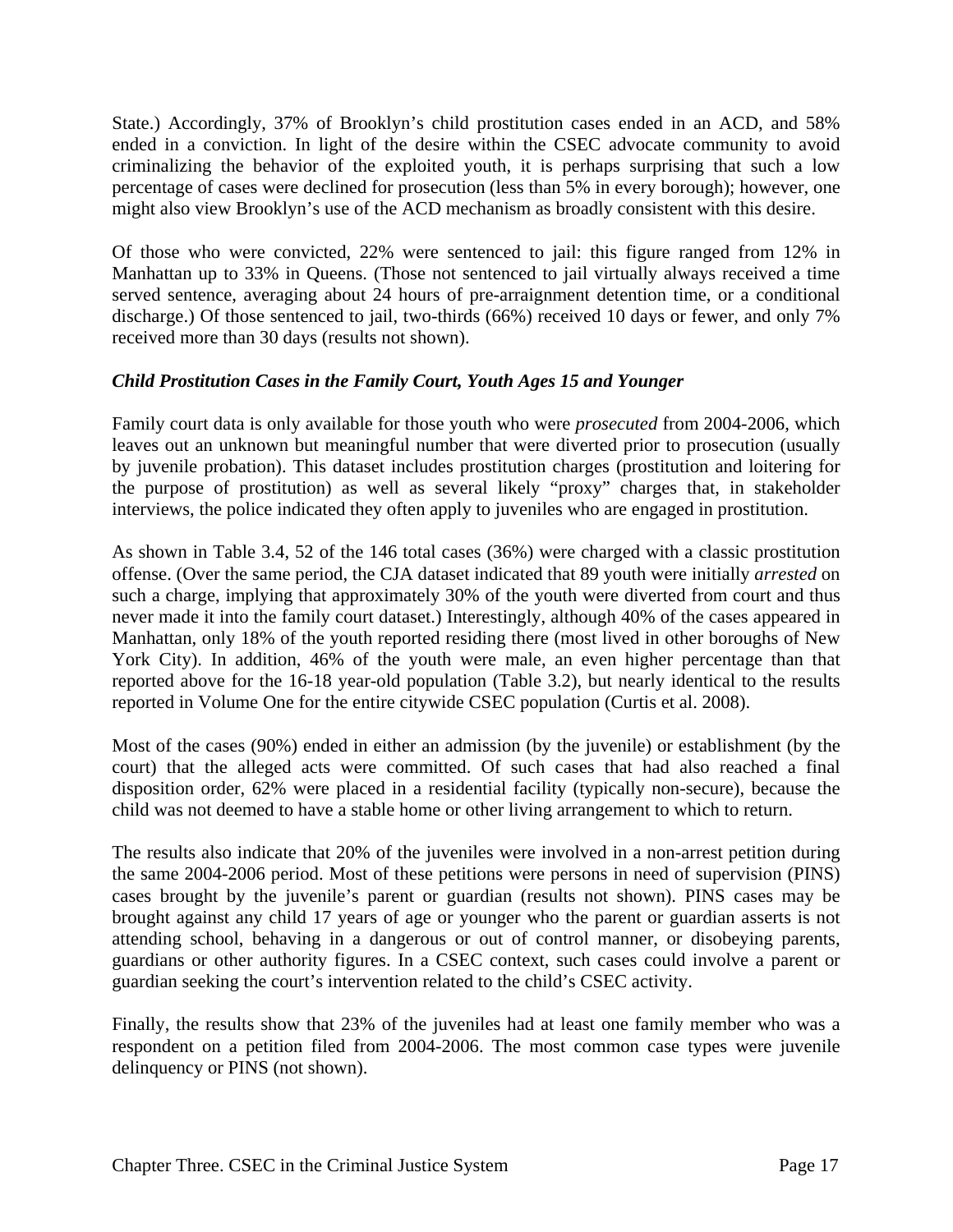|                                                             | Number         | Percent |
|-------------------------------------------------------------|----------------|---------|
| Total number of cases                                       | 146            | 100%    |
|                                                             |                |         |
| Borough of arrest and court involvement                     |                |         |
| <b>Bronx</b>                                                | 29             | 20%     |
| <b>Brooklyn</b>                                             | 15             | 10%     |
| Manhattan                                                   | 59             | 40%     |
| Queens                                                      | 41             | 28%     |
| <b>Staten Island</b>                                        | $\overline{2}$ | 1%      |
| Place of residence                                          | $(N = 130)$    |         |
| New York City                                               | 97             | 75%     |
| <b>Bronx</b>                                                | 26             | 20%     |
| <b>Brooklyn</b>                                             | 29             | 22%     |
| Manhattan                                                   | 23             | 18%     |
| Queens                                                      | 17             | 13%     |
| <b>Staten Island</b>                                        | $\overline{2}$ | 2%      |
| Non-New York City                                           | 33             | 25%     |
| Other part of New York State                                | 18             | 14%     |
| Other state                                                 | 15             | 12%     |
| <b>Sex</b>                                                  | $(N = 145)$    |         |
| Female                                                      | 79             | 54%     |
| Male                                                        | 66             | 46%     |
| Instant case arrest charge                                  |                |         |
| Prostitution                                                | 52             | 36%     |
| Loitering                                                   | 17             | 12%     |
| False personation                                           | 70             | 48%     |
| Criminal nuisance                                           | 7              | 5%      |
| Finding                                                     |                |         |
| Admitted or established                                     | 132            | 90%     |
| Dismissed or withdrawn <sup>1</sup>                         | 14             | 10%     |
| Disposition (of those admitted or established) <sup>2</sup> | $(N = 69)$     |         |
| Conditional discharge                                       | 13             | 19%     |
| Probation                                                   | 13             | 19%     |
| Placement                                                   | 43             | 62%     |
|                                                             |                |         |
| Other non-arrest petition, 2004-2006                        | 29             | 20%     |
| Family court petition involving other family member         | 33             | 23%     |
|                                                             |                |         |

#### **Table 3.4. Family Court Involvement, 2004-2006**

<sup>1</sup> Includes one Adjournment in Contemplation of Dismissal (ACD).

 $2$  Of 132 cases with a finding of admitted or established, 70 had a final disposition order, whereas 62 (primarily cases that began in the most recent year of 2006) were still pending or in a few cases missing disposition data. One of the cases with a final order was listed as "found incapacitated," and it is excluded from the disposition order distribution.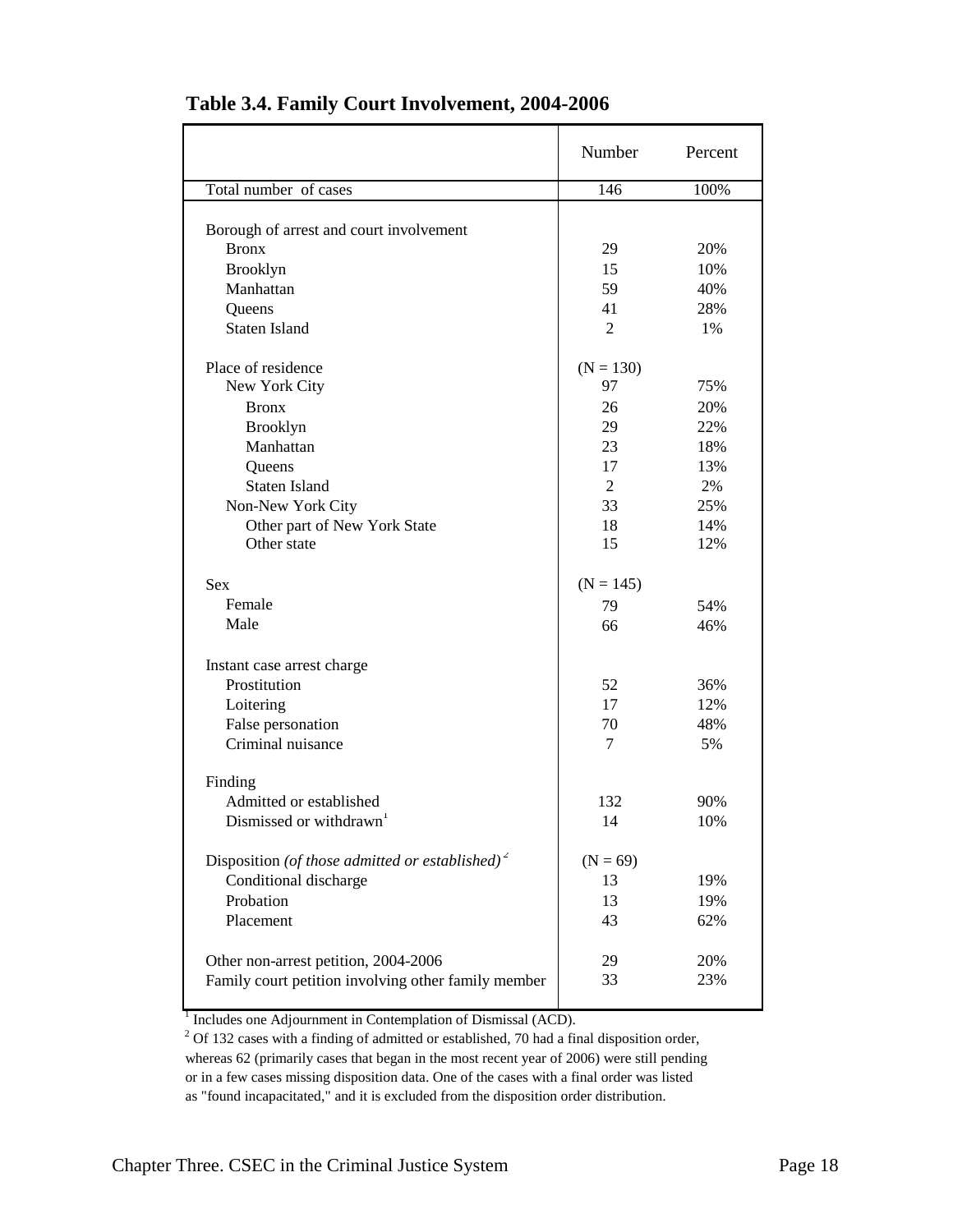#### **CSEC Exploitation and Solicitation Trends**

#### *Exploitation and Solicitation Arrests, 1982-2006*

Figures 3.2 and 3.3 present the 25-year trends respectively for CSEC exploitation and solicitation arrests. Interestingly, the two figures portray substantially different trends. This fact would seem to highlight the importance of how different types of CSEC-related criminal behavior are *enforced* during various periods, as opposed to the prevalence of the underlying activity.

Over the entire 25 years, there was an average of 53 CSEC exploitation arrests per year. In the first 15 years (1982 through 1996), the number of arrests ranged from 20-40 per year. Over the past decade, the numbers trended much higher, averaging 90 per year. Moreover, despite some year-to-year fluctuation, the general pattern is one of consistent upward movement throughout the past decade, which contrasts with the downward trend in child prostitution arrests over the most recent five years (see Figure 3.1 above).

In general, arrests for solicitation of minors have been far less prevalent than for either child prostitution or exploitation, averaging only 36 per year over the past 25 years. In fact, over the most recent decade (1997-2006), there was less than one-tenth as many arrests for solicitation of minors as for child prostitution, suggesting a general lack of enforcement focus on the solicitors. Other than a peculiar and inexplicable blip upwards in the solicitation numbers during a fouryear period from 1986-1989, the solicitation trend is also remarkably flat. However, the borough composition changed dramatically, from a location almost exclusively in Manhattan over most of the 25-year period to a more even distribution throughout the boroughs in the 2000s.

The low number of solicitation arrests is unsurprising, given the finding from the CASEC stakeholder interviews that arresting solicitors was not seen as a way to stop the problem of CSEC. Stakeholders placed far more emphasis on the supply side (i.e., the prostitution itself). In addition, making such arrests requires resource-intensive undercover police work. Not only does enforcement require undercover police officers that appear to be underage, but implementing undercover operations also requires staff and equipment that could be used to deal with criminal behavior that is deemed more pressing (e.g., pertaining to violent or drug-related crime).

#### *Defendant Background Characteristics*

Table 3.5 provides select background characteristics for both the exploiter and solicitor populations, focusing on 1997-2006. The exploitation arrests were largely split between Brooklyn, Manhattan, and Queens, although the area chart in Figure 3.2 suggests than over the full 25-year period, exploitation arrests have shifted somewhat away from Manhattan and towards the other boroughs. The trend results for solicitation arrests are even more dramatic (see Figure 3.3), with an almost exclusive focus of enforcement activity in Manhattan until just the past decade, during which the percentage of solicitation arrests located in Manhattan dropped to one-third (33%).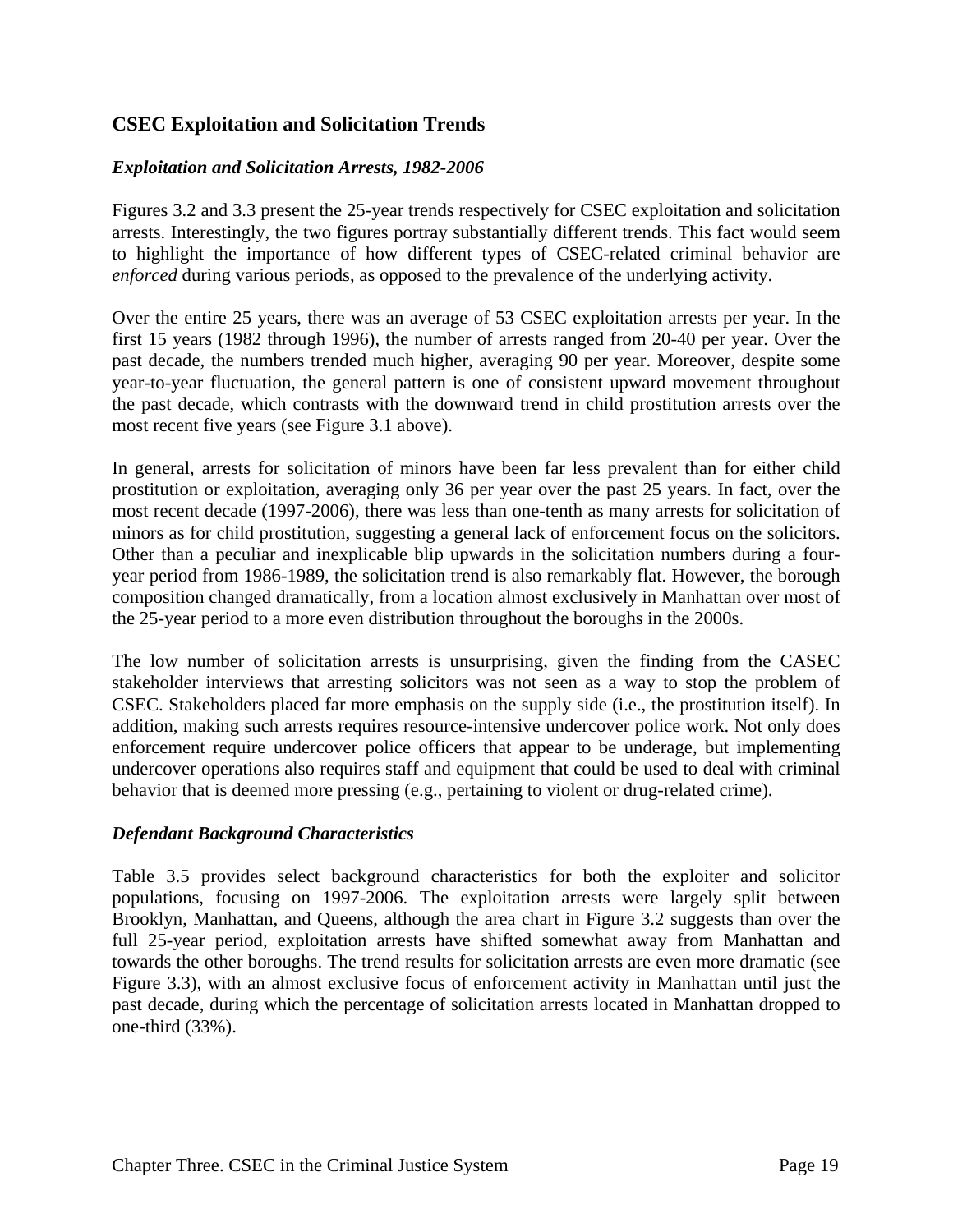

**Figure 3.2. CSEC Exploitation Arrests by Borough, 1982-2006**

**Figure 3.3. CSEC Solicitation Arrests by Borough, 1982-2006**

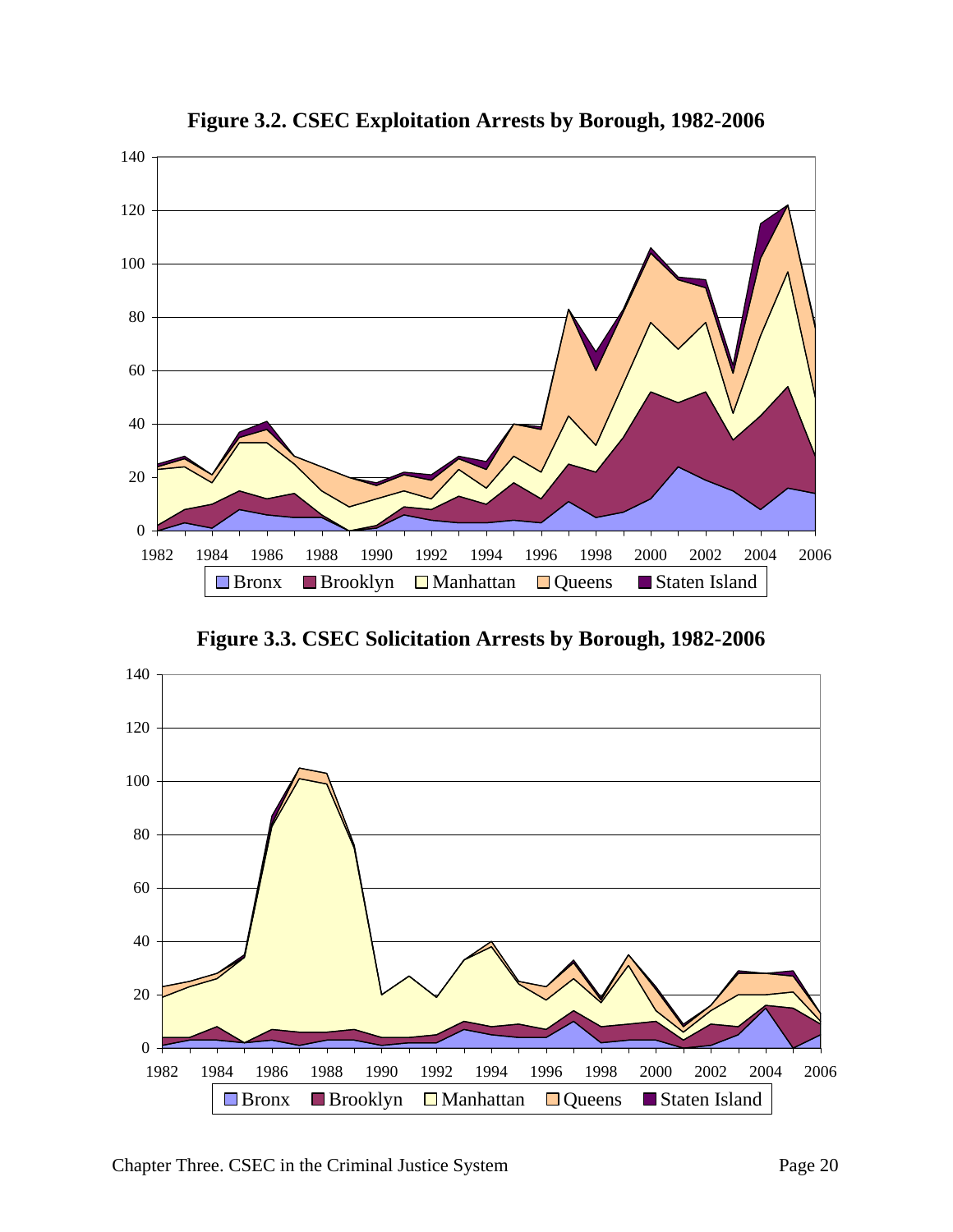| <b>CSEC</b> Offense                                | Exploitation | Solicitation |
|----------------------------------------------------|--------------|--------------|
| Number of Defendants                               | $N = 904$    | $N = 234$    |
|                                                    |              |              |
| Borough                                            |              |              |
| <b>Bronx</b>                                       | 15%          | 19%          |
| <b>Brooklyn</b>                                    | 29%          | 24%          |
| Manhattan                                          | 25%          | 33%          |
| Queens                                             | 28%          | 21%          |
| <b>Staten Island</b>                               | 3%           | 3%           |
| <b>Sex</b>                                         |              |              |
| Female                                             | 17%          | 5%           |
| Male                                               | 81%          | 95%          |
| Both/transgender                                   | 2%           | 0%           |
| Age                                                |              |              |
| Average age                                        | 30.8         | 35.7         |
| Race/ethnicity                                     |              |              |
| <b>Black</b>                                       | 44%          | 42%          |
| Hispanic                                           | 28%          | 22%          |
| White                                              | 21%          | 29%          |
| Other                                              | 7%           | 8%           |
| Place of birth                                     |              |              |
| Born in the United States                          | 74%          | 63%          |
| Born in Central or South America                   | 20%          | 20%          |
| Born in other country                              | 6%           | 17%          |
| Top exploitation charge (all are felonies)         |              |              |
| Advances or profits from prostitution              | 66%          |              |
| Child less than 11 years of age                    | 2%           |              |
| Child less than 16 years of age                    | 36%          |              |
| Child less than 19 years of age                    | 63%          |              |
| Promoting a sexual performance of a child          | 34%          |              |
| (multiple charges, less than 16 years of age)      |              |              |
| Top solicitation charge: Patronizing a prostitute: |              |              |
| Less than 11 years of age (felony)                 |              | 1%           |
| Less than 14 years of age (felony)                 |              | 41%          |
| Less than 17 years of age (misdemeanor)            |              | 58%          |
| Adult Criminal History (arrests from age 16)       |              |              |
| Any prior arrest                                   | 57%          | 41%          |
| Average number of prior arrests                    | 3.6          | 3.2          |
| Any prior conviction                               | 39%          | 27%          |
| Average number of prior convictions                | 1.3          | 1.5          |
|                                                    |              |              |

### **Table 3.5. Characteristics of CSEC Exploitation and Solicitation Defendants, 1997-2006**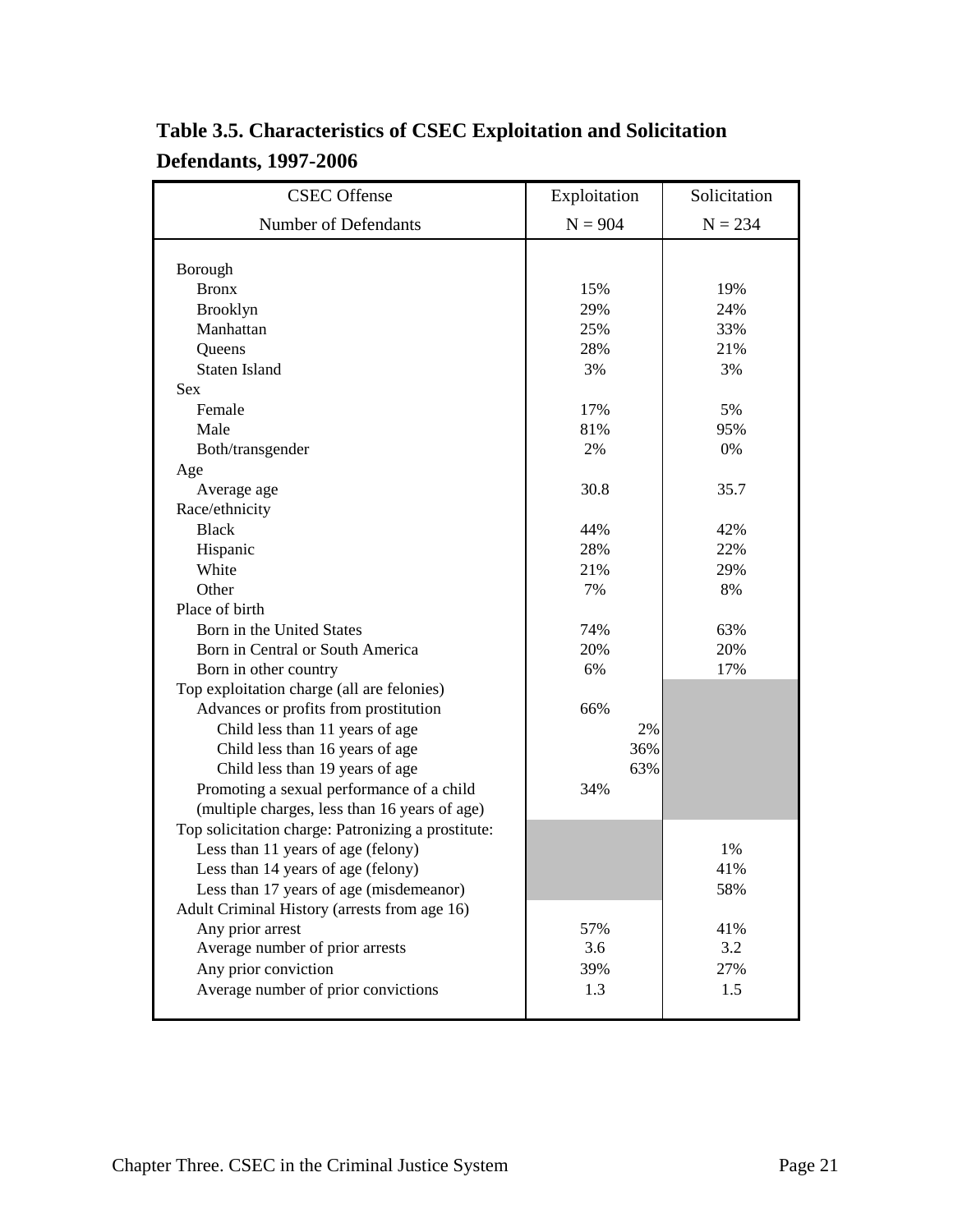The vast majority of the exploitation and solicitation defendants were male (81% and 95% respectively). Although a notable minority of child prostitution defendants were transgender, this category applied to barely any of those doing the exploiting and soliciting. The defendants were mostly black – more than 40% (of those arrested for child prostitution, 70% were black). Most of the defendants were born in the United States – 37% of those arrested for solicitation of a minor were born outside the U.S.

The results again suggest that most CSEC activity involves youth at the upper end of the age spectrum. Almost two-thirds of those arrested on an advancing or profiting from prostitution charge (63%) did so with children ages 16-18, and only 2% did so with children younger than 11 years (eliciting the most serious of the potential exploitation charges). Many of the exploiters appeared to have a lengthy prior criminal history, as 57% had a prior arrest (with a great many having multiple priors), and 39% had a prior conviction.

#### *Prosecution Outcomes*

Table 3.6 indicates how the exploitation and solicitation cases were prosecuted. Overall, 73% of the exploitation cases citywide ended in a conviction, 20% in a dismissal, 5% in an ACD, and 3% were not prosecuted. In addition, at least 23% of the convicted defendants were sentenced to prison, and almost half (49%) received at least some time in custody (either prison or jail). The results in Table 3.6 suggest that there are significant differences by borough, but these disappeared when controlling for defendant background characteristics (that also varied by borough). In this regard, we performed a logistic regression predicting the imposition of a custodial (jail or prison) sentence. We found that when controlling for defendant sex, age, race, exploitation charge, and criminal history, none of the boroughs were independently more likely to impose a custodial sentence (see Table 3.7). Instead, the significant predictors were: male sex  $(p < .01)$ , having more prior arrests  $(p < .001)$ , and having an arrest on one of the charges that involved exploiting a child younger than 16, as contrasted with the one remaining charge of profiting from the prostitution of a child in the  $16-18$  year age category ( $p < .001$ ). Overall, the regression model was extremely powerful. With a relatively small number of predictors, the model explained 36.3% of the variation in whether a custodial sentence was imposed. Not surprisingly, the criminal history and charge measures had a particularly strong impact.

With regard to solicitation cases, only 30% of the defendants were convicted in Brooklyn, as compared with more than two-thirds in the three other boroughs represented. (The Staten Island numbers were insufficient to include.) The dramatic difference in the Brooklyn figure as compared with the others unmistakably signified the influence of a prosecutorial policy. Consistent with its handling of child prostitution, Brooklyn's prosecutor also made far greater use of ACDs on solicitation cases (49%). Of those solicitors who were convicted citywide, 85% did *not* receive a custodial sentence. Hence, solicitors faced less severe legal exposure than both the exploiters and the youth who were prosecuted for prostitution (see Table 3.2 above).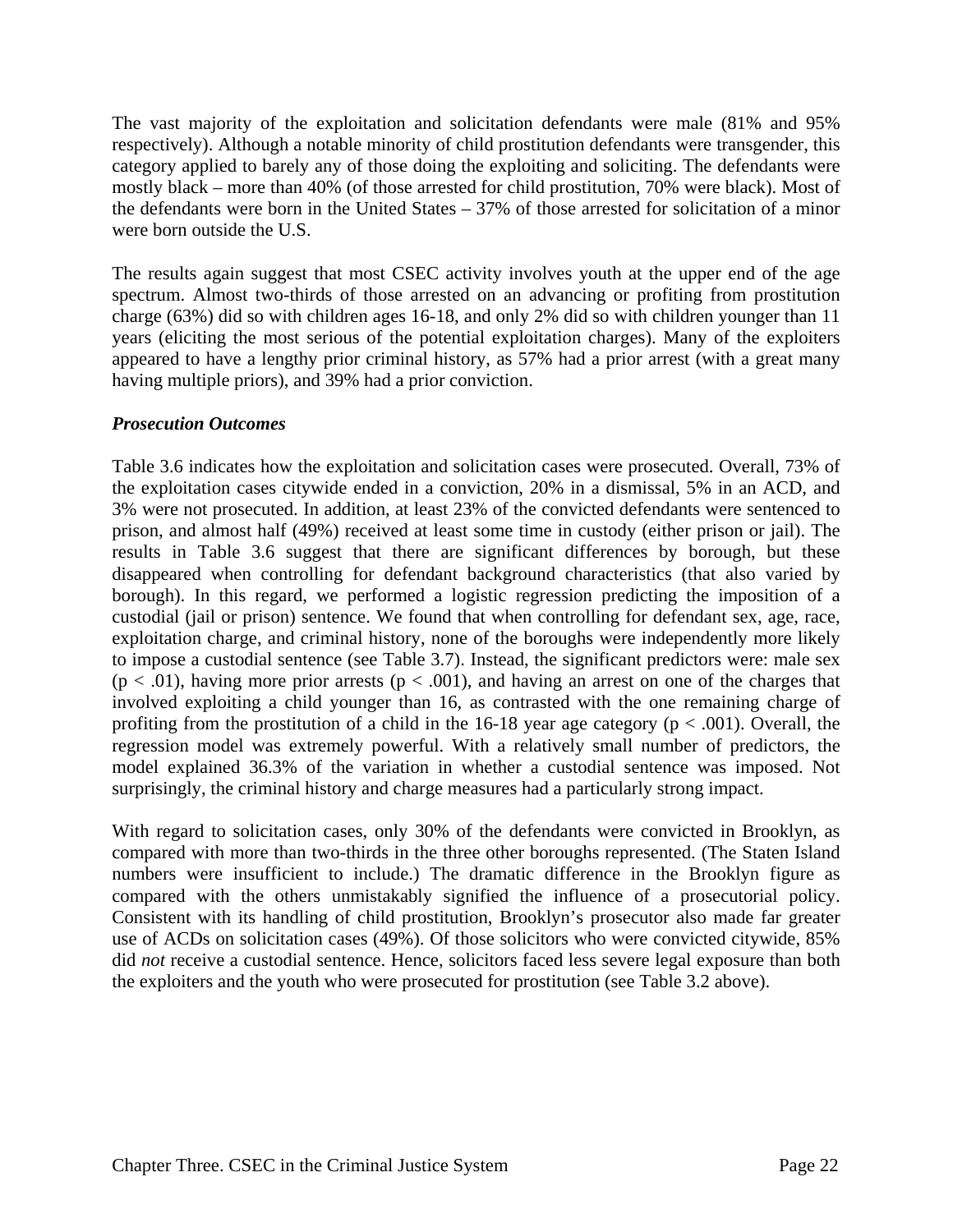|                                                                                                                                                                                                                                                                                                                                                                                                                           | <b>Bronx</b>                                                           |                                                                         | <b>Brooklyn Manhattan</b>                                              | Queens                                                                | Staten<br>Island                                                       | Total                                                                   |
|---------------------------------------------------------------------------------------------------------------------------------------------------------------------------------------------------------------------------------------------------------------------------------------------------------------------------------------------------------------------------------------------------------------------------|------------------------------------------------------------------------|-------------------------------------------------------------------------|------------------------------------------------------------------------|-----------------------------------------------------------------------|------------------------------------------------------------------------|-------------------------------------------------------------------------|
| A) Exploitation Cases                                                                                                                                                                                                                                                                                                                                                                                                     |                                                                        |                                                                         |                                                                        |                                                                       |                                                                        |                                                                         |
| Disposition<br>Pled guilty/convicted<br>Dismissed<br>Adjourned in contemplation of dismissal                                                                                                                                                                                                                                                                                                                              | $N = 127$<br>62%<br>30%<br>4%                                          | $N = 255$<br>58%<br>29%<br>8%                                           | $N = 212$<br>76%<br>18%<br>4%                                          | $N = 247$<br>88%<br>8%<br>3%                                          | $N = 30$<br>87%<br>13%<br>0%                                           | $N = 871$<br>73%<br>20%<br>5%                                           |
| Declined to prosecute                                                                                                                                                                                                                                                                                                                                                                                                     | 4%                                                                     | 4%                                                                      | 1%                                                                     | 1%                                                                    | 0%                                                                     | 3%                                                                      |
| Sentence (of those pled guilty/convicted)<br>Prison, minimum of 1-2 years<br>Prison, minimum $> 2$ and $< 5$ years<br>Prison, minimum $> 5$ years<br>Jail (up to one year)<br>Jail/probation split <sup>1</sup><br>Straight probation<br>Other non-custodial sentence <sup>2</sup><br>Percent sentenced to jail or prison<br>Average custodial sentence length (of<br>those with a jail or prison sentence) $\frac{3}{2}$ | $N = 75$<br>16%<br>5%<br>3%<br>23%<br>11%<br>13%<br>29%<br>58%<br>17.2 | $N = 141$<br>14%<br>4%<br>11%<br>15%<br>9%<br>18%<br>30%<br>53%<br>34.0 | $N = 157$<br>9%<br>7%<br>8%<br>15%<br>16%<br>16%<br>29%<br>55%<br>25.3 | $N = 213$<br>12%<br>7%<br>4%<br>9%<br>5%<br>16%<br>48%<br>37%<br>28.5 | $N = 24$<br>21%<br>8%<br>4%<br>13%<br>17%<br>25%<br>13%<br>63%<br>24.5 | $N = 610$<br>13%<br>6%<br>6%<br>14%<br>10%<br>17%<br>35%<br>49%<br>27.1 |
| A) Solicitation Cases                                                                                                                                                                                                                                                                                                                                                                                                     |                                                                        |                                                                         |                                                                        |                                                                       |                                                                        |                                                                         |
| Disposition<br>Pled guilty/convicted<br>Dismissed<br>Adjourned in contemplation of dismissal<br>Declined to prosecute                                                                                                                                                                                                                                                                                                     | $N = 41$<br>76%<br>12%<br>0%<br>12%                                    | $N = 57$<br>30%<br>12%<br>49%<br>9%                                     | $N = 75$<br>79%<br>16%<br>5%<br>0%                                     | $N = 47$<br>68%<br>2%<br>28%<br>2%                                    |                                                                        | $N = 220$<br>63%<br>12%<br>20%<br>5%                                    |
| Sentence (of those pled guilty/convicted)<br>Prison (at least one year)<br>Jail (up to one year) or jail/probation split<br>Straight probation<br>Other non-custodial sentence <sup>2</sup>                                                                                                                                                                                                                               | $N = 31$<br>0%<br>13%<br>3%<br>74%                                     | $N = 17$<br>0%<br>29%<br>0%<br>71%                                      | $N = 59$<br>7%<br>12%<br>0%<br>81%                                     | $N = 31$<br>3%<br>$0\%$<br>3%<br>94%                                  |                                                                        | $N = 138$<br>4%<br>11%<br>1%<br>84%                                     |

#### **Table 3.6. Expoitation and Solicitation Prosecution Outcomes, 1997-2006**

*Note:* Cases are included only if they have reached a final disposition. This excludes 4% of the total arrest sample (cases

that are pending either due to delays in case processing or because the defendant disappeared on a warrant.

<sup>1</sup> A jail/probation split sentence involves a jail term followed by a period of time on probation.

 $2^{2}$  Most of the sentences in this category are conditional discharges, a small percentage (less than 10% of the entire population) are time served sentences or fines.

 $3$  For indeterminate prison sentences (e.g., 1-2 years, 2-4 years, etc.), we used the minimum length for the purpose of this computation.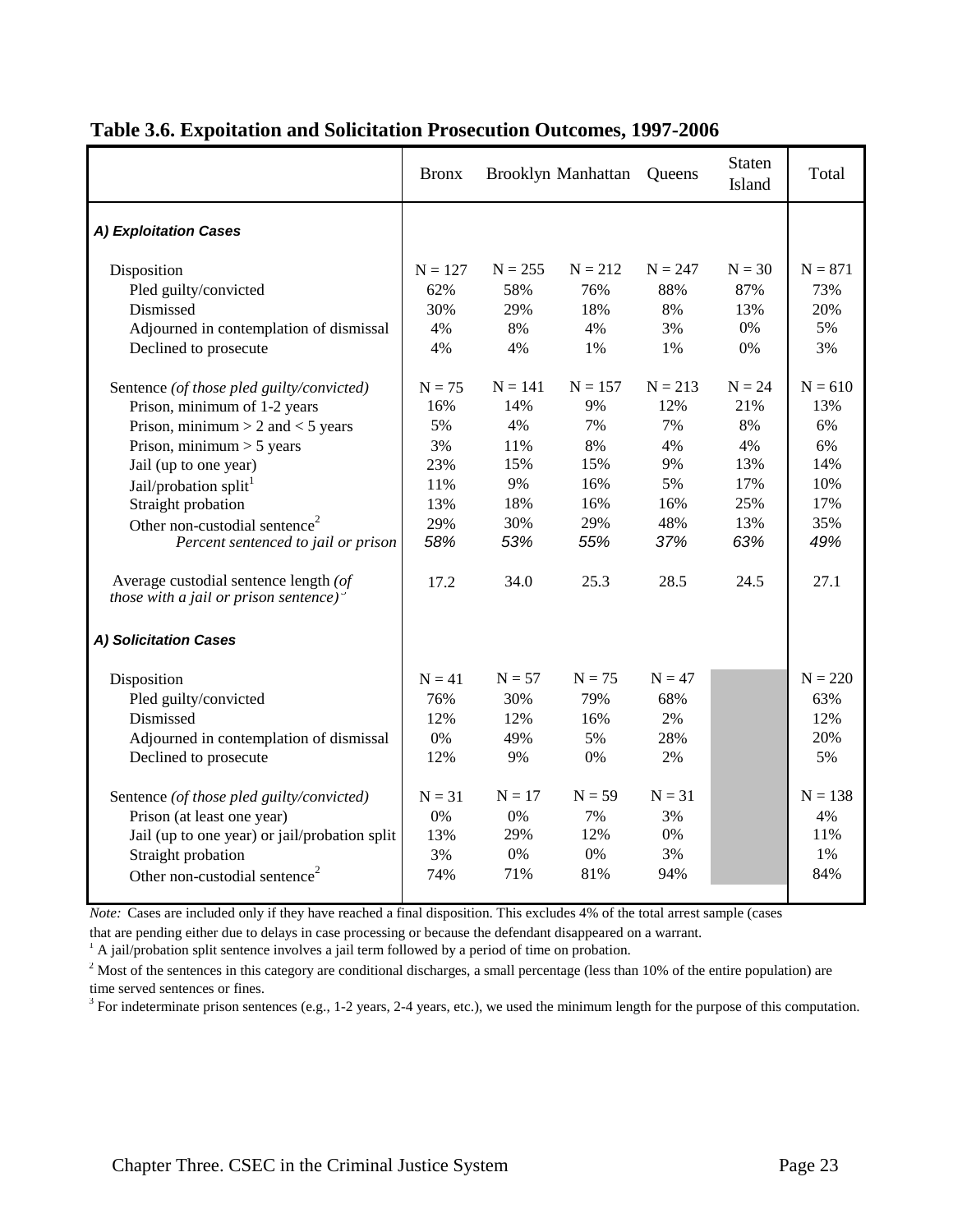| Variable                                                  | <b>Odds Ratio</b> |
|-----------------------------------------------------------|-------------------|
|                                                           |                   |
| Male sex                                                  | $2.452**$         |
| Age                                                       | .994              |
| Race/ethnicity <sup>1</sup>                               |                   |
| <b>Black</b>                                              | 1.256             |
| Hispanic                                                  | $.598^{+}$        |
| Other nonwhite (Asian, Pacific Islander, etc.)            | .444              |
| Top arrest charge <sup>2</sup>                            |                   |
| Advances or profits from prostitution, child $< 16$ years | 2.578***          |
| Promoting a sexual performance, child $< 16$ years        | 4.516***          |
| Number of prior arrests (to the base 10 logarithm)        | 6.596***          |
| Borough <sup>3</sup>                                      |                   |
| <b>Bronx</b>                                              | .953              |
| <b>Brooklyn</b>                                           | .905              |
| Manhattan                                                 | 1.317             |
| Queens                                                    | .597              |
| Constant                                                  | .137              |
|                                                           |                   |
|                                                           |                   |
| Number of Cases                                           | 610               |
| Nagelkerke R <sub>2</sub>                                 | .363              |
|                                                           |                   |

### **Table 3.7. Logistic Regression Predicting a Jail or Prison Sentence, CSEC Exploitation Arrests, 1997-2006**

 $+p<.10$  \*p $<.05$  \*\*p $<.01$  \*\*\*p $<.001$ 

*Note:* Cases are included only if they were convicted.

 $1$  The reference category is white.

 $2^2$  The reference category is a charge of advances or profits from prostitution, child less than 19 years. The category that is represented of advances or profits from prostitution of a child less than 16 years encompasses two separate charges, and the category of promoting a sexual performance also encompasses multiple charges (see Table 3.5 and see Chapter Two for all specific charge categories).

<sup>3</sup> The reference category is Staten Island.

#### **Assessment**

This chapter served to establish the criminal justice status quo that New York City's demonstration project sought to address. The findings highlighted both expected and unexpected findings regarding the extent and nature of the problem.

Similar to other criminal justice systems around the country, New York City's has tended to approach CSEC by emphasizing the supply rather than the demand side of the equation. This can be seen by the sheer number of child prostitution arrests as opposed to those for exploitation and solicitation of a minor throughout the past 25 years. (See Figure 3.4, which slightly undercounts the total number of child prostitution arrests by representing those only for youth ages 16-18).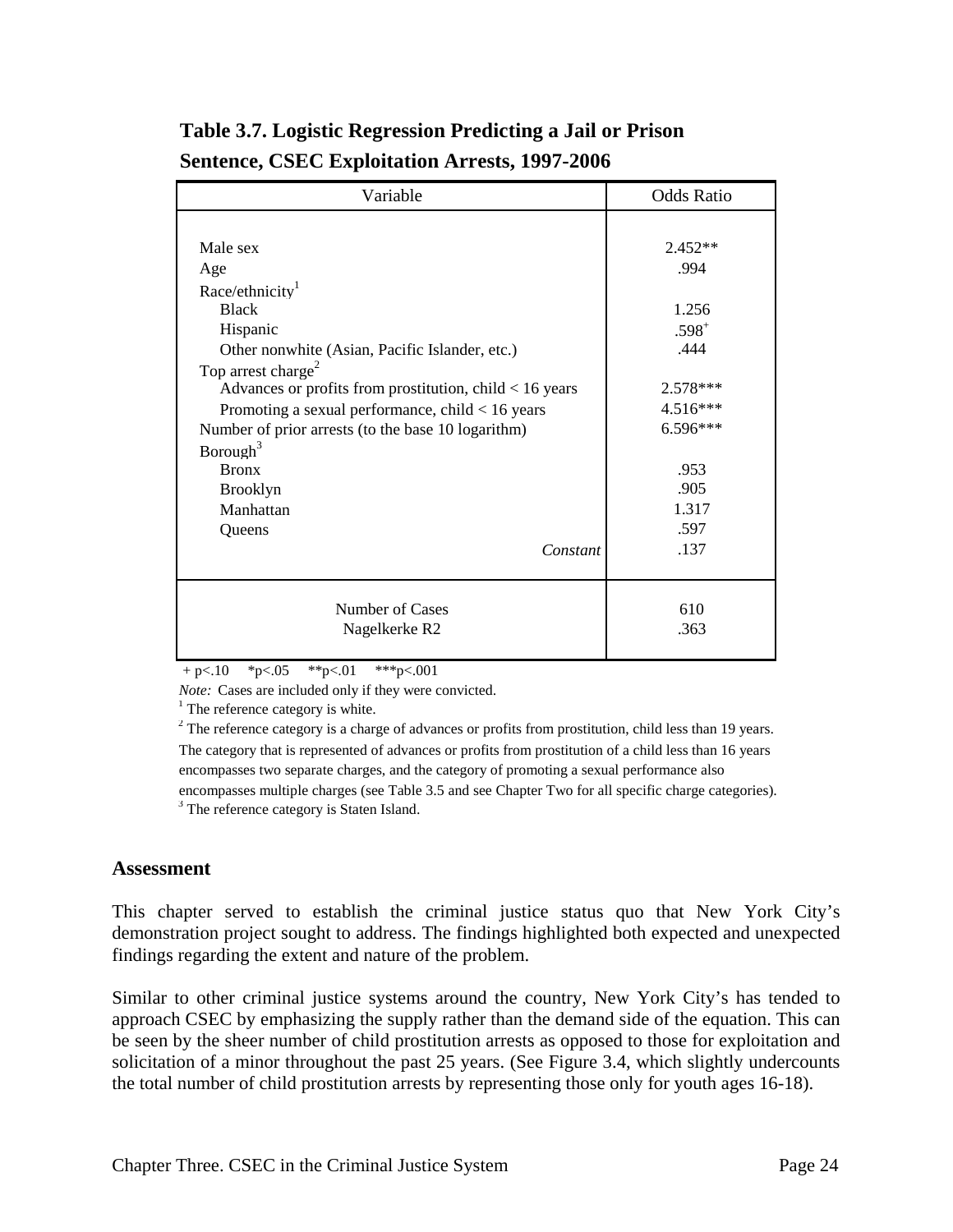

**Figure 3.4. A Comparison of Child Prostitution, Exploitation, and Solicitation Arrests, 1982-2006**

In examining the 25-year trends, the annual number of prostitution arrests experienced several dramatic swings, resulting in large part from shifting mayoral and law enforcement priorities and practices. Focusing on the most recent decade, child prostitution arrests increased by more than four times from the mid 1990s to the early 2000s and then declined again over the past five years. Some of the initiatives that may have been responsible for this recent decline are a change in mayoral administration, shift of prostitution to indoors, and growing citywide emphasis, symbolized by the CASEC demonstration project, on changing the perception of the youth that are sexually exploited, with a greater focus on service provision and a lesser focus on law enforcement.

Overall, this chapter provides a somewhat conservative estimate of the number of sexually exploited children that have contact with the justice system. As was learned through CASEC stakeholder interviews, there are a number of places where CSEC prostitution cases are eliminated from official criminal justice records (see Chapter Two). Most of the gaps pertain to younger defendants, especially those younger than 16 years of age who are processed in the family court. The police are not supposed to charge these defendants with prostitution (though they sometimes do), and while there are several routinely applied proxy charges, there does not exist a clear CSEC flag in any data system to enable a precise and reliable prevalence estimate. Despite the valid legal reasons for how the cases are charged (minors cannot legally consent to sex), it is obviously a detriment to the ability of the city to track the real number of CSEC youth that encounter the criminal justice system. Similarly, based on CASEC stakeholder interviews, it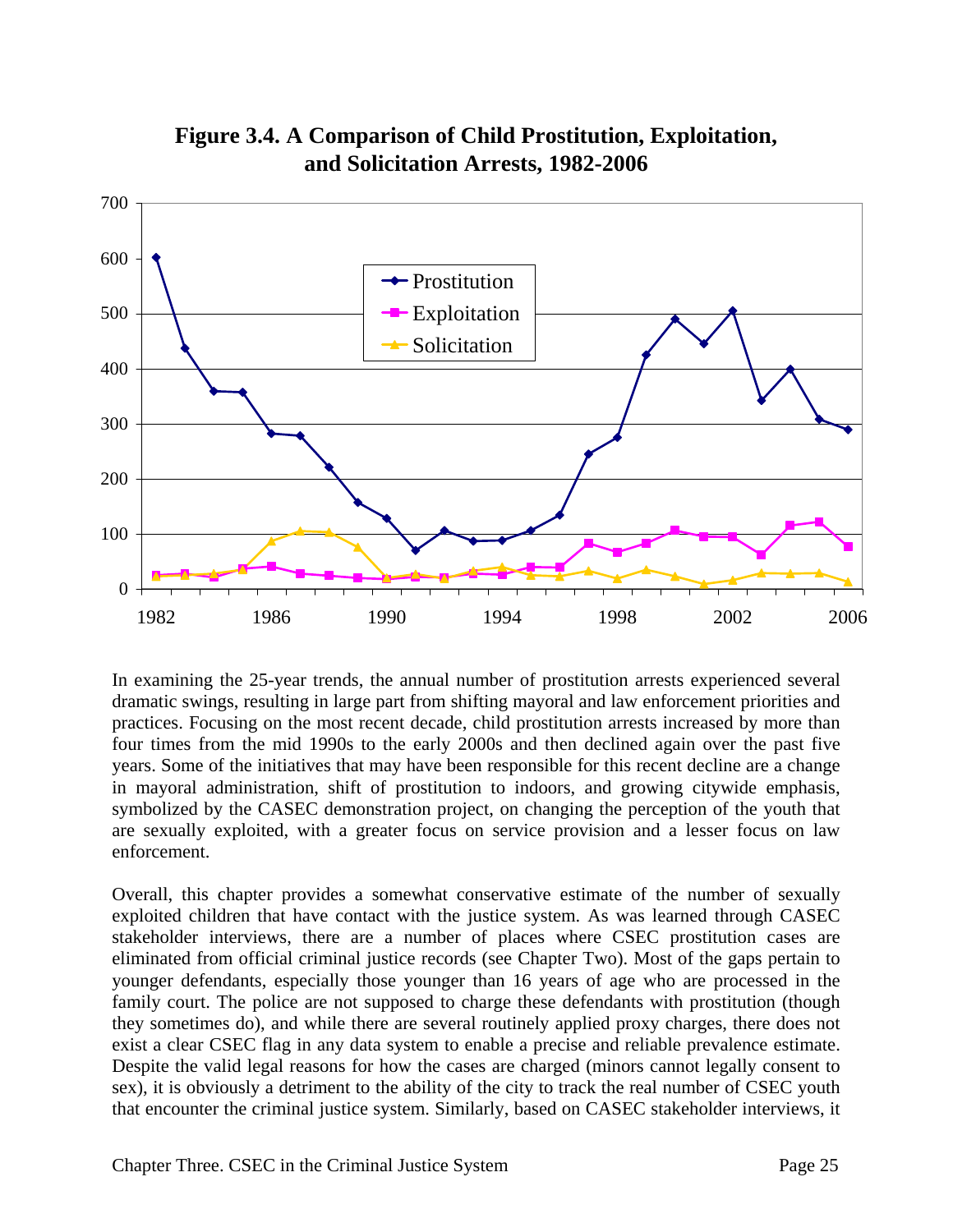is apparent that many PINS cases filed in the family court (usually by the parent or guardian of the youth) may involve sexual exploitation, yet these youth are not routinely assessed for CSEC, and the exact prevalence of this situation cannot therefore be estimated.

As expected, the majority of the youth arrested in connection with child prostitution were female; yet, consistent with what was found in Volume One, the number of boys or transgender youth is substantial, accounting for close to half of all child prostitution defendants in Manhattan. Confirming the expectations of those on the CASEC taskforce—but contradicting some of the contemporary public discourse related to CSEC—the vast majority of the youth defendants were *not* foreign-born.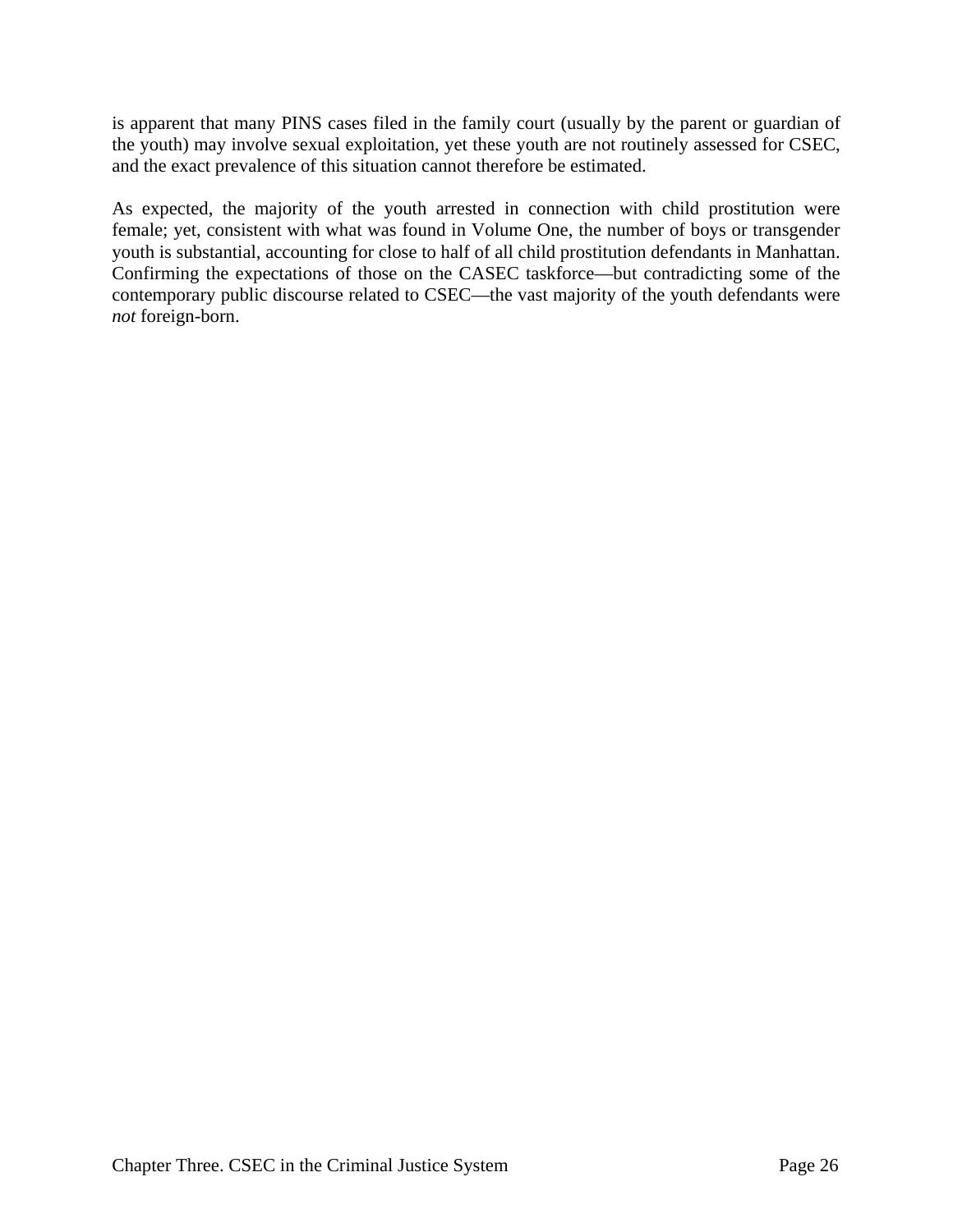# **Chapter Four CASEC Origins and Logic Model**

This chapter provides a brief history of how and why the New York City Coalition to Address the Sexual Exploitation of Children (CASEC) originated. The chapter then presents a logic model introducing the four major components of the project. Subsequent chapters elaborate on each component, exploring their implementation, achievements, and obstacles.

#### **Origins of the CASEC Demonstration Project**

As shown in Figure 4.1, the CASEC demonstration project began in the fall of 2002, when the Office of Juvenile Justice and Delinquency Prevention (OJJDP) asked the New York City Mayor's Office of the Criminal Justice Coordinator (CJC) to convene criminal justice and service provision stakeholders to identify gaps in services for CSEC youth who were involved in child prostitution. An initial set of meetings led to the identification of four primary needs:

- 1. *Coordination:* Increased communication and collaboration among the city's CSEC stakeholders;
- 2. *Prosecution:* Dedicated resources to prosecute the exploiters, coupled with efforts to provide services, and *not* prosecute, those youth who were victimized by CSEC;
- 3. *Programs:* Immediately available and CSEC-specific housing and other services for youth who come into contact with the criminal justice system or service providers; and
- 4. *Prevention:* Education programs targeting at-risk youth in schools and other settings.

Following these meetings, OJJDP staff asked New York City to apply for demonstration project funding to test specific strategies and solutions. Beginning June 1, 2003, OJJDP provided funding for six additional planning months, plus one year of implementation (18 months in total). During the six planning months, the principal objectives were to convene monthly stakeholder meetings; conduct three focus groups respectively with CSEC victims, government agency representatives, and service providers; identify three key barriers to serving the CSEC population; and develop specific strategies to address each of the identified barriers. In the oneyear implementation phase, CASEC would then continue to meet as a collaborative as well as implement the strategies designed in the planning period.

After receiving funding, the Mayor's CJC Office, with input from the planning group, decided to address barriers in three main areas (the three P's): Prosecution, Programs, and Prevention. The taskforce turned to these areas without the benefit of the originally proposed focus groups. In addition, the CJC Office created a formal taskforce with an expanded membership, designed to improve coordination among a broad array of CSEC stakeholders (see Chapter Five for final taskforce membership).

Following the original 18-month funding period, the CJC Office applied for extensions and new grant monies on an annual basis to continue their work. The office received a one-year grant effective October 1, 2004 specifically to develop residential housing for CSEC victims. Due to delays in the implementation of the CSEC-specific residential house (see Chapter Seven), the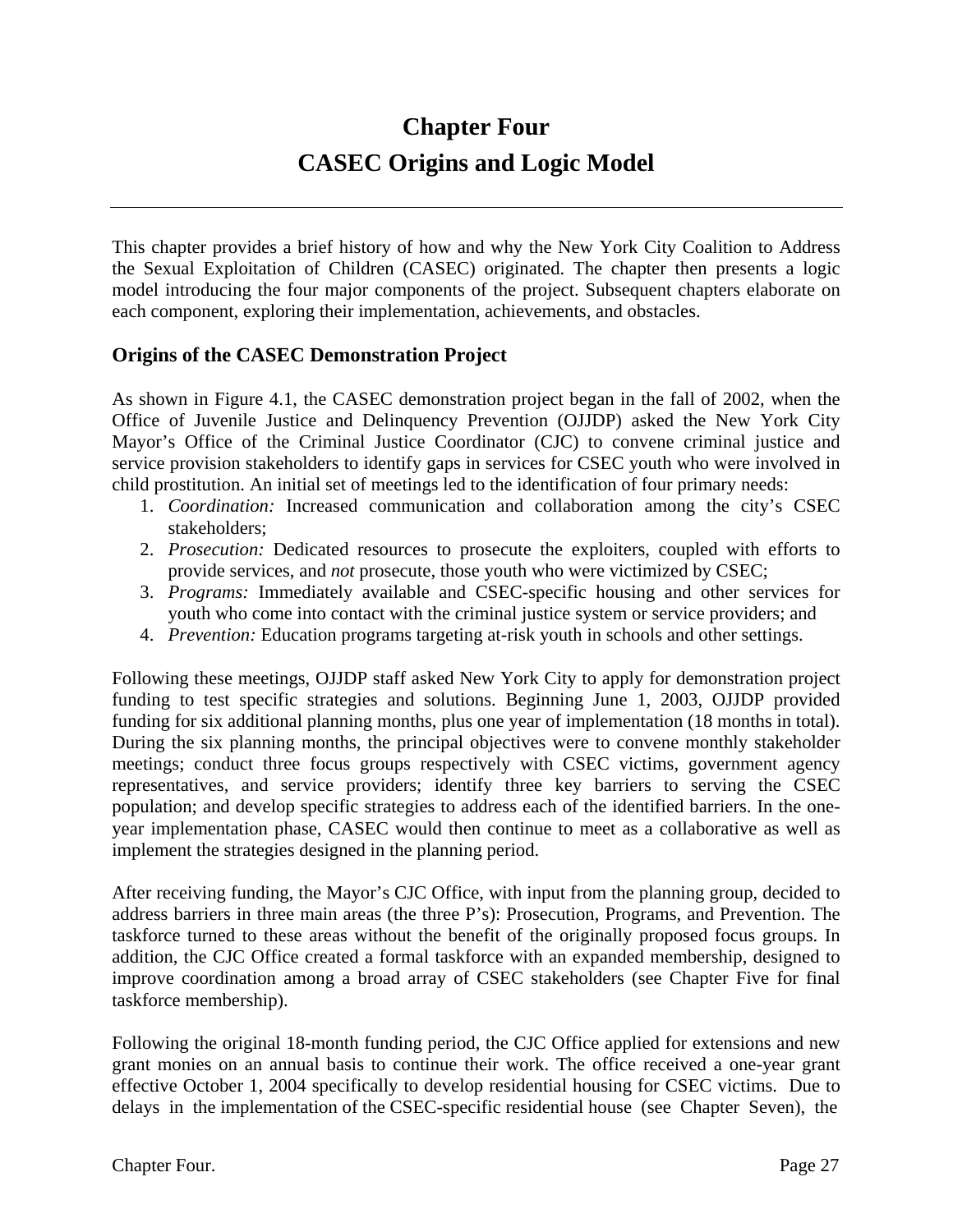#### **Figure 4.1**



the CJC Office requested and was awarded an 18-month extension on this particular grant. Simultaneously, to continue the other strategies that were developed under the initial OJJDP grant, the CJC Office also requested and was awarded an additional 18-month grant effective January 1, 2006.

After the demonstration project was underway, the National Institute of Justice sought to fund a formative evaluation, along with a population estimate that would describe the prevalence and nature of the underlying CSEC problem in New York City. In January 2006, the Center for Court Innovation and the John Jay College of Criminal Justice began the present study (with the Center leading the formative evaluation and John Jay leading the population estimate).

#### **Core Components of the Logic Model**

At the beginning of the evaluation period, the research team interviewed representatives from the CJC Office and reviewed project documents to develop a detailed diagram of project initiatives and strategies. The resulting logic model displayed in Figure 4.2 is a streamlined version of an earlier model finalized in collaboration with CASEC project staff (Appendix D).

As shown, the overarching project mission is to reduce the incidence of the commercial sexual exploitation of children (CSEC), increase the prosecution of the exploiters, and improve the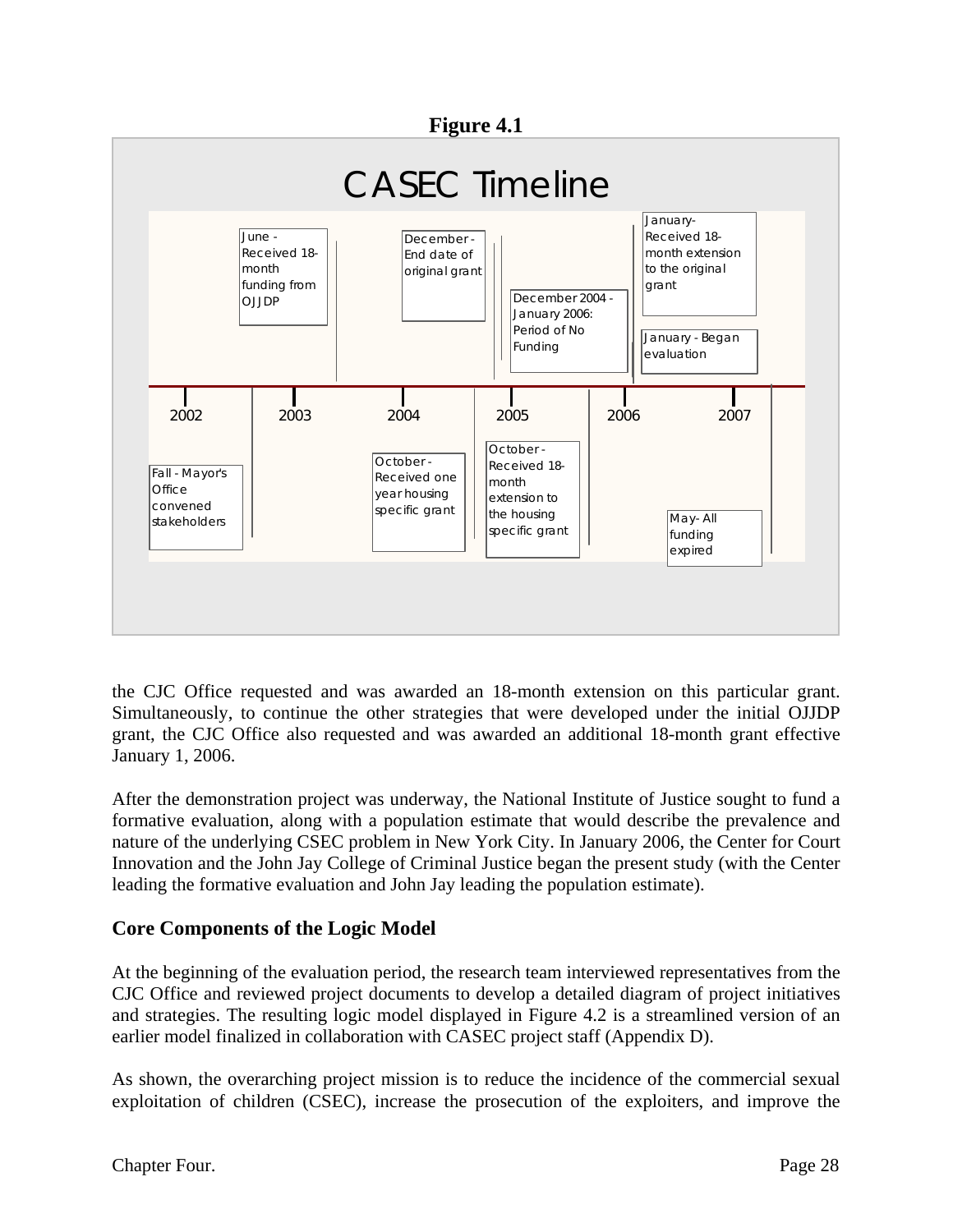services provided to CSEC victims. To achieve that mission, the project specified the four goals of coordination, prosecution, programs, and prevention (consistent with its 2002 planning work).

#### *Coordination*

CSEC in New York City involves a vast array of stakeholders from the criminal justice, child welfare, and community-based treatment systems. To build a common knowledge base and coordinated set of strategies, the CJC Office established a citywide taskforce. The taskforce brought together representatives from the CJC office, county and federal prosecutors, defense attorneys, courts, law enforcement, child welfare agencies, and multiple service providers. As envisioned, the taskforce would serve as the linchpin for everything else that the project sought to accomplish. The model in Figure 4.2 reflects this theory of change with arrows linking the strategy of establishing a citywide taskforce not only to outcomes directly flowing from coordination but also to outcomes related to three other project goals. In effect, the stakeholders viewed better coordination as both an end in itself and a critical means for achieving all other ends.

#### *Prosecution*

Through discussions with CSEC stakeholders, the CJC Office identified two main prosecutionrelated problems that it wanted to address. The first was a perceived lack of case-by-case consistency in how the district attorney's offices throughout the city prosecuted exploiters. The second was a lack of evidence to prosecute the exploitation cases. To address these concerns, the CJC Office proposed the following two strategies:

- Operation Guardian: Through the Queens District Attorney's Office, OJJDP funding would be used to secure an assistant district attorney and paralegal who would be dedicated to prosecute exploitation cases involving minors.
- Technology Enhancement: Digital cameras would be provided to the New York City Police Department to assist in the gathering of evidence; and a centralized evidence database would be developed for both police officers and prosecutors.

#### *Programs*

There were three primary concerns related to services for sexually exploited youth. The first was a lack of immediate CSEC-specific housing options. The second was a lack of counseling for youth participating in the prosecution of an exploiter; the availability of such counseling might assist both the youth and prosecution efforts. The third concern related to foster care placements by the Administration for Children Services (ACS); stakeholders believed that the youth would routinely leave such placements on their own and return to their exploiters. To deal with these concerns, CASEC proposed the following two strategies:

• CSEC-Specific Housing: CASEC sought to establish dedicated beds in a residential placement facility located outside of New York City. It was felt not only that the youth needed an immediate housing option, but also that they needed to be in a location far enough away from New York City where they would be unlikely to run away and, conversely, the exploiters would find it difficult to find them.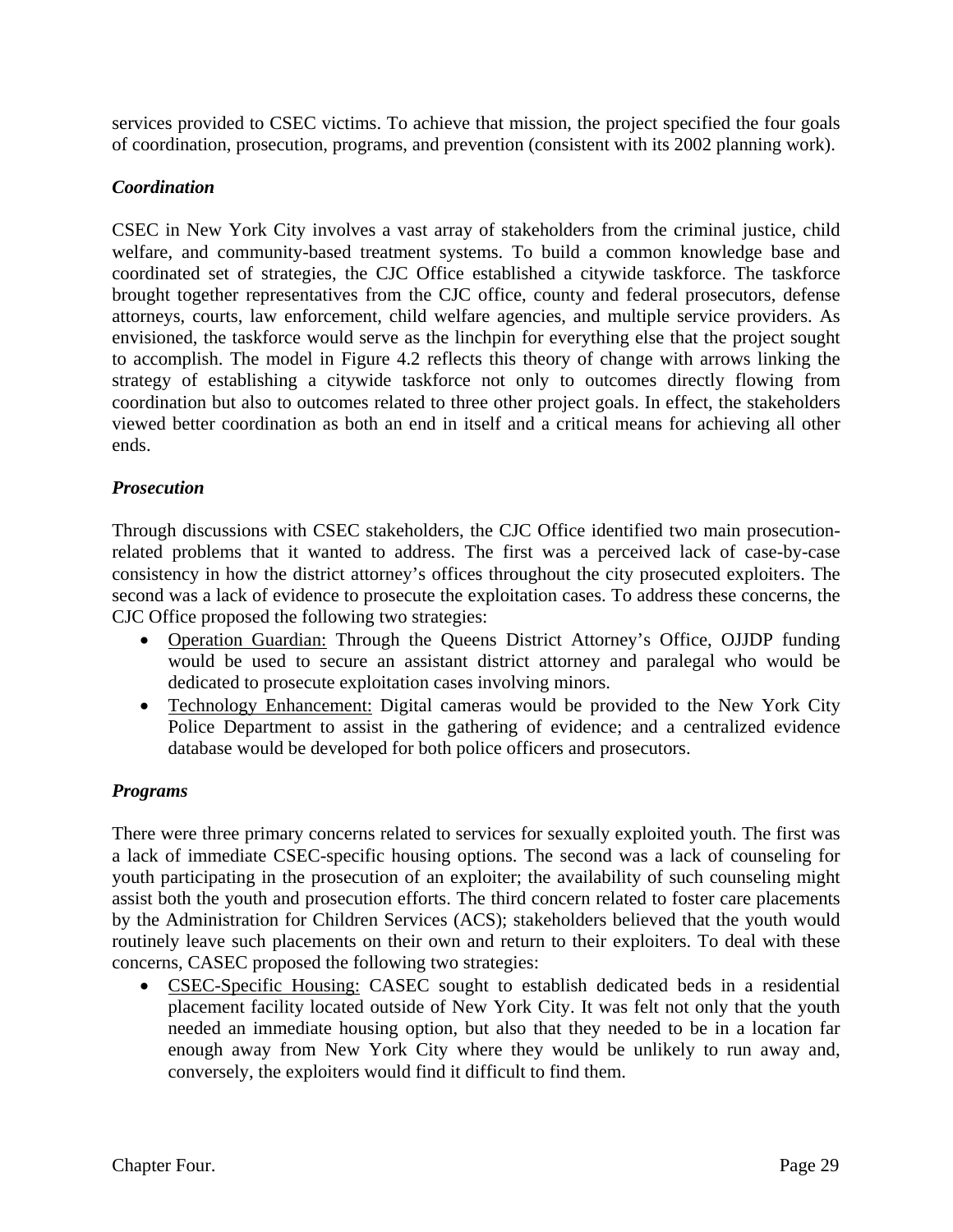• CSEC-Specific Counseling: Since the CSEC-specific prosecution initiative was based in Queens, CSEC-specific counseling services were also planned through the Queens District Attorney's Office. These counseling services would assist criminal justiceinvolved youth in recovering from the trauma of sexual exploitation and would support their participation in the prosecution of their exploiter.

#### *Prevention*

CASEC members believed that that there was a lack of CSEC prevention strategies targeting atrisk youth. The CJC Office proposed to develop an awareness campaign designed to deter CSEC recruitment in locations where at-risk youth spend time. Strategies included the following:

- Prevention Curricula: CSEC-specific prevention programs would be developed and implemented in group homes and schools.
- Public Service Announcements: Billboards and placards would be developed and placed in potential recruitment areas, primarily bus terminals and subways.

#### **Operational Leadership**

The Mayor's Office of the Criminal Justice Coordinator (CJC) led the planning process, wrote the initial proposal to OJJDP, and administered the resulting demonstration project grant. Once funding was obtained, the everyday direction of prosecutorial strategies ultimately became the responsibility of the Queens District Attorney's Office. The other strategies, including leadership of the CASEC taskforce, continued to be spearheaded by the CJC Office, through a dedicated project coordinator. In addition, the CASEC taskforce provided general guidance and continued to serve as a springboard for specific ideas and initiatives.

#### **OJJDP-funded Technical Assistance**

In addition to funding New York City and Atlanta to develop and implement demonstration projects focused on CSEC, OJJDP also funded Fox Valley Technical College, a training and technical assistance consultant on missing and exploited children's issues, to assist both sites in identifying what areas needed to be addressed. Their role was to provide assistance as needed or requested by each site. As explained by a Fox Valley representative, "We were not proactive. We were really basically there to support them, not to direct them."

In New York City, Fox Valley staff attended several stakeholder meetings in the initial years of the project (prior to the evaluation) and gave the project director suggestions for further training or technical assistance. Once the second project director started in February of 2005 (see Chapter Five), the Fox Valley technical assistance providers would reach out every couple of months to inquire about how things were going and whether there was anything they could provide. However, since CASEC was still in the process of identifying and planning ways to address gaps in services, Fox Valley staff reported that New York's stakeholders did not feel that any of the proposed Fox Valley trainings were necessary. The one product that Fox Valley did provide was a report on the laws and regulations for youth placement and information sharing across child welfare and other stakeholder agencies. The purpose was to address some of the concerns and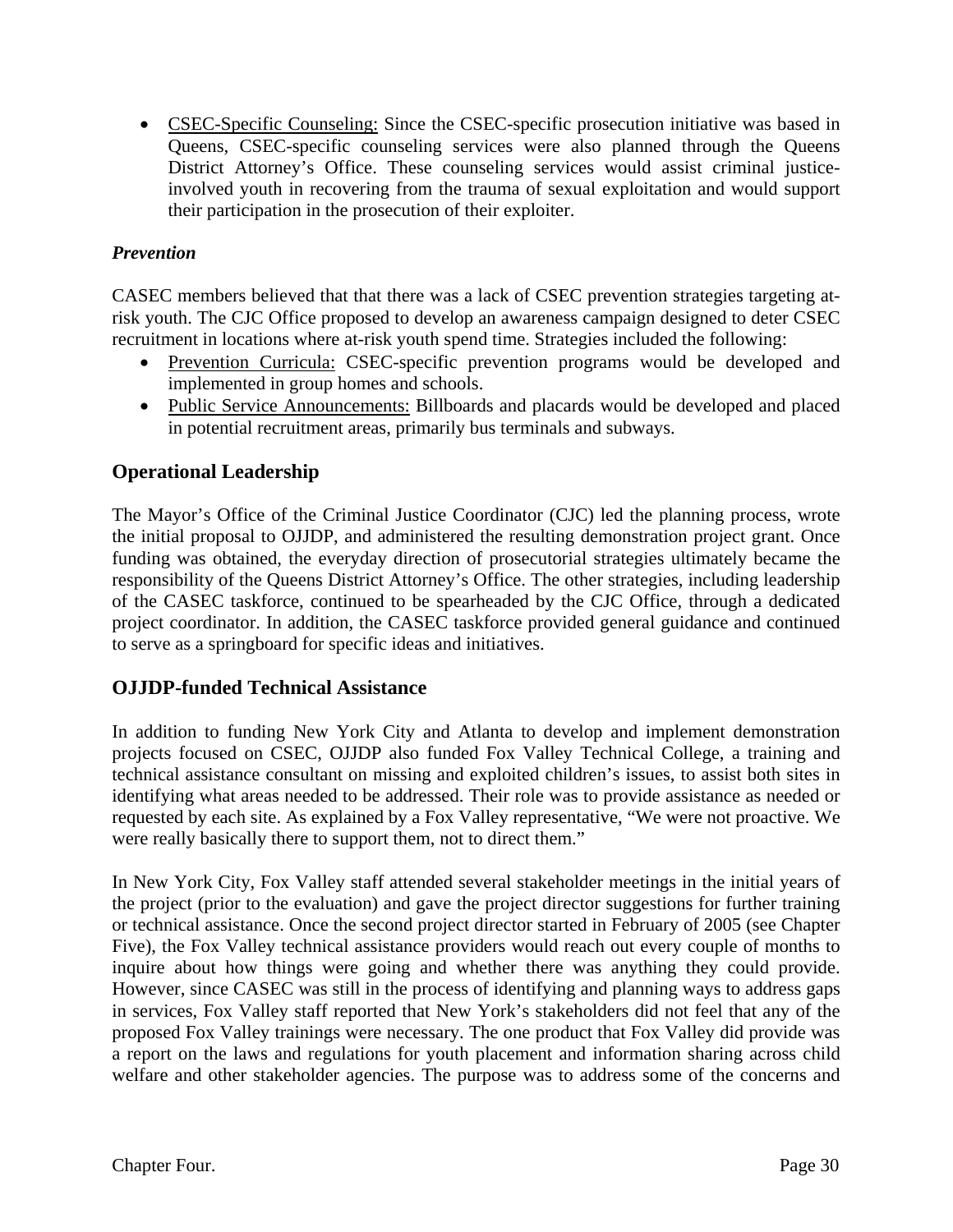barriers that the CASEC project was experiencing in regards to the development of CSECspecific housing (see Chapter Seven).

#### **Assessment**

With funding from the Office of Juvenile Justice and Delinquency Prevention (OJJDP), the New York City demonstration project initiated an inclusive planning process that identified four core areas of activity: coordination and "the three P's" of prosecution, programs, and prevention. The project effectively embraced a theory of change that saw better coordination and collaboration among a broad array of stakeholders as both an important goal in and of itself and a critical means for achieving every other goal. To organize the work of the emergent taskforce—the embodiment of coordination—operational leadership rested with the Mayor's Office of the Criminal Justice Coordinator (CJC). That office applied for OJJDP funding, administered CSECrelated grants, and provided a project director who was responsible for convening the taskforce and leading it from planning to action. As a direct agent of the mayor charged with coordinating criminal justice policy citywide, the CJC Office was arguably the only stakeholder agency with the institutional authority necessary to create and manage an effective taskforce of this nature.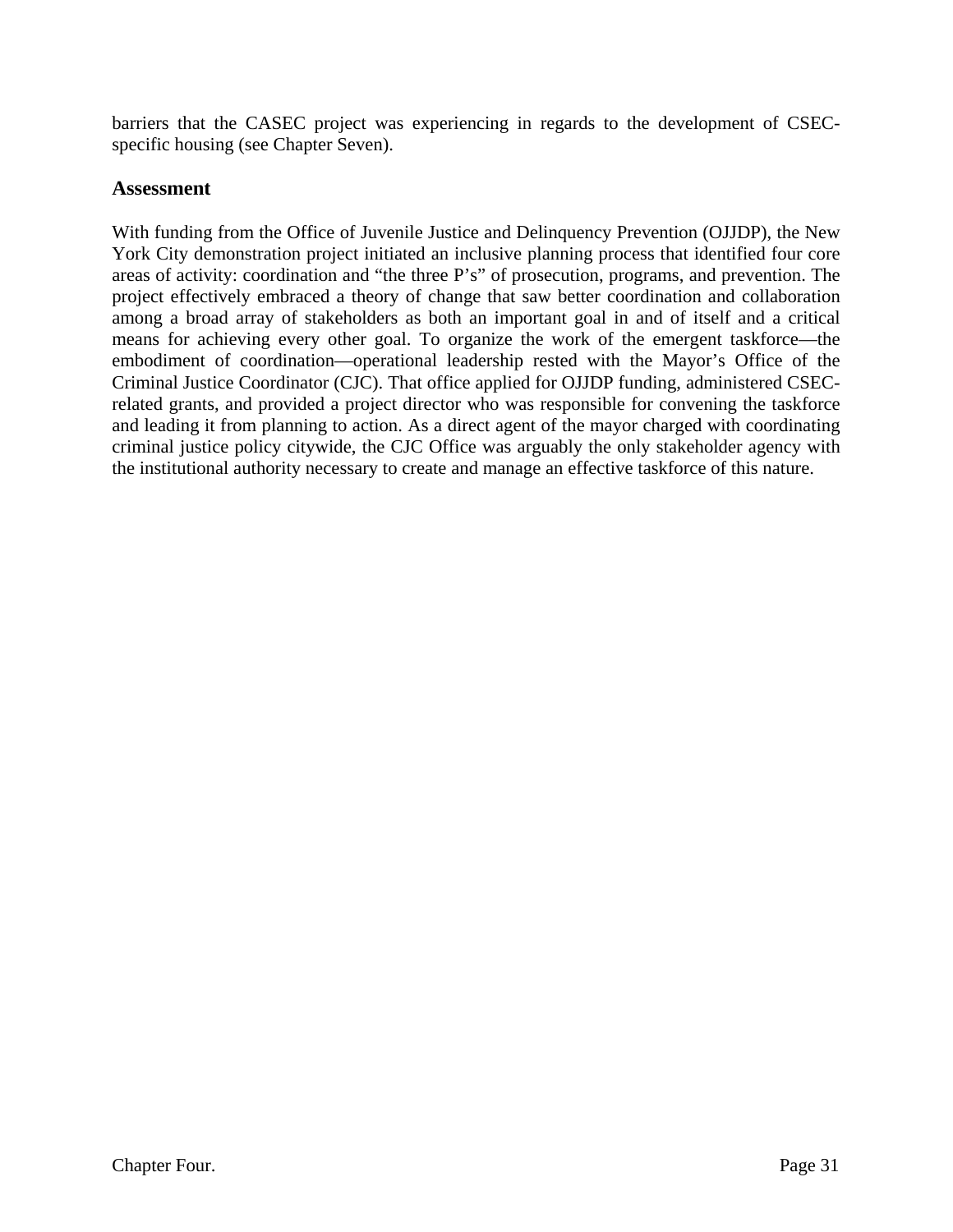# **Figure 4.2. CASEC Logic Model**

*Mission: Reduce the incidence of commercial sexual exploitation of children (CSEC), increase the prosecution of the exploiters, and improve the services provided to CSEC victims.*

| <b>GOALS</b>                                                                     | <b>STRATEGIES</b>                                                                                                                             | <b>OUTCOMES</b>                                                                                                                                                                                                                                                                                                                                                                                                                                   |  |  |  |
|----------------------------------------------------------------------------------|-----------------------------------------------------------------------------------------------------------------------------------------------|---------------------------------------------------------------------------------------------------------------------------------------------------------------------------------------------------------------------------------------------------------------------------------------------------------------------------------------------------------------------------------------------------------------------------------------------------|--|--|--|
| Coordination<br>Better communication<br>and collaboration<br>across stakeholders | Citywide Taskforce:<br><b>CASEC</b>                                                                                                           | Regular stakeholder meetings<br>$\bullet$<br>Increased stakeholder knowledge/access to CSEC knowledge<br>$\bullet$<br>Perception shift of CSEC youth as victims<br>$\bullet$<br>Increased information sharing across stakeholders<br>Greater ability for stakeholders to connect youth to services<br>$\bullet$<br>Awareness of CSEC-specific services for cross-agency referrals<br>Stakeholders satisfied with communication and collaboration  |  |  |  |
| <b>Prosecution</b><br>Dedicated resources to<br>prosecute exploiters             | <b>Operation Guardian:</b><br>Dedicated Queens A.D.A.<br><b>Technology Enhancement:</b><br>Digital Cameras and<br><b>Centralized Database</b> | Increased number of exploiters prosecuted<br>Increased profit seizing from exploiters<br>$\bullet$<br>Increased number of youth assisting prosecution of exploiter<br>$\bullet$<br>Greater resources and evidence to prosecute CSEC cases<br>Stakeholders satisfied with prosecution of exploiters<br>Youth satisfied with CSEC-related services                                                                                                  |  |  |  |
| <b>Programs</b><br>Immediate and CSEC-<br>specific services                      | <b>CSEC-specific Housing</b><br><b>CSEC-specific Counseling</b>                                                                               | Establish CSEC-specific housing in upstate, New York<br>$\bullet$<br>Youth placed in CSEC-dedicated housing<br>$\bullet$<br>Stakeholders satisfied with housing options<br>$\bullet$<br>Establish CSEC-specific counseling connected to Queens D.A.<br>$\bullet$<br>Youth satisfied with CSEC-specific counseling services<br>Stakeholders satisfied with CSEC-specific counseling services<br>Reduce the number of youth returning to exploiters |  |  |  |
| <b>Prevention</b><br>Prevention services<br>targeting at-risk youth              | <b>Public Service</b><br>Announcements<br><b>Prevention Curricula</b>                                                                         | Public Service Announcement posted<br>Increased number of hotline calls<br>Curricula developed<br>Curricula implemented                                                                                                                                                                                                                                                                                                                           |  |  |  |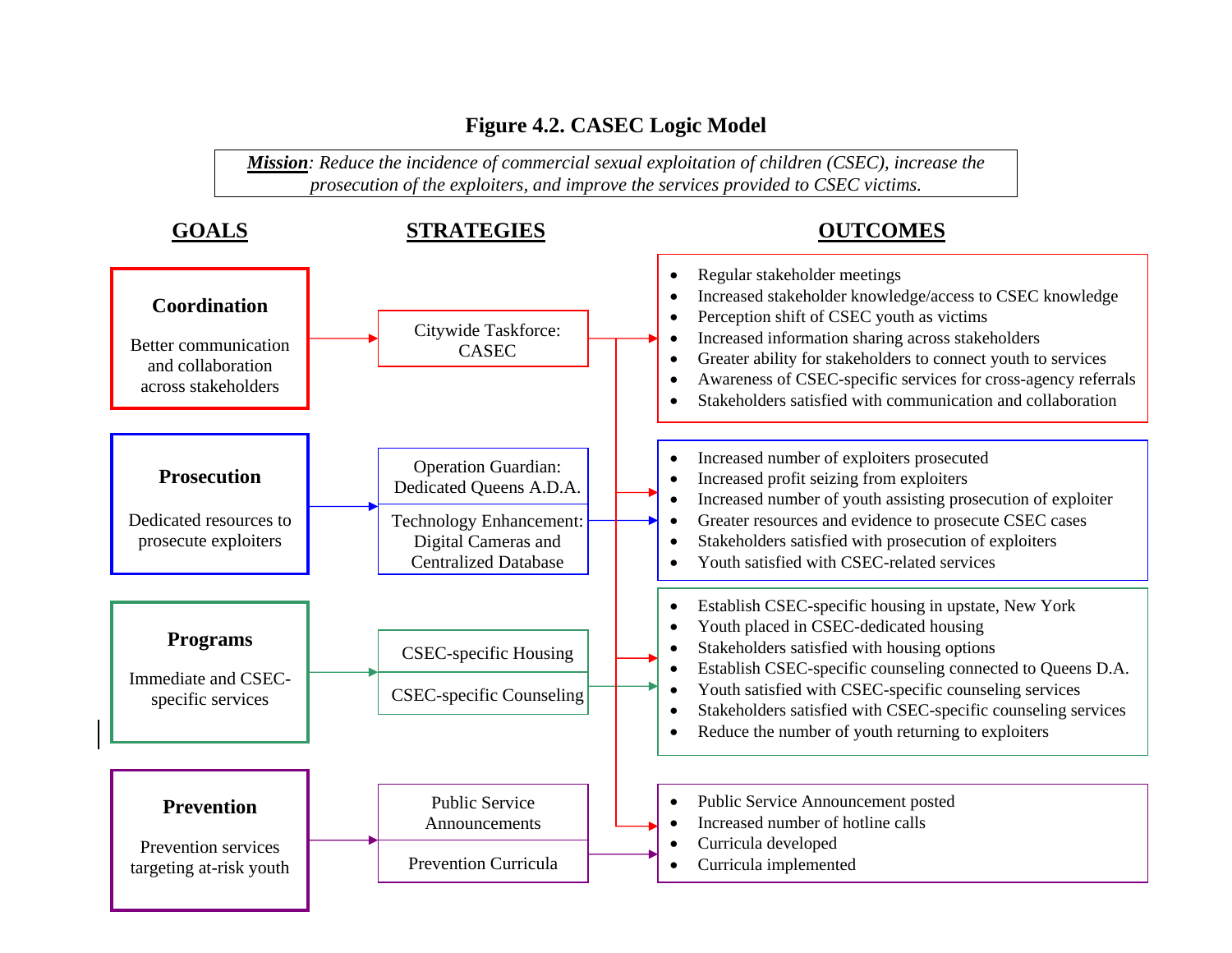# **Chapter Five Coordination: CASEC Citywide Taskforce**

This chapter reviews the need for improved interagency coordination, describes the evolution of the CASEC taskforce, and assesses its major achievements and obstacles.

#### **Rationale: The Need for Interagency Coordination**

The problem of CSEC is ripe for interagency coordination, since it cuts across multiple institutions and agencies, with each one encountering a small part of the problem. Unfortunately, some of the agencies that have contact with CSEC youth do not actively try to identify their situation and provide appropriate services, but focus instead on addressing other presenting issues (e.g., criminal involvement or parental neglect).

Drawing on information obtained through stakeholder interviews, Figure 5.1 provides a CSEC System Map for New York City, identifying the many points of institutional contact with CSEC victims.<sup>1</sup> At present, the primary mechanism for identifying victims is through law enforcement—either the New York City Police Department or the Port Authority Police Department. If the youth are identified as age 15 or younger, the police have discretion on whether to take them to a service agency, to arrest them, or to release them on their own accord after questioning. If arrested, the youth would first be assessed by the juvenile division of the city's Department of Probation, which might choose to divert the case from court and make a service referral instead. If probation advances the case for formal prosecution, the youth would encounter the city's Law Department (the prosecuting agency) as well as the judges and court staff at the family court. In any of these scenarios, the Administration for Children's Services (ACS) might become involved, leading the youth to be returned to their parent or guardian or sent to a foster home or other residential placement. If a juvenile delinquency case is pursued in the court, the youth would also be represented by counsel, typically the Legal Aid Society.

If the youth is identified as 16 years of age or older—i.e., eligible for processing in the adult criminal court, not in family court—the police would generally make an arrest if there is direct evidence of prostitution. The adult arrest would then trigger the involvement of defense counsel, the District Attorney's Office (there is one such office for each of the city's five boroughs) and the criminal court. In some cases, the District Attorney's Office would seek to involve the youth in the prosecution of their exploiter as well. The most likely scenario, however, is that the youth would spend the night in jail and then be released the next day. Such a scenario contrasts with the potentially lengthy assessment process, and possibility of ACS involvement, for youth identified as a minor. Thus, many youth will inaccurately report their age as 16 years or older to avoid becoming involved in the more intensive family court process.

 $\overline{a}$ 

<sup>&</sup>lt;sup>1</sup> Although the system map identifies a large number of contact points for CSEC victims, it is not meant to be exhaustive. Other agencies and providers may also have contact with and provide services to the exploited youth.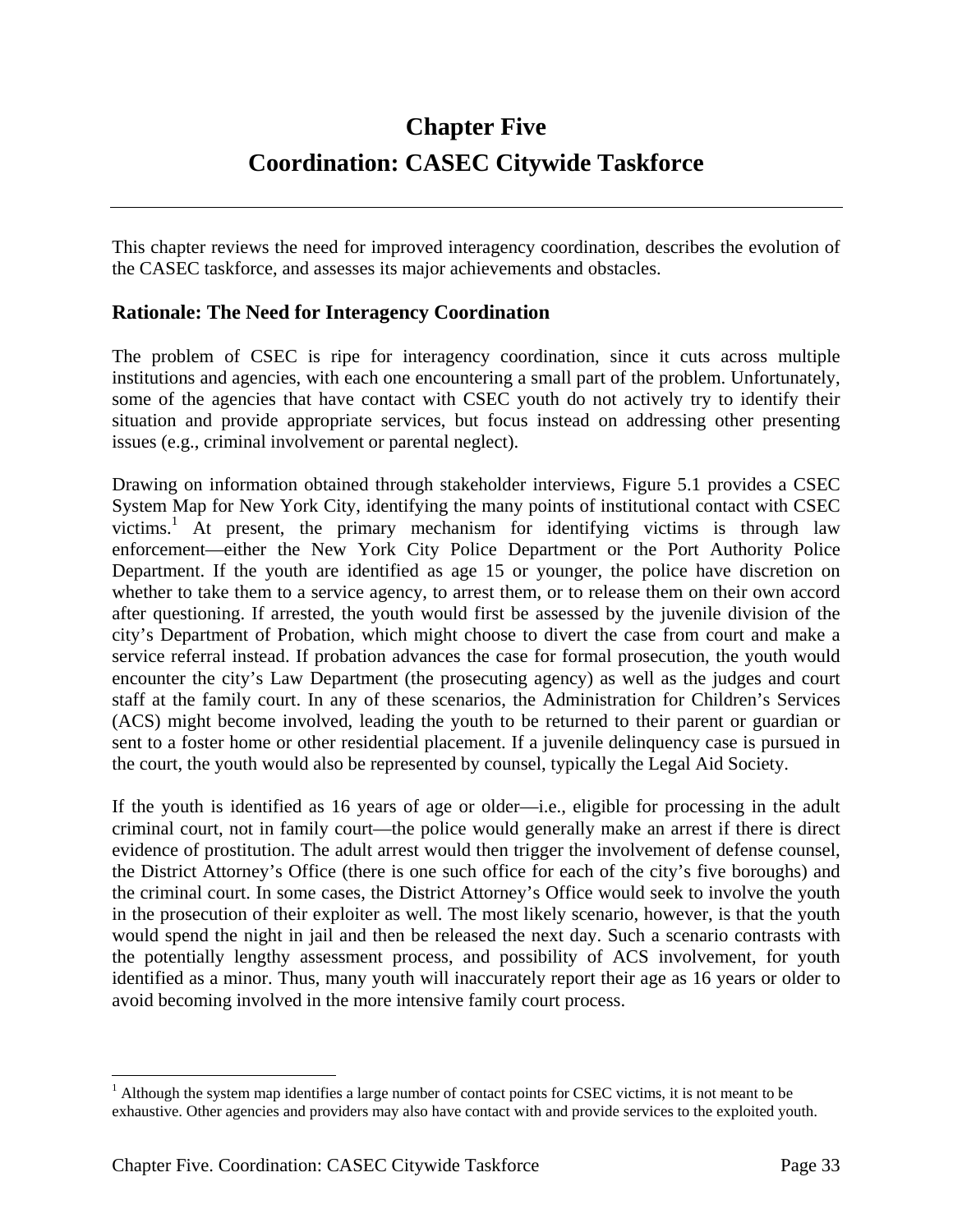

**Figure 5.1. CSEC System Map** 

Exploited youth may also be identified through several other mechanisms in family court. One might arise in the course of handling a "persons in need of supervision" (PINS) petition brought by the parent or guardian against an uncontrollable youth; another might arise while processing a juvenile delinquency arrest that initially appeared to be unrelated to child prostitution. Even if the family court identifies a youth as exploited, information is not generally collected in a manner that allows for an assessment of the youth's specific situation. In addition, the family court has no mechanism to collect aggregate information regarding the number of youth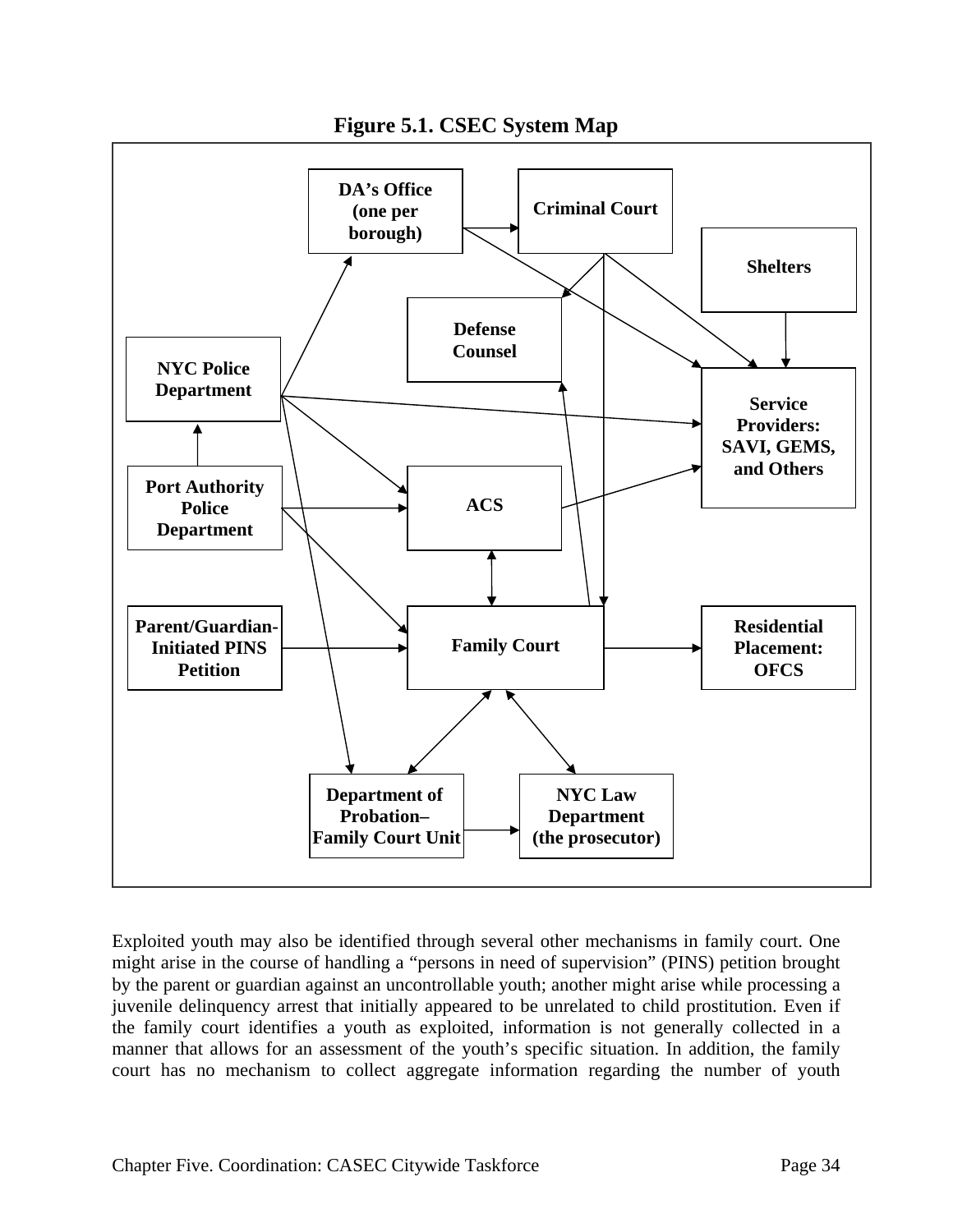identified as exploited through the petition processes. When such a youth *is* identified, the parties involved will all work with the court to make appropriate service referrals.

Non-justice agencies also have initial contact with CSEC youth. For instance, through stakeholder interviews, we learned that exploiters use shelters as a key recruitment location. Youth involved in the shelter system are vulnerable to exploiters promising a life of love, happiness, and material goods.

Regardless of how they are identified, many exploited youth are ultimately connected with service providers or child protective agencies, such as ACS. In fact, some youth may themselves initiate contact with youth service agencies, even without a referral from one of the other agencies represented in Figure 5.1. Accordingly, a wide range of service providers interact with this population; but without a forum for exchanging information, it is a challenge for these agencies to convey lessons learned to one another. The need for improved coordination is clear.

#### **Planning Period: Taskforce Formation**

Prior to 2002, collaborative efforts were informal, based more on personal than institutional relationships. This changed in the fall of 2002, when the Mayor's Office of the Criminal Justice Coordinator (CJC) convened a working group to identify gaps in the city's response (see Chapter Four). The initial group consisted of representatives from the New York City Police Department (NYPD), district attorney's offices from four of the five boroughs (except for Staten Island), the Administration for Children's Services (ACS), the city's Law Department, and the city's Department of Health and Mental Hygiene (DOHMH). As this group began to assess the issues at hand and received OJJDP funding, other stakeholders joined, especially community-based service providers who had experience working with CSEC victims. At this point, the group became known as the Coalition to Address the Sexual Exploitation of Children (CASEC).

The OJJDP grant was formally awarded to the Mayor's CJC Office in June of 2003. In the fall of 2003, the Mayor's CJC office hired a dedicated project director to convene taskforce meetings. The project director set out to develop a clearer understanding of the CSEC problem in New York City; to redefine young prostitutes as victims rather than offenders; to improve information sharing among agencies working with CSEC victims and perpetrators; and to generate long-term strategies for intervening in other sectors of the CSEC market. During the initial months after she was hired, the project director worked to meet these goals by convening taskforce meetings where stakeholders would present information regarding the work that they do, enabling them to identify gaps in services, to educate each other, and to increase the range of contacts and services known to each agency. The project director also held meetings with individual stakeholders that were specifically situated to address one or more of the identified gaps in the city's response. (For example, the project director met with the Queens District Attorney's Office to develop the prosecution initiative).

As can be determined from early meeting notes of the CASEC taskforce (prior to our evaluation involvement), the first year of meetings (through about June of 2004) consisted primarily of individual stakeholders presenting information on the work they do with the CSEC population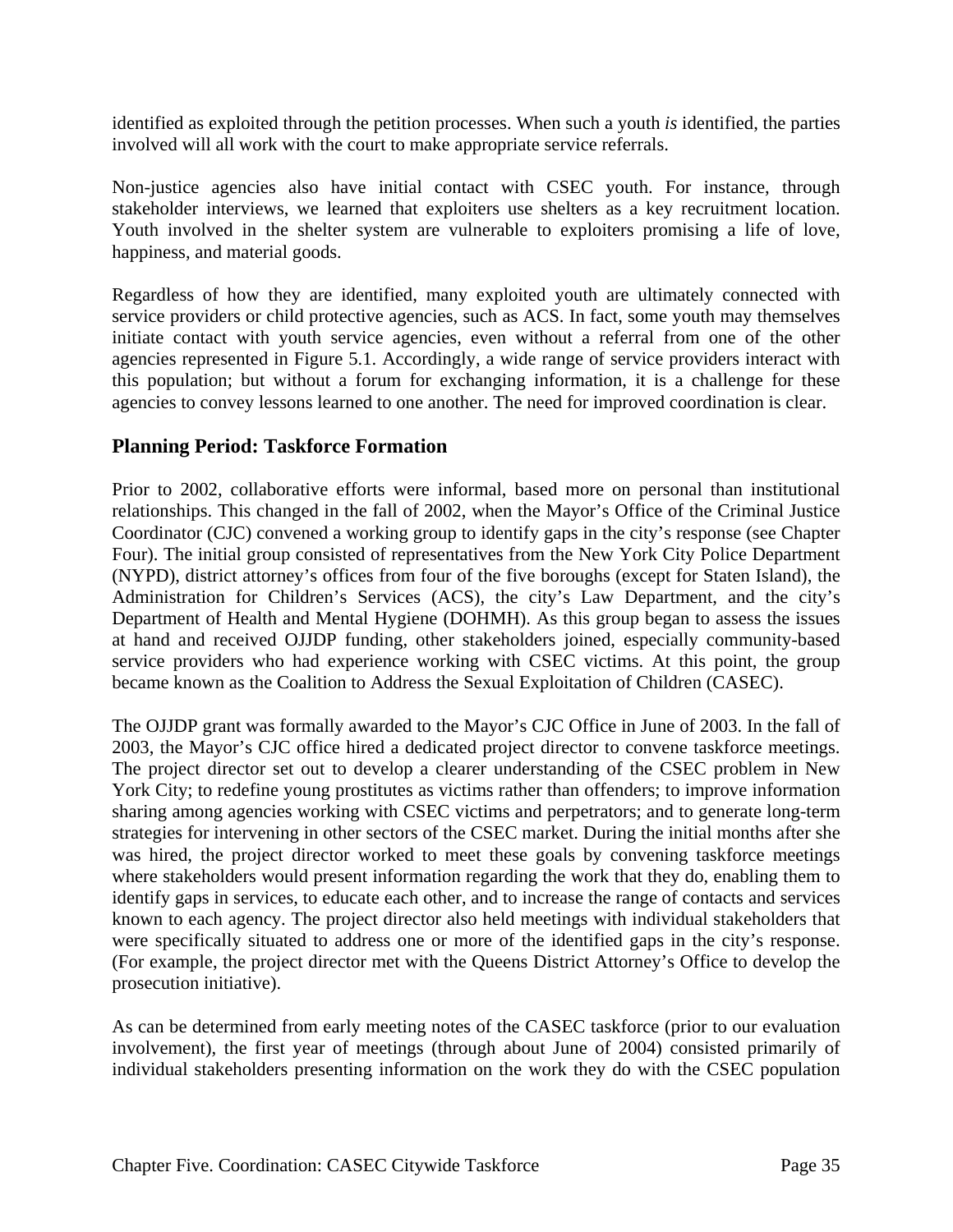and the concerns they have with how the city is responding. The main needs that came out of these sessions were:

- *Emergency and long-term secure residential placement:* At every meeting, stakeholders from all disciplines voiced the need for emergency and long-term CSEC-specific housing, rather than placing youth through the Administration for Children's Services (ACS). These placements, whether in a group home or foster care, are typically nonsecure, allowing the youth to leave or the exploiters to find the youth. Additionally, group homes sometimes become fruitful recruiting sites for exploiters. In addition to CSECspecific emergency housing, many stakeholders voiced an interest in developing longterm CSEC-specific housing. Besides the inherent benefit of providing a more stable housing option, CSEC-specific housing might also address the physical and mental health issues as well as the basic skills and educational needs of the target population. Stakeholders agreed that it was imperative to establish a safe location where the youth could live while they rebuild their lives.
- *Information sharing for case prosecution:* Stakeholders believed that it was important to link databases across investigative agencies. This would allow for better and timelier case-level information sharing, enhancing efforts to prosecute the exploiters.
- *Dedicated prosecution resources:* In Brooklyn, the District Attorney's Office had dedicated an assistant district attorney to handle all exploitation cases. Due to the perceived success of this initiative, the stakeholders felt that it was important to replicate it in another borough.
- *Immediate and CSEC-specific services for justice-involved youth:* In addition to dedicating an assistant district attorney to exploitation cases, there was also a need to provide services to the exploited youth. Stakeholders anticipated two specific situations in which an exploited youth may come into contact with the criminal justice system: 1) due to a prostitution arrest or 2) because a District Attorney's Office seeks the youth's participation in the prosecution of an exploiter. Stakeholders viewed these situations as an important opportunity to link the youth to the services they need.
- *Prevention and awareness information targeting at-risk youth and the public:* All too often, young boys and girls were recruited into sexually exploitive situations in public transportation venues, alternative living placements, and schools. To address this problem, stakeholders believed that it was necessary to develop prevention and awareness information that would target at-risk youth citywide.

Stakeholder interviews, including interviews with stakeholders who had not yet joined the taskforce during the first year of meetings, revealed a broad consensus concerning every one of the preceding needs. The stakeholders also exhibited a remarkable level of agreement concerning the importance of each of the solutions adopted as part of the CASEC demonstration project (see also Chapter Six through Eight).

#### **Demonstration Project Period: Taskforce Operation**

After less than one year of convening and planning taskforce activities, the project director resigned in June of 2004. This resulted in the temporary postponement of the CASEC taskforce and halting of all activities for approximately eight months until a new project director was hired in February of 2005.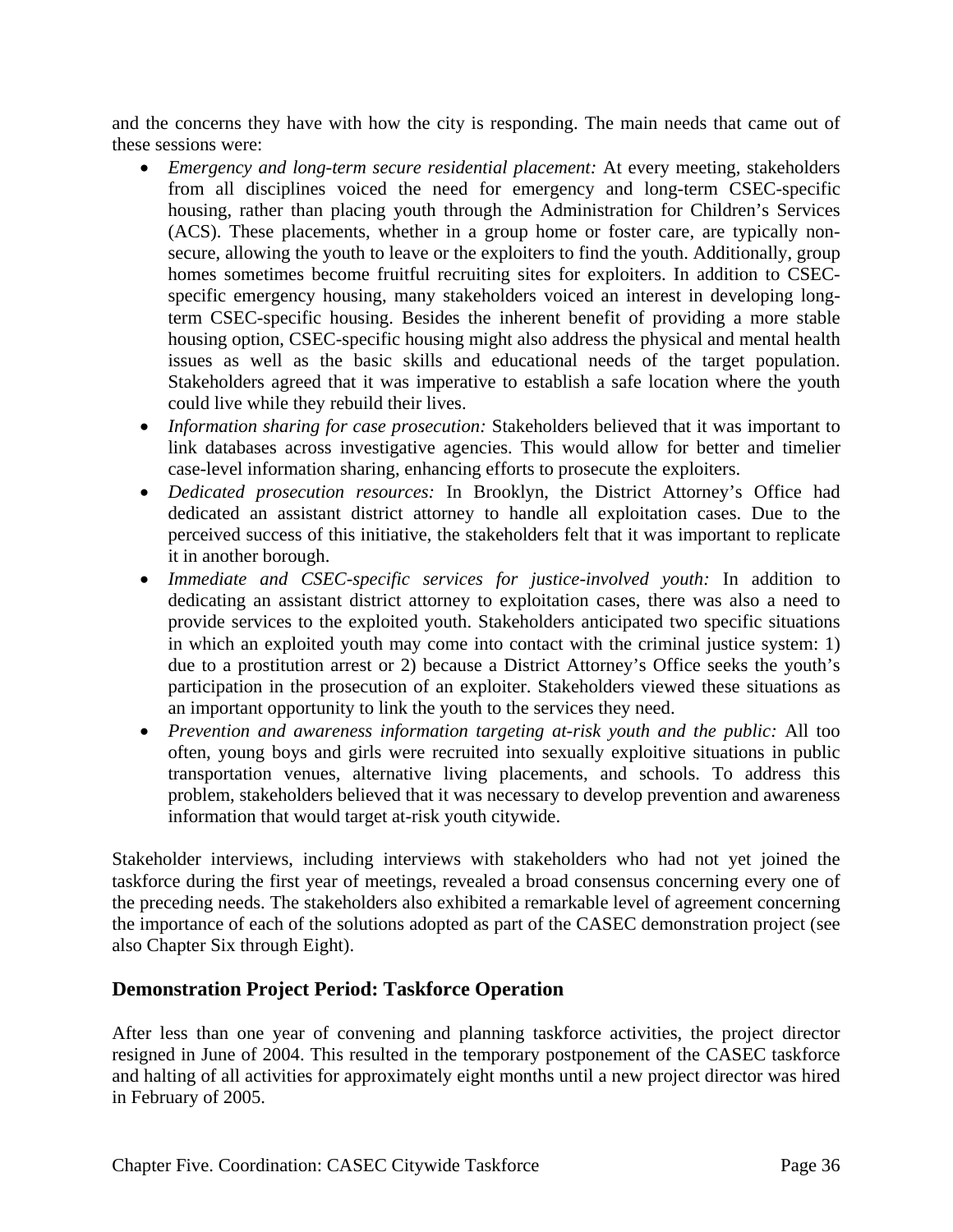In March 2005, the new project director reconvened the CASEC taskforce. At the first taskforce meeting, the project director formally presented the three components of the OJJDP-funded demonstration project—Prosecution, Programs (Housing and Services), and Prevention. During the eight months that the taskforce did not meet, staffing changes occurred in many of the stakeholder agencies. Thus, many taskforce members that were subsequently interviewed as part of the evaluation were not aware of how priorities were initially set or why funds were distributed as they were. Even taskforce members that were around during the initial meetings in 2002 and 2003, because of the length of time that had passed, did not have a clear memory of how final decisions were made or who made them. This lack of institutional memory notwithstanding, when stakeholders were each asked to diagnosis the major problems and appropriate remedies related to CSEC, they largely coalesced around exactly what the planning group had resolved.

This first meeting of the reconvened CASEC taskforce was also attended by representatives from OJJDP and from the National Institute of Justice (NIJ). These representatives highlighted the importance of the demonstration project grant and informed the CASEC taskforce of the forthcoming OJJDP-funded evaluation that would be administered through NIJ. Ten months later, in January of 2006, the Center for Court Innovation and John Jay College of Criminal Justice began their evaluation work and became regular taskforce attendees.

Table 5.1 provides a list of the final taskforce membership. As the list makes clear, the group was truly inclusive. At the end of this chapter, we have added profiles of some of the stakeholders to give a deeper sense of the CSEC-specific services that are available citywide. The profiles are drawn from a stakeholder interviews and each agency's website.

Beginning in March 2005, taskforce meetings were convened approximately every other month. During each meeting, the CJC project director or leader of a specific initiative would update the taskforce on progress and barriers. There was always an update on the housing initiative. In addition, the dedicated assistant district attorney who was leading the prosecution initiative in Queens, "Operation Guardian," would always give a detailed description of new cases and of progress in prosecuting existing cases. In addition, there would be time, when applicable, for the Center for Court Innovation and John Jay to update the taskforce on the evaluation. There was also an opportunity for other stakeholders to share information. This time was usually filled by stakeholders updating the taskforce on successes or obstacles that they were experiencing, pending or approved legislation, or advice on dealing with any special situations.

One example of such a special situation arose when the Safe Harbor Act was introduced into the New York State Legislature. The Safe Harbor Act would no longer allow children who were too young to consent to sex (defined as children under the age of 18) to be charged with prostitution and would require the courts to provide counseling, medical care, and long-term shelter. At one of the taskforce meetings, an attorney mentioned that the Safe Harbor Act was going to become law. Following this meeting, the CJC project director e-mailed the taskforce members the bill so that they could read it. At subsequent meetings, taskforce members discussed the bill and its possible effects on their work. On July 2, 2008, the Safe Harbor Act was approved by the New York State Legislature and sent to the Governor of New York State, David Patterson, who signed it into law on September 26, 2008.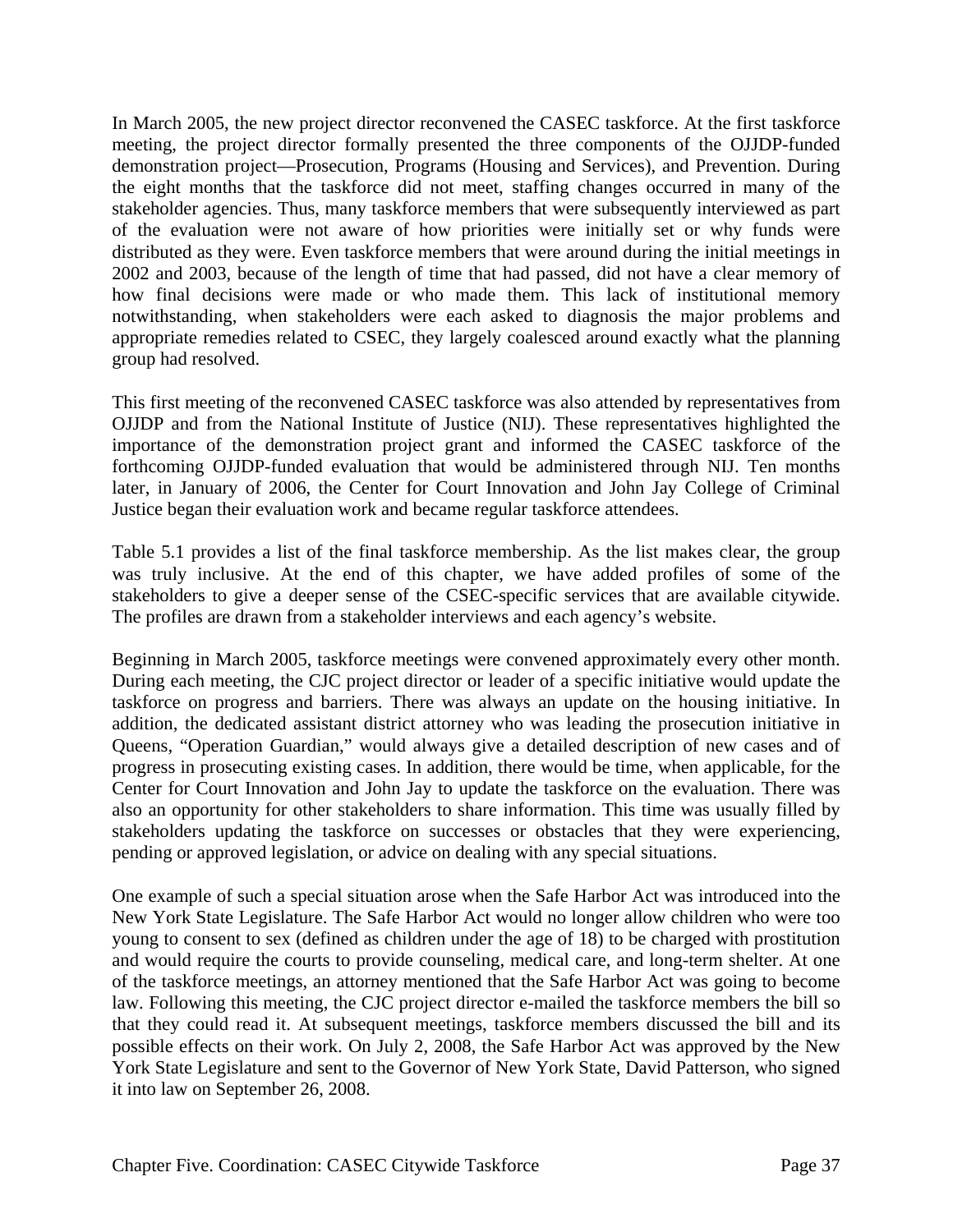| Table 5.1. List of Agencies on the Mayor's Coalition to Address the Sexual |  |
|----------------------------------------------------------------------------|--|
| <b>Exploitation of Children (CASEC) Taskforce</b>                          |  |

| <b>Agency</b>                                                                                                                                                                                                                                                                                                                                                                                                                                     | <b>Received</b><br><b>CASEC</b><br><b>Funds</b> |
|---------------------------------------------------------------------------------------------------------------------------------------------------------------------------------------------------------------------------------------------------------------------------------------------------------------------------------------------------------------------------------------------------------------------------------------------------|-------------------------------------------------|
| <b>Coordination:</b> Office of the Criminal Justice Coordinator of New York City                                                                                                                                                                                                                                                                                                                                                                  | X                                               |
| <b>Law Enforcement</b><br>NYC Police Department - VICE<br>NYC Police Department - Fugitive Enforcement Division, Special Projects Squad<br>Port Authority Police Department - Youth Services Unit<br>Federal Bureau of Investigations                                                                                                                                                                                                             |                                                 |
| <b>Prosecution</b><br>Bronx County District Attorney's Office<br>Kings (Brooklyn) County District Attorney's Office<br>New York (Manhattan) County District Attorney's Office<br>Queens County District Attorney's Office<br>Richmond (Staten Island) County District Attorney's Office<br>New York City Law Department (prosecutes youth ages 15 and younger)<br>United States Attorney's Office (prosecutes federal crimes, e.g., exploitation) | $\mathbf X$                                     |
| <b>Defense Bar:</b> Legal Aid Society – Juvenile Rights Division                                                                                                                                                                                                                                                                                                                                                                                  |                                                 |
| Court<br>Queens Criminal Court<br><b>Queens Family Court</b><br><b>Midtown Community Court</b><br>New York (Manhattan) County Supreme Court<br><b>Other New York City Criminal Justice Agencies</b><br>NYC Department of Juvenile Justice<br>NYC Department of Probation                                                                                                                                                                          |                                                 |
| <b>Other City and State Administrative Agencies</b><br>NYC Administration for Children's Services<br>NYC Department of Education                                                                                                                                                                                                                                                                                                                  | $\mathbf X$                                     |
| NYC Department of Youth and Community Development<br>NYS Office of Children and Family Services                                                                                                                                                                                                                                                                                                                                                   | X                                               |
| <b>Community-Based Programs and Services</b><br>Girls Education and Mentoring Services (GEMS)<br>Jewish Child Care Association<br>Paul and Lisa Program                                                                                                                                                                                                                                                                                           | X<br>$\mathbf X$                                |
| Safe Horizon<br>Sexual Assault and Violence Intervention Program<br>The Door                                                                                                                                                                                                                                                                                                                                                                      | X                                               |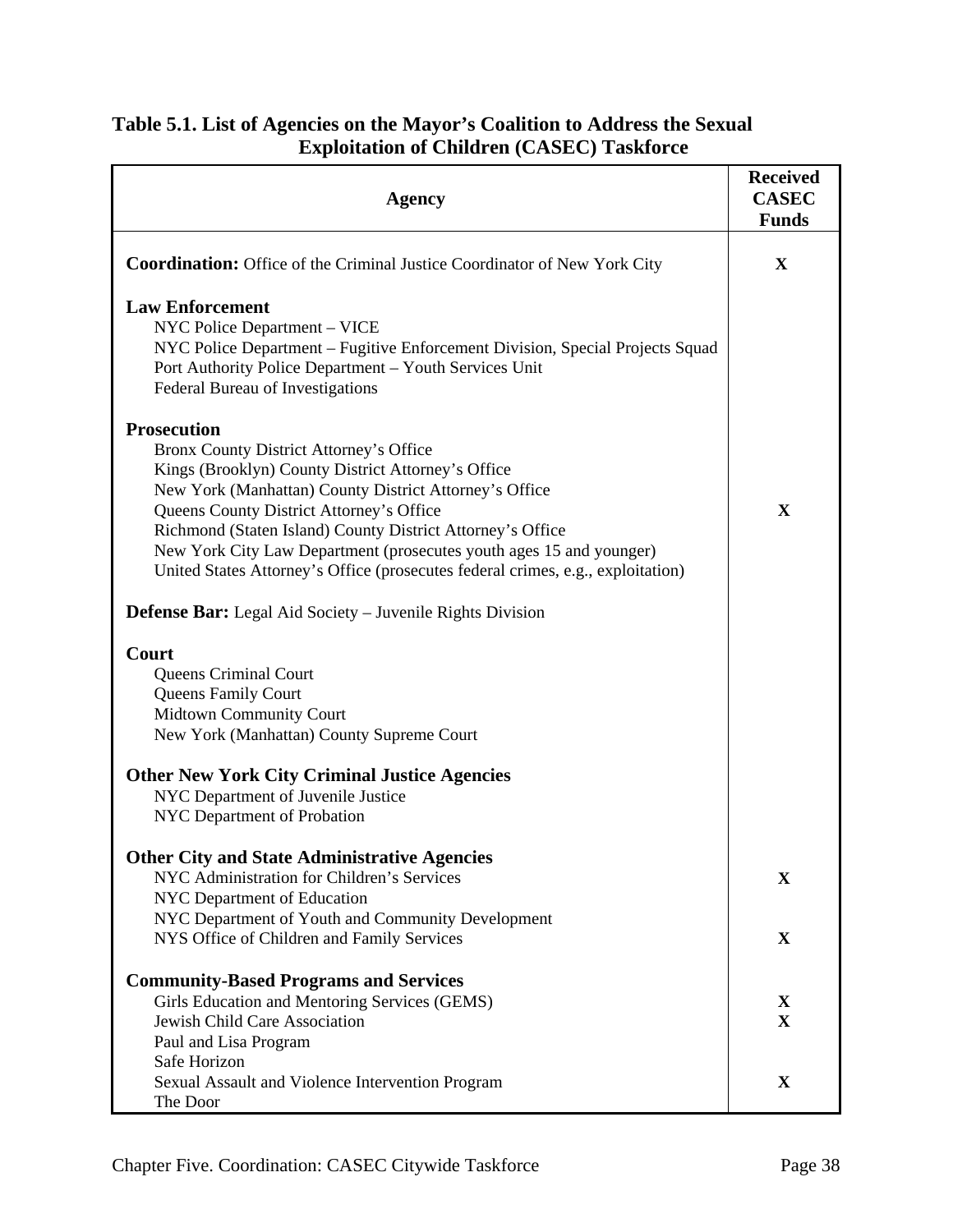The taskforce meetings were also a forum to discuss funding opportunities from various city and state agencies. An example arose when the Department of Youth and Community Development representative informed taskforce members that her agency would be releasing a funding opportunity for housing. Following this, two of the taskforce members applied for and subsequently received funding in a competitive process for emergency and long-term housing. From our observations, the CASEC taskforce provided an important arena for stakeholders from many disciplines to come together to share information around their common work.

Additionally, in order to work more specifically on each individual initiative, subcommittees were created for each of the funded areas (prosecution, housing, and prevention). They generally met during the month in between CASEC taskforce meetings. Each subcommittee included individuals who were particularly relevant to that initiative. Initially, the project director from the CJC Office convened all subcommittee meetings; however, as time progressed, these meetings were directed more by the members. Occasionally, the members would express a need for a particular unrepresented perspective and invite others to join. For instance, at one of the prosecution meetings, the members voiced that they were unsure of the role and involvement of juvenile probation in family court cases. To address this, the members decided to ask a representative from juvenile probation to present at the next prosecution subcommittee meeting.

# **Stakeholder Perspectives I: Diagnosis of the Problem**

During stakeholder interviews, we sought to measure satisfaction with current resources in each CASEC initiative area (housing, services, prosecution, and prevention) and with the availability of information on exploiters and victims (survey questions in Appendix B). Those results are in this section. The next section turns to the issue of stakeholder communication and provides a comprehensive mapping of the city's CSEC network.

#### *Satisfaction with Current Resources*

Stakeholder satisfaction with current resources and programs varied depending on the substantive area. However, as a general finding, the ratings are remarkably low for a survey of this nature (see Figure 5.2). Stakeholders were most *dissatisfied* with available housing services for CSEC victims, with 13 of 16 respondents either "very dissatisfied" (10) or "dissatisfied" (3). Qualitative observations lend further support to the dire state of the housing problem. At numerous taskforce meetings, stakeholders would discuss how difficult it was to work on these cases because the housing options were "bad and worse." Youth could be returned to a parent or guardian or to a non-secure child protective placement; however, stakeholders believed that in most cases this would be a temporary placement, because the youth would just leave and return to their exploiter. Another poor option was to mandate the youth to a secure facility, which might remove the youth from society but typically would not result in their receiving CSEC-specific services.

Stakeholders also voiced considerable concern about placing very young children, particularly on an emergency basis. Youth under the age of 15, especially 11 through 13 years, were incredibly hard to place. State law precludes placing these youth in regular non-secure child protective placements or shelters.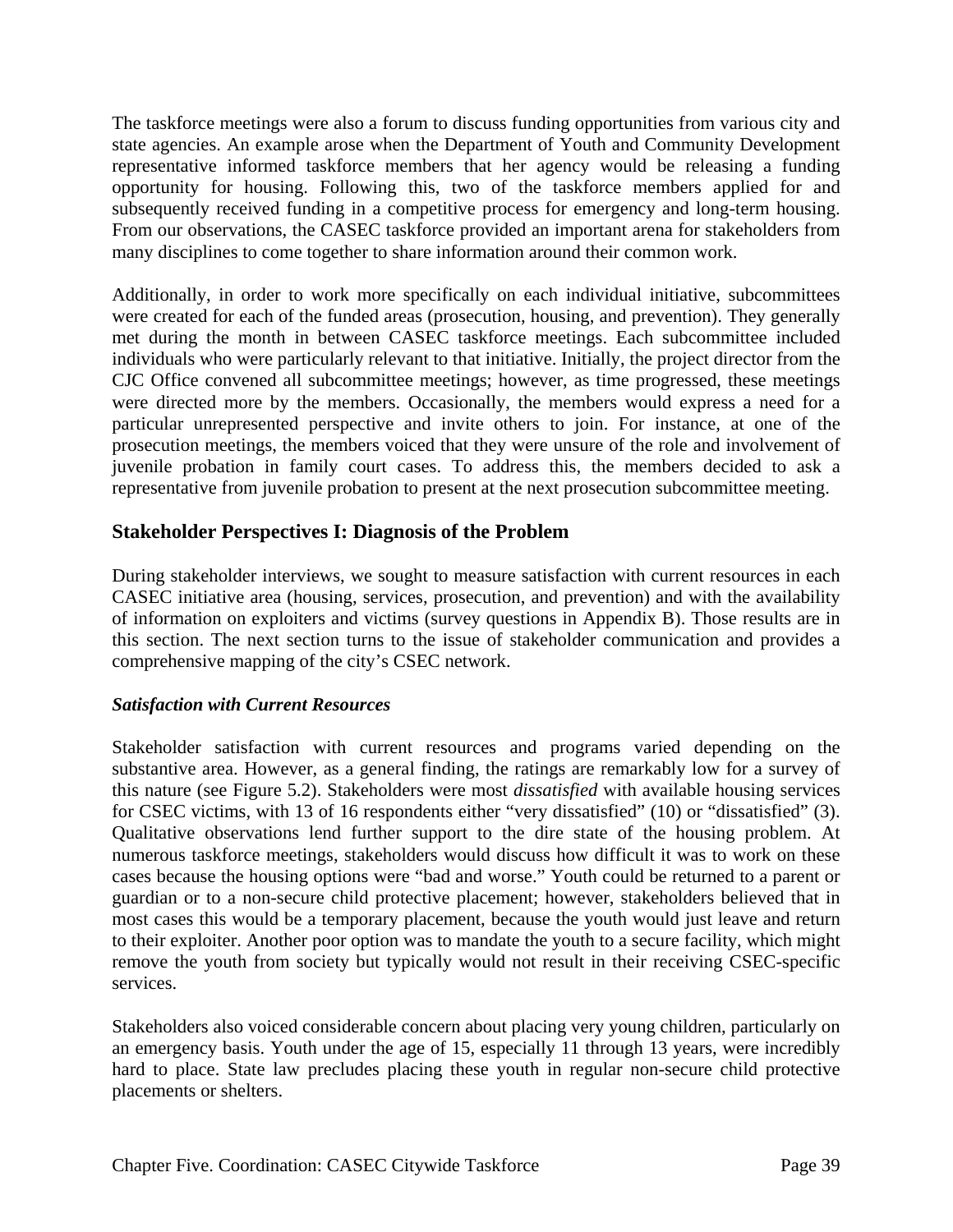

**Figure 5.2. Satisfaction with CSEC Housing, Services, Prosecution, and Prevention**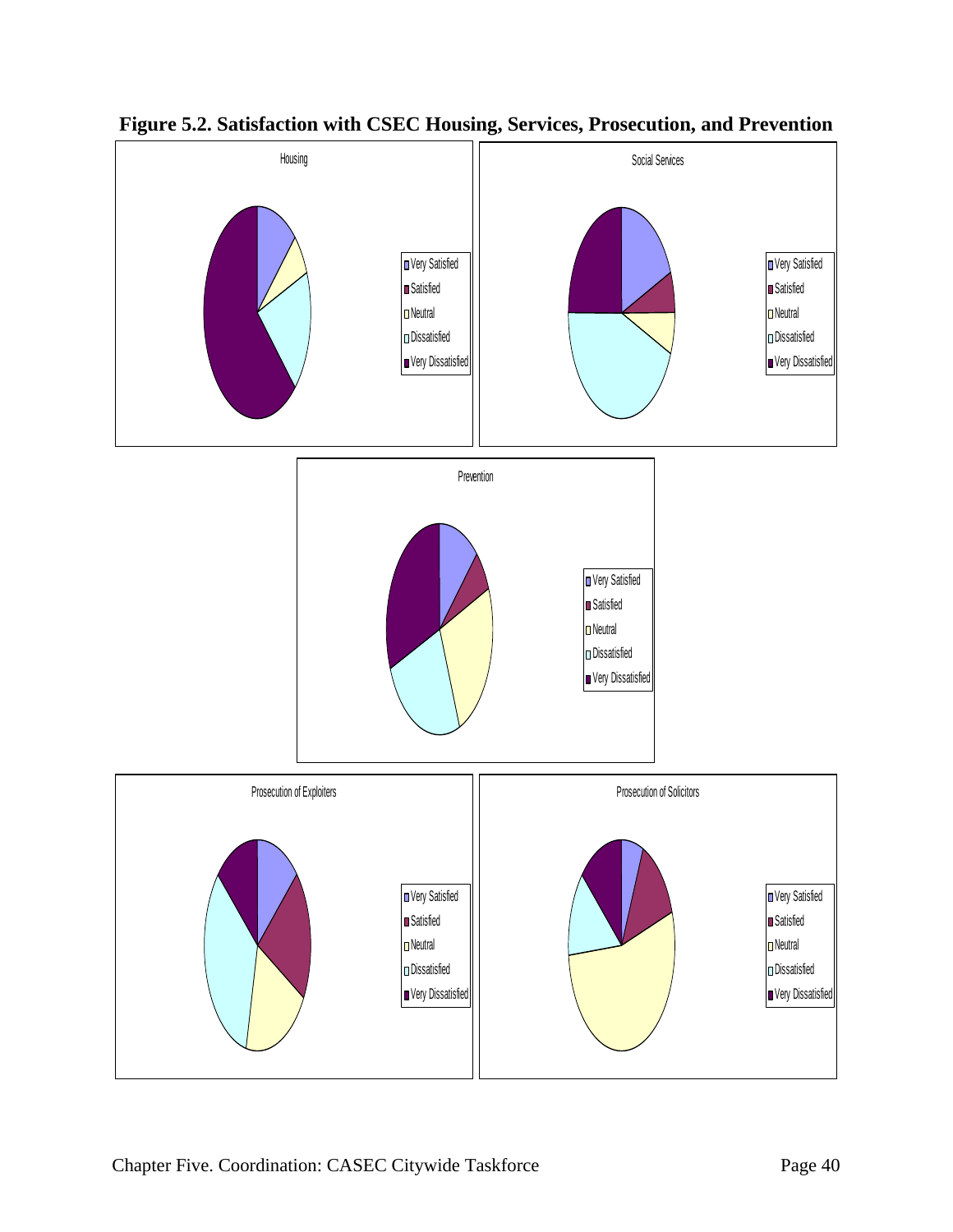On the other end of the spectrum, stakeholders were least dissatisfied with the prosecution of exploiters and solicitors. Only a small minority of the respondents affirmed positive satisfaction (5 of 15 satisfied with the prosecution of exploiters and three of 15 with the prosecution of solicitors); but fewer respondents exhibited outright dissatisfaction than in the responses to each of the other areas surveyed. It is plausible that the CASEC prosecution initiative itself, which had been initiated slightly more than six months prior to survey implementation, contributed to the more positive impressions in this area. As mentioned elsewhere in this report, the CSEC-specific Assistant District Attorney from Queens attended each taskforce meeting and routinely updated the taskforce on the cases that were under prosecution. The prosecution of solicitors, by contrast, was rarely discussed. It was evident from stakeholder interviews that most did not believe that the prosecution of solicitors was an effective way to address the problems associated with CSEC; hence, there was little support for expanded efforts in this area.

With respect to the final two areas surveyed, most stakeholders were either "very dissatisfied" or "dissatisfied" with existing efforts in social services (11 of 16) and prevention (9 of 16); although both the survey responses and qualitative interview data indicate that these areas did not quite reach the level of urgency expressed with respect to housing.

#### *Information about Exploiters and Victims*

Overall, a majority of the stakeholders was neutral or dissatisfied with the information they had about individual exploiters and victims (see Figure 5.3). There are often valid reasons for not sharing information about individuals. Regarding the exploiters, prosecutors and defense attorneys may be unwilling to share information with other parties, because of concerns that doing so would jeopardize their cases. Regarding the victims, prosecutors, defense attorneys, and service providers may often not share information intentionally, because they are trying to protect the youth.

Whereas it may not be feasible to share case-level information consistently, the sharing of aggregate data could be improved. For example, the district attorney's offices for each borough (Queens notwithstanding) could communicate more regularly on the number and types of exploiter cases that they are prosecuting. Feedback from other taskforce members might then yield new and different ways to prosecute the cases. In addition, service providers could share more information on the number of youth that they are serving as well as their presenting needs. Another obstacle to effective information sharing is the lack of a citywide CSEC management information system or, for many agencies, the lack of even a local system to track agencyspecific CSEC events.

#### **Stakeholder Perspectives II: The CSEC Communication Network**

We asked stakeholders to rate their satisfaction with the overall frequency and quality of their communication with other CSEC stakeholders as well as to rate how frequently they contacted each specific stakeholder.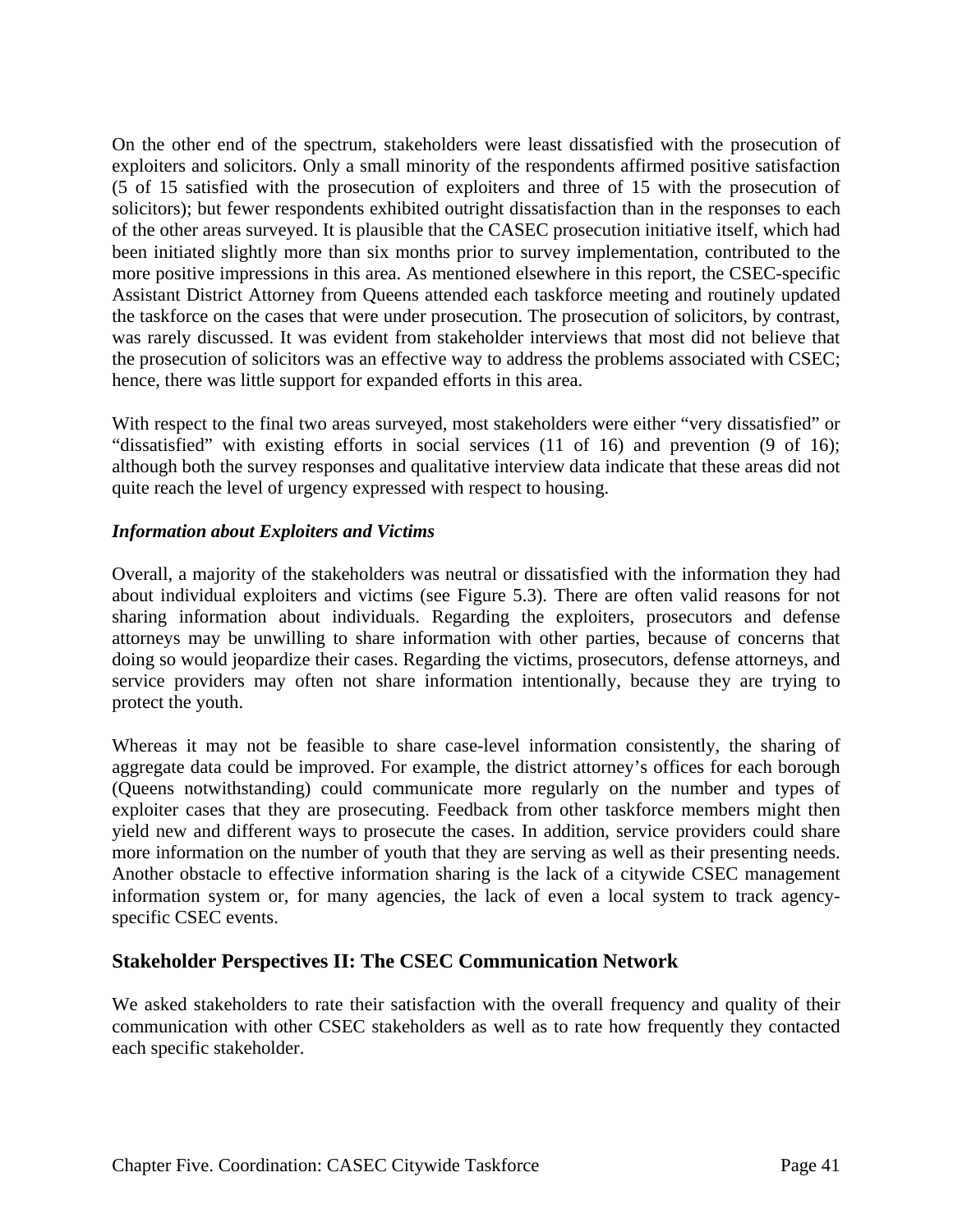

**Figure 5.3. Satisfaction with Information on Exploiters and Victims** 





#### *Satisfaction with Communication*

A majority of the stakeholders surveyed were broadly satisfied with the frequency (11 of 16) and quality (10 of 16) of communication (see Figure 5.4). As one stakeholder elaborated:

Prior to the taskforce, I wouldn't have talked to most of the agencies on the taskforce. I would only have done so on a case-by-case basis, not at meetings and I would never talk general strategies and problems. There would never have been a dialogue with the district attorney and the Administration of Children Services, or the district attorneys office and the Juvenile Rights Division of Legal Aid.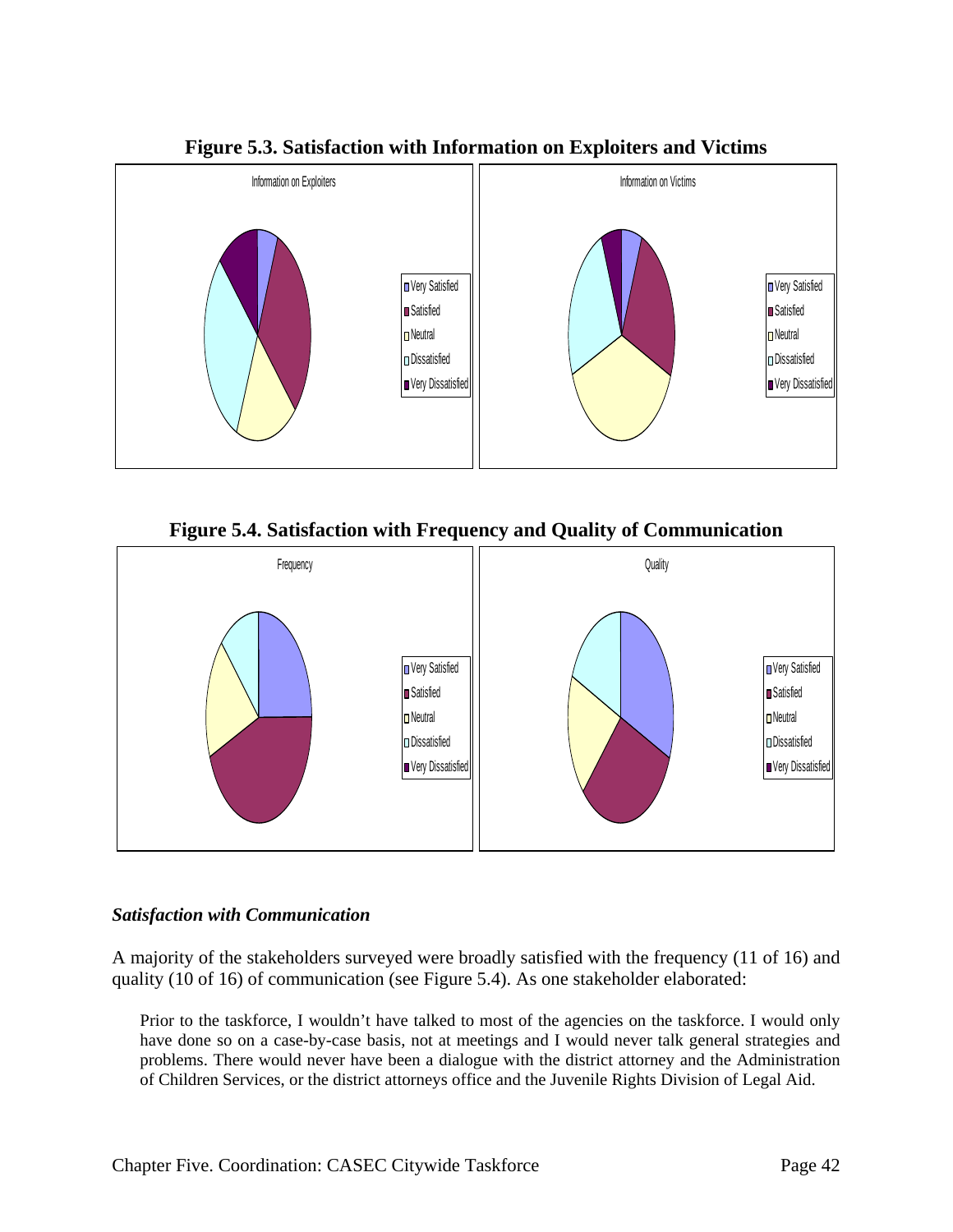

**Figure 5.5. Interagency Communication** 

*Legend:* cfservices – Administration for Children Services and Office of Children and Family Services; cjc – Office of the Criminal Justice Coordinator;

court – all courts (family court, criminal court, etc);

da – all city district attorney's offices (in practice, communication was mostly with offices in Queens and Brooklyn) defense – all defense attorneys and agencies (legal aid, etc);

djj – Department of Juvenile Justice, doe – Department of Education;

dycd – Department of Youth and Community Development;

fbi – Federal Bureau of Investigations;

homelandsec – Home Land Security;

lawdept – New York City Law Department;

medical – hospitals, medical examiners office;

police – all boroughs and departments of the New York City Police Department;

portauthority – Port Authority Police; and

social service – Girls Education and Mentoring Services (GEMS), Sexual Assault and Violence Intervention Program (SAVI), Safe Horizon, and Jewish Child Care Association.

#### *Interagency Frequency of Communication: Mapping the City's CSEC Network*

We asked stakeholders to identify specifically how often (daily, one to three times per week, one to three times per month, quarterly, or not at all) they communicated with other individual CSEC stakeholders.

As can be seen in Figure 5.5, the main hubs of communication are the New York City and Port Authority Police Departments, the county district attorney's offices, child and family service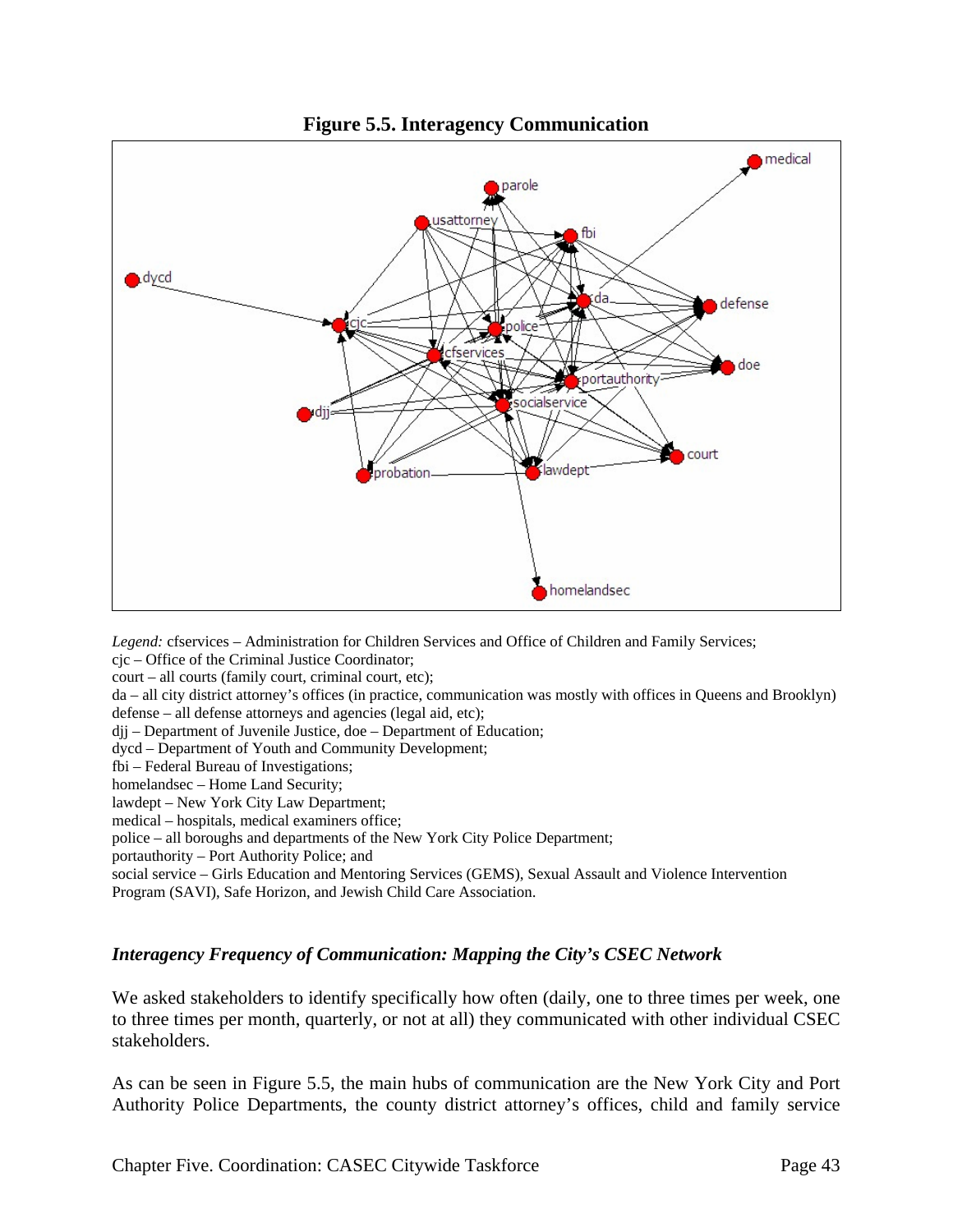agencies (ACS and the Office of Children and Family Services), and social service providers (mainly GEMS, SAVI, and Safe Horizon, see agency profiles below). This confirms that the main CSEC stakeholders—those with the most frontline contact with sexually exploited youth are not isolated. In fact, they comprise the center of CSEC communication, amongst each other and with other CSEC stakeholders.

Interestingly, this communication analysis shows that whereas the Mayor's Office of the Criminal Justice Coordinator ("cjc") communicated regularly with many CSEC stakeholders, the CJC office was not a central hub. Given its role in leading the taskforce, it might have been expected that the Office of the CJC would have been the preeminent communication hub. However, the office's second project director sought to encourage the formation of independent connections among the other CSEC stakeholders, so that when OJJDP grant funding ended, those stakeholders would still communicate and collaborate. This message was also evident in observing taskforce meetings. In the beginning of her tenure, the second project director was the main voice at taskforce meetings, but this changed over time. Often, taskforce members would initiate topics for discussion. The project director would interject if or when necessary, but for the most part the agenda and discussion were guided by other attendees, primarily those in direct contact with victims and exploiters.

When focusing specifically on those stakeholders that reported communicating at least once a week (see Figure 5.6), it was evident that there were two main communication networks—one local and one federal. On the local front, the police were at the center; they talked to others and were themselves contacted the most. A separate analysis (results not shown) found that the police were in *daily* contact with ten other types of stakeholders, whereas *none* of those others reported daily contact with more than one other additional agency besides the police.

Social service agencies also comprised an important hub. A separate analysis (not shown) revealed that three of the individual social service agencies were tightly integrated, engaging in frequent communication with each other. Finally, the results in Figure 5.6 indicate that frontline criminal justice agencies (county courts, prosecutors, and defense agencies) communicated regularly with each other as well as with the police and social services, whereas other taskforce members, including the CJC Office, appeared on the periphery of regular communication.

On the federal front, the communication survey showed that the United States Attorney's Office and the Federal Bureau of Investigations work very closely on federal cases involving sexually exploited youth. However, the most striking aspect of the network portrayed in Figure 5.6 is that whereas local stakeholders reported communicating amongst themselves on a weekly basis, and federal stakeholders reported communicating weekly, the stakeholders did not report weekly communication *between* the local and federal levels.

In addition to examining which stakeholders communicated, we also examined which stakeholders did not communicate. Many of the stakeholders reported that they did not interact at all with some of the non-criminal justice city agencies, such as the Department of Education and the Department of Juvenile Justice. This finding highlights a disconnection between frontline and policy level stakeholders working on the CSEC issue; the citywide agencies that appear on the periphery tend to be more involved with policy level decisions involving the CSEC population.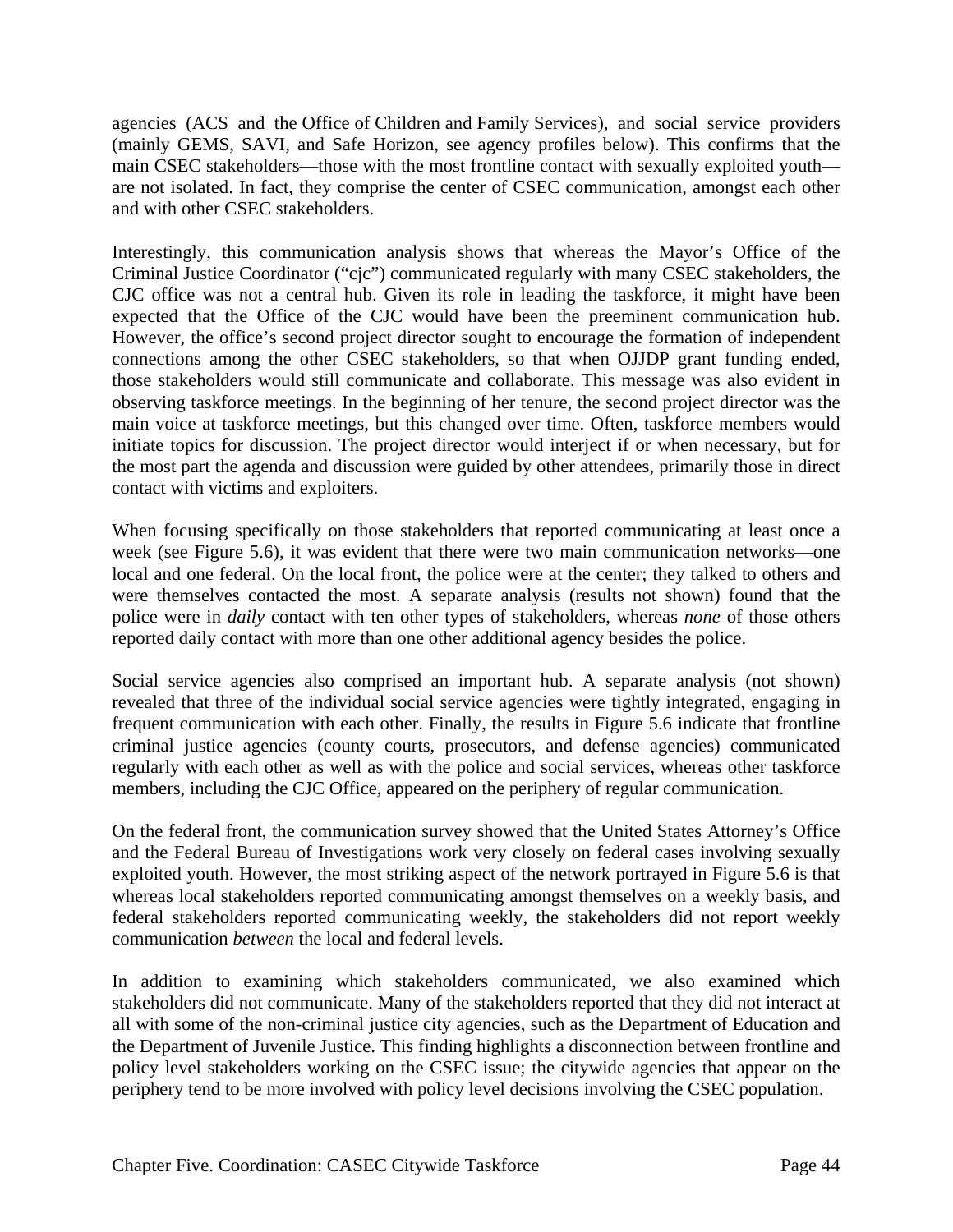

**Figure 5.6. Most Frequent Communicators (at least weekly)** 

# **CSEC-Related Trainings**

To address issues that arose through the taskforce meetings, the CJC Office developed and implemented a total of four trainings, one in 2004 and three in 2007. The first training implemented in 2004 was titled "Investigation and Prosecution of Cases Involving the Commercial Sexual Exploitation of Children." The training served to educate CSEC stakeholders about CSEC-related investigations, the role of family court, the role of the Administration of Children's Services, asset forfeitures, and federal prosecution. At this training, the CJC Office also provided stakeholders with a resource guide listing criminal justice, law enforcement, and social services contact information. In early 2007, the CJC Office conducted a multidisciplinary training on international human trafficking. At the end of 2007, the CJC Office conducted two final trainings, one on child pornography with an emphasis on cyber crimes and one to help stakeholders deal with changes associated with the then pending Safe Harbor Act Legislation.

# **Changes in the Taskforce**

Throughout the CASEC project, there were a number of changes in project oversight and leadership. These changes occurred at both the federal and local level. When OJJDP funding was first provided to the CJC Office in 2003, OJJDP provided little guidance on its institutional priorities. This was partly because, prior to 2006, three successive OJJDP grant monitors oversaw the project. Additionally, OJJDP wanted to give both the New York and Atlanta sites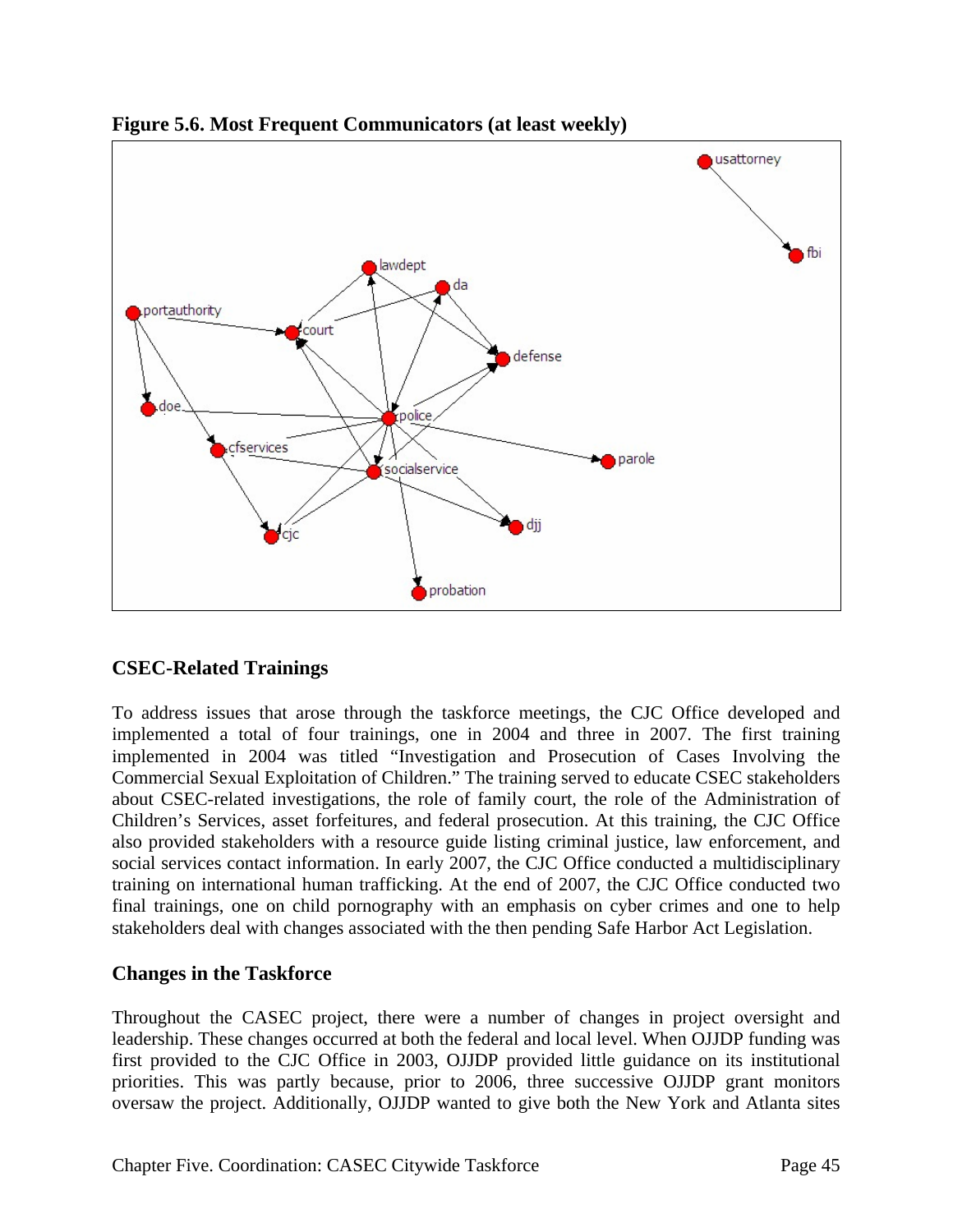the time to figure out how best to address the issue of CSEC. Since early 2006, OJJDP provided greater consistency and direction. The latest project monitor engaged in regular discussions with the CASEC project director and tried to help CASEC focus their work by encouraging the implementation of all initiatives in the one borough of Queens.

In addition, there have been multiple changes in the CASEC project director. As noted above, the initial CASEC project director held the position from the fall of 2003 through June 2004. The second project director held the position from February 2005 through July of 2007. The eightmonth gap in staffing at the start of the project implementation period was a significant challenge affecting the development of funded initiatives and expansion of the taskforce membership. When the second project director was hired in February of 2005, she had first to work extensively to reconvene the taskforce before proceeding to other initiatives (described in Chapters Six through Eight).

In July of 2007, when the second project director left, senior officials in the CJC Office decided that the CASEC taskforce should be merged with an existing human trafficking taskforce. This decision was beneficial because so many of the stakeholders overlapped on both taskforces and this reduced the number of meetings that some stakeholders had to attend and allowed those who previously attended only one of the meetings the opportunity to increase their network of contacts. On the other hand, merging reduced the amount of time that stakeholders spent discussing CSEC-specific issues.

From the time that the second project director left in July 2007 until May 2008 (ten months), the CASEC taskforce and initiatives were overseen by the Human Trafficking Taskforce project director. Beginning in May 2008, a third project director was hired specifically to coordinate project SAFETY (the housing component of the CASEC initiatives) and to work generally on CSEC and trafficking issues.

#### **Assessment: Achievements and Obstacles**

The stakeholders who participated in the CASEC taskforce considered the commercial sexual exploitation of children to be a serious problem. Most expressed substantial dissatisfaction, or at best neutral attitudes, regarding existing efforts to provide housing and other services for CSEC youth, preventive programs, effective prosecution of exploiters and solicitors, and effective information-sharing about individual cases.

In response to these challenges, the CASEC taskforce produced meaningful achievements. Led by the Mayor's Office of the Criminal Justice Coordinator, the taskforce was remarkably inclusive and held regular meetings that were well attended. The stakeholders exhibited a commitment to the taskforce and to the CSEC issue. Many reported going beyond their job description to assist each other and the youth. For its part, the CJC Office built the taskforce up strategically—beginning with a smaller planning group that coalesced around a unified diagnosis of what was needed (the three P's: prosecution, programs, and prevention) and then adding a wider array of members later on who represented law enforcement, other criminal justice agencies, child welfare agencies, and community-based service providers. This approach appeared to be successful. The smaller planning group succeeded in reaching a consensus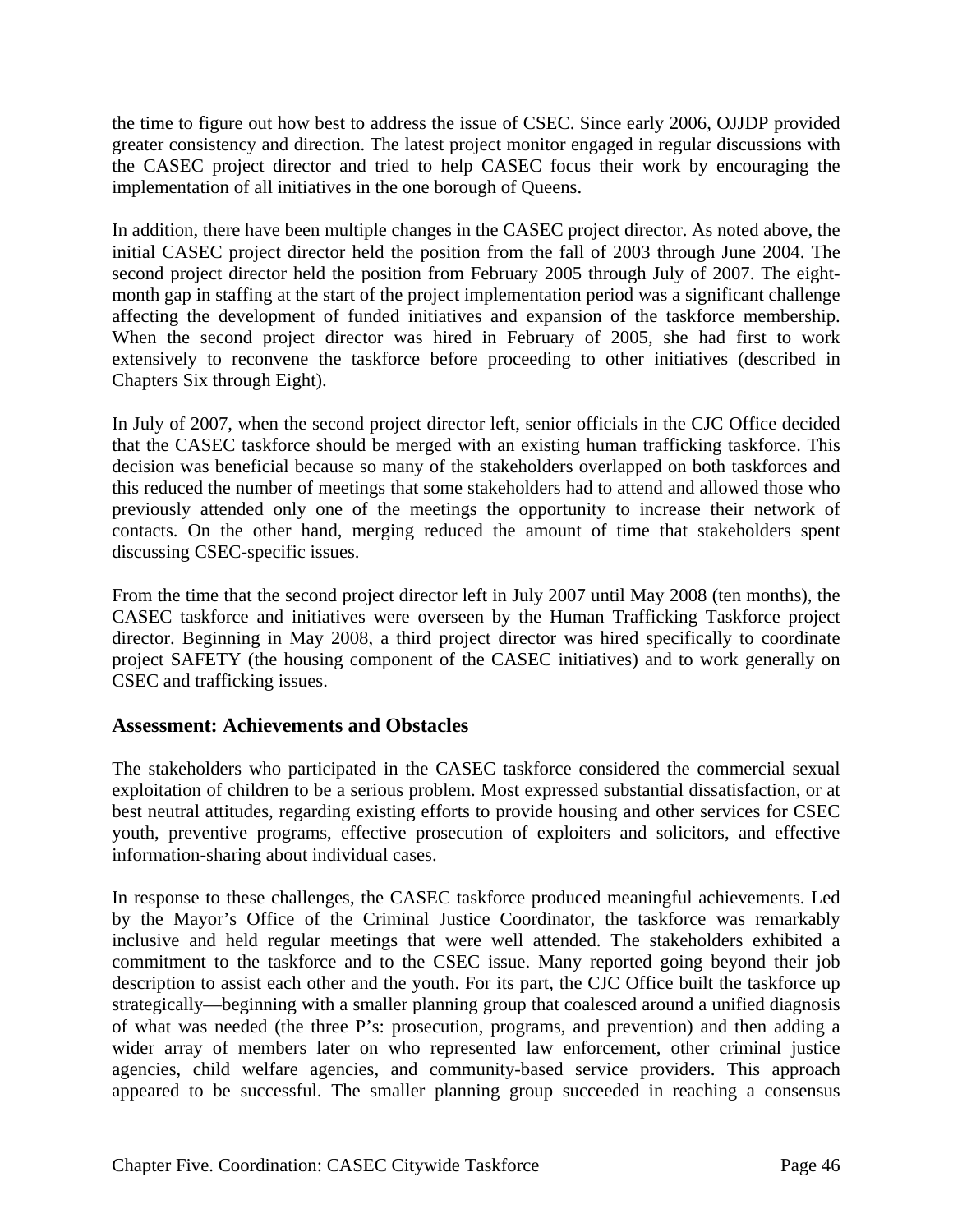diagnosis of the problems to be addressed and necessary strategies to address them; and the larger group, while needing to be brought up to speed, neither objected nor offered a fundamentally new perspective on any of the issues that had already been resolved.

More concretely, the taskforce led to a broader awareness of existing resources and services and a more coordinated response to victims and exploiters. The communication analysis demonstrated that frontline stakeholders in direct contact with CSEC victims and exploiters had instituted regular lines of communication amongst each other; and also served as communication hubs, with varied connections to other, less central stakeholders. In addition, regular taskforce meetings also offered stakeholders an opportunity to share knowledge about relevant trainings and funding opportunities.

The work of the taskforce also encountered important obstacles. For one, faced with a vast number of agencies that encounter CSEC victims and exploiters in one capacity or another, the city does not have a unified information system to pull together all that is known at both the individual and aggregate levels; nor can many individual stakeholders agencies report useful aggregate information about the CSEC cases they encounter. An initial plan to develop such a system as part of the current evaluation proved to be unfeasible.

More importantly, the taskforce was set back by staffing changes in the CJC Office, particularly in the dedicated project director position. After the original project director resigned in June of 2004, there was an eight-month hiatus. In that time, the taskforce did not meet once. Again, in July of 2007, the project director left. However, due to the merging of the CASEC taskforce with the Human Trafficking Taskforce, and interim project oversight by the individual responsible for heading the Human Trafficking Taskforce, the CASEC initiatives were continued until a new project director was hired in May of 2008.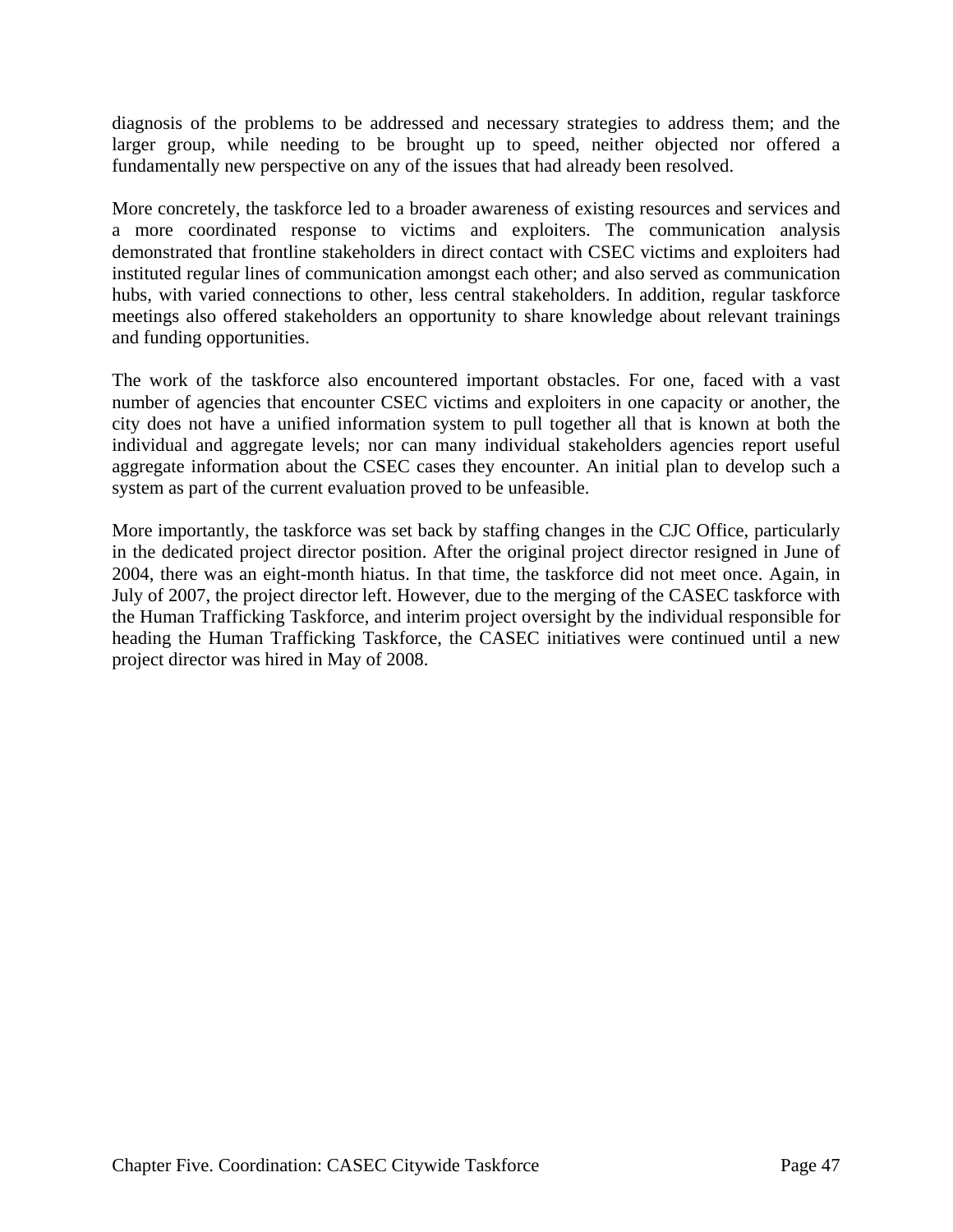# Partner Agency Profile *Girls Education and Mentoring Service (GEMS)*

#### **Mission**

The mission of GEMS is to empower young women ages 12-21 years of age who have experienced sexual exploitation and violence to exit unsafe and abusive lifestyles and develop their full potential. GEMS is the only agency in New York City with a specific and primary focus on young women victimized by commercial sexual exploitation. GEMS extends its outreach efforts to young women involved in the criminal justice system, foster care system, and on the streets. Its programs are designed to foster resiliency and strength and to encourage young women to reach their full potential free from exploitation.

#### **CSEC Programs and Services**

GEMS provides holistic case management for its young female clients. Specific services include peer counseling, crisis counseling, individual counseling, short-term family therapy, and longterm mentoring. GEMS also conducts therapeutic, recreational, and educational groups. In addition to its services for current victims, GEMS offers preventive services for young women who are at-risk for future sexual exploitation and violence (for example, see this report, Chapter Eight). For all of its clients, GEMS can make outside referrals for legal assistance, GED classes, vocational programs, and health care.

GEMS believes that raising awareness, and creating and enforcing relevant legislation, is essential in the fight against sexual exploitation. Accordingly, GEMS also acts as an advocate, speaking out on behalf of its clients in local, national, and international efforts to effect change.

#### **CASEC Point Person**

• Rachel Lloyd

Source for additional information: http://www.gems-girls.org/.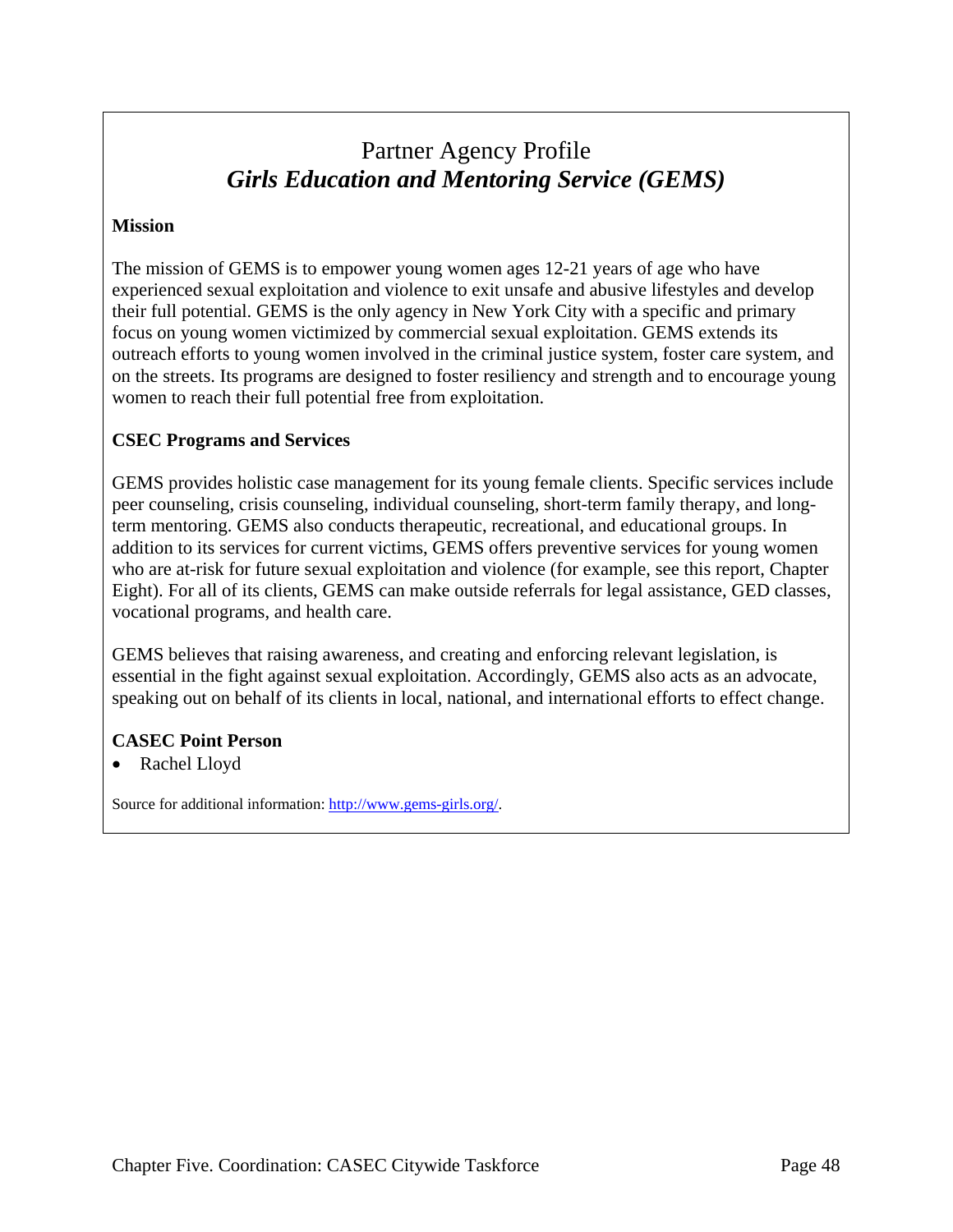# Partner Agency Profile *Paul and Lisa Program*

#### **Mission**

The mission of the Paul & Lisa Program is to provide prevention, early intervention, and advocacy for children, teens, and adults who have been sexually victimized through commercial exploitation and to assist them in redirecting their lives in a self-sufficient and meaningful manner.

### **CSEC Activities**

The Paul and Lisa Program focuses on four concepts in their programming: prevention, assistance, redirection, and support.

*Prevention:* Through preventive education, the program informs the public about the risks associated with commercial sexual exploitation and challenges misconceptions about it, while encouraging individuals and organizations to become public advocates for this underserved and often ignored population.

*Assistance:* The Women's Holistic Health Education Program assists those involved in exploitive situations with accessing services and addressing the issues of addiction, violence, health risks, and effects of the exploitation on the mind, body, and spirit.

*Redirection:* The Direct Intervention Program offers options to those involved in commercial sexual exploitation in order to empower them to redirect their lives.

*Support:* The program's Case Management Services builds bridges to connect survivors to community resources that are essential to a successful recovery.

#### **CASEC Point Person**

• Frank Barnaba

Source for additional information: http://www.paulandlisa.org.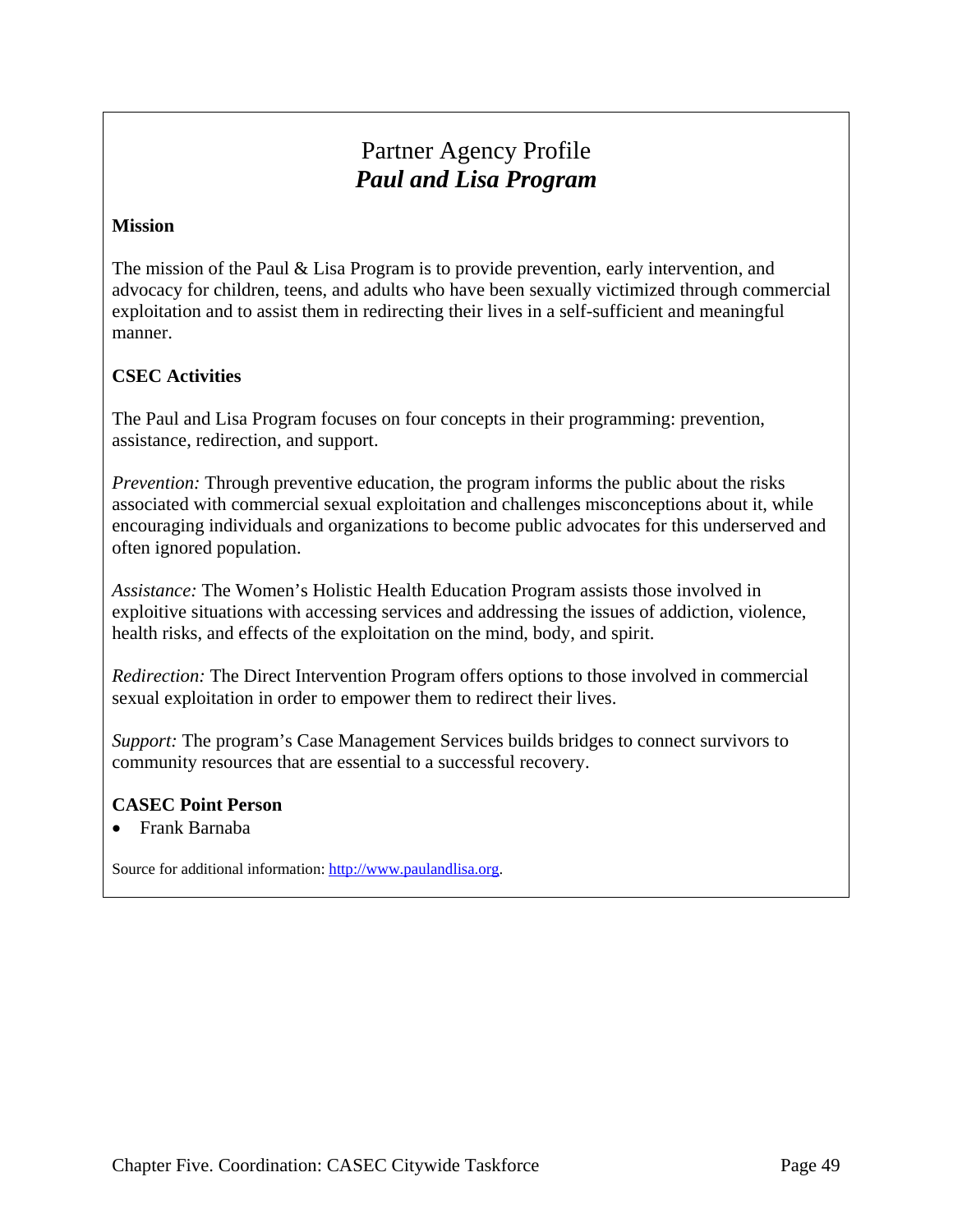# Partner Agency Profile *Sexual Assault and Violence Intervention (SAVI)*

#### **Mission**

The mission of the Sexual Assault and Violence Intervention Program (SAVI) is to provide free and confidential counseling, advocacy, support, and referral services to past and present survivors of rape, sexual assault, incest, and domestic violence, and to their families and friends. SAVI offers a number of services and programs across New York City. These services encompass but are not limited to commercial sexual exploitation.

### **CSEC Activities**

The Operation Guardian Program provides free counseling and support services for young survivors of commercial sexual exploitation, ages 11-19. SAVI currently works closely with and receives referrals from the Queens District Attorney's Office (see this report, Chapter Seven). SAVI also conducts targeted outreach programs to criminal justice staff and social service providers and develops prevention programming for specific high-risk populations.

Individual counseling for survivors and family members, as well as other support services, are provided by experienced social workers, psychologists, or counselors with knowledge of commercial sexual exploitation, sexual assault, domestic violence, and trauma. SAVI clinicians are trained to understand the complex similarities between sexual abuse, domestic violence, and commercial sexual exploitation.

#### **CASEC Point Persons**

• Rita Abadi

Source for additional information: http://www.mssm.edu/savi/.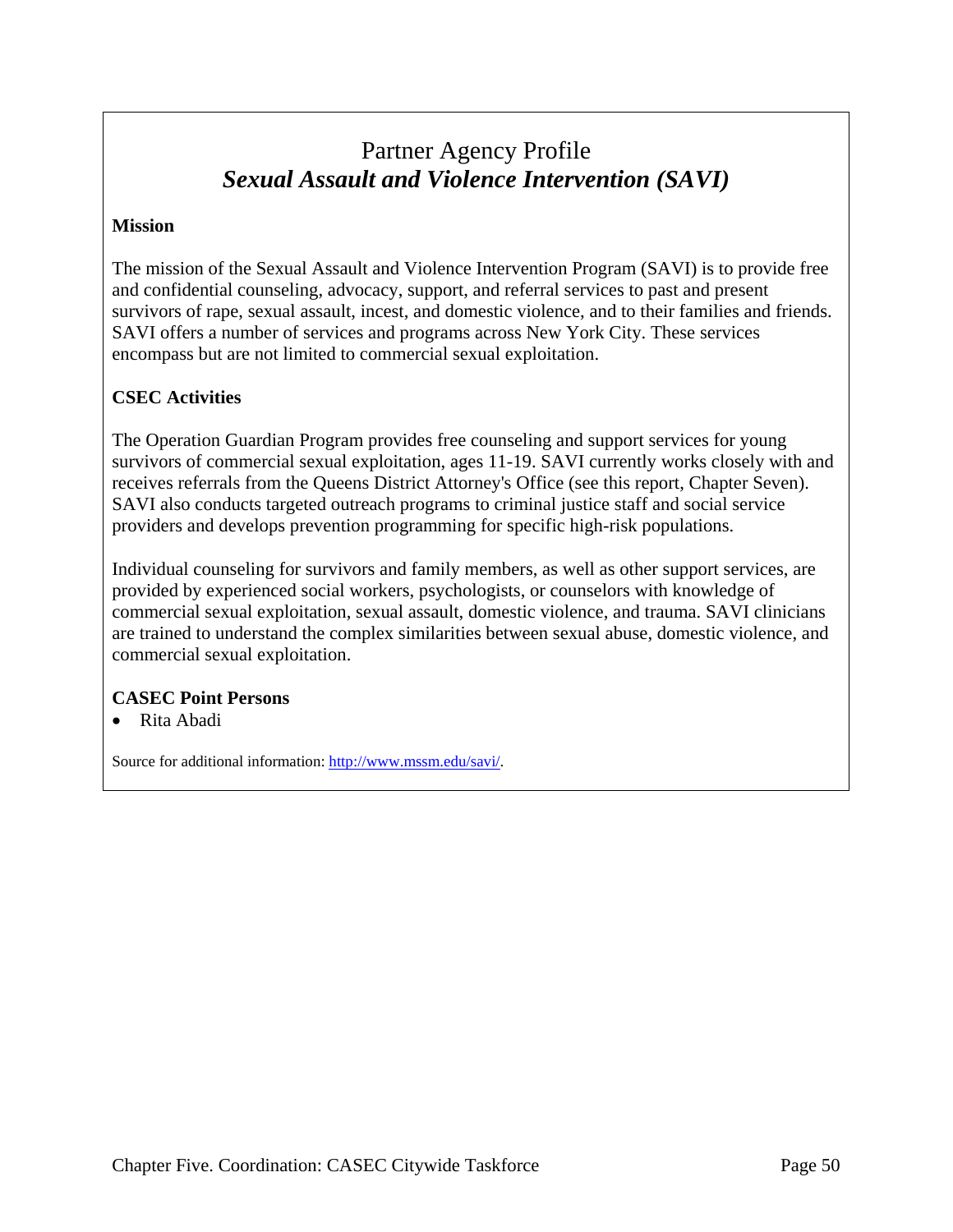# Partner Agency Profile *Safe Horizon's Streetwork Project*

#### **Mission**

Safe Horizon is the largest victim services agency in New York City. The mission of its Streetwork Project is to give homeless and disenfranchised youth an opportunity to reclaim for themselves a sense of dignity and self-worth. The program has grown from a small storefront to include outreach efforts, two Drop-In Centers, and two Residential Programs for homeless and street-involved young people. These sites reach more than 15,000 young people per year, providing emotional and concrete support. Streetwork provides youth, not limited to or primarily involving those involved in commercial sexual exploitation, with a comprehensive array of services including individual counseling, crisis intervention, access to medical and psychiatric care, hot meals, showers, and emergency shelter. Services are offered in a supportive and nonjudgmental atmosphere that encourages young people to take what they need at their own pace.

### **CSEC Activities**

Streetwork clients can include children, teens, and young adults up to the age of 24. All clients are assigned a primary counselor, who can assist them in accessing needed services, including outside referrals when necessary. The following free onsite services are available to all clients, including victims of commercial sexual exploitation: legal, medical and psychiatric services; long-term counseling; individual and group therapy; case management; advocacy; help in obtaining identification, emergency and crisis housing; GED preparation and support; help in obtaining Medicaid and other benefits, hot meals, bag lunches, showers, and clothing; wellness activities, including acupuncture, yoga, nutritional counseling, and HIV prevention counseling; parenting groups; drop-in groups, and the opportunity to socialize in a safe, non-judgmental setting.

#### **CASEC Point Person**

• David Nish

Source for additional information: http://www.safehorizon.org/page.php?page=homelessyouth.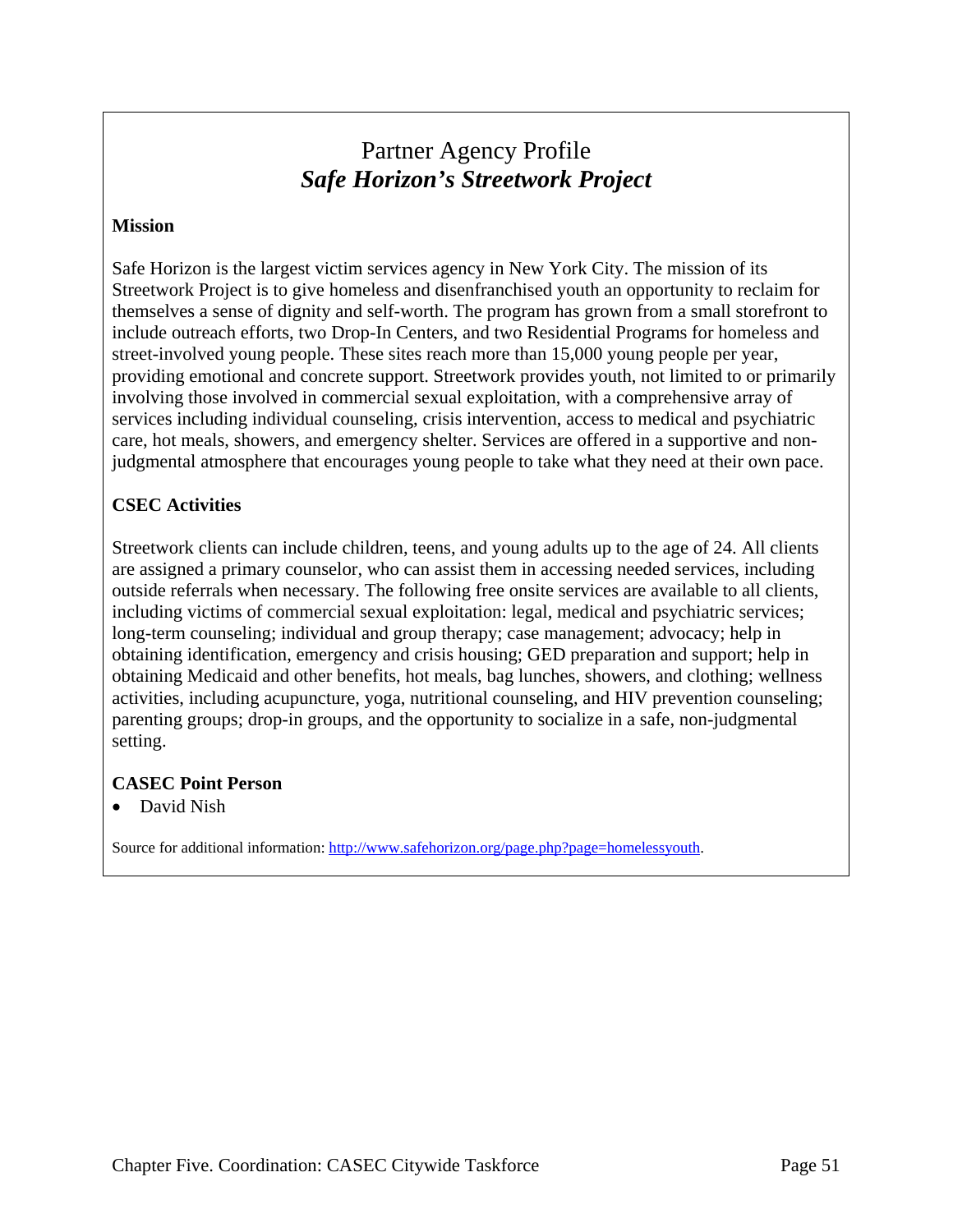# Partner Agency Profile  *Midtown Community Court*

#### **Mission**

Launched in 1993, the Midtown Community Court targets quality-of-life offenses committed in the Midtown, Manhattan neighborhood, such as prostitution, illegal vending, graffiti, shoplifting, farebeating, and vandalism. The Midtown Community Court sentences low-level offenders to pay back the neighborhood through community service, while at the same time offering them onsite help with the problems that often underlie criminal behavior. The Court works in partnership with local residents, businesses, and social service agencies in order to organize community service projects and provide onsite social services, including drug treatment, mental health counseling, and job training. The Midtown Community Court is a demonstration project of the Center for Court Innovation, whose research department is responsible for this evaluation.

### **CSEC Activities**

The Midtown Community Court arraigns and handles all matters up to trials for all prostitutionrelated misdemeanors arising from the entire borough of Manhattan. In 2007, the Midtown Community Court arraigned 574 individuals who were arrested for receiving money for sexual acts, of which 350 were female. The Court works to empower women who are victims of sexual exploitation, intimate partner violence, trauma and human trafficking through individual and group counseling, education, therapeutic creative arts, professional development and support.

The Court recently created CHOICES, a comprehensive psycho-educational program to guide adult women out of the prostitution lifestyle. CHOICES is the only comprehensive initiative in New York City for women over the age of 21 who have been arrested for prostitution. CHOICES utilizes a three-prong approach: intensive individual and supportive counseling, financial literacy, and interdisciplinary arts education and therapy.

As part of the CHOICES program, all foreign-born women are assessed and referred to an offsite partner to secure housing and safety in the event that they are victims of human trafficking. Each year, the CHOICES program serves over 100 women and is open to speakers of many languages including English, Spanish, Chinese, and Korean.

#### **CASEC Point Person**

• Angela Tolosa

Source for additional information: http://www.courtinnovation.org/index.cfm?fuseaction=Page.ViewPage&PageID=591&currentTopTier2=true\.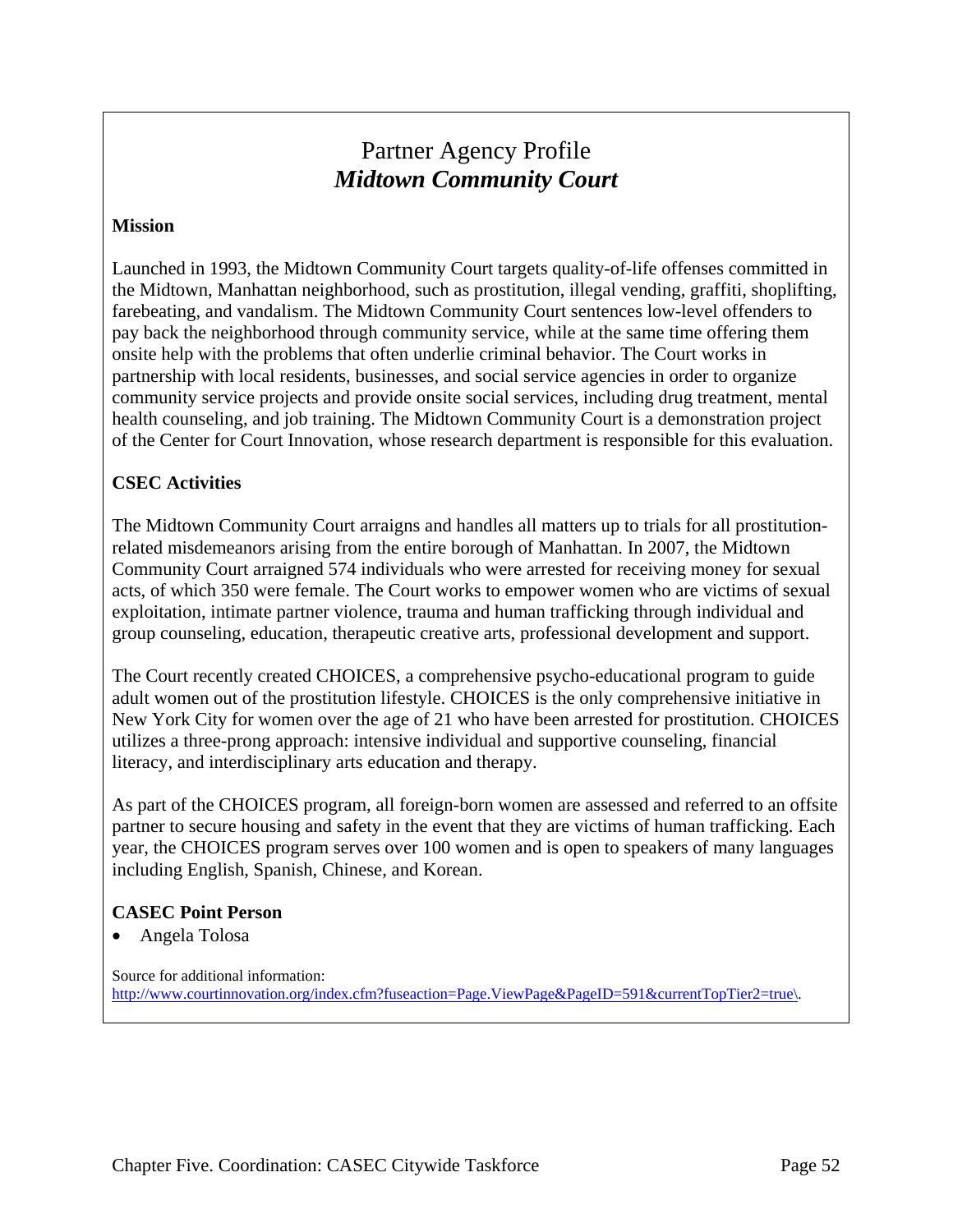# Partner Agency Profile *The Door*

#### **Mission**

The Door's mission is to empower young people to reach their potential by providing comprehensive youth development services in a diverse and caring environment. Each year more than 8,000 young people, most referred by their peers, come to The Door for primary health care, prenatal care and health education, mental health counseling, legal services, GED, ESL, tutoring and homework help, college preparation and computer classes, career development services and training, job placement, daily meals, arts, sports and recreational activities.

#### **CSEC Activities**

The Door offers young people ages 12-21 comprehensive educational, health, nutritional and counseling programs, as well as legal services for young people in need of civil legal representation. All Door programs are designed specifically to meet the multiple needs of New York City's adolescents, although programs are not exclusive to those involved in prostitution or victimized by commercial sexual exploitation.

#### **CASEC Point Person**

• Natalia Gianella

Source for additional information: http://www.door.org/.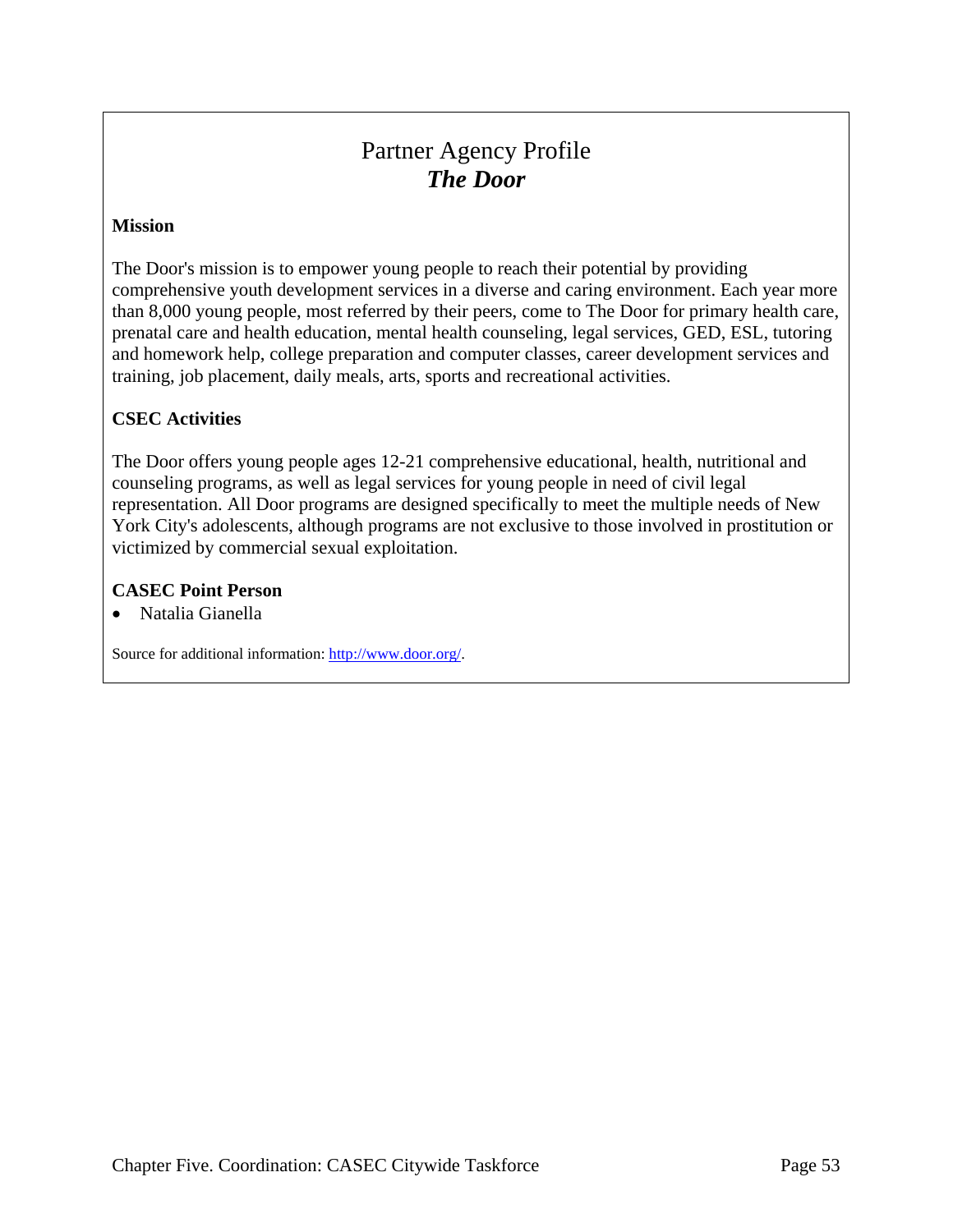# **Chapter Six CSEC Prosecution Initiatives**

The CASEC taskforce identified and sought to address two gaps in the prosecution of exploiters: (1) a lack of dedicated resources that would enable case-by-case consistency in the prosecution of exploitation cases; and (2) a lack of admissible evidence to prosecute the cases successfully. This chapter summarizes the resulting prosecution initiatives implemented in Queens, assesses how they changed practice, and reports the results of a quantitative analysis testing for specific effects on case dispositions and sentencing outcomes.

The first section below summarizes the inherent barriers in attempting to prosecute the perpetrators of CSEC. The second section reviews several important measures that had already been implemented by the Queens District Attorney's Office prior to CASEC. The remaining sections describe and assess the efforts initiated specifically under the CASEC demonstration project. These sections include a quasi-experimental impact analysis examining the effects on prosecution outcomes of both the District Attorney's own measures as well as the subsequent CASEC enhancements.

### **Barriers to Prosecution**

Exploitation cases often come to the district attorney's office through undercover or surveillance operations conducted by the police. These undercover operations usually begin with an arrest of a victim, since the victim is typically the most visible party to the police—the exploiter is generally not on the scene. If the victim refuses to identify the exploiter, little evidence exists to proceed; but if the victim identifies the exploiter and is cooperative, the police and the prosecutors have an opportunity to collect further evidence and pursue the case.

According to staff at the Queens District Attorney's Office, most underage CSEC victims are initially uncooperative. Many tell conflicting versions of their exploiter's business operation. Most CSEC victims are believed to be loyal to the exploiter because of emotional, physical, sexual, or financial abuse and manipulation. Even when victims initially agree to cooperate with an investigation, they sometimes retract their story or run away. In these instances, when the victim is unavailable to testify at trial or before the grand jury, prosecution is extremely difficult.

Importantly, the preceding account reflects the perceptions of staff at the District Attorney's Office. The results of interviews with CSEC youth in Volume One suggest that most such youth do not work directly for an exploiter ("pimp") in the first place; and of those that do, most hold quite negative attitudes towards their exploiter.

#### **Initiatives Implemented by the Queens District Attorney's Office**

To address these concerns, prior to the formation of the CASEC taskforce, the Queens District Attorney's Office sought to enhance and strengthen the investigation of exploitation cases and to make greater efforts to seek plea arrangements that avoided the necessity of CSEC victims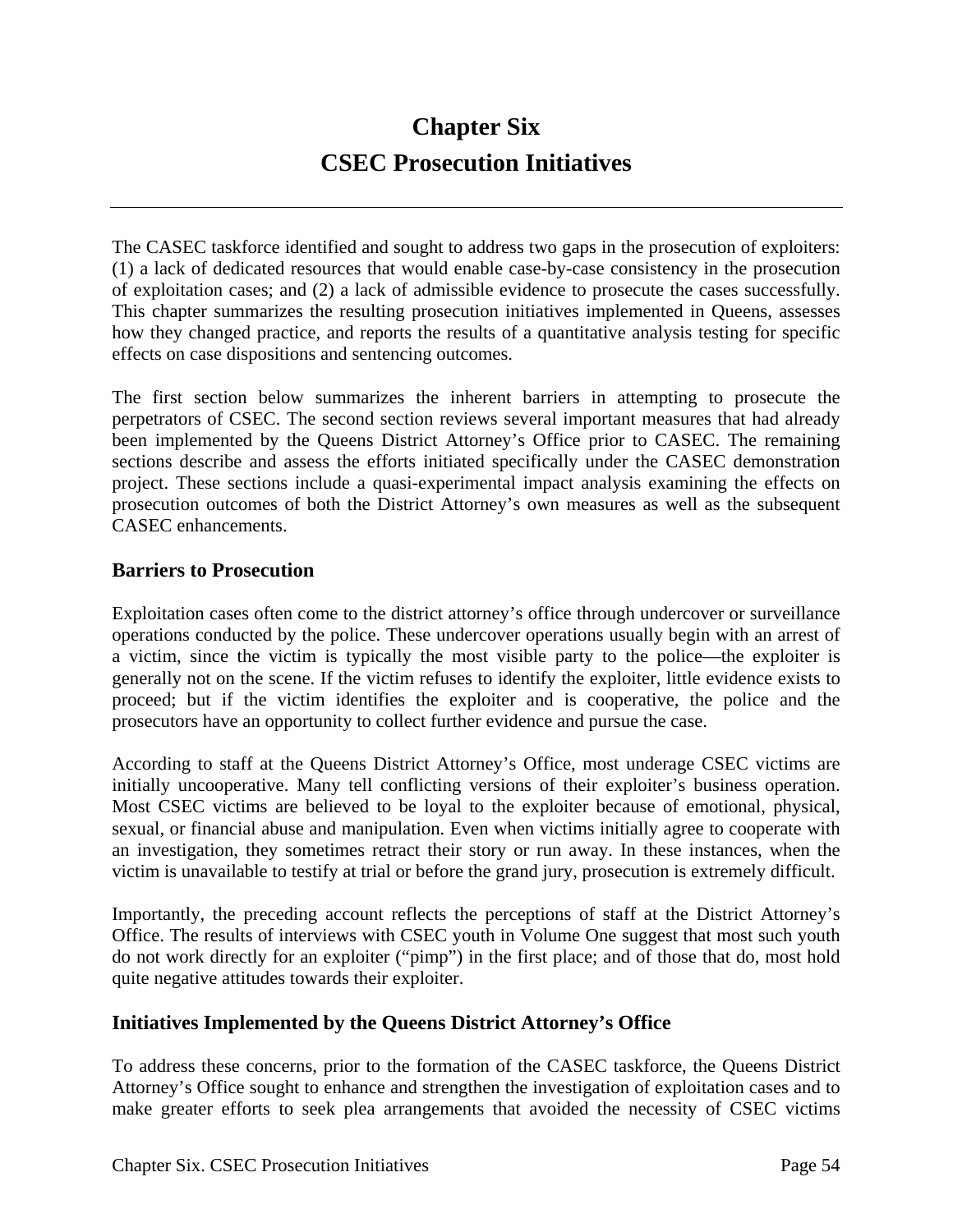having to testify at a public trial. In addition, the office began to develop plans to work with a social service provider, Sexual Assault and Violence Intervention Program (SAVI), to make social services available to the victim at the same time that the police and prosecutors worked to advance a successful case against the exploiter. This planned linkage with SAVI was ultimately funded and finalized as part of the CASEC demonstration project (see Chapter Seven).

Specifically, beginning in 2000, the District Attorney's Special Proceedings Bureau began an initiative designed to streamline and increase the consistency of CSEC prosecutions. The Bureau established five dedicated assistant district attorneys who would be available to prosecute CSEC cases. For each case, the bureau chief or deputy bureau chief would assign a team of two of those five attorneys to work on the prosecution. According to the District Attorney's office, the standard practice was that the bureau chief and deputy chief would first make decisions on which cases were appropriate for prosecution, the charges, how to strengthen the case, the bail request (if any), and the initial plea offer. However, once a pair of assistant district attorneys was assigned, they had discretion as to how to prepare the search warrant, how to present the evidence to a Grand Jury, and how to conduct future plea negotiations and trial strategy. Before determining what final offers to make, the attorneys were charged with collecting as much evidence as possible, independent of the CSEC victim's statement. In particular, the attorneys had to consider the following questions:

- Was it appropriate to request a search warrant for the defendant's house, car, or motel room?
- Will the defendant make a statement to an assistant district attorney?
- If the prostitution occurred in a motel, can the district attorney's office subpoena the room rental records?
- If the victim is a runaway, is it feasible to add a kidnapping charge?
- Does the defendant have a prior criminal record? And
- How likely is it that the victim will be available to testify if the case proceeds to trial?

# **Operation Guardian**

CASEC sought to build upon, strengthen, and provide additional funding for the efforts just described. The resulting pilot program, coined Operation Guardian, was launched in July of 2005. CASEC funds were applied to fund one of the dedicated assistant district attorneys and to fund a paralegal charged with assisting the prosecution of the exploiters. Although the vast majority of the exploitation cases involved promoting child prostitution, the dedicated prosecutors began to handle some cases involving the internet luring of children for sexual purposes and child pornography. There were also a few instances where the prosecutors targeted commercial establishments that facilitated CSEC, such as strip clubs. The charges against these defendants often differed from traditional exploitation cases, but the district attorney's office felt that they represented an important part of addressing child prostitution.

In terms of what factually changed from what the Queens District Attorney's Office had been doing since 2000, case screening, assignment, and planning of CSEC cases by the bureau chief or deputy bureau chief remained the same. However, under Operation Guardian, the District Attorney's Office expanded their review of cases to include a closer look at all arrests made on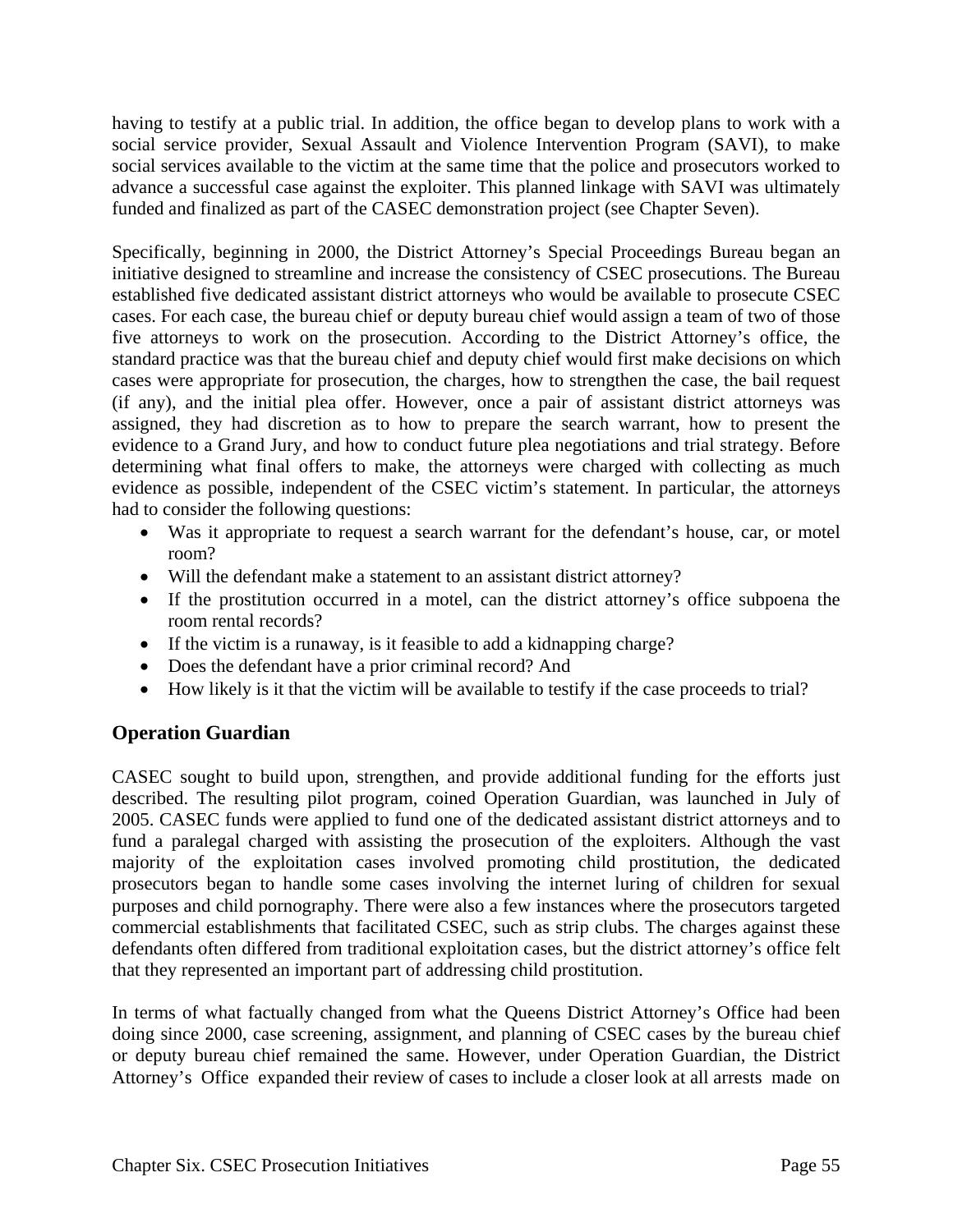|               | <b>Arrests</b> | <b>Indictments</b> | <b>Executed</b><br><b>Search</b><br><b>Warrants</b> | <b>Pre-Trial</b><br><b>Hearings</b> | Conviction<br>by Trial | <b>Guilty</b><br><b>Pleas</b> |
|---------------|----------------|--------------------|-----------------------------------------------------|-------------------------------------|------------------------|-------------------------------|
| July-Dec 2005 | 16             | 6                  |                                                     |                                     |                        |                               |
| Jan-June 2006 | 9              | 4                  | 12                                                  |                                     |                        |                               |
| July-Dec 2006 |                |                    | 4                                                   |                                     |                        |                               |
| Jan-June 2007 | 3              | 3                  |                                                     |                                     |                        |                               |
| July-Dec 2007 |                |                    |                                                     |                                     |                        |                               |
| <b>Totals</b> | 35             | 13                 | 19                                                  |                                     |                        | 8                             |

**Table 6.1. Queens Prosecution Enhancement – Cases by Reporting Period** 

the prior day. They looked for leads, locations, and tried to identify potential exploiters. They also attempted to involve the dedicated prosecution team at the earliest possible stage of the case. They encouraged the VICE squad of the police department to contact the dedicated prosecution team at the time of the arrest or as early as possible in their investigation. In some cases, the District Attorney's office worked with the VICE squad pre-arrest to ensure that sufficient evidence was collected to prosecute the case. Through this work, three major commercial operations were raided, and the establishments were closed under Operation Guardian.

As shown in Table 6.1, according to progress reports submitted to the Mayor's CJC Office, from July 2005 through June 2007, Operation Guardian handled 35 exploitation arrests, indicted 13, and convicted by trial or elicited a guilty plea on 10. (Some of the cases that were not indicted as felonies may still have pled to lesser charges.) The impact analysis below will explore whether such outcomes reflected a change from the past. The subsequent sub-section will explain why zero exploitation arrests were handled in the most recent July-December 2007 period.

# *The Effects of Operation Guardian*

Many of the anticipated effects do not lend themselves easily to quantification. The initiatives in Queens sought to improve the identification and screening of exploitation cases at the point of intake; to improve communication between the police and prosecutors; and, with the use of dedicated assistant district attorneys, to improve the consistency of how the cases were handled throughout the evidence collection and prosecution phase. Stakeholders generally expressed a perception that they had achieved all of these objectives.

In an effort to ascertain whether these perceived improvements had an impact on case outcomes, we compared prosecution outcomes among cases arrested in Queens during three periods: (1) 1997-1999 (N = 95), (2) January 2000-June 2005 (N = 122), and (3) July 2005-December 2006  $(N = 38)$ . The sample sizes were low, precluding complex multivariate models with large numbers of independent variables. It was also impossible to know whether outcomes changed in part due to changing activities among the exploiters over time. Yet, the data was certainly sufficient for an exploratory inquiry.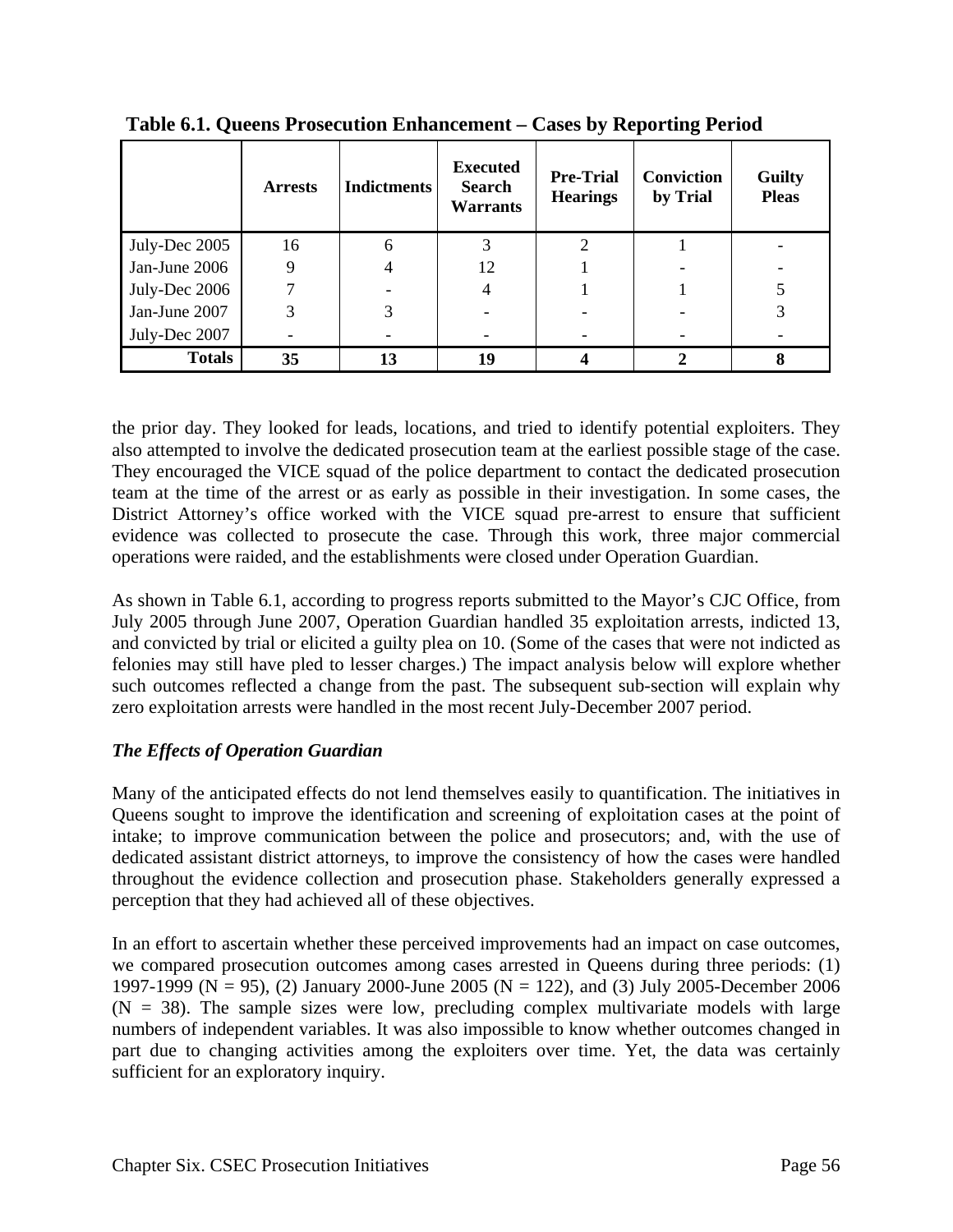| Time of Arrest                                             | 1997-1999 | January 2000-<br>June 2005 | July 2005-<br>December 2006 |
|------------------------------------------------------------|-----------|----------------------------|-----------------------------|
| Number of Defendants                                       | 95        | 122                        | 38                          |
|                                                            |           |                            |                             |
| $Sex^1$                                                    |           |                            |                             |
| Male*                                                      | 66%       | 76%                        | 89%                         |
| Age                                                        |           |                            |                             |
| Average age                                                | 32.3      | 30.8                       | 29.1                        |
| Race/ethnicity***                                          |           |                            |                             |
| <b>Black</b>                                               | 22%       | 51%                        | 34%                         |
| Hispanic                                                   | 56%       | 20%                        | 37%                         |
| White                                                      | 12%       | 18%                        | 24%                         |
| Other                                                      | 11%       | 11%                        | 5%                          |
| Place of $\text{birth}^2$                                  |           |                            |                             |
| Born in the United States***                               | 46%       | 83%                        | 71%                         |
| Top exploitation charge (all are felonies)**               |           |                            |                             |
| Advances or profits, child less than 16 years <sup>3</sup> | 16%       | 34%                        | 21%                         |
| Advances or profits, child less than 19 years              | 66%       | 47%                        | 37%                         |
| Promoting a sexual performance of a child                  | 18%       | 19%                        | 42%                         |
| (multiple charges, less than 16 years)                     |           |                            |                             |
| Prior criminal history                                     |           |                            |                             |
| Any prior arrest***                                        | 47%       | 73%                        | 47%                         |
| Number of prior arrests (base 10 log)**                    | 0.33      | 0.54                       | 0.32                        |
| Any prior conviction**                                     | 31%       | 52%                        | 26%                         |
| Number of prior convictions (base 10 log) <sup>+</sup>     | 0.19      | 0.27                       | 0.14                        |
|                                                            |           |                            |                             |

#### **Table 6.2. Characteristics of Exploitation Defendants in Queens by Time Period**

 $+p < .10 * p < .05 * p < .01 * * p < .001$ 

 $<sup>1</sup>$  Across all three period, there were a total of 59 female and 6 transgender defendants.</sup>

 $2^2$  Across all three periods, 60 defendants were missing information for place of birth.

 $3$  Across all three periods, there was only one defendant arrested on a top charge of promoting prostitution in the first degree, which involves advancing or profiting from the prostitution of a person less than 11 years old.

Table 6.2 compares the background characteristics of defendants arrested during the three periods of interest. (Significance notations next to variable names indicate the results of chi square tests with categorical variables and one-way ANOVAs with other variables.) The results indicate that defendant characteristics changed rather substantially across the three periods, making problematic the generation of valid impact results. Over time, the defendants became increasingly male, domestic-born, and charged with more serious offenses (involving the exploitation of children younger than 16); and the racial composition and criminal history fluctuated as well, with the first and third periods differing from the second. In general, the charges and criminal histories became more serious after the first period, raising the prospect (though a speculative one) that initiatives begun at that time facilitated the prosecution of those who were engaged in more serious commercial operations.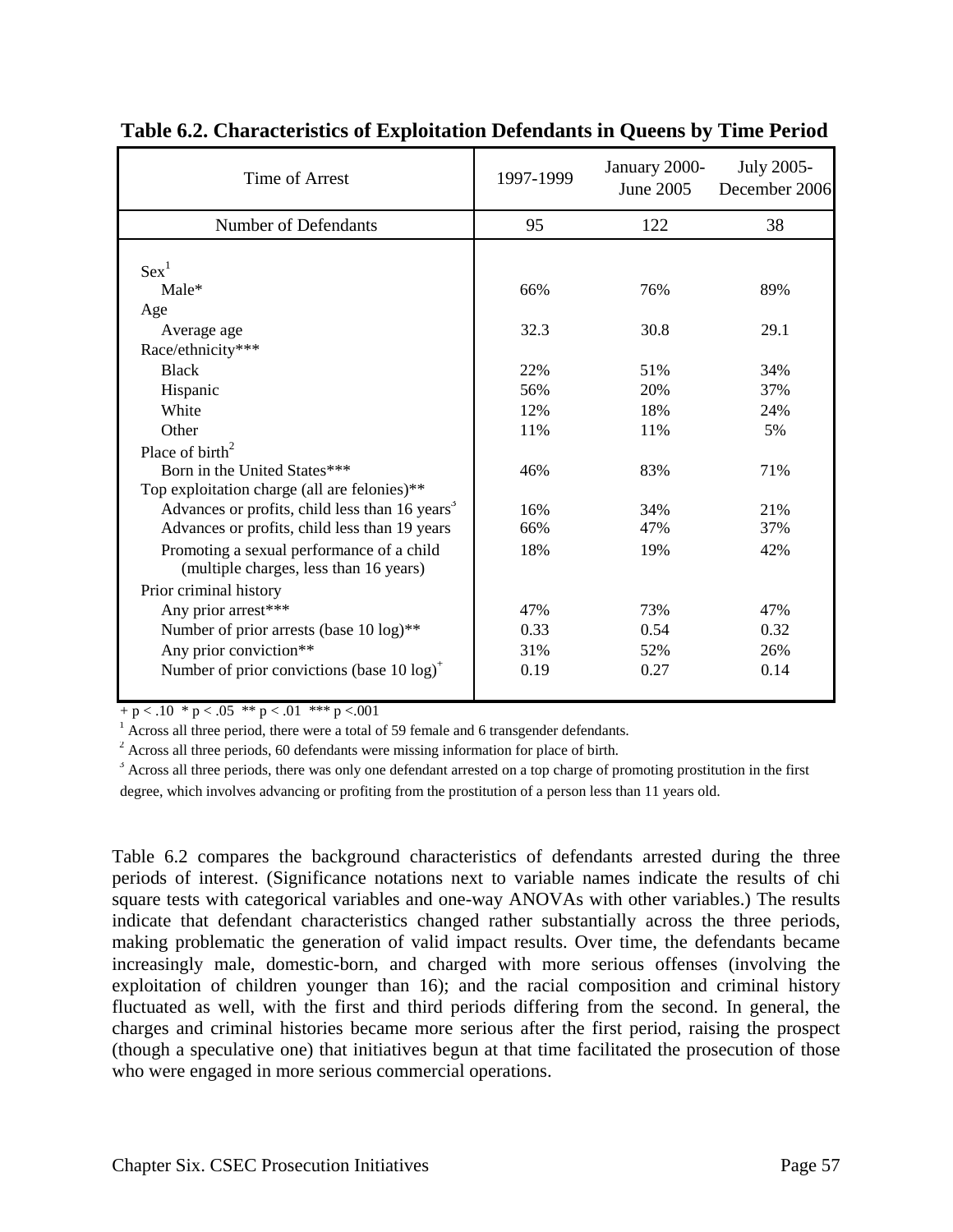| Time of Arrest                                                                                                        | 1997-1999              | January 2000-<br>June 2005 | <b>July 2005-</b><br>December 2006 |
|-----------------------------------------------------------------------------------------------------------------------|------------------------|----------------------------|------------------------------------|
| Number of Defendants                                                                                                  | 93                     | 121                        | 33                                 |
| Disposition<br>Pled guilty/convicted<br>Dismissed<br>Adjourned in contemplation of dismissal<br>Declined to prosecute | 84%<br>12%<br>3%<br>1% | 90%<br>5%<br>3%<br>2%      | 91%<br>6%<br>3%<br>$0\%$           |
| Sentence (of those pled guilty/convicted)                                                                             | $N = 75$               | $N = 109$                  | $N = 29$                           |
| Prison (minimum of one year)                                                                                          | 15%                    | 28%                        | 21%                                |
| Jail (up to one year) or jail/probation split                                                                         | 9%                     | 16%                        | 17%                                |
| Straight probation                                                                                                    | 23%                    | 13%                        | 14%                                |
| Other non-custodial sentence <sup>1</sup>                                                                             | 53%                    | 43%                        | 48%                                |
| Percent sentenced to jail or prison*                                                                                  | 24%                    | 44%                        | 38%                                |
| Average custodial sentence length (of<br><i>those with a jail or prison sentence)</i>                                 | 11.6                   | 8.1                        | 15.2                               |

# **Table 6.3. Exploitation Prosecution Outcomes in Queens by Time Period**

 $+ p < .10 * p < .05 * p < .01 * * p < .001$ 

*Note:* Cases are included only if they were convicted. Across all three periods, four (4) convicted cases are missing sentencing information.

 $1$  Of the 101 total non-custodial sentences across all three time periods, 57 (27% of the total) were conditional discharges, 43 (20% of the total) were fines, and one (1% of the total) was a time served sentence.

Table 6.3 provides a simple comparison of disposition and sentencing outcomes across the three periods (after excluding a small number of cases that were not yet disposed). From examining the raw percentages, there appear to be few differences between the second and third periods, denoting the transition from what the Queens District Attorney's Office put into place in 2000 to Operation Guardian. However, the results suggest that the conviction rate rose slightly after the first period (given rates of 84% followed by 90% and 91% respectively) and custodial sentences rose as well (given imprisonment rates of 24%, followed by 44% and 38% respectively).

Table 6.4 displays the results of two logistic regression models respectively examining whether the conviction and imprisonment rates changed, after controlling for those background characteristics on which the samples differed (see Table 6.2) and which were already known to affect prosecution outcomes, given the results reported above in Chapter Three (see Table 3.7). These regression models were necessarily parsimonious, given the relatively low samples sizes. The results suggest a slightly positive effect on the conviction rate after the initial set of prosecutorial initiatives was implemented in 2000 ( $p < 0.10$ ). However, despite the appearance of a positive effect on the imprisonment rate in the raw percentages reported in Table 6.3, this effect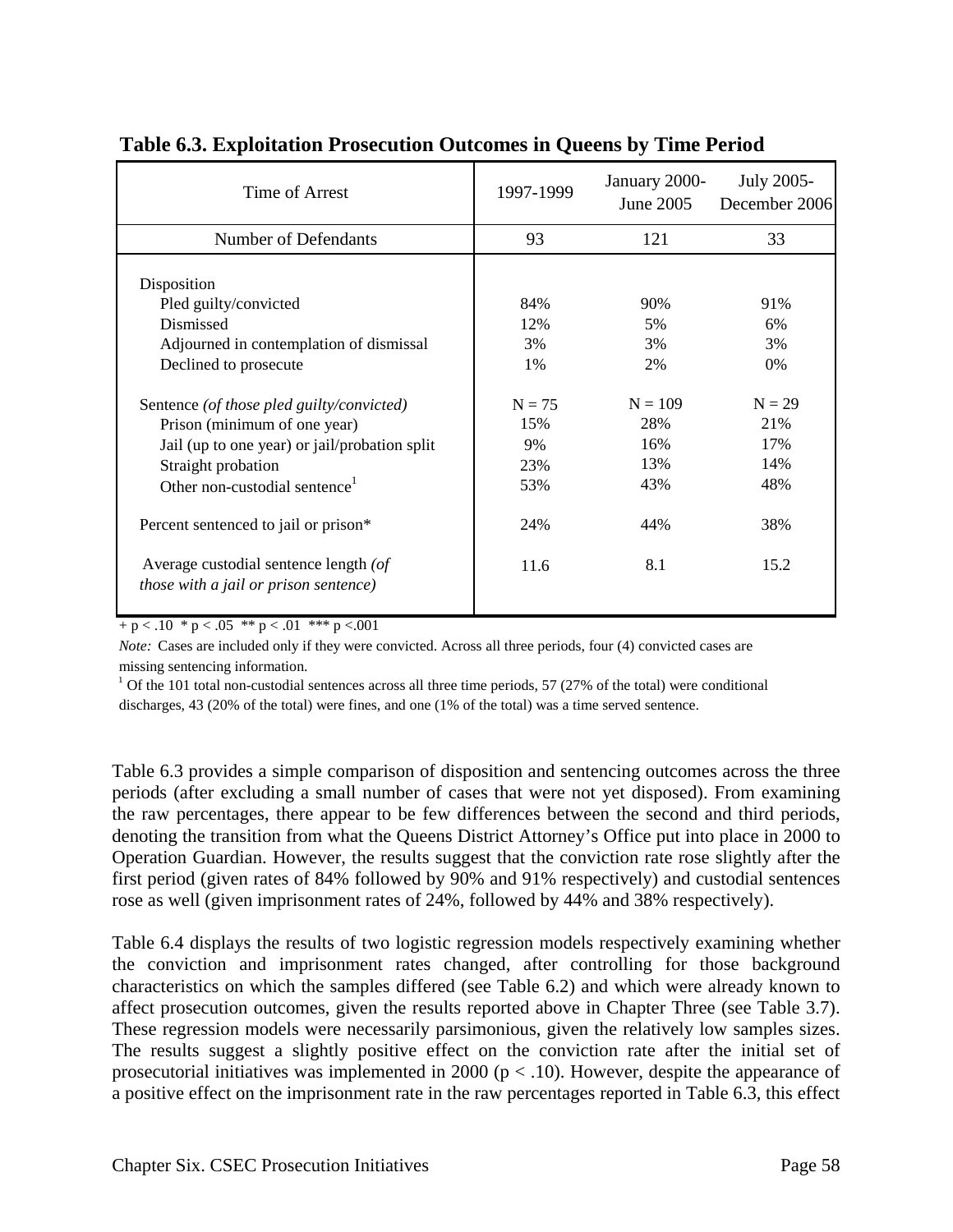| Dependent Variable                                                                                                                                                                                                                                                                                                      | Conviction                                                         | Custodial<br>Sentence                                                       |  |
|-------------------------------------------------------------------------------------------------------------------------------------------------------------------------------------------------------------------------------------------------------------------------------------------------------------------------|--------------------------------------------------------------------|-----------------------------------------------------------------------------|--|
| Time period<br>Arrested in January 2000-June 2005<br>Arrested in July 2005-July 2006<br>Male sex<br>Top arrest charge <sup>1</sup><br>Advances or profits from prostitution, child $< 16$ years<br>Promoting a sexual performance, child $< 16$ years<br>Number of prior arrests (to the base 10 logarithm)<br>Constant | $2,342+$<br>.920<br>.607<br>$.427+$<br>1.976<br>.876<br>$8.372***$ | 1.143<br>.858<br>2.983*<br>$4.228**$<br>15.072***<br>12.075***<br>$.021***$ |  |
| Number of Cases<br>Nagelkerke R <sub>2</sub>                                                                                                                                                                                                                                                                            | 247<br>.081                                                        | 213<br>.454                                                                 |  |

# **Table 6.4. Odds Ratios for Logistic Regressions Predicting the Likelihood of Conviction and Imposition of a Custodial (Jail or Prison) Sentence**

 $+$  p $< 10$  \*p $< 05$  \*\*p $< 01$  \*\*\*p $< 001$ 

*Note:* Cases are included only if they were convicted. Across all three periods, four (4) convicted cases are missing sentencing information.

<sup>1</sup> The reference category is a charge of advances or profits from prostitution, child less than 19 years. The category that is represented of advances or profits from prostitution of a child less than 16 years encompasses two separate charges, and the category of promoting a sexual performance also encompasses multiple charges (see Table 3.5 and see Chapter Two for all specific charge categories).

disappeared in the regression model. What appears to be the case is that the defendant population became more serious in their criminal justice characteristics, which in turn elicited a higher imprisonment rate. Indeed, the charge and criminal history variables had quite overwhelming effects, with male sex also emerging as a significant predictor of receiving a custodial sentence. Overall, with just six total parameters in the model, it explained 45.4% of the variation in whether a custodial sentence was imposed.

#### *Changes in Operation Guardian*

During the second half of the second year of "Operation Guardian" (July-December 2007), a human trafficking grant resulted in the New York City Police Department's routine referral of CSEC exploitation cases to federal prosecutors. As a result, although the Queens District Attorney's office is still actively screening cases to identify CSEC cases and working with federal prosecutors, the District Attorney's office is no longer directly involved in prosecuting CSEC cases (see bottom row in Table 6.1 above).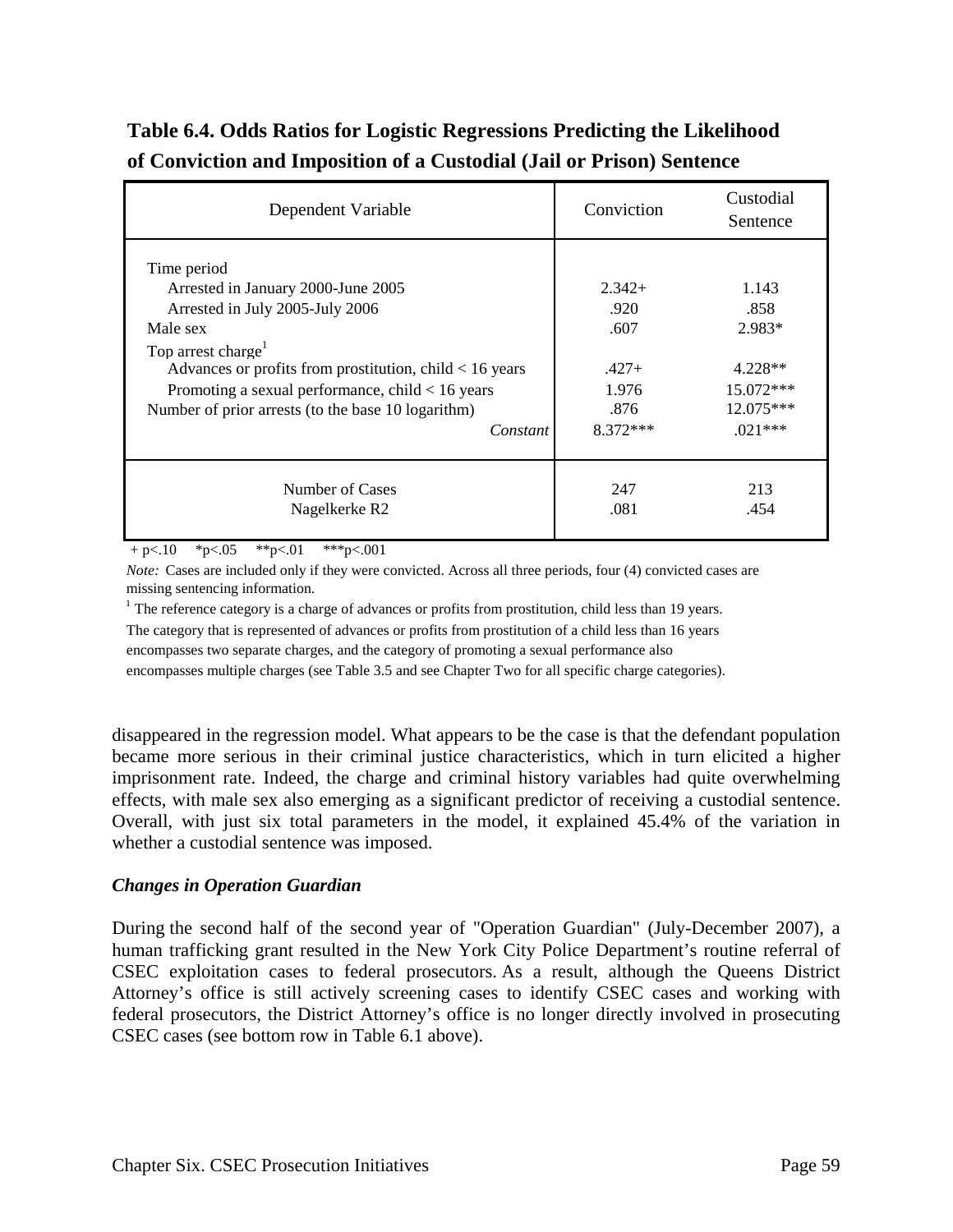### **Technology Enhancement**

As a further means of addressing the frequent lack of admissible evidence to prosecute exploitation cases successfully, the CASEC taskforce proposed a citywide technology enhancement. It was to involve the distribution of digital cameras to police and a centralized database where law enforcement and prosecutors could have real-time access to case evidence. However, once the Office of the Criminal Justice Coordinator received funding and started discussing the technology enhancement with law enforcement officials and prosecutors, it became evident that they were not interested in developing a single system to share case-level information. As a result, this enhancement was not implemented.

#### **Assessment: Achievements and Obstacles**

Of the three concrete areas of CASEC intervention (prosecution, programs, and prevention), the prosecution initiative was the first to be implemented. Beginning July of 2005, CASEC funded a dedicated prosecutor and paralegal in the Queens District Attorney's Office which enabled the office to improve case screening and intake and broaden its collaboration with the police. According to one of the dedicated attorneys, "Prior to getting the grant, we might have been a little more selective as to how many cases we took, and the type of cases we got involved in. Now, because of the grant, we are less selective and inclined to be more aggressive on all cases that come in." An exploratory impact analysis suggested that the approach in Queens may have led to a slight, quantifiable improvement in the conviction rate, but did not affect the types of sentences that were imposed. Many of the anticipated effects of the approach have to do with police and prosecutorial operations that may not translate into concrete case outcomes; hence, we view the results of the impact analysis as suggestive but limited.

CASEC also sought to implement a citywide technology enhancement that was expected to improve information sharing between law enforcement and prosecutors, but due to resistance among the relevant stakeholders, this plan was abandoned. In addition, the prosecutorial initiative in Queens ended towards the end of 2007, when federal prosecutors began taking over exploitation cases citywide. The critical factor leading to this outcome was the intersection of CSEC with the broader problem of human trafficking, an issue that has gained increasing local and federal traction over the past decade and has drawn growing interest among federal law enforcement agencies.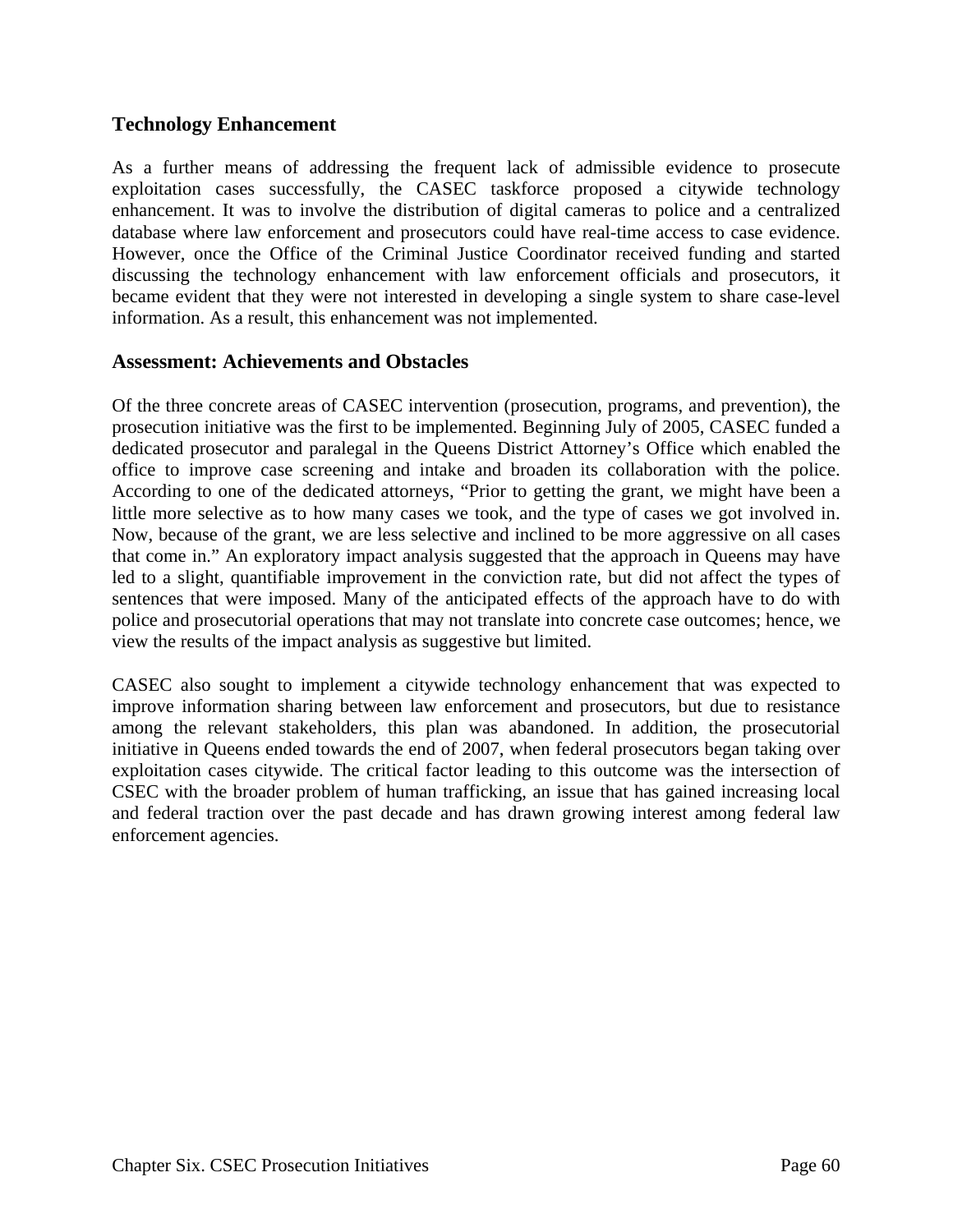# **Chapter Seven CSEC Programs for Youth**

This chapter reviews initiatives related to housing and social services for CSEC youth. As shown in Chapter Four, the vast majority of stakeholders were dissatisfied with preexisting housing and service options, with 13 out of 16 either very dissatisfied (10) or dissatisfied (3) with available housing in particular. In response, the Mayor's Office of the Criminal Justice Coordinator (CJC) dedicated OJJDP funds to the development of both CSEC-specific housing and social services.

# **CSEC-Specific Housing**

Housing was one of the most frequently cited needs for addressing the problems of sexually exploited youth. Stakeholders often reported two problems regarding housing. First, stakeholders believed that the lack of dedicated housing had a compounding impact on a number of other problems that sexually exploited youth faced. When sexually exploited youth have contact with law enforcement, service providers, or the courts, they are often placed back with the families that they had originally left or placed in non-secure housing through the family court. When this occurs, the youth frequently do not receive CSEC-specific counseling or health services and are often contacted by, and return to, their exploiter. When this happens, the district attorneys are unsuccessful at prosecuting the exploiters (having lost the cooperation of the exploited youth), while the youth remain trapped in exploitive situations. The second major concern that stakeholders expressed involved keeping the youth safe and secure. Many of these children have run away from home, and there was concern that they would continue to run away from dedicated housing as well.

With input from the CASEC taskforce, the Mayor's Office proposed to develop CSEC-specific housing for adjudicated delinquents placed by the family court.<sup>2</sup> As we elaborate below, the initial plan was to develop a dedicated housing for CSEC victims in a privately run placement facility located 60 miles north of New York City. However, due to significant delays with the plan, the CJC Office also began to work on developing a state-run placement option in Staten Island, the least populated and least accessible borough of New York City. As of the summer of 2008, the state-run facility had begun placing adjudicated delinquents, while negotiations for beds in a private facility with enhanced services were still underway.

#### *CSEC-Specific Housing: JCCA Pleasantville*

The initial CSEC-specific housing plan for adjudicated delinquents was to establish dedicated beds and services for female CSEC victims in a house located on the campus of the Jewish Child

 $\overline{a}$ 

 $2^{2}$  In New York City, juvenile delinquents who are remanded to placement facilities through the family court can either be placed directly with OCFS, which operates placement facilities that are jointly funded by the city and the state, or in privately run facilities, which are entirely funded by the City's ACS with OCFS oversight. Private placements typically serve youth who can be placed in less secure settings than OCFS placement facilities. Youth who do not do well in private placement are often "bumped up" to OCFS placement facilities.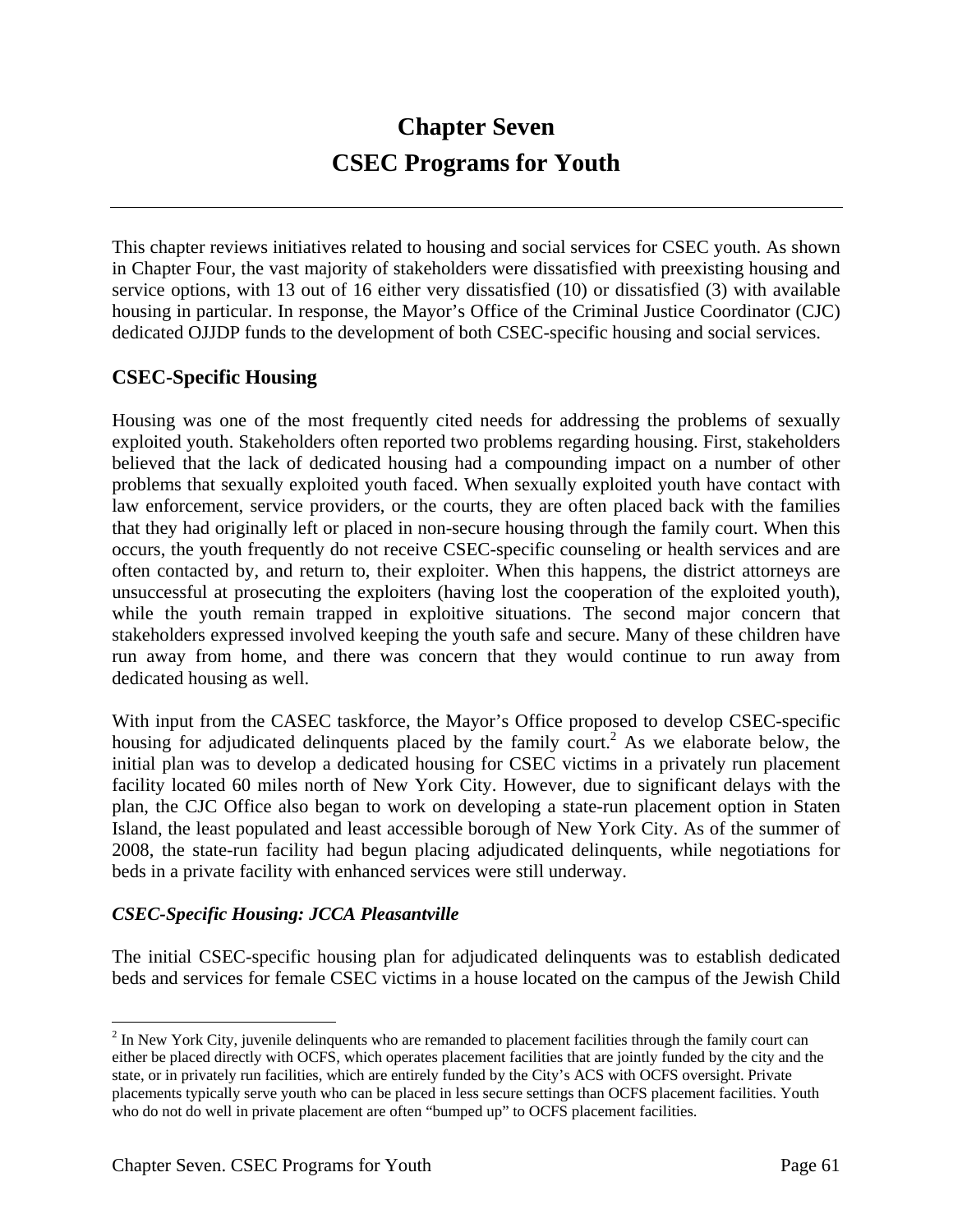Care Association's (JCCA) Pleasantville Cottage School, a privately run placement facility. The goal was to leverage and enhance existing placement resources at the facility. JCCA staff would receive CSEC-specific training to enable them to work effectively with these young girls. Additionally, CSEC-trained case managers would work with each youth to develop individualized case plans based on their particular needs, ranging from immediate mental and physical health needs to long-term goal setting capacity. In addition to in-house services, it was hoped that the location of the house—60 miles north of New York City—would reduce the ability of the exploiters to find, contact, and re-recruit the young girls back into the exploitive situation and reduce the temptation for the youth to run away from the facility. The CJC Office worked with the Administration for Children's Services (ACS) and JCCA to develop this initiative. However, there were significant delays in implementation. The delays partly stemmed from the absence of a project director from the CJC Office in October 2004, when the OJJDP housing-specific grant was awarded (see Chapter Five).

Once the housing initiative was again pursued under the second CJC project director, several additional delays arose. One concern involved justifying the Jewish Child Care Association (JCCA) as a sole source grantee. When city agencies contract for services, they are required to post the funding opportunity and allow multiple vendors to apply. However, since JCCA ran the Pleasantville placement facility, they were the logical service provider for the project. Sole source funding in New York City requires additional documentation and negotiations.

Before the contract could be negotiated, reimbursement procedures and per-diem rates for the Pleasantville facility needed to be established with both the city's Administration for Children's Services (ACS) and the state Office of Children and Family Services. There were substantial delays in determining how JCCA would be reimbursed on a regular basis for the beds and other amenities related to housing individuals and at what per-diem rate. This rate would pay for the operational expenses of the house as well as establish sufficient ongoing funding to support enhanced services for the house past the one-year funding period. The parties did not want to initiate the housing arrangement without a commitment to fund it after the OJJDP grant ended and without having an accurate understanding of how much future funding would be required on an annual basis. By the end of the CASEC evaluation and after two additional years of negotiations, from 2005 to 2007, to work through these issues and regulations, the plan to develop housing in Pleasantville through the JCCA had not reached fruition.

However, as of September 2008, the Administration for Children's Services (ACS) agreed to buy services from JCCA through an existing contract, and according to senior officials at the CJC Office, the Pleasantville facility will soon begin accepting referrals.<sup>3</sup> There will be 12 dedicated beds for female CSEC victims. As described above, the residential program will provide intensive targeted therapeutic services and will seek to keep the youth safe and away from violence and predators.

# *CSEC-Specific Housing: Project SAFETY*

In early 2008, after the formal data collection and analysis components of this evaluation were completed, the CJC Office announced a second state-run placement facility in Staten Island that

 $\overline{a}$ 

 $3$  This September 2008 update was obtained from the CJC Office after the formal completion of the evaluation.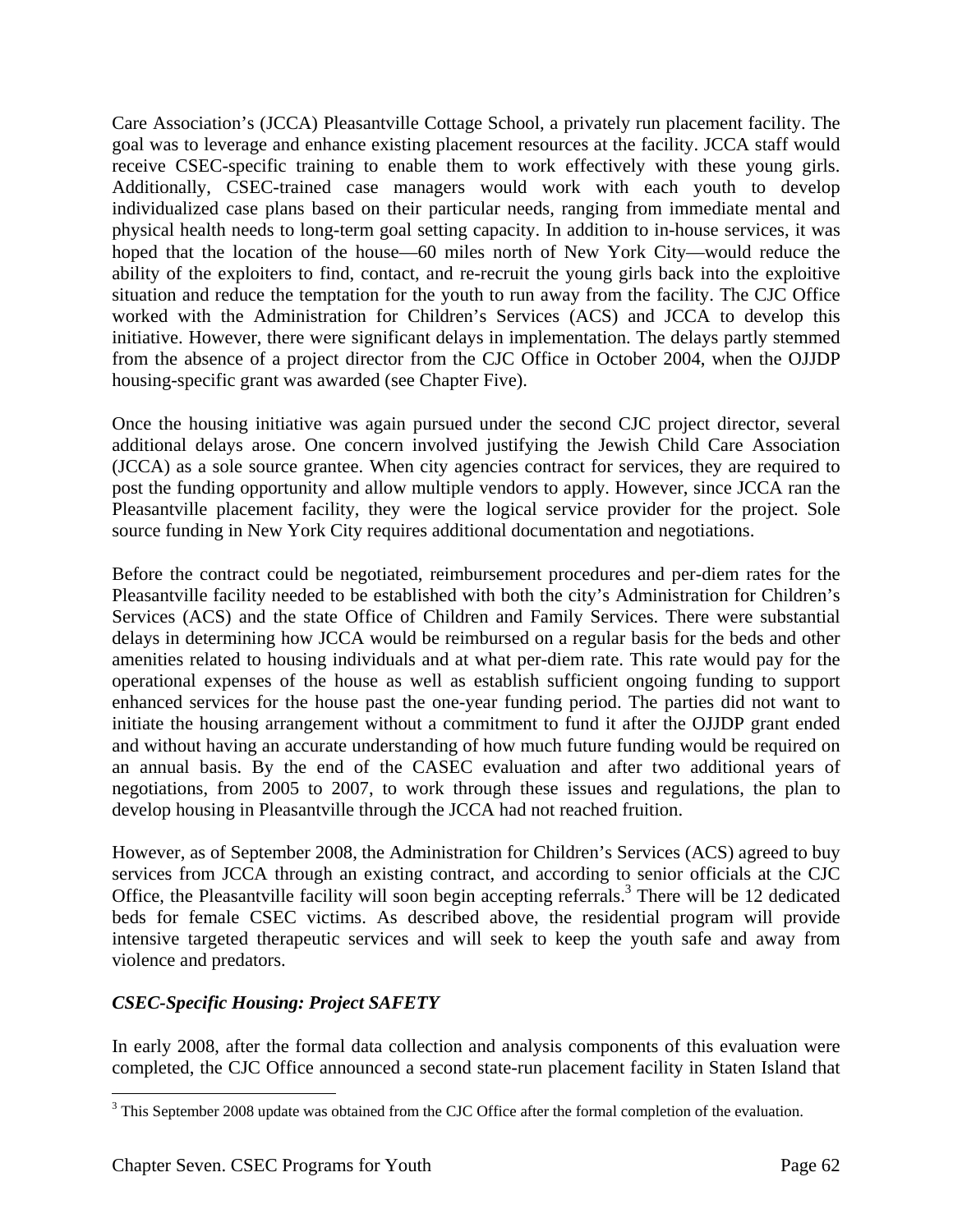was implemented under Project SAFETY (Safe Alternatives for Exploited and Trafficked Youth). For this purpose, the CJC Office submitted and received additional, dedicated funds through the Office of Juvenile Justice and Delinquency Prevention (OJJDP). The CSEC-specific housing project was titled Safe Haven for Adolescent Recovery and Engagement (SHARE) and was awarded \$250,000. These funds were used to enhance an existing Staten Island facility to purchase onsite training for facility staff, contacts for CSEC-specific services, participation incentives, facility upgrades, furnishings, reading and educational materials, office supplies, and surveillance cameras (to ensure the safety of the youth living in the facility).

The first component of Project SAFETY involves the appointment of an attorney in the Law Department as the CSEC coordinator to screen juvenile arrests throughout all five boroughs of New York City for issues related to commercial sexual exploitation. Youth identified as currently or previously involved in a sexually exploitive situation, regardless of their arrest charge, would be offered a diversion program, involving services through an appropriate provider. The second part of the Project SAFETY program involves screening youth who are court ordered to placement for eligibility in a specialized housing facility. For this purpose, the CJC Office contracted with the state Office of Children and Family Services to dedicate a facility in Staten Island. The specialized services at this facility would include a dedicated, CSECtrained social worker, specialized CSEC-training for staff, and group counseling sessions. The specialized training and group counseling sessions would be provided by Girls Education and Mentoring Services (GEMS). If the youth complies with the terms of the court order, which includes a mandate to individualized services, the Law Department would join in an application for the court to dismiss the case. Thus, Project SAFETY attempts to use the coercive authority of the court to provide these juveniles with the counseling and services they need. It is hoped the incentive of having the case ultimately dismissed, thus expunging any juvenile delinquency record, will keep this population from running away from programs and services.

Project Safety opened during the summer of 2008. As of September 2008, three girls were placed into the program.

# **CSEC-Specific Housing: Emergency Placement**

CASEC also assisted two community-based service providers, GEMS and Safe Horizon, to obtain funds for emergency short-term housing through the New York City Department of Youth and Community Development (DYCD). These housing placements take youth, 16 years of age and older, that come through the shelter system.

Safe Horizon partly funded a van for transportation for youth from 1pm to 9pm daily and developed a six-bed crisis shelter in Midtown for any runaway or homeless youth (girls, boys or transgender) aged 16 to 20. The program is accessible 24 hours a day and is voluntary and confidential. Youth can stay up to 30 days in the shelter. There is also a social worker at the shelter 24 hours a day. GEMS developed a six-bed transitional living placement for girls aged 16 to 21. Because the funding was received through DYCD girls must go through a DYCD-funded emergency shelter before they can be admitted into the GEMS-based transitional living. However, GEMS has worked with DYCD to develop an expedited process so the girls don't have to spend the night at a shelter.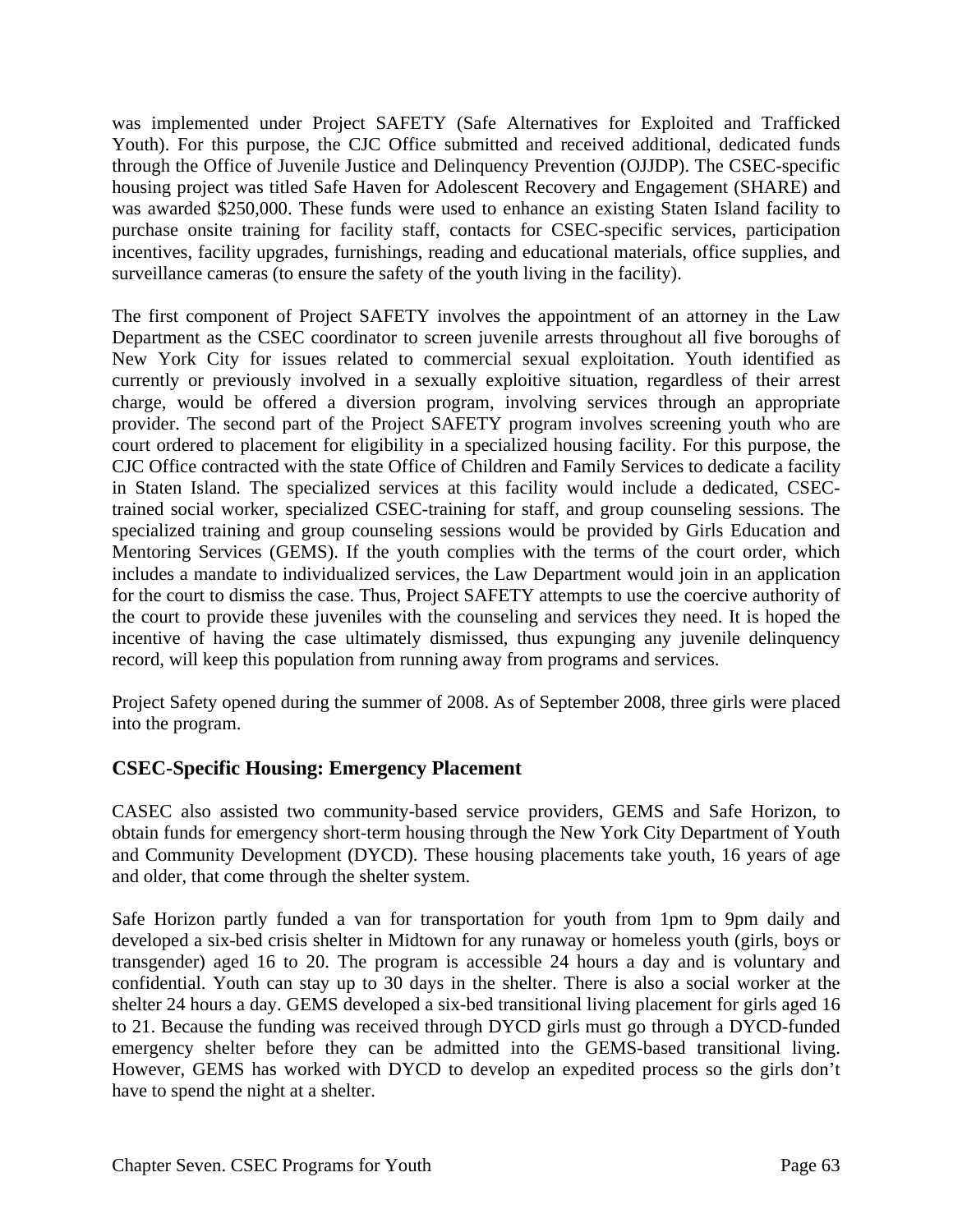Due to age restrictions in zoning requirements, this arrangement does not provide beds for the youngest and hardest to place youth. As was discussed at many CASEC taskforce meetings, there are not any viable options for youth under the age of 16.

### **CSEC-Specific Counseling and Other Services**

As was described in the introduction to this report, many sexually exploited youth have had traumatic childhoods. Most have been involved in the child welfare system, many are runaways, and many have suffered abuse or witnessed domestic violence at the home. Additionally, their involvement in prostitution puts them at increased risk for drug use, sexual abuse, and other criminal involvement. In addition, the process for leaving an exploiter can be much like domestic abuse. It was perceived as a cycle, which often involves many attempts before the youth actually leave. (Although as indicated in Volume One, many CSEC youth do not per se work for an exploiter.) One stakeholder explained that these youth require immediate services from the moment that they have any contact with the criminal justice or treatment systems. Left on their own, asked to schedule a future appointment, or even to wait in a waiting room, they will routinely not show-up or slip away. In addition, even when the youth decide to leave the life, they are reluctant, mainly because of fear, to assist the district attorney's office in prosecuting their exploiter (if they have one).

To assist with these issues, the Mayor's CJC Office subcontracted with the Sexual Assault and Violence Intervention (SAVI) program to provide support to sexually exploited youth in the borough of Queens. While SAVI provides free and confidential counseling, advocacy, support and referral services to survivors of rape, sexual assault, incest, and domestic violence within all five boroughs of New York City (see profile in Chapter five), specific funds were provided to the Queens office due to the simultaneous presence of the specialized prosecution initiative there.

The purpose of the SAVI program in Queens was to provide youth ages 11-19, who have experienced commercial sexual exploitation, with counseling and support services. The program was also intended to reduce recruitment back into prostitution; facilitate the prosecution of the exploiters (by encouraging youth cooperate); support targeted outreach efforts to criminal justice staff and other service providers; and support prevention programming for specific high-risk populations that may not yet be directly involved in CSEC.

Specifically, the OJJDP funding enabled certified crisis intervention counselors from the SAVI program in Queens to be placed on call to meet with child victims at hospitals or police stations at any time of the day. Counselors could provide comprehensive services, including counseling, safety planning, referrals to emergency shelter, re-location services, and advocacy with child welfare and other government agencies. Counselors were also available to provide ongoing support and to accompany victims to court when they appeared as witnesses in ongoing prosecutions. A major referral source was the Queens District Attorney's Office, which referred youth who were arrested for prostitution or involved in a case against an exploiter. Starting in July 2008, SAVI also began attending and receiving referrals from Judge Fernando Camacho's court part in the Queens Criminal Court, which handled child prostitution cases on Thursday mornings (see description of this part in Chapter Nine).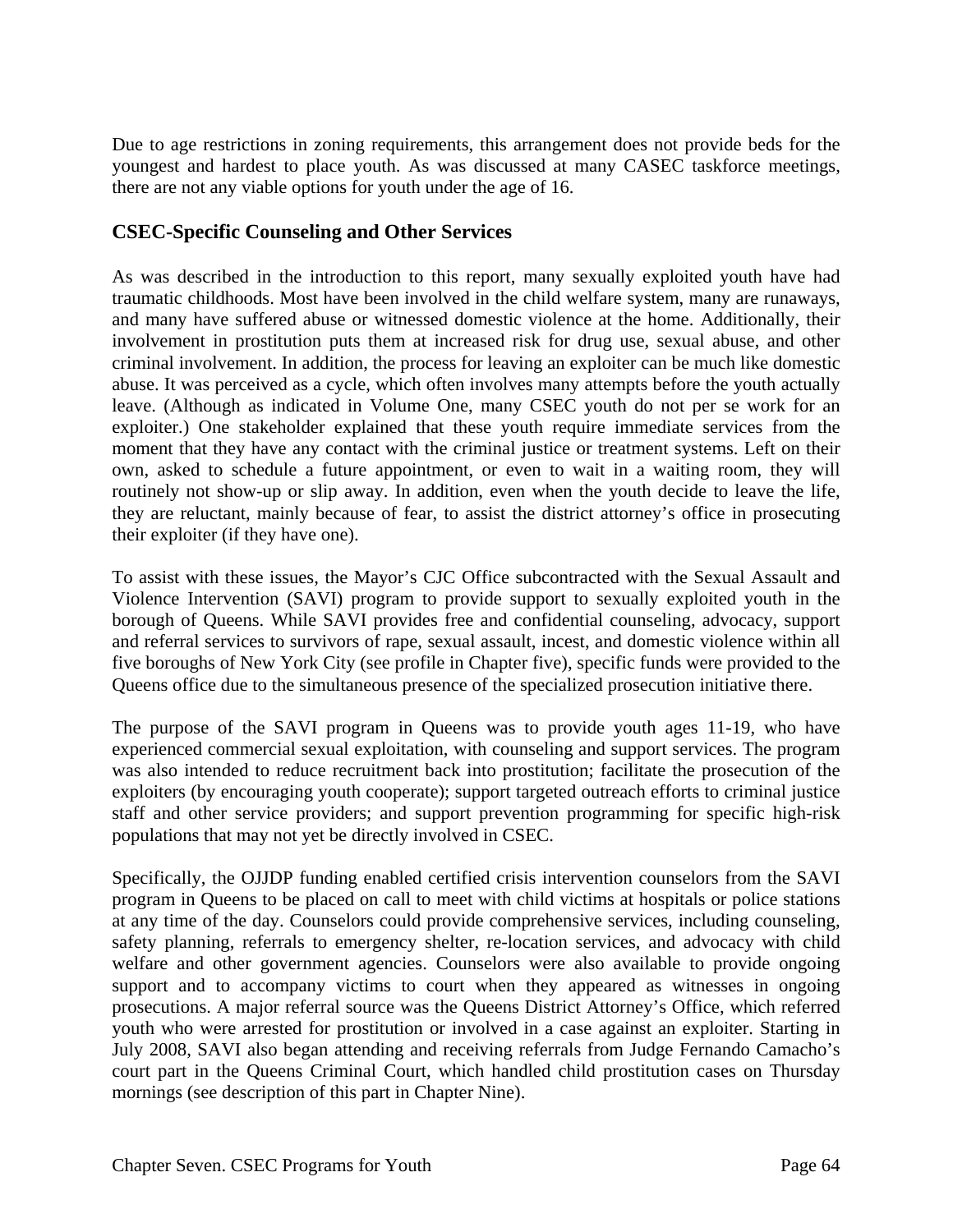|                                   | <b>Number of</b>             |                                               |                                   |                                                       |                                                    |                                           |                                                |
|-----------------------------------|------------------------------|-----------------------------------------------|-----------------------------------|-------------------------------------------------------|----------------------------------------------------|-------------------------------------------|------------------------------------------------|
| <b>Reporting</b><br><b>Period</b> | <b>New</b><br><b>Clients</b> | <b>Counseling</b><br>$S_{\rm \bf{essions}^1}$ | Outside<br>Referrals <sup>2</sup> | <b>School</b><br><b>Enrollment</b><br><b>Attempts</b> | Family<br>Reunifica-<br>tion<br><b>Initiations</b> | <b>Follow-up</b><br>Contacts <sup>3</sup> | Youth<br><b>Assisted</b><br>with Trial<br>Prep |
| July-Dec 2005                     | 11                           | 53                                            | 12                                | ↑                                                     | 3                                                  | 18                                        |                                                |
| Jan-June 2006                     | 11                           | 42                                            | 12                                |                                                       |                                                    | 43                                        |                                                |
| July-Dec 2006                     | 8                            | 17                                            | 14                                | 3                                                     | 2                                                  | 25                                        |                                                |
| Jan-June 2007                     |                              | 30                                            |                                   |                                                       | 2                                                  | 31                                        |                                                |
| July-Dec 2007                     | 5                            | 27                                            | 3                                 |                                                       | 2                                                  | 40                                        |                                                |
| <b>Total</b>                      | 35                           | 169                                           | 46                                | 12                                                    | 11                                                 | 157                                       |                                                |

**Table 7.1. Number of SAVI Services Provided through OJJDP Funding** 

<sup>1</sup> Counseling sessions include both in-person and telephone sessions.

 $2$  Referrals include for housing, education, family services, medical services, and individual counseling.

<sup>3</sup> Follow-up contacts include ones to schedule services for the youth and their families and to support clients in attending services by following up on attendance and the quality of services.

The SAVI program began providing its services in July 2005. As can be seen in Table 7.1, a majority of the CSEC resources were used to provide SAVI counseling and follow-up services by either of two specific social workers who were dedicated to this initiative.

#### **Assessment: Achievements and Obstacles**

Acquiring CSEC-specific housing was among the most critical needs identified by members of the CASEC taskforce but was unobtainable for close to six years, including the duration of the formative evaluation. In this time, the housing initiative experienced significant bureaucratic delays. Early work made emergency short-term housing available for youth ages 16 and older through the city's shelter system. However, it did not extend to younger CSEC youth, for whom the need for housing was considered dire. Eventually, as detailed above, the CJC Office created Project SAFETY, which includes dedicated CSEC housing in Staten Island. In addition, the CJC Office remains hopeful that a privately run placement in Pleasantville, New York would be operational by the end of 2008. At numerous meetings, CASEC stakeholders discussed the lack of housing options and were frustrated with the situation. The experience suggests that bureaucratic delays and obstacles related to contracting, reimbursement, and coordination with other city agencies had a significant impact on the process of making dedicated housing available, creating an important lesson for other jurisdictions wishing to act on this issue.

Otherwise, the Sexual Assault and Violence Intervention (SAVI) program was able to assist over 30 young women in obtaining CSEC-specific counseling and service referrals. While only a few of the women actually received trial preparation assistance (one of the original goals of this initiative), a third of the youth began the school re-enrollment process, and a third of the youth began family reunification. Most of these women were referred by the Queens District Attorney's Office, suggesting that direct collaboration among prosecutors and community-based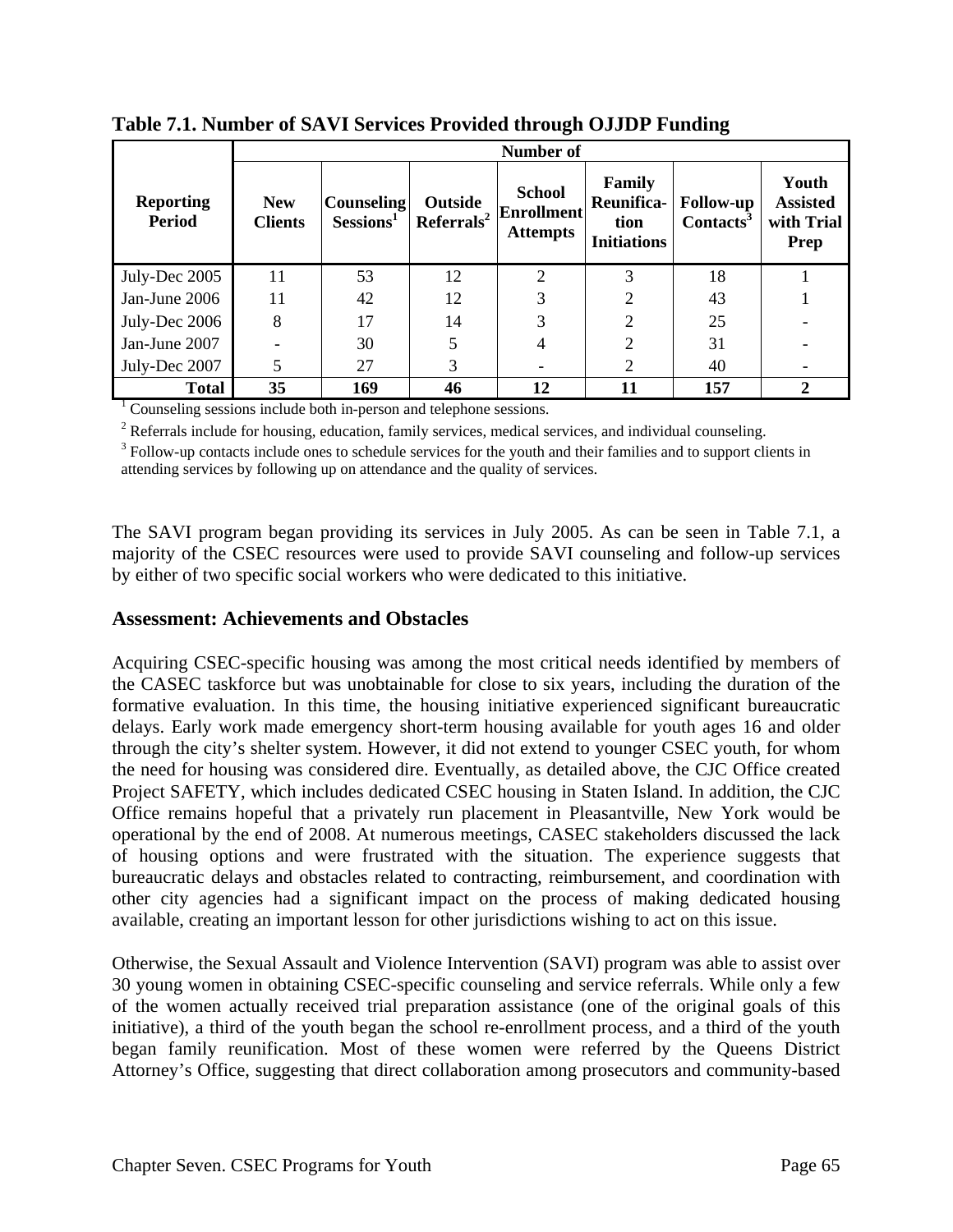service providers can serve as an effective way of identifying and linking CSEC victims to the counseling services they need.

A final issue brought to light in stakeholder interviews was related to the funding that could be dedicated to various service providers. When CASEC first formed, Girls Education and Mentoring Services (GEMS) was the only New York City-based service provider dedicated to providing CSEC-specific services to girls. (A second program provided CSEC-specific services but was located in Connecticut.) Yet, CSEC-specific funds went to a different program that had traditionally provided services to survivors of rape, sexual assault, incest, and domestic violence. There is not any evidence that CASEC funding decisions adversely affected the quality of services, but the decision-making process highlighted an important dilemma where multiple agencies appear capable of providing a service that practical considerations dictate allocating to only one.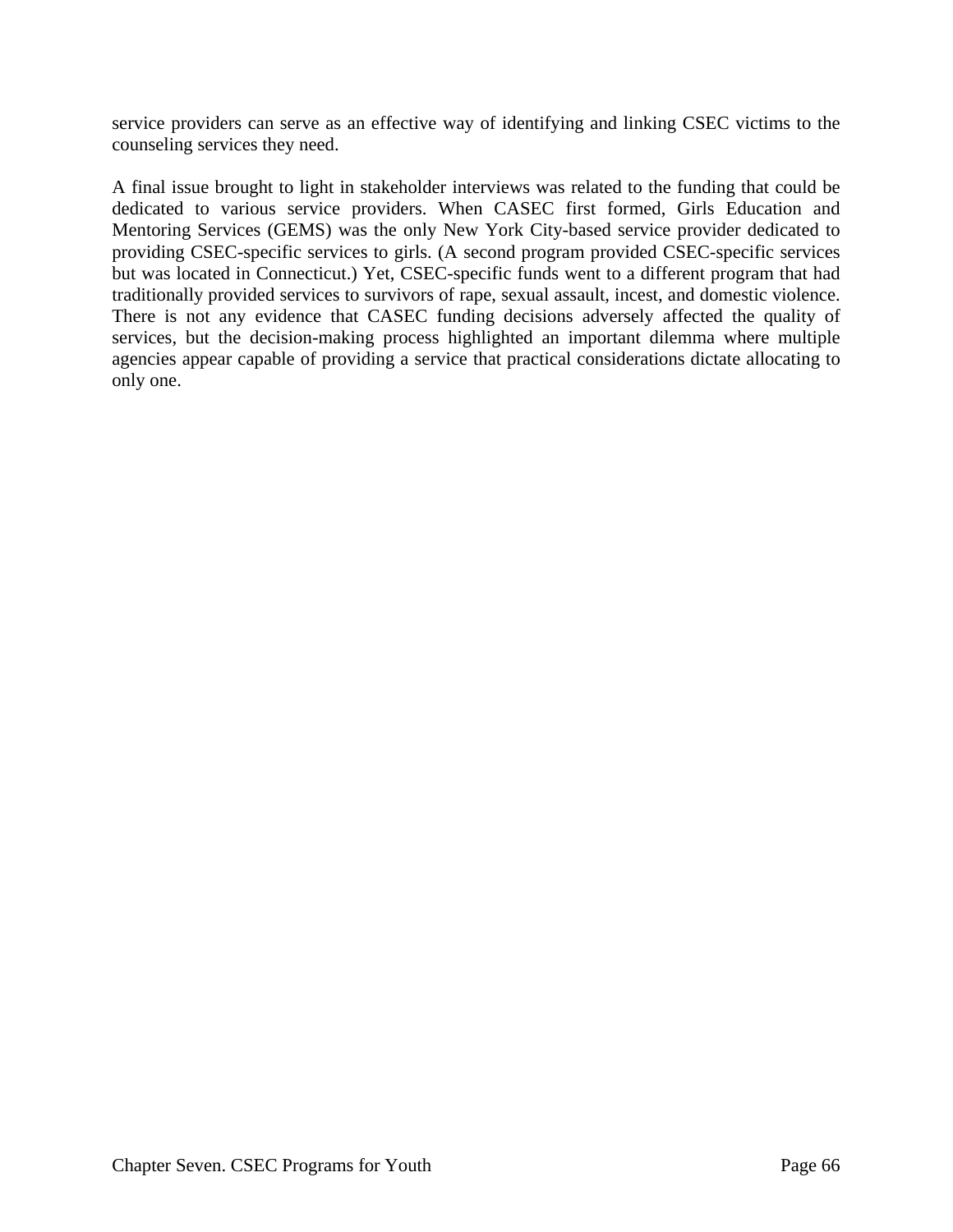# **Chapter Eight CSEC Prevention Initiatives**

This chapter reviews prevention initiatives targeting youth at risk for CSEC involvement. As noted in Chapter One, many CSEC youth are runaways, have been involved in the child welfare system, or have suffered abuse or witnessed violence at home (Brannigan and Gibbs Van Brunschot 1997; Kid and Krall 2002; Silbert and Pines 1982). These youth often have contact with multiple institutions—criminal justice, foster care, health care, and education – not all of which are prepared to screen for active involvement or risk of CSEC. Moreover, the previous literature as well as conversations with CASEC stakeholders indicates that limits in funding, trained social service staff, and prevention strategies are all important areas of concern.

With specific regard to prevention, CASEC strategies involved a combination of prevention sessions for at risk youth, training for staff working in group homes, and a school-based initiative. In addition to these strategies, which were specifically outlined in the CASEC proposal funded by OJJDP, there was also discussion at the CASEC taskforce meetings of implementing public service announcements. These would be located in major public transportation locations citywide (e.g., the Port Authority Bus Terminal) targeting youth at-risk for CSEC. Stakeholders believed that this was a necessary addition, because places of public transportation are primary locations for exploitation recruitment.

# **Group Home Prevention Strategy**

The Mayor's Office of the Criminal Justice Coordinator (CJC) developed a subcontract with the Sexual Assault and Violence Intervention (SAVI) program to develop group home-based prevention sessions in Queens. Planning began in early 2006 among representatives from the CJC Office, SAVI, and the Administration for Children's Services (ACS), which oversees group homes throughout the city for adolescent boys and girls who have been referred by the courts or removed from their home as part of an abuse and neglect petition. By the summer of 2006, it was determined that SAVI would conduct four 12-week prevention sessions with girls and group home staff from three Saint Christopher Ottolie (SCO) Group Homes in Queens. The prevention program was named Resist and Overcome Sexual Exploitation (ROSE).

The first of the four 12-week prevention sessions began in October 2006 and had six youth participants. The sessions met once a week through December. Group discussions focused on topics such as facts and myths about CSEC; abuse; respect; self-esteem; the mass media's depiction of gender; trust; feelings and fears; and sexuality and health issues. Attendance varied, with one session not having any attendees (it was on Halloween), and eight of the sessions having five or more youth and two staff members attending. Overall, the session leaders and the information provided at the sessions were positively received. One youth stated on the evaluation form, in regards to the session leader, that "She was very open and explained everything to the best of her ability." Additionally, youth attendees remarked that they did not want to see the sessions end.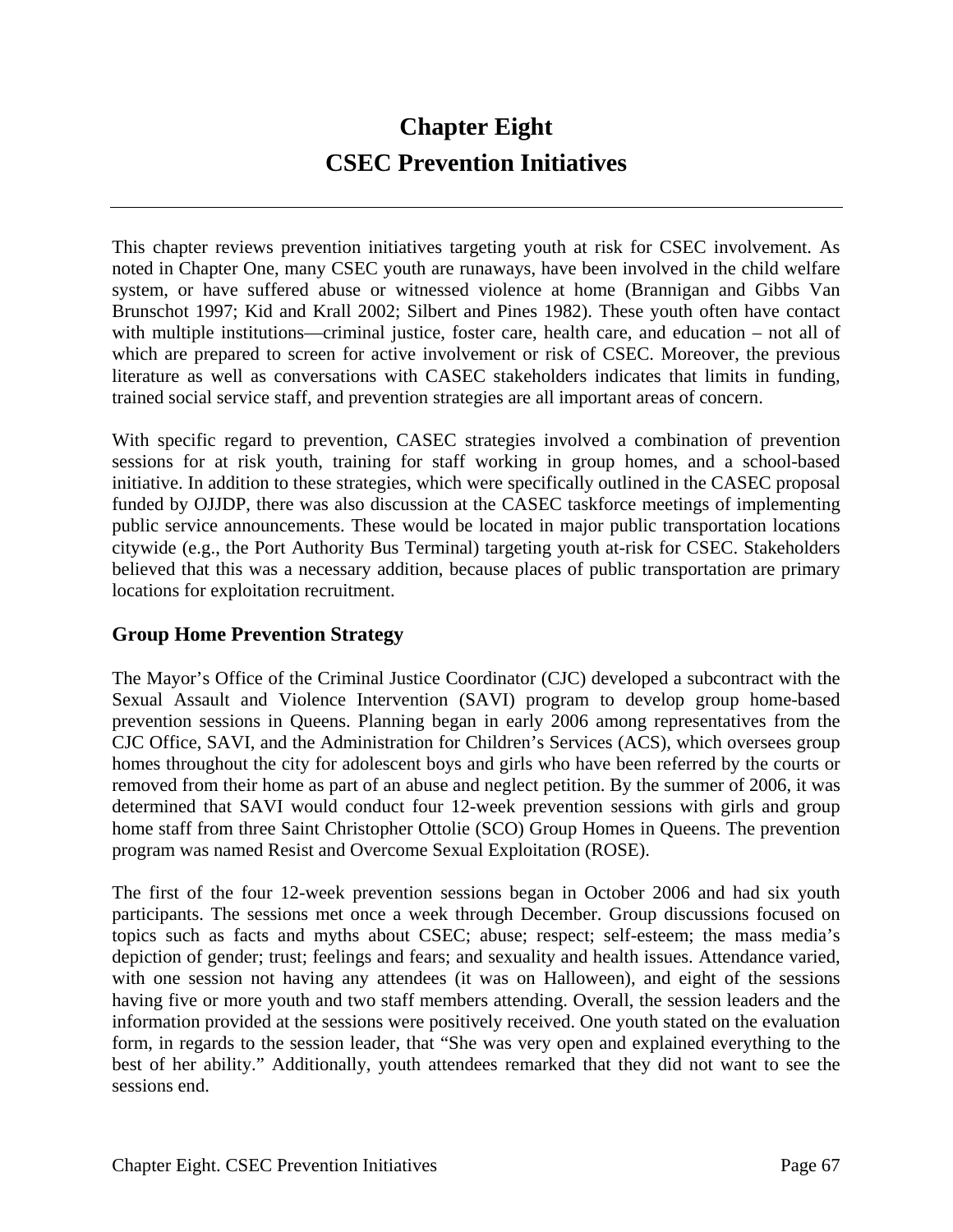In terms of the group home staff, they remarked that the sessions improved the relationships among the girls. Prior to the start of the group, the staff had reported interpersonal problems (i.e., fighting). However, after their involvement in the program, the staff noticed a positive, measurable change in the girls' interactions with one another. Furthermore, due to positive word of mouth from the staff involved in the group, other group homes expressed an interest in participating in the ROSE groups.

Although the sessions were positively received, there were several challenges – as is typical of any new project. Foremost among these was the ever-changing group of participants. The changing attendance at each session was due to scheduling conflicts, changes in the youth who were residing at the group home, and health issues (one girl had a baby). The ROSE staff reported that this affected group participation, cohesion, and interpersonal trust. In addition, since the youth were hand-picked by group home staff, some participants expressed a feeling that they had been wrongly targeted. Consequently, these youth were not as open and expressive as others during the sessions. Another issue that emerged was the fact that many of the youth involved in the first group of sessions knew about and had experienced attempts to recruit them into an exploitive situation: i.e., were not merely at risk but also had first-hand experience. Thus, SAVI had to modify the curriculum to allow for varying levels of preexisting CSEC involvement among the participants.

To address the various issues raised during the implementation of the first series of sessions, SAVI staff met with management representatives from the group homes to discuss possible changes. They decided to increase the number of youth, change the recruitment strategy to have a SAVI representative inform all group home attendees of the opportunity to participate and then allow self-selection into the program, and expand the curriculum to provide concrete services and life planning assistance for the youth.

In addition, SAVI developed a peer training initiative. SAVI began by training two group home staff and three youth participants. The staff members were trained to implement the prevention groups in SCO group homes going forward. The youth were trained to facilitate certain lessons during the group sessions.

The second series of prevention sessions started in March of 2007. Attendance was significantly better than in the first series, ranging from a low of six to a high of 10 young women. Each of the youth facilitators presented at one of the sessions during the 12 weeks. The feedback received at the end of the 12 weeks was again very positive. Youth felt that the sessions were informative and provided a place for them to talk freely with their peers. Typical comments expressed on the evaluation forms included, "It taught me a lot about drugs and sex"; and "I liked it because I was able to be open and relate to my peers on a different, but respectful, level."

By June of 2007, SAVI still had two more groups to implement but only four months to do so, since funding was slated to end in September. SAVI and SCO decided to run these final groups concurrently, one in a Brooklyn-based group home and the other in a Queens-based group home.

In terms of sustainability, SAVI and the Mayor's CJC Office envisioned that the peer leaders and group home staff that were trained during the initial prevention sessions would continue to lead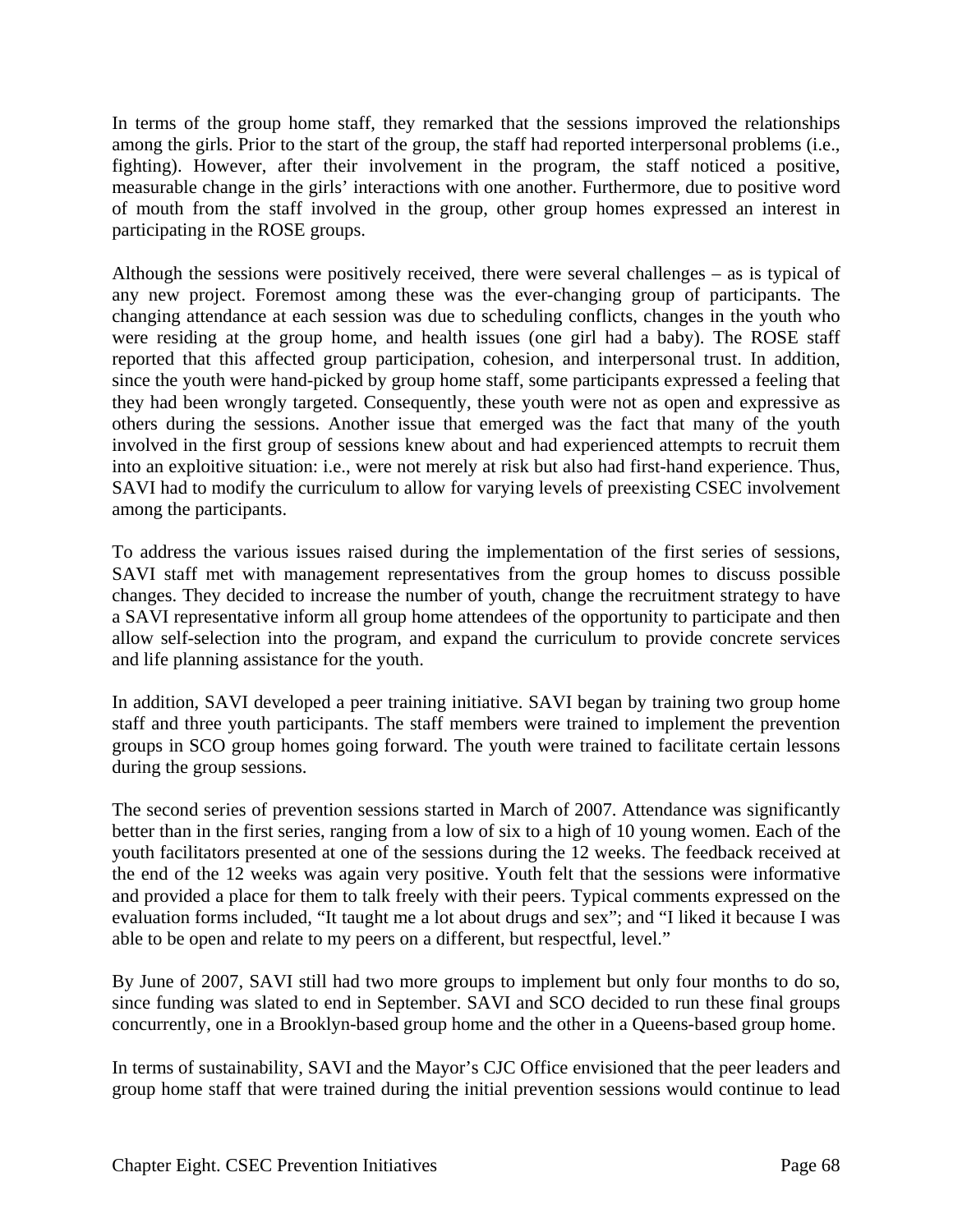groups and integrate the prevention material across SCO group homes. As of this writing, additional groups had not actually been run by the homes, although SAVI was recently contacted by staff from one of the group homes to discuss the possibility of collaborating again. SAVI was open to this opportunity of continuing to work in the group homes in the future.

## **School-based Prevention Training**

Many of the stakeholders on the CASEC taskforce indicated that schools are an important place to implement prevention initiatives. One stakeholder explained:

I would think that the public schools in the city could play quite a major role. One, a lot of these kids are runaways, they disappear from school, they don't attend, they're problems in school. And the schools have a little bit of responsibility to start-maybe show them the bad side of it. Not all the money and jewelry and clothes and fancy cars and rap music and conventions in Las Vegas and stupid movies on HBO. This is human misery at its worst. And I think there's an educational opportunity to try to show people that this is not a glamorous lifestyle. This a dangerous field. This is humiliating.

In response, staff from the CJC Office met with Girls Education and Mentoring Services (GEMS) in early 2006 to discuss the possibility of developing a school-based prevention curriculum. GEMS suggested developing a pilot program that would be implemented in one school that had a high number of girls at-risk for becoming involved in prostitution. The CJC Office and GEMS initiated meetings with the Department of Education in the fall of 2006. The Department of Education representative suggested collaborating with an existing program in the schools, Relationship Abuse Prevention Program (RAPP), and then conducting both a staff training citywide and a more intensive training in one at-risk school.

As of completion of this report in September 2008, neither the citywide training nor the schoolbased prevention curriculum had been implemented. According to CASEC taskforce meeting notes, it seems that GEMS was highly involved in a number of other CSEC-related activities (see Chapter Nine). These activities included applying for and receiving funds from the city's Department of Youth and Community Development for transitional independent living space; developing a national train-the-trainer curriculum to promote a community response to CSEC; filming a 30-minute BET special on CSEC; creating a Showtime documentary following a few young women as they navigate a number of New York City systems; appearing on an Anderson Cooper human trafficking special on CNN; and opening a GEMS office in Miami.

#### **Public Service Announcements**

The idea of developing public service announcements was discussed at multiple taskforce meetings beginning in 2005. However, at the January 31, 2006 taskforce meeting, the CASEC project director informed the taskforce that the OJJDP grant monitor would like to see future CASEC initiatives focused solely in Queens. The reasoning behind this preference for Queensfocused initiatives was to target work in one area so that the impact of the demonstration project could be isolated and tested. Because of this, the CJC Office decided not to pursue the citywide public service announcements and focus their youth, group home, and school-based prevention activities in Queens.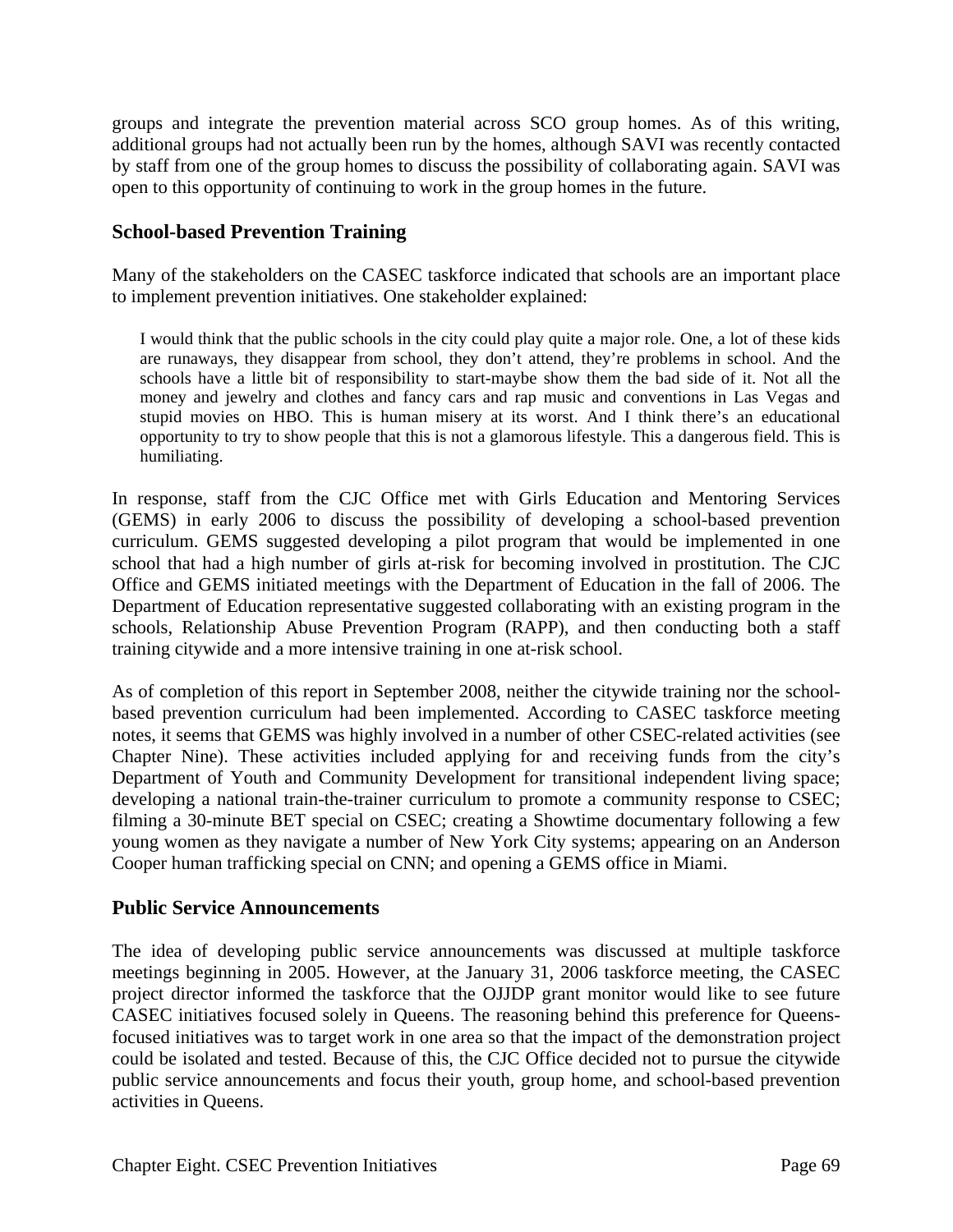#### **Assessment: Achievements and Obstacles**

The public service announcements and school-based prevention initiatives did not come to fruition. The group home-based initiative, on the other hand, affected the lives of several dozen young women at-risk for recruitment into exploitive situations. The organizers of this initiative successfully assessed its impact and apparent obstacles and implemented additional revisions following each group of sessions. Through a peer-to-peer training component, the group homebased initiative provided leadership opportunities for several of the young women who completed the sessions. At the time of the writing, however, the group homes were not conducting additional workshops, highlighting the general problem of sustainability once pilot funding for such a special initiative ends.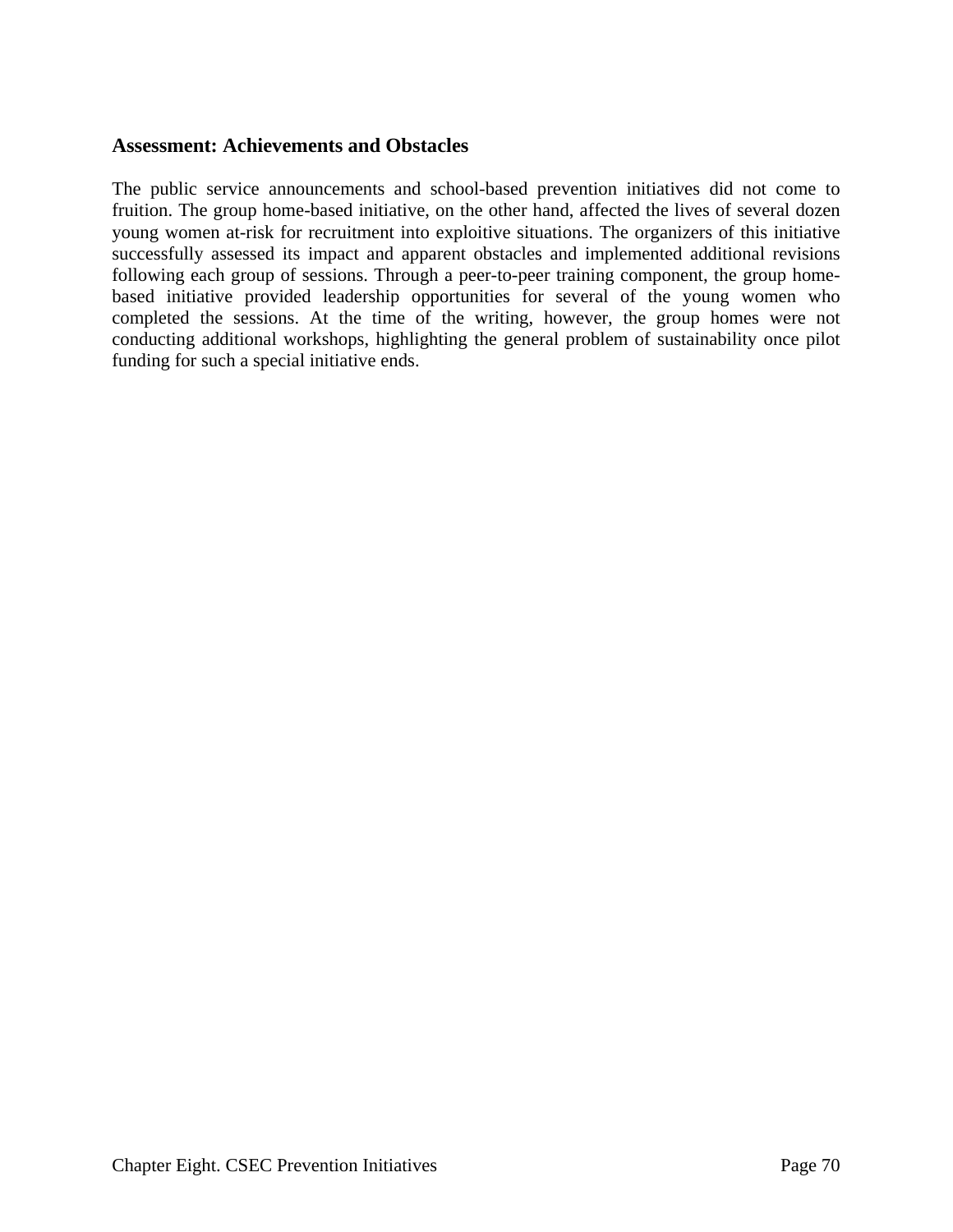# **Chapter Nine Additional CSEC Initiatives**

Precisely because CSEC exploiters and victims have contact with so many different public and nonprofit sector agencies, the CSEC lends itself to a decentralized array of partial solutions. Through stakeholder interviews and attendance at CASEC meetings, we learned that many agencies had implemented their own independent responses to CSEC. Although these responses did not originate due to the taskforce, once it was in place, the taskforce served as an effective forum for sharing information about the full range of available programs. In fact, as noted in Chapter Four, early taskforce meetings focused largely on bringing the entire group up to speed regarding the various initiatives that were already underway.

## **Law Enforcement Initiatives**

#### *New York City Police Department – Queens Fugitive Enforcement Division*

Beginning in 2001, the New York City Police Department's Queens Fugitive Enforcement Division developed a Juvenile Squad that went out on the streets at night in known prostitution strolls to talk to youth in an effort to connect them with services. In addition to this outreach, the Juvenile Squad worked with the family court to enforce warrants and worked with service providers to assist CSEC youth. When youth did not appear for scheduled family court appearances, the squad obtained information from the court, service providers, and family members to locate the youth. Besides working with the court, the squad also spent a significant amount of time working with local service agencies. This work could sometimes involve attending meetings with both the youth and service agency staff—often, a squad member had built a relationship with the youth, leading the youth to feel more comfortable talking to other agency representatives when that squad member was involved.

At the outset, the Juvenile Squad was staffed by one sergeant and seven detectives, but in late 2002, budget cuts led it to be downsized to one sergeant and two detectives. At this point, the squad had limit itself to court-required work only (e.g., warrant enforcement) and to eliminate its street outreach efforts.

#### *Port Authority Travel Permission Authentication Authority*

The New York City Port Authority bus terminal, located just one avenue west of Times Square, is one of the largest transportation hubs in the city and a hotspot for sexual exploitation recruitment. By law, the Port Authority Police are authorized to verify the age and parental consent for youth traveling through the Port Authority. The Port Authority Police work with the both the New York City Police Department and the Administration for Children's Services to verify any information that the youth present. According to the Port Authority Police, they have contact with four to five thousand youth annually with around 400 youth a year being runaways. During this contact, the Port Authority Police specifically look for signs of sexual exploitation. This information is collected not only make the appropriate referrals but also to gather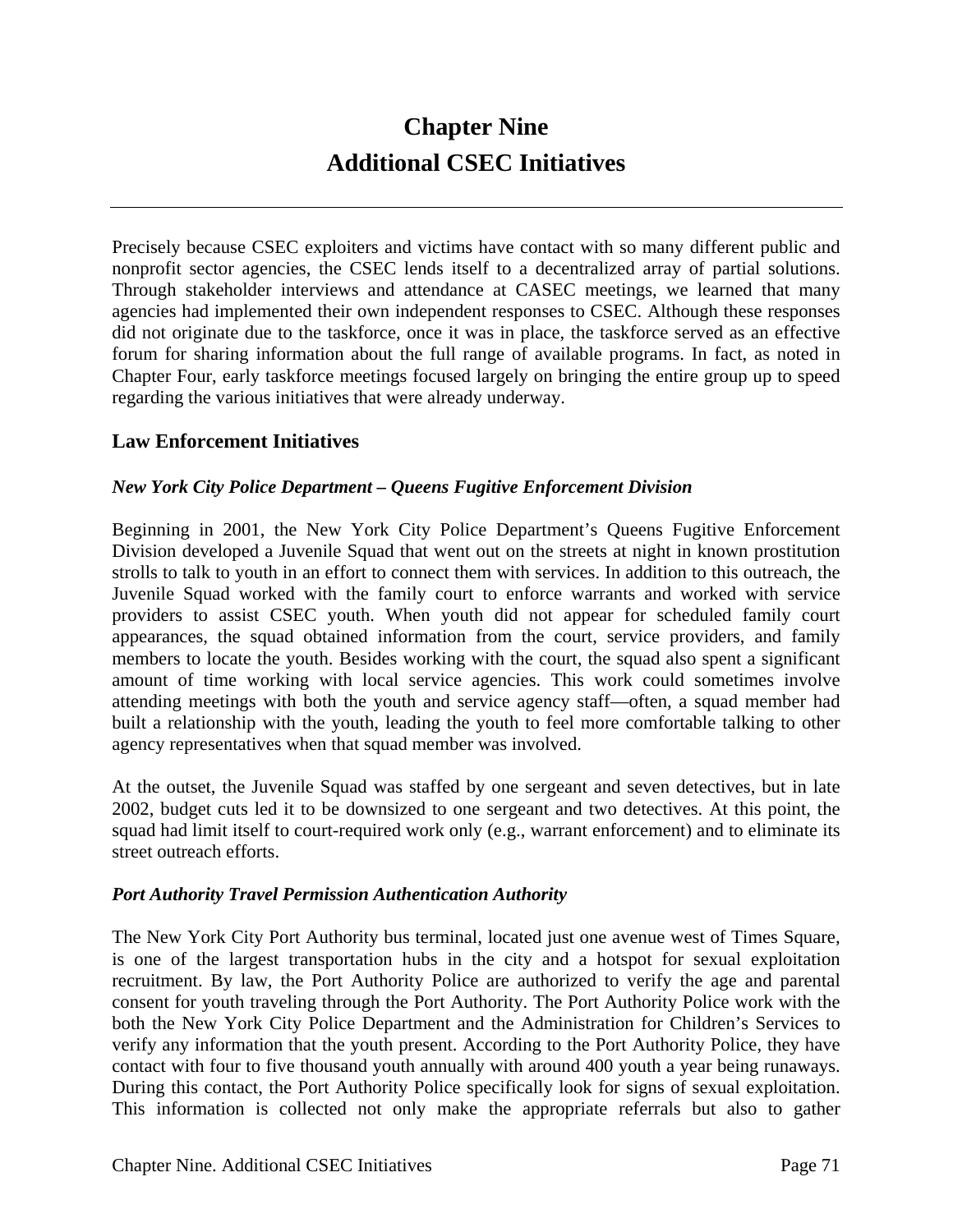information on the occurrence of sexual exploitation in the bus terminal. The officers document and file the information for each youth on a one-page interview survey. Unfortunately, due to staffing shortages, the survey data has not been pooled or analyzed.

## **Court-Based Initiatives**

#### *Queens Criminal Court Prostitution Initiative*

When the Honorable Fernando Camacho became a criminal court judge and saw children in his courtroom, he expressed a desire to take action to improve their life outcome. He knew that many of these individuals presenting as young adults (16 or older) were actually 13 or 14 years old. He said they would stand there with a tragic smile of their face and get processed through the system time and time again. Although the court had an administrative interest in having these cases disposed at arraignment (the first court appearance), Judge Camacho determined to deal with them differently. Beginning in 2003/2004, when Judge Camacho was in the arraignment part, rather than sentencing the girls to jail or a fine and disposing of the case right at arraignment, he would send the case back to his regular part instead. Initially, he had no idea what he was going to do with the cases when they appeared in his part. However, since Judge Camacho was also the presiding domestic violence court judge, he asked his resource coordinator to look into local prostitution-specific resources. The resource coordinator found GEMS and they brought the agency in to work with the girls.

One of Judge Camacho's success stories is a runaway from Suffolk. Instead of disposing the case at arraignment and sending her to jail, he sent the case back to his part. She was arrested four or five more times, but eventually this stopped. She began receiving services from GEMS and started coming to court to report on her successes—leaving her pimp, obtaining her driver's license, and beginning college. When we interviewed Judge Camacho it had been three years since she first showed up in his courtroom. She continued to show up at court, even though she no longer has a case in the system, to tell Judge Camacho how she was doing. According to Judge Camacho, "she needed someone to show her someone cared about what she was doing with her life, was upset with her when she did bad and praised her when she did something positive." From our youth prosecution interviews, one of the young ladies reported the following about having her prostitution arrests processed in Judge Camacho's court: "(the first arrest) I took GEMS but I blew them off and I didn't do my 98 days and I got arrested again so I had to go back to court. It was the same judge and he has a relationship with GEMS and he gave me a second chance. This time around I did GEMS."

Judge Camacho reported that these girls are very much like a domestic violence victim. They have been manipulated and abused. One of the more extreme cases reported by Judge Camacho was when a pimp came into the courtroom and knocked the girl out right in the courtroom and then walked out. The court officers were able to apprehend the pimp, and Judge Camacho sentenced him to the maximum for contempt of court, 30 days of jail. However, the pimp made his point very clear—I can get you anywhere, even when you are in court in front of the judge.

According to Judge Camacho, it has taken a long time for there to be progress around the issue of domestic violence, but progress is happening. He believes that the same emphasis and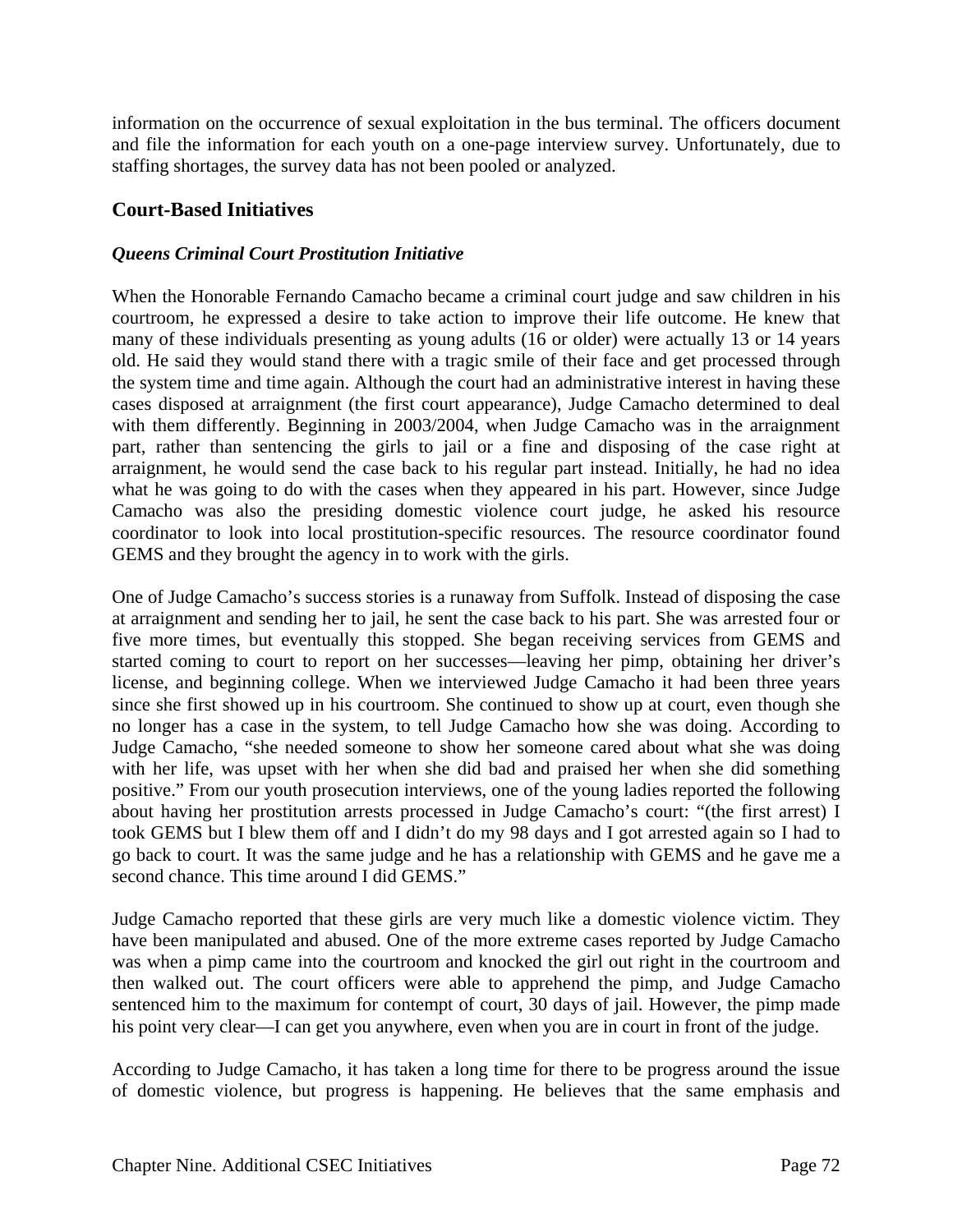attention that was focused on the issue of domestic violence needs to occur with commercial sexual exploitation of children. He feels that if there is not anyone "yelling and screaming" about it, it will become a forgotten subject, and the system will just go back to its regular processing of young women through the system.

In addition to connecting the youth to services, Judge Camacho has been active in expunging cases where girls are found to be minors younger than age 16. GEMS works with young women to obtain birth certificates, driver's licenses, etc. Through this, GEMS often determines their exact age. Additionally, GEMS can check to see if any of the prostitution arrests occurred while the girls were minors. If they do find such information, GEMS will present the information to the court, and Judge Camacho will expunge any past cases when the girl was a minor. While this is problematic when it comes to identifying the number of CSEC youth arrested for prostitution (in these cases the record is expunged from the criminal court database, leaving no record that it existed, it is helpful to young women who are working to rebuild their lives.

Initially, Judge Camacho experienced some resistance from other criminal justice stakeholders about not accepting pleas at arraignment on prostitution cases with individuals under the age of 21 (an even older age than how CSEC has been defined throughout this report). Judge Camacho cited a couple of reasons for the resistance:

- The court system has to answer to the community, and if they court system stops sending "prostitutes" to jail there is concern that it would be considered an attempt to decriminalize prostitution.
- If all of the cases are in a specialized part, pimps know where to go to intimidate their girls or recruit other girls.

To deal with the concerns around "decriminalizing prostitution" while developing a specialized court part for CSEC cases, Judge Camacho and the Queens District Attorney's office have developed procedures whereby only girls with up to three prior arrests can come to Judge Camacho's part instead of being disposed at arraignment.

#### *Queens Family Court Detention Alternatives*

Within the family court, a different judge who we interviewed talked at length about the limited resources available to her when working with juvenile girls arrested for prostitution. She recognized that it is most important to get the girls off the street and away from the pimp but there is a constant shortage of housing options. She has developed a relationship with a hospital in her area and routinely sends these girls to the hospital for a week. While there, the girls can receive the care they need, whether it is medical, psychological, or family therapy/counseling.

# **Prosecutorial Initiatives**

#### *Brooklyn District Attorney – STARS Program*

As part of an alternative sentencing program, youth defendants ages 16-21 in Brooklyn can participate in a series of sessions highlighting the dangers associated with prostitution. In addition to service provider presentations, the STARS program usually has a speaker who used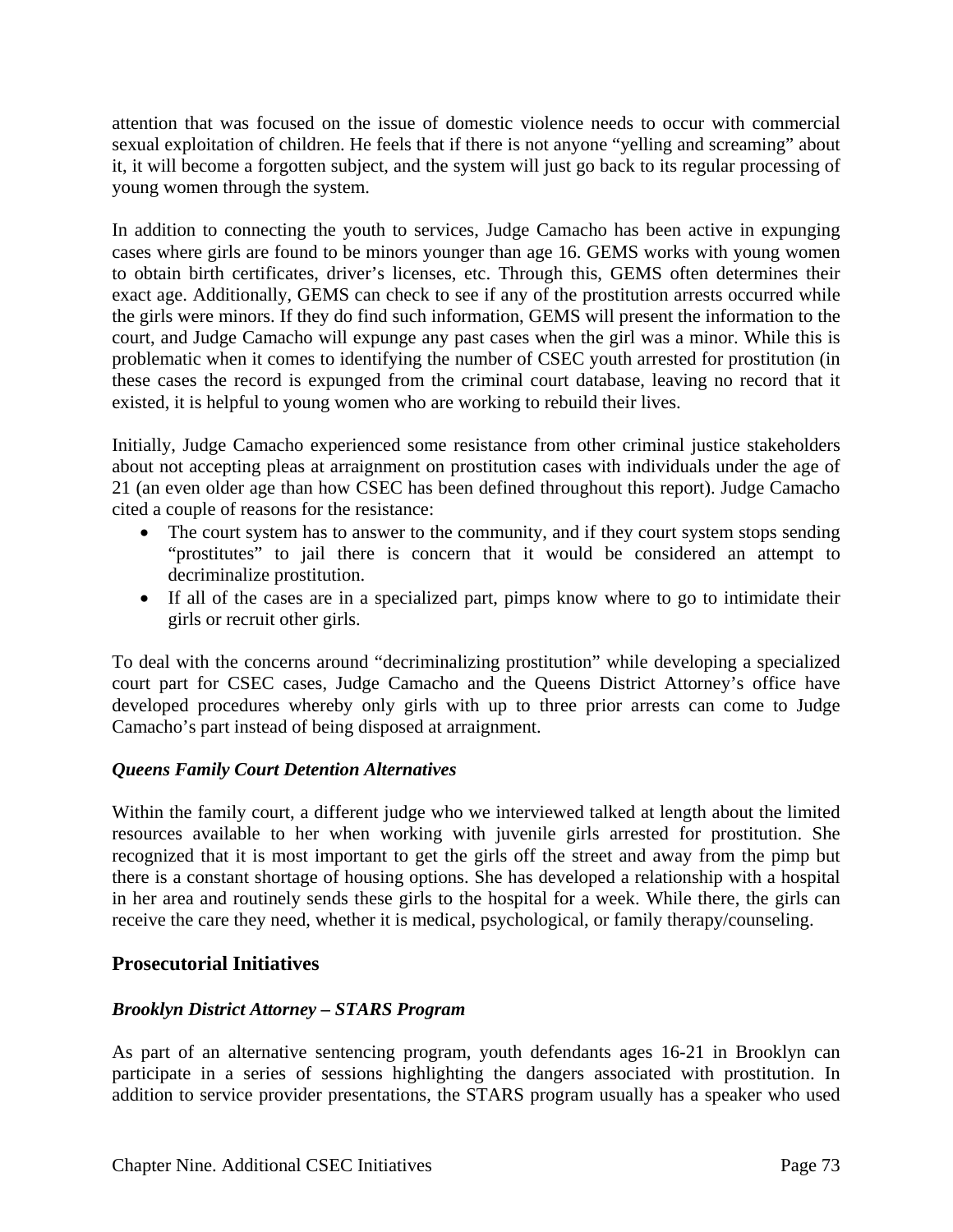to be a prostitute. While the STAR program reports success in disconnecting youth from their exploiters, they report that the largest problem is what else to do with these young people, having accomplished this separation. Service provision often fails because there are no immediate secure placement options for these youth.

# **CSEC-Specific Social Services**

#### *Girls Education and Mentoring Services (GEMS)*

Girls Education and Mentoring Services (GEMS), the only CSEC-specific service provider in New York City (see profile at the end of Chapter Five), was founded back in 1998 in response to the overwhelming need for services for young women at risk for, or involved in, sexual exploitation. GEMS provides direct services to the sexually exploited youth: housing, counseling, protection, outreach, core outreach, alternatives to incarceration, alternatives to detention, public awareness, prevention, and advocacy. As one young women stated during our youth prosecution interviews, "It was just like being around people where you could openly talk about your lifestyle and stuff like that because my parents, my family doesn't know anything, so it was like a breath of fresh air."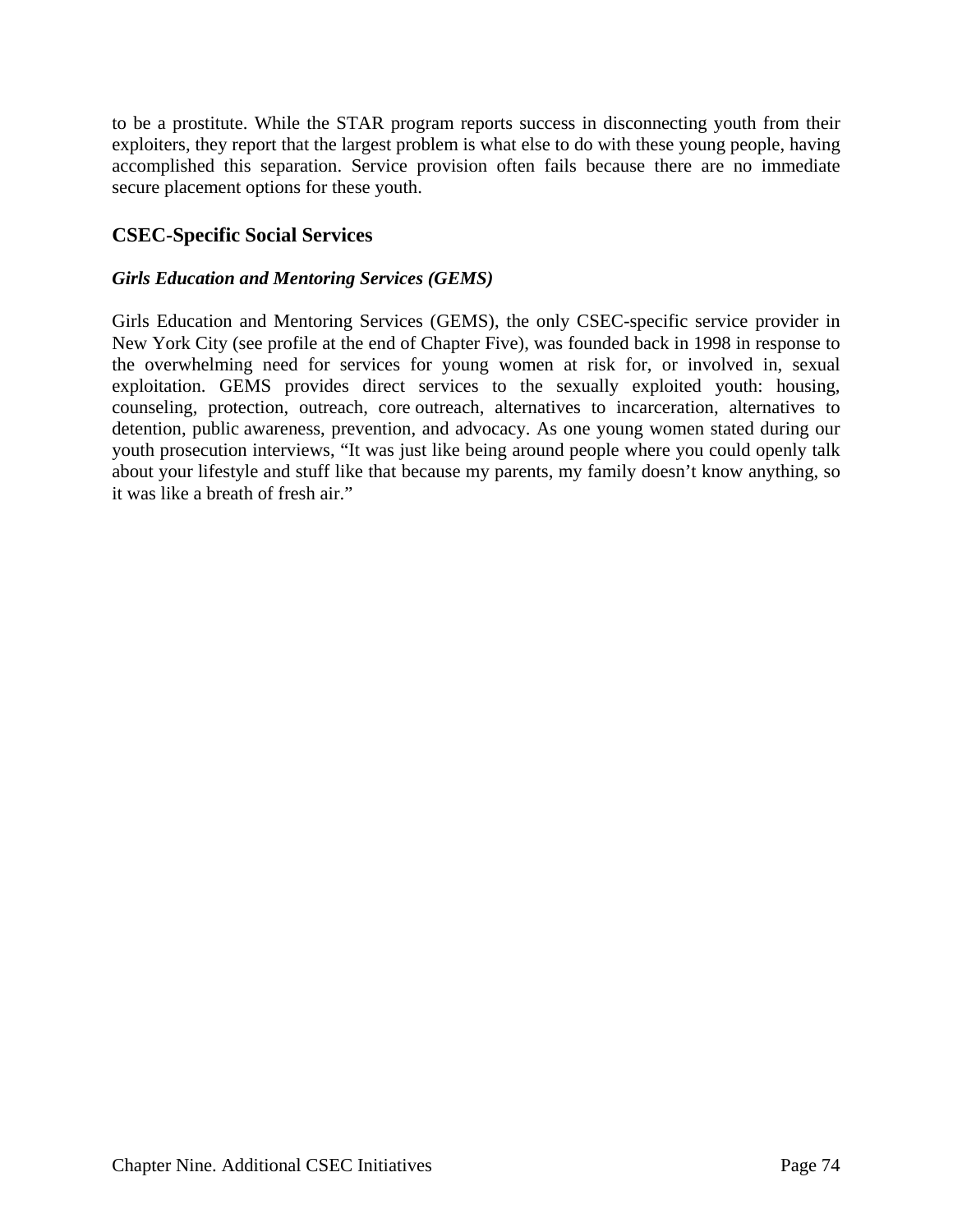# **Chapter Ten Conclusion and Lessons Learned**

In the fall of 2002, the Mayor's Office of the Criminal Justice Coordinator (CJC) convened a working group to identify gaps in the city's response to CSEC. The areas of gravest concern were in the respective areas of housing, social services, prevention, prosecutor of exploiters, and prosecution of solicitors. With funding in 2003 from the federal Office of Juvenile Justice and Delinquency Prevention (OJJDP), the city sought to implement initiatives in the following four overarching areas: (1) coordination, (2) prosecution, (3) programs, and (4) prevention. The Coalition to Address the Sexual Exploitation of Children (CASEC) became the resulting demonstration project. This chapter reviews the major study findings and lessons learned, while identifying important study limitations as well.

## **Discussion of Major Findings**

#### *Coordination: The CASEC Citywide Taskforce*

One of the main CASEC successes was in the development of a new taskforce that brought together a broad and previously decentralized array of stakeholders that have regular contact with sexually exploited youth. Stakeholders reported that their taskforce participation enabled them to know exactly who and what number to call when they needed any given form of assistance in serving a sexually exploited youth. A communication analysis confirmed that by early 2006, all of the frontline stakeholders—the police, prosecutors, defense counsel, and service agencies—had instituted regular (at least weekly) lines of communication amongst themselves; and served as communication hubs, with varied connections to other, less central stakeholders.

In addition to broadening and strengthening this citywide network, the taskforce increased each participant's knowledge of the CSEC issue. Through information sharing at taskforce meetings, stakeholders gained a better understanding not only of what the other agencies do, but also of the typical characteristics and needs of CSEC victims, exploiters, and solicitors. Furthermore, the taskforce provided a support network with concrete policymaking benefits. Many taskforce meetings concluded with lengthy discussions of a problem experienced by particular stakeholders. Other participants would provide suggestions for solutions and referrals to appropriate individuals or agencies, or in some cases, the stakeholders might simply commiserate over common struggles.

Finally, the taskforce provided its participants with the opportunity to work together on a coordinated citywide response. According to the theory of change that CASEC implicitly adopted, better coordination would serve as both an end in itself and as a critical means to make progress in the three other major policy areas discussed below.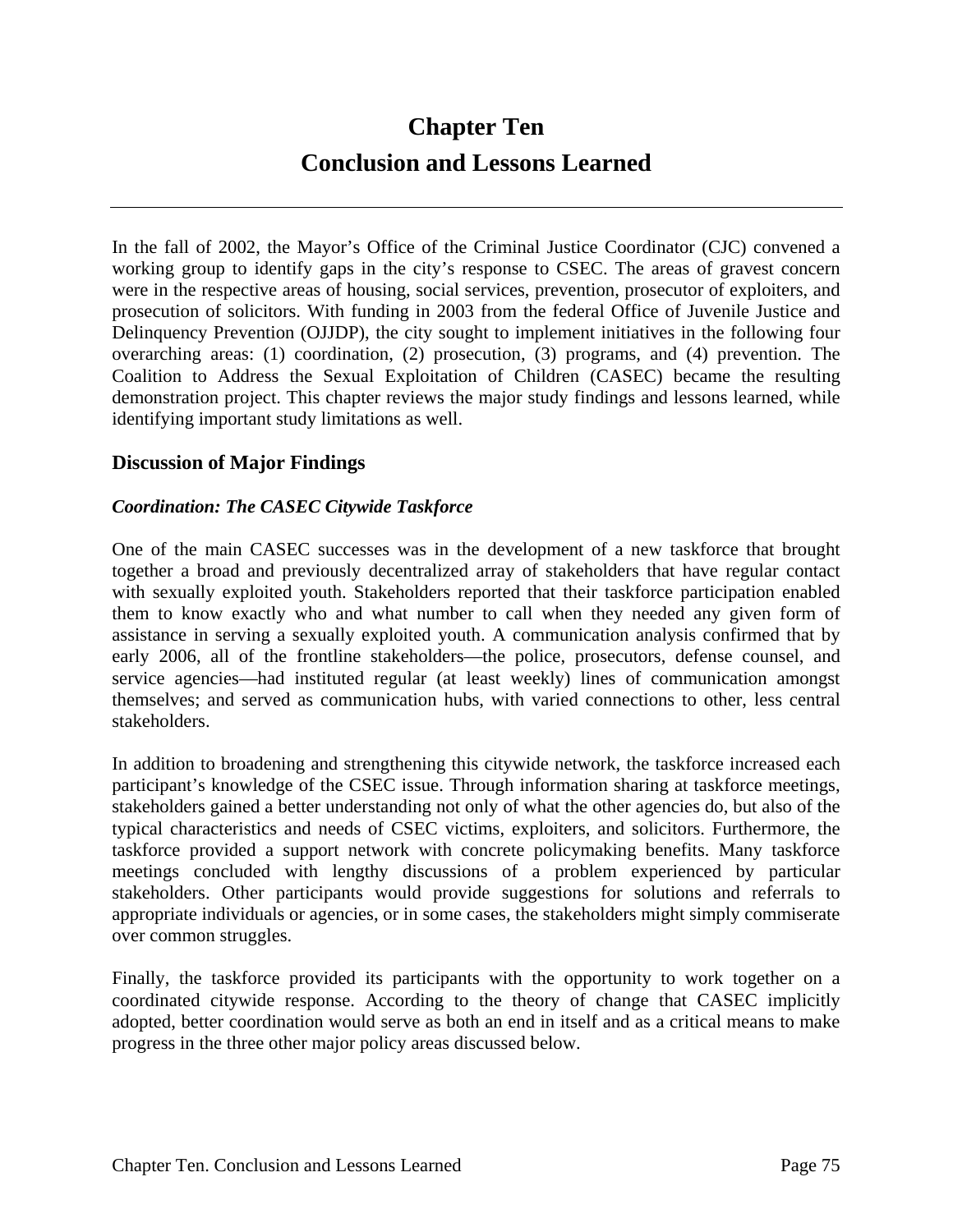#### *Prosecution Initiatives*

The CASEC taskforce identified and sought to address two gaps in the prosecution of exploiters: (1) a lack of dedicated resources to ensure case-by-case consistency, and (2) a lack of admissible evidence to prosecute the cases successfully.

Building on a similar, preexisting initiative of the Queens District Attorney's Office, CASEC successfully implemented protocols for the specialized prosecution of CSEC exploitation cases. Stakeholders reported that the specialization of exploiter cases under a small number of assistant district attorneys, and elaboration of CSEC-specific prosecution protocols, led to better case screening, background investigations, and collaboration with the New York City Police Department. In addition, the results of a quasi-experimental impact analysis suggest that the approach in Queens led to a slight, quantifiable improvement in the conviction rate. The analysis also indicated, however, that the establishment of the specialized approach did not affect the severity of the sentences that were imposed on convicted exploiters, after controlling for other case characteristics. Due to changes in police charging practices, exploitation cases began to be sent to federal court at the end of 2007, and the initiative dissolved as a result. Yet, the specialized prosecution initiative may still serve as a model for other jurisdictions. Additional research should be conducted to determine if such intensive prosecution policies and procedures produce more severe dispositions and sentences.

In a separate initiative, CASEC planned to implement a citywide technology enhancement to improve case-level information sharing between police and prosecutors. However, this plan was not ultimately implemented.

#### *Programs for CSEC Youth*

Housing was the single greatest need that taskforce members collectively identified, with 13 of 16 stakeholders very dissatisfied (10) or dissatisfied (3) with the status quo. In response, CASEC sought to couple dedicated residential beds with onsite services for exploited girls. The first effort to accomplish this goal fell through after two years of planning work. A second attempt was finally implemented in the summer of 2008, after the formal evaluation period ended. In its efforts to make dedicated housing available, CASEC encountered numerous obstacles, including a series of protracted, bureaucratic delays related to a staffing change in the project director position; various city contracting regulations; and concerns over the sustainability of the housing solution after OJJDP funding expired.

CASEC did effectively facilitate funding for emergency short-term beds for youth ages 16 and older through the city's Department of Youth and Community Development (DYCD). Without DYCD involvement in the taskforce, other CASEC stakeholders may not have known about the grant opportunity and would not have known specifically who to call at DYCD with questions, thereby illustrating the CASEC theory of change (coordination as means to other ends) at work.

In addition, CASEC funding enabled the Sexual Assault and Violence Intervention (SAVI) program in Queens to assist over 30 young women to obtain CSEC-specific counseling and service referrals, especially for ongoing counseling, school re-enrollment, and family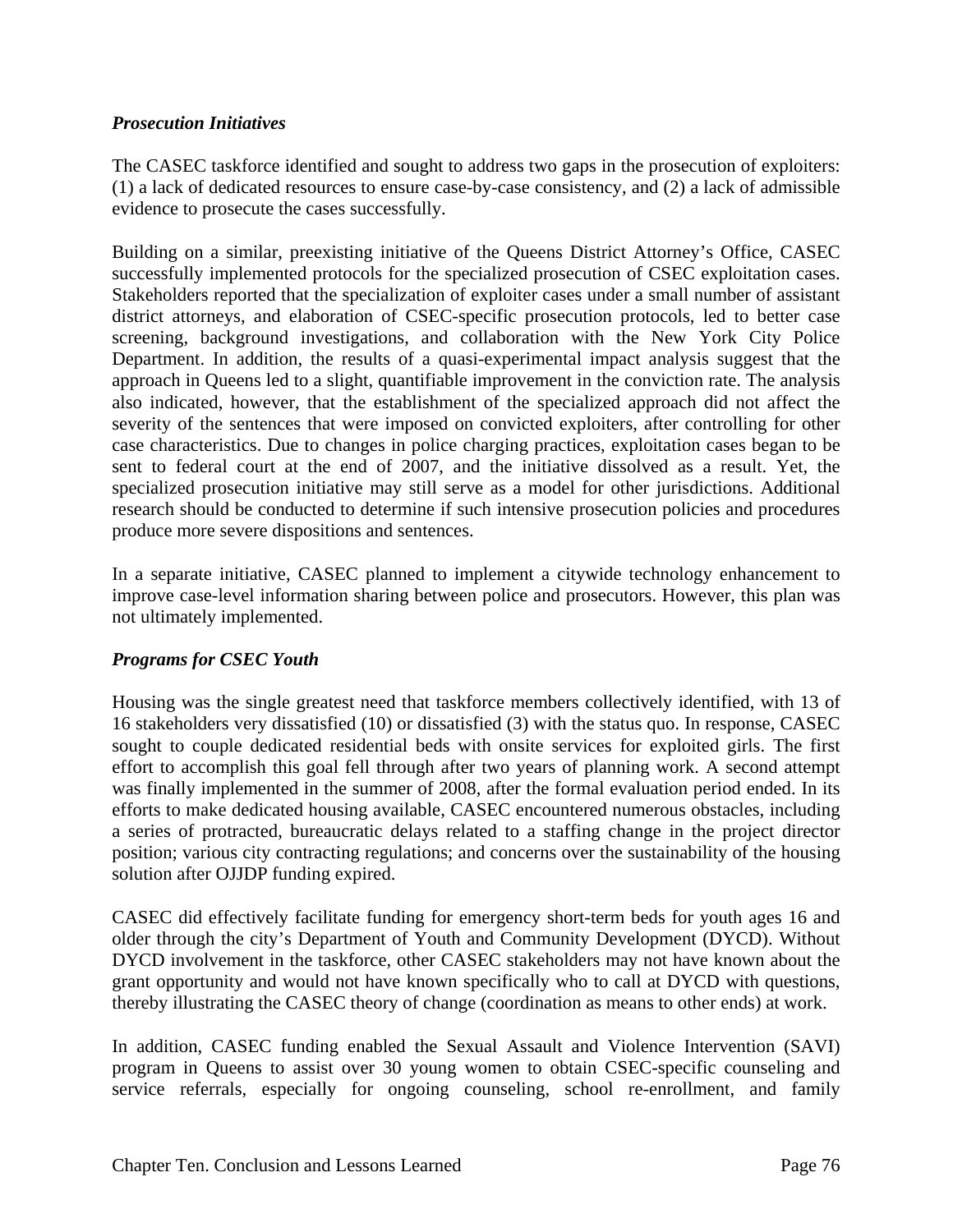reunification services. This pilot demonstrated that direct collaboration among prosecutors, the court, and community-based providers can be an effective way of identifying and linking CSEC youth to the counseling services they need. (SAVI referrals mainly came from the Queens prosecutor and from a specialized child prostitution calendar in the Queens Criminal Court.)

If and when New York City or other cities are able to develop and sustain CSEC-specific beds, it will be important to conduct an impact study to determine if and how dedicated housing affects the youth, both in terms of their well-being, engagement in CSEC-related activities, and involvement in the prosecution of exploiters. Additionally, specific research should be conducted to examine if and how specialized services (such as counseling) affect the lives of these youth.

## *Prevention Initiatives for At Risk Youth*

Regarding prevention, SAVI was able to develop and implement a CSEC prevention workshop in four group homes in Queens. The workshops elicited extremely positive participant evaluations. When the pilot ended, however, the initiative was not sustained. In addition, efforts to implement a school-based prevention curriculum were not realized at the time of this writing due to delays in negotiating with the Department of Education. Additional long-term research should be conducted to determine if prevention work affects youth in terms of future involvement in prostitution, future involvement in the criminal justice system, engagement in school, drug and alcohol use, and self-esteem.

# **Study Limitations**

Even though initial project planning began in late 2002, and OJJDP funding began in June 2003, this study could not commence until several years later, in January 2006. Consequently, the story of CASEC in its first three years had to be obtained largely from a review of meeting minutes and from the recollections of those stakeholders who participated throughout. We were specifically unable to conduct first-hand observations of the process of identifying the city's major CSEC needs, forming the taskforce, and beginning the prosecution initiative in Queens. On the other hand, due largely to a critical eight-month period when the project director position was unfilled, and the subsequent catch-up period that followed, many CASEC initiatives were substantially delayed. Most, in fact, did not see significant progress until close to the time of the evaluation (the prosecution initiative began six months earlier) or afterwards (the housing, services, and prevention initiatives). Therefore, although adverse to our work, this limitation was not as significant as we had feared at the outset.

Another critical limitation concerned the absence of the voices of the CSEC youth that were involved in the criminal justice system, as well as the voices of the exploiters ("pimps") and solicitors. The characteristics and experiences of CSEC youth citywide are richly explored in Volume One (Curtis et al. 2008). Yet, for purposes of the evaluation, it would have been helpful to have gained specific feedback regarding the prosecution initiative in Queens or the effort to link CSEC youth identified by the prosecutor in Queens to community-based services from the SAVI program. Despite several efforts to develop a recruitment method that would isolate our specific population of interest, we were not able to recruit and interview many girls and thus only sparingly reported a few insights of those girls with whom we did speak.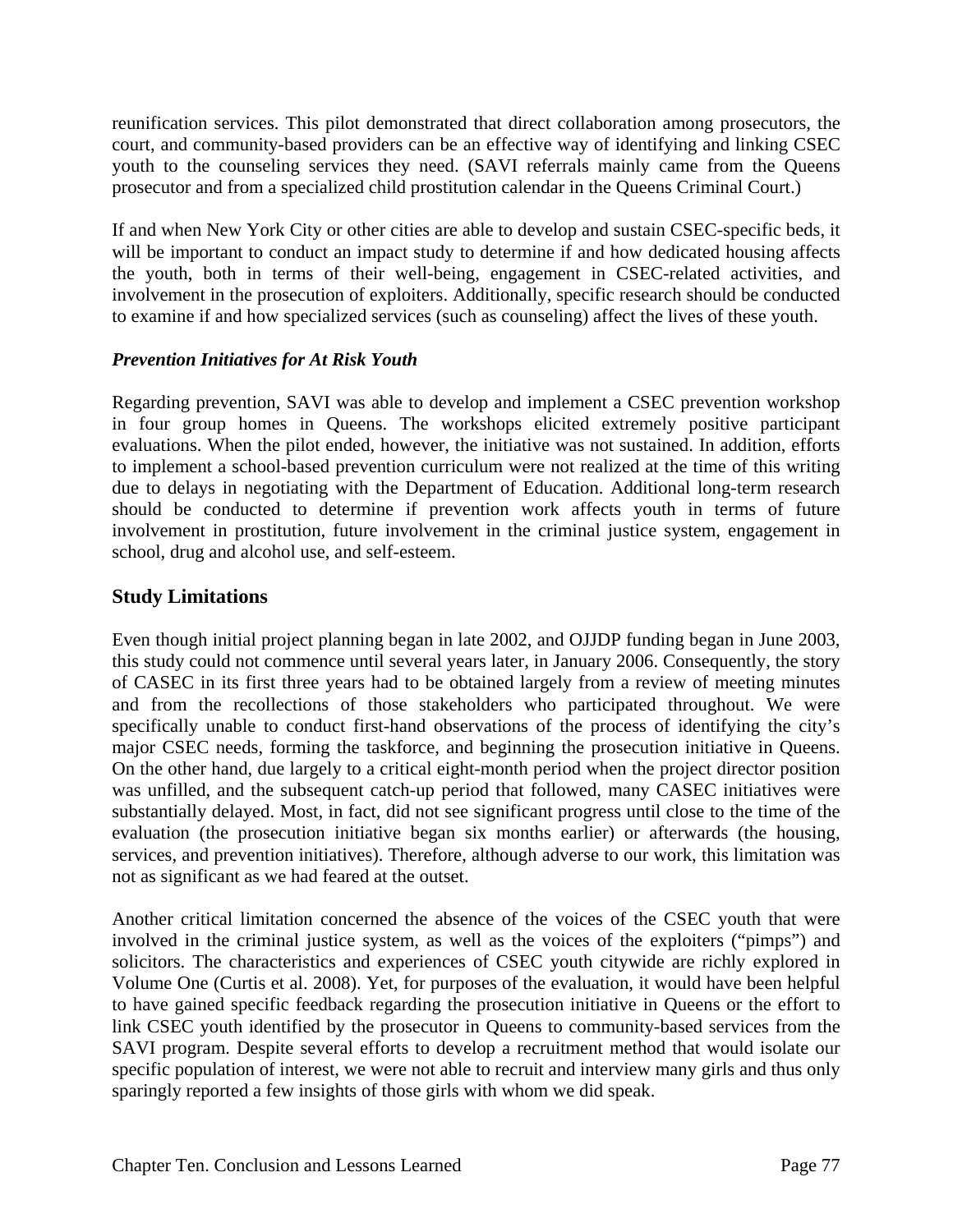The voices of the exploiters and customers would also have been interesting to explore, especially the men who had cases both prior to and after the implementation of the specialized prosecution initiative in Queens. Since neither volume of this study sought to interview exploiter or solicitor populations, there are a broad range of largely unanswered questions regarding their own formulations of what they do, why they do it, how they feel about it, and how they perceive existing levels of legal pressure applied by the criminal justice system.

Finally, we could not conduct a truly rigorous and thorough impact analysis of the effects of the prosecution initiative in Queens. The sample sizes were extremely small, including only 164 cases that were arrested and disposed after a specialized approach first began in 2000 and only 33 cases that were processed after the application of additional OJJDP funding. The results suggested a positive effect on the conviction rate, but the significance level was only .10. Additionally, the raw percentages suggested a possible positive effect on sentencing severity, but when controlling for defendant background characteristics, this effect did not come close to significance; moreover, it would be mere speculation to suggest whether there was in fact no effect or whether an effect might have appeared with a larger sample size.

## **Lessons Learned**

Although CASEC experienced a number of successes, several important obstacles impeded the city's ability to accomplish its goals. These obstacles can yield valuable lessons for New York City and the nation. The most important ones were in the areas of:

- 1. *Operational Leadership:* Many of the successes of CASEC were due to the operational leadership of the Office of the Criminal Justice Coordinator, which brought a large and diverse array of agencies to the table. On a similar note, the initiative struggled during the period when the project director position was unfilled, highlighting the value of not just high-level political leadership but consistent staff-level leadership as well.
- 2. *External Policies:* Several administrative or bureaucratic developments or obstacles that arose from outside the CASEC taskforce critically affected its work, leading to delays, interruptions, or a lack of implementation of planned initiatives.
- 3. *Informed Decision-Making:* A lack of timely, accurate, and routinely collected data on CSEC victims, exploiters, and solicitors forced the taskforce to rely on anecdotal information about the populations of interest.
- 4. *Sustainability*: Several initiatives, even ones that were successfully implemented at first, dissolved due to lack of ongoing funding.

Each of these lessons is discussed in more detail below. Importantly, the purpose of focusing on obstacles in this portion of our conclusion is not to detract from the accomplishments of the New York City demonstration project, but rather to yield information that may be of value to other jurisdictions, as they confront similar issues.

#### *Operational Leadership*

The Mayor's Office of the Criminal Justice Coordinator (CJC) led the planning process, convened the taskforce, and administered OJJDP funding. With the imprimatur and authority of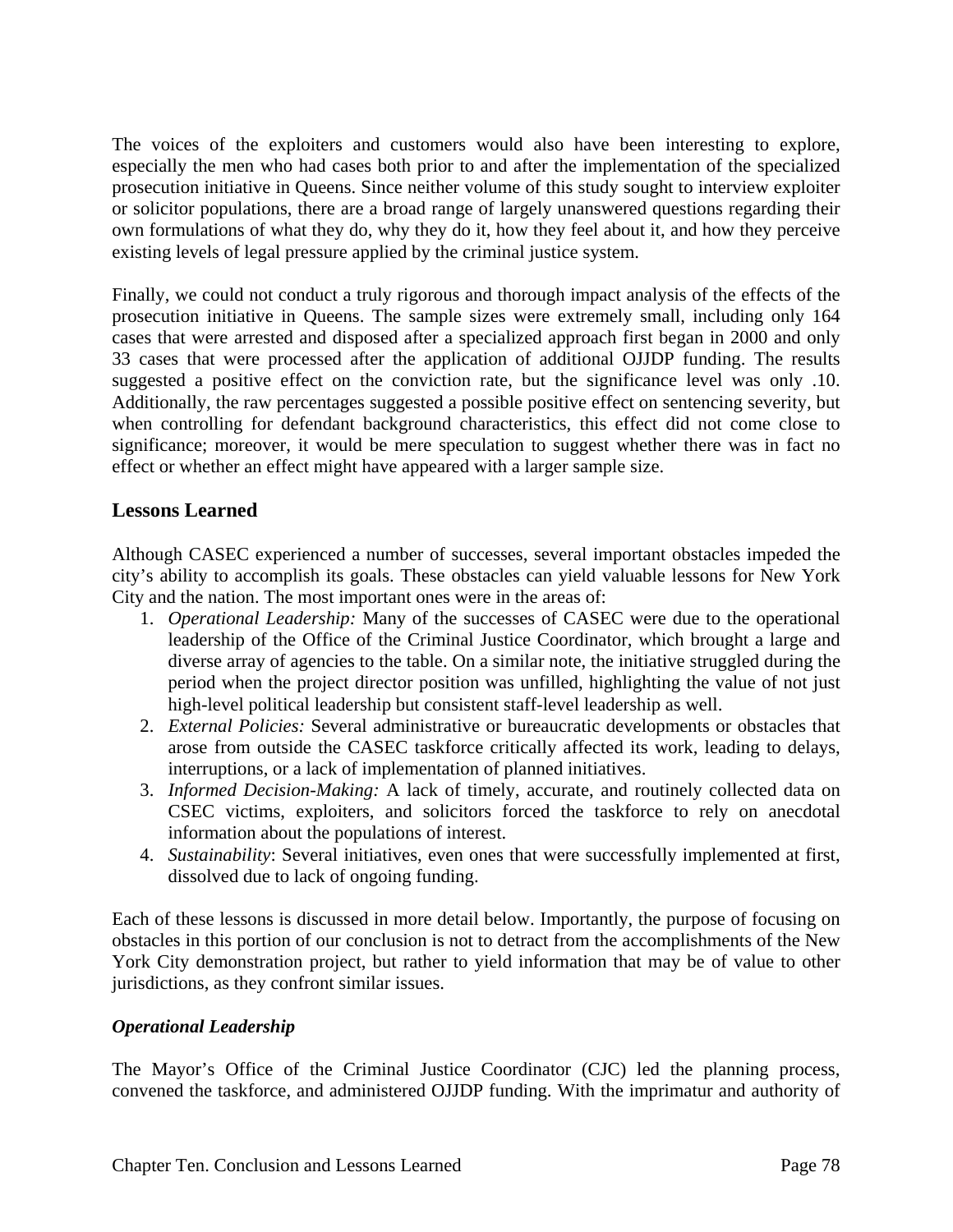the mayor behind it, the CJC Office was arguably the only citywide stakeholder with the ability to bring all of the other parties together and to manage the initiative effectively. Moreover, the CJC Office created an impressively broad and inclusive taskforce and led the project to many successes. Other jurisdictions should consider the New York leadership model in attempting similar efforts.

Within the CJC Office, staff leadership was concentrated in the single person of the project director. This created important problems when the project director position went unfilled, particularly during the first such period from June 2004 to February 2005 when the taskforce ceased to meet, initiatives were placed on hold, and institutional memory was lost concerning what had previously taken place. As one stakeholder reported, "There's not been a tremendous amount of continuity … and when you're taking it upon yourself, when it's incumbent on the program to direct how things are going to go, what money you're going to spend on what, how all the components are going to be connected, if you don't have that continuity with the program staff who is onsite, then it's up to a tremendous amount of misinterpretation as to what you're supposed to be doing."

The CJC Office was the main driver and contact point for the CASEC taskforce and initiatives, a pattern of operational leadership that experienced both successes and barriers. Future demonstration projects would benefit from additional research examining the effects of different patterns of operational leadership (for example, if the grant was located with the police department, a district attorney's office, or a service provider).

### *External Policies*

Administrative and bureaucratic obstacles that arose from outside the immediate CASEC taskforce made it difficult for CASEC to accomplish its goals.

One example of this is the role of federal oversight. Initially, OJJDP played a "hands-off" role regarding the scope of work. When a new grant manager was assigned to the project, OJJDP became actively engaged in defining CASEC as a "demonstration project," not merely an assemblage of unrelated initiatives, strategies, and activities. Given this vision, the grant manager asked CASEC to concentrate all of its efforts in the one borough of Queens. Although the concentration of initiatives in a single pilot borough was perceived as a way of having more measurable impact, the timing of the change caused some disruption. This was most evident in the area of prevention. Much of the initial prevention work involved planning for a citywide public service announcement campaign, not the borough-specific group home- and school-based strategies that CASEC ultimately pursued.

Similarly, while the prosecution initiative appeared to have produced a number of positive results, policymaking developments on the human trafficking front led the police to begin referring exploitation cases to federal prosecutors instead. This highlights the critical influence of the emerging policy environment at all levels of government. Certainly, it is not an omission on the part of CASEC or the Queens District Attorney's Office that, while they were diligently and successfully implementing one of their initiatives, an entirely separate development led to massive changes in their procedures.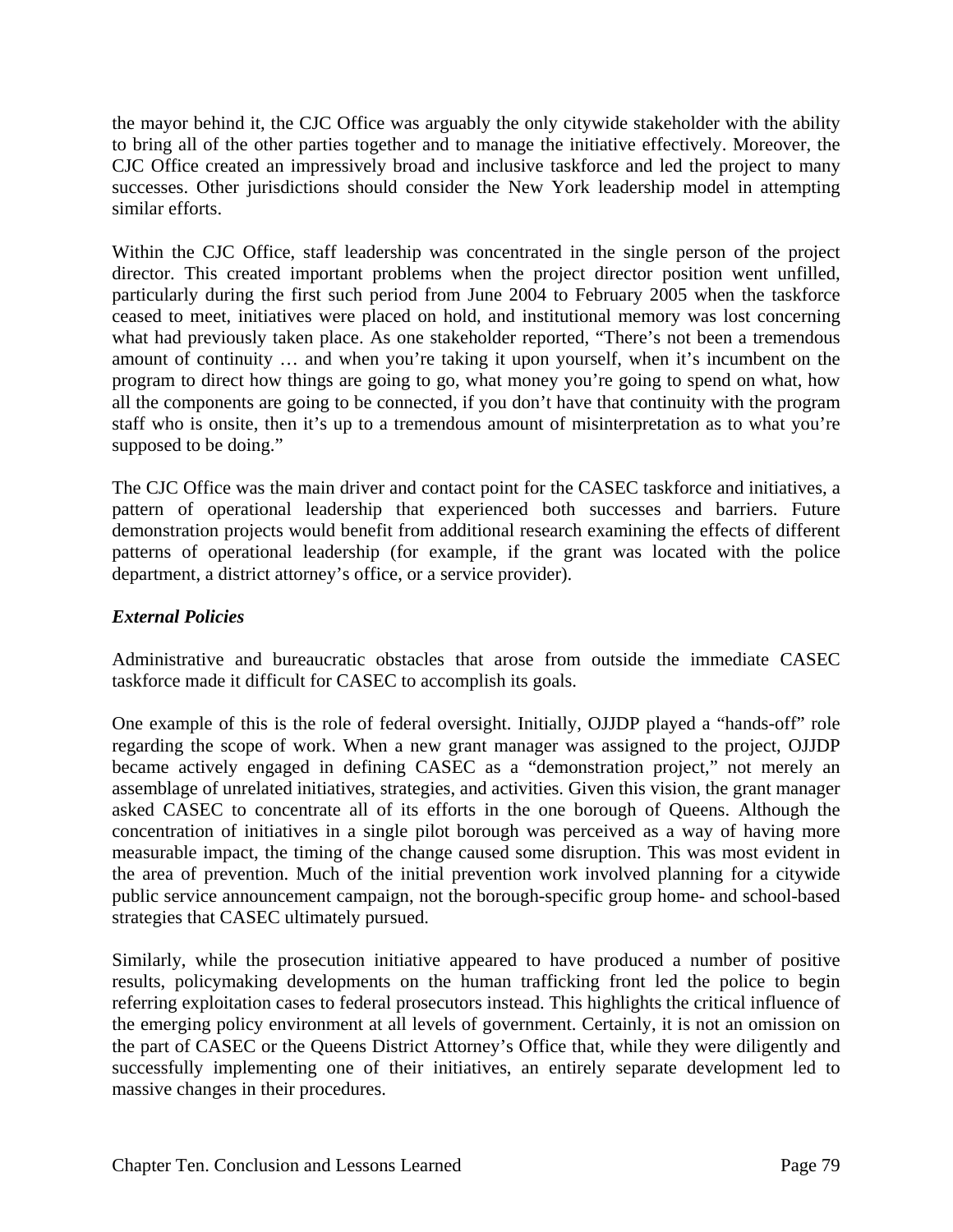Another example of an external obstacle was the numerous delays in the planned housing initiative that related to citywide contracting, procurement, and expenditure policies. Negotiations were also slow to progress with the Department of Education on the school-based prevention initiative. There may be valid explanations for many of the city policies and procedures that were involved. The purpose of isolating this obstacle as a lesson learned is not to criticize the management of the city but rather to point out that these issues are difficult to avoid with initiatives that require the cooperation of many agencies.

#### *Informed Decision-Making*

A particularly important obstacle related to the availability of relevant data and communication across different data systems. As appears to be the case not only in New York City but also nationwide, there is a dearth of statistical information about the CSEC population. The first place where data loss occurs is with the police. When youth are confronted on the street, the police will often escort them to services. (The results in Volume One suggest that most encounters between CSEC youth and the police do not result in an arrest per se.) When this happens, there is no specific record of the interaction. Another point of data loss arises when adult prostitution arrests (of youth ages 16 and older) are expunged, because the police or prosecutors later determine that the youth is a minor. When this happens, all record of the arrest is deleted. In the family court, data loss occurs in several additional ways. First, CSEC juvenile delinquency cases are often not labeled as involving child prostitution. This occurs because youth under the age of 16 cannot legally be charged with prostitution, since they cannot legally consent to sex; hence they are often (although not always) charged differently, in which case their CSEC-related status is left unknown. Second, PINS cases brought by a parent or guardian in the family court often pertain to CSEC youth; but the youth in such cases are not routinely assessed for CSEC; and even where their CSEC status comes to the attention of one or another parties in the case, it still is not recorded in any data collection system. Finally, the many youth service agencies throughout the city whose clients may be CSEC-involved do not typically track or pool data concerning these CSEC encounters.

Policymakers face critical limits in their capacity for informed decision-making. There is naturally a desire not to label individuals, especially youth, in a potentially damaging fashion (e.g., as involved in "child prostitution"). Yet, the only way to gain a thorough understanding of CSEC is to have an accurate record of the cases. Moreover, the results of this study suggest that in a few places, a lack of information spawned several ideas about the CSEC population that may not have been accurate (e.g., see this volume, Chapter Three and Volume One, Curtis et al. 2008). A few examples concern the unanticipated involvement of boys in CSEC-related activity, the absence of pimps in the lives of many youth, the unique dangers posed by solicitors, and the predominance of local youth over those involved in international trafficking. (Although in this last case, despite a tendency of the media at times to conflate CSEC and international trafficking, CASEC taskforce members themselves correctly anticipated that most of the city's CSEC youth were domestic-born.)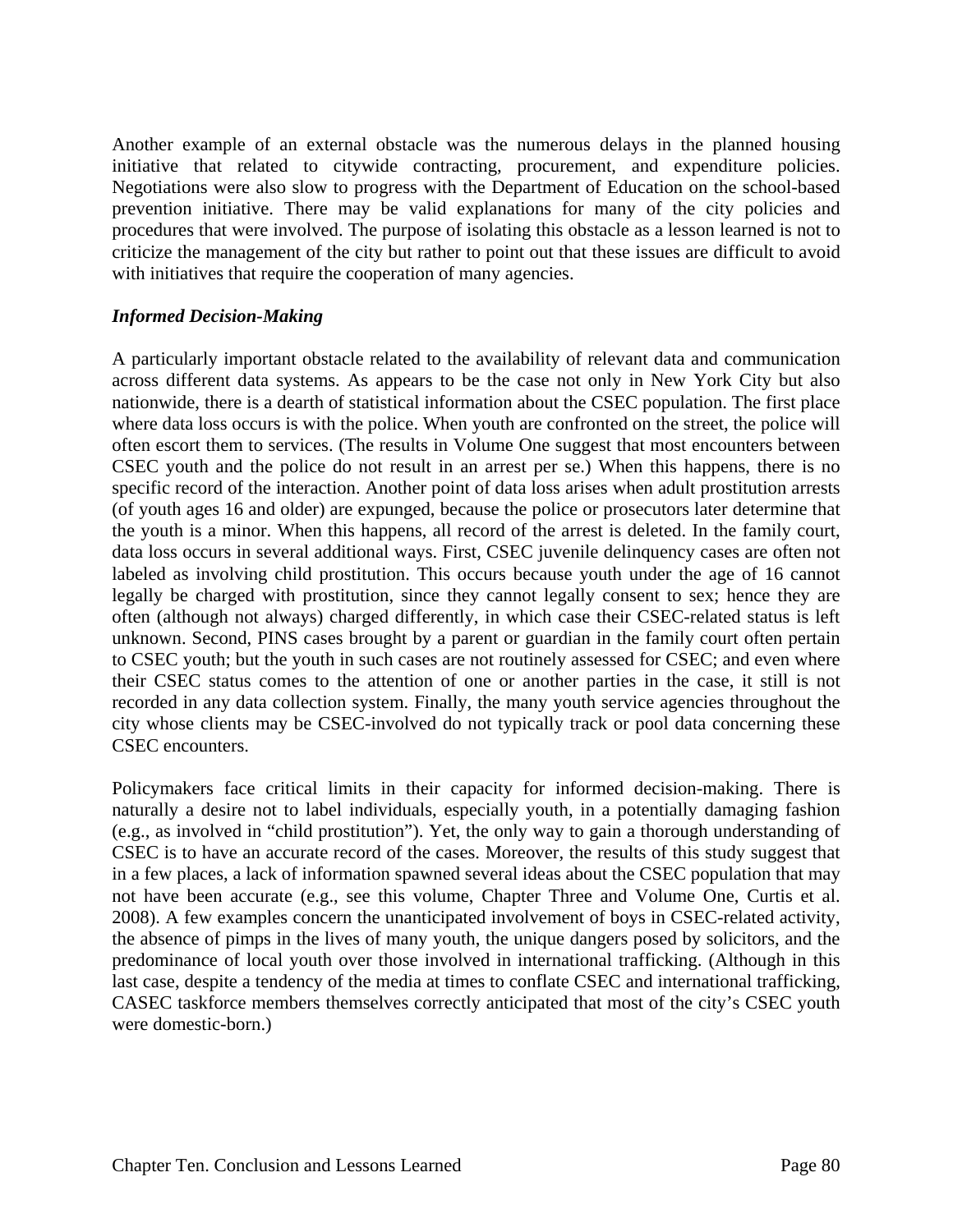Although the current study may itself help to create an improved information environment in the years ahead, CSEC data collection limitations hinder the capacity for any future analysis of the population and for ongoing performance monitoring of future CSEC-related initiatives.

#### *Sustainability*

Sustainability was a critical theme arising in the context of many CASEC initiatives. While grant funding from OJJDP helped to jump-start the city's work on CSEC and provided crucial support for several concrete initiatives, the lack of reliable, ongoing funding hampered CASEC's efforts. For example, although the group-home prevention efforts were piloted with great apparent success, additional funding was not obtained, and the group homes did not agree to implement further sessions on their own; hence, the initiative was not sustained beyond the pilot period. It is difficult to ask a complicated, multi-faceted, multi-agency initiative to simultaneously implement new programs and plan for long-term sustainability.

# **Summation**

This evaluation found that due to the work and dedication of a large number of individuals and organizations, the New York City demonstration project experienced a number of successes and achieved many of its goals. The Mayor's Office of the Criminal Justice Coordinator was well situated to lead the project. Its starting point was with the formation of a broad multi-disciplinary taskforce through which, according to the project's implicit theory of change, many of the other desired outcomes would be achieved. Many of the project's achievements indeed demonstrate that when developing strategies to address CSEC, it is valuable to develop such an engaged stakeholder group as the one assembled in New York—one that works together to identify gaps, develop initiatives, and communicate regularly to address ongoing issues and concerns. Through its inclusive, coalition-based approach, the project not only affected how the city handles CSEC youth and exploiters but also changed the culture and perception that a broad array of stakeholders came to hold about sexually exploited youth.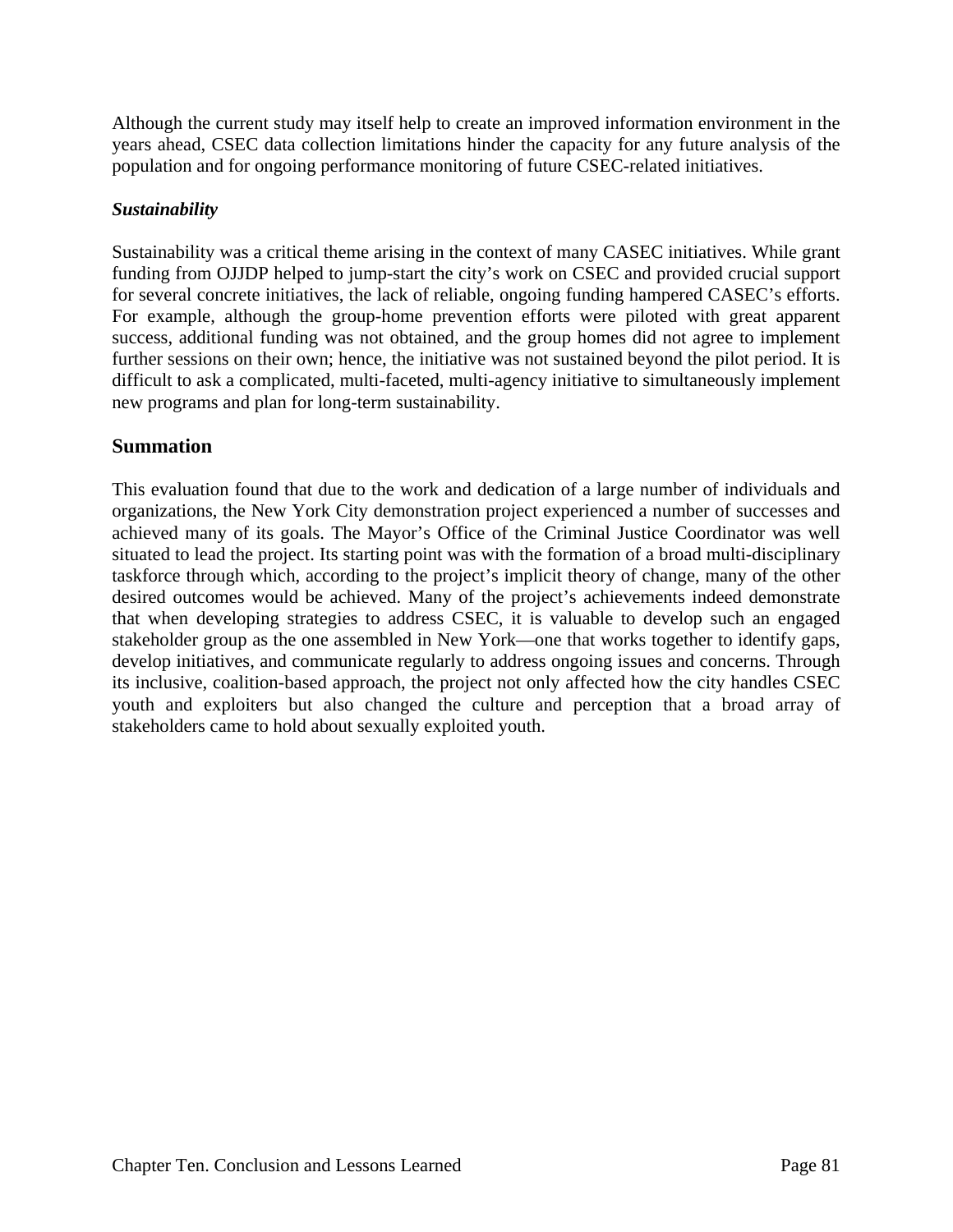Brannigan, A. and Gibbs Van Brunschot, E. 1997. "Youthful Prostitution and Child Sexual Trauma." *International Journal of Law and Psychiatry* 20: 3: 337-354.

Curtis, R., Terry, K., Dank, M., Dombrowski, K. and Khan, B. 2008. *The Commercial Sexual Exploitation of Children in New York City, Volume One, The CSEC Population in New York City: Size, Characteristics, and Needs*. Final report submitted to the National Institute of Justice. New York, NY: Center for Court Innovation and John Jay College of Criminal Justice.

ECPAT International Online. 2005. Retrieved from: http://www.ecpat.net/eng/Ecpat\_inter/projects/monitoring/online\_database/countries.asp (downloaded June 10, 2005).

Gragg, F., Petta, I., Bernstein, H., Eisen, K., and Quinn, L. 2007. *New York Prevalence Study of Commercially Sexually Exploited Children*. New York, NY: Prepared by WESTAT for the New York State Office of Children and Family Services.

Hourn, K. 2001. "Prostituted Youth in New York City: An Overview." Retrieved from: http://www.ecpatusa.org/pdf/cseypnc.pdf.

Inciardi, J.A., Pottieger, A.E., Forney, M., Chitwood, D.D., and McBride, D.C. 1991. "Prostitution, IV Drug Use, and Sex-for-Crack Exchanges Among Serious Delinquents: Risks for HIV Infection." *Criminology* 29: 2: 221-235.

Kidd, S.A. and Krall, M.J. 2002. "Suicide and Prostitution Among Street Youth: A Qualitative Analysis." *Adolescence* 37: 146: 411-430.

Loeber, R. and Farrington, D. 1998. "Serious and Violent Juvenile Offenders." *Juvenile Justice Bulletin.* Washington, D.C.: Office of Juvenile Justice and Delinquency Prevention, U.S. Department of Justice.

Office of the Mayor. 2002. A Program Proposal from the New York City Coalition to Address the Sexual Exploitation of Children. Submitted by the New York City Mayor's Office of the Criminal Justice Coordinator to the Office of Juvenile Justice and Delinquency Prevention, U.S. Department of Justice.

Schissel, B. and Fedec, K. 1999. "The Selling of Innocence: The Gestalt of Danger in the Lives of Youth Prostitutes." *Canadian Journal of Criminology* 41: 1: 33-56

Silbert, M.H. and Pines, A.M. 1982. "Entrance into Prostitution." *Youth and Society* 13: 4: 471- 500.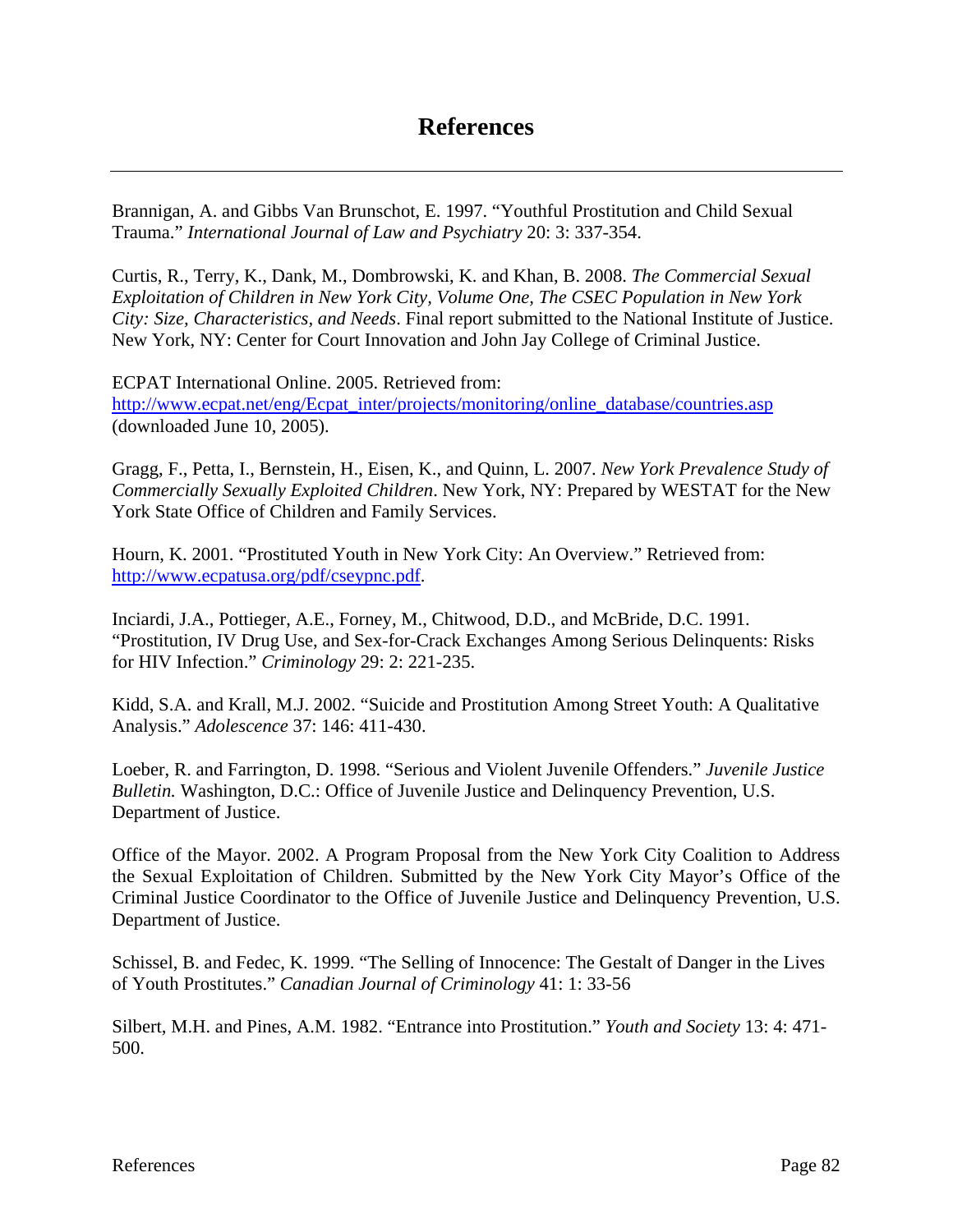# **Appendix A Stakeholder Interview Protocol**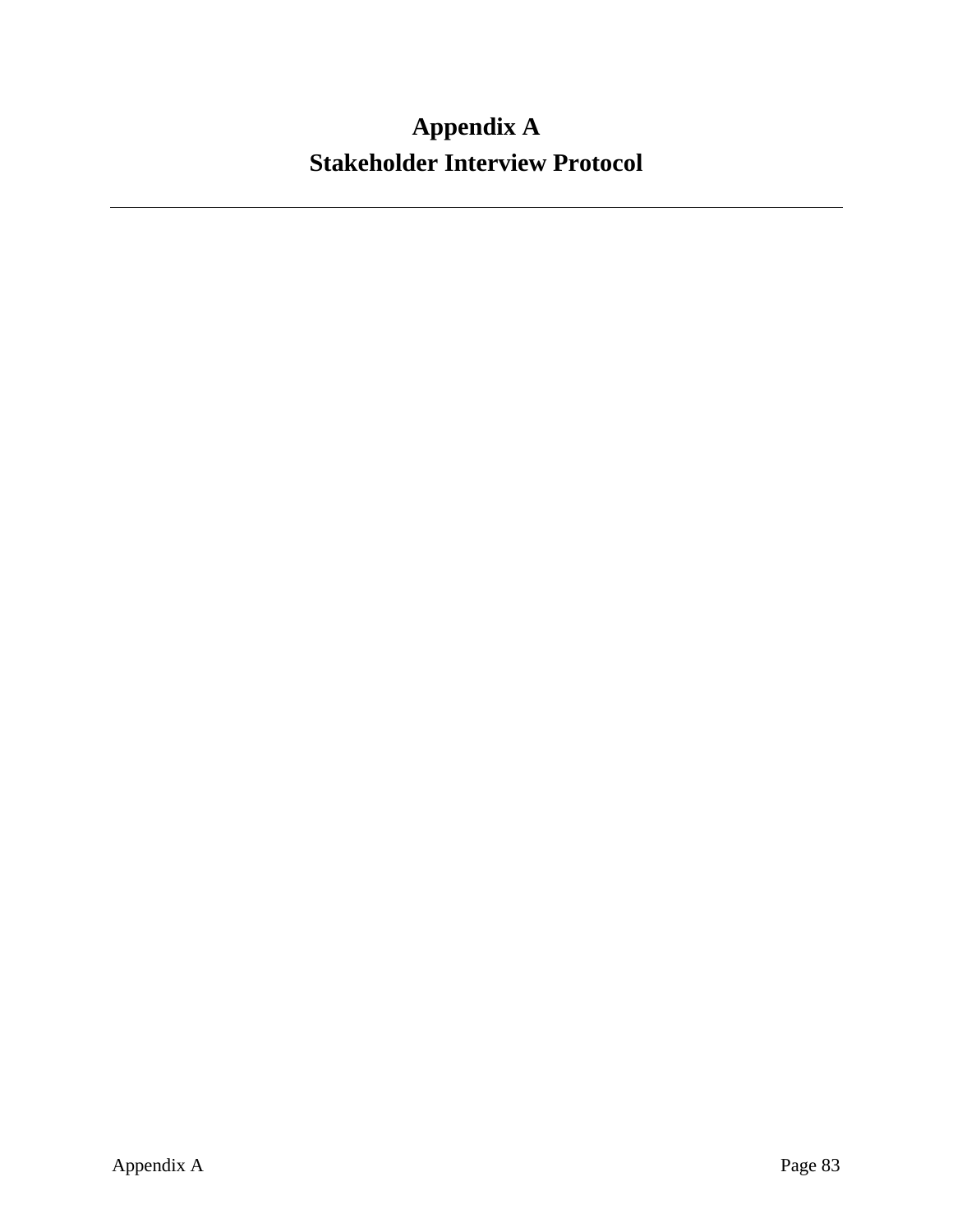Date: \_\_\_\_\_\_\_\_\_\_\_\_\_\_\_\_\_\_\_ Organization:

#### **Center for Court Innovation Commercial Sexual Exploitation of Children Stakeholder Interview Protocol**

**INTRO:** Thank you for making the time to meet with me today. I am here to discuss the commercial sexual exploitation of children in New York City. We will be discussing the issue both citywide and in terms of specialized projects such as the New York City Coalition Against the Sexual Exploitation of Children, which is funded through the Mayor's Office. The first section of this interview will consist of a discussion about your/your agencies role in dealing with the commercial sexual exploitation of children and what is being done to address this issue. The second part of this interview will consist of a communication inventory and satisfaction survey. The interview should take about an hour.

#### **Stakeholder Role**

- 1. What is your/your agencies role in dealing with the commercial sexual exploitation of children?
- 2. How do CSEC youth/pimps/johns (*depending on agency*) become involved with you/your agency? What happens once there are identified?

#### **NY-CASEC**

- 3. Has your organization been involved in the New York CSEC project through the Mayor's Criminal Justice Coordinator's Office? If so, when did you become involved, how have you been involved?
- 4. Do you believe this project is needed to effectively address the issue of commercial sexual exploitation of children? Has the project been useful? If so, how? Do you believe the money could be best used elsewhere? If yes, where?
- 5. What do you believe are the goals of NY-CASEC? How were they developed? Do you believe these are the goals that NY-CASEC should be working on?
- 6. What strategies will NY-CASEC use to address their goals? How were the strategies developed? Who is involved? Do you think these strategies are effective? *(If not provided, probe on stakeholder meetings and project–specific initiatives: housing, prevention, and Queens prosecution)?*
- 7. Has involvement in the NY-CASEC changed your work? *(Probes Do you know/have contact information for more people/agencies involved in CSEC work? Do you have more service referral options? Are you better able to handle, refer cases to services or to law enforcement? Do you have better evidence to prosecute*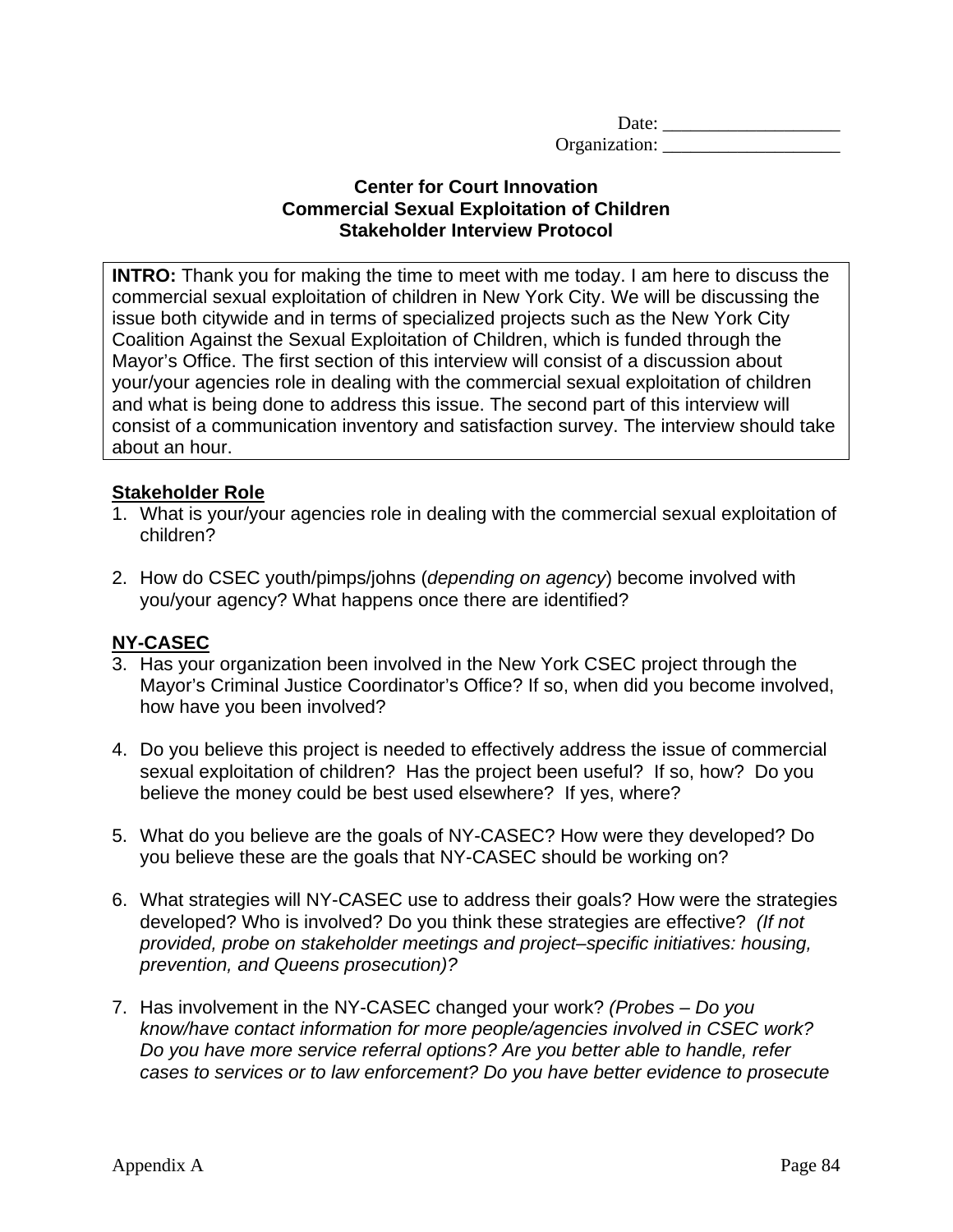*cases? Have your policies changed for handling these cases? Have you developed protocols for identifying, referring, handling these cases?)* 

8. Has involvement in the NY-CASEC changed your communication with stakeholders?

# **Prevention, Services & Prosecution**

- 9. What prevention strategies are in place in New York City to help youth that may become or are involved in CSEC? Where are they located? Who/What agency developed them? What is missing in terms of preventing sexual exploitation of children?
- 10. What services are available for sexually exploited youth? How are they referred to services? By what agencies? To what agencies? At what point? What services are missing in terms of providing services to sexually exploited children?
- 11. What types of CSEC cases are prosecuted? Are pimp cases prosecuted? Are john cases prosecuted? How does this occur? Who is involved? What is the process like? What factors (youth characteristics or involvement, evidence, etc?) are pertinent to the prosecution of cases? What is needed to enhance prosecution of CSEC cases?

#### **Successes & Barriers to Working with CSEC**

- 12. What works and what are the barriers to;
	- Keeping youth from entering CSEC?
	- Getting kids away from pimps?
	- Prosecuting pimps and johns?

# **Data**

13. Do you keep data on the youth/pimp/johns that you work with? If so, what kind? How are youth/pimps/johns identified?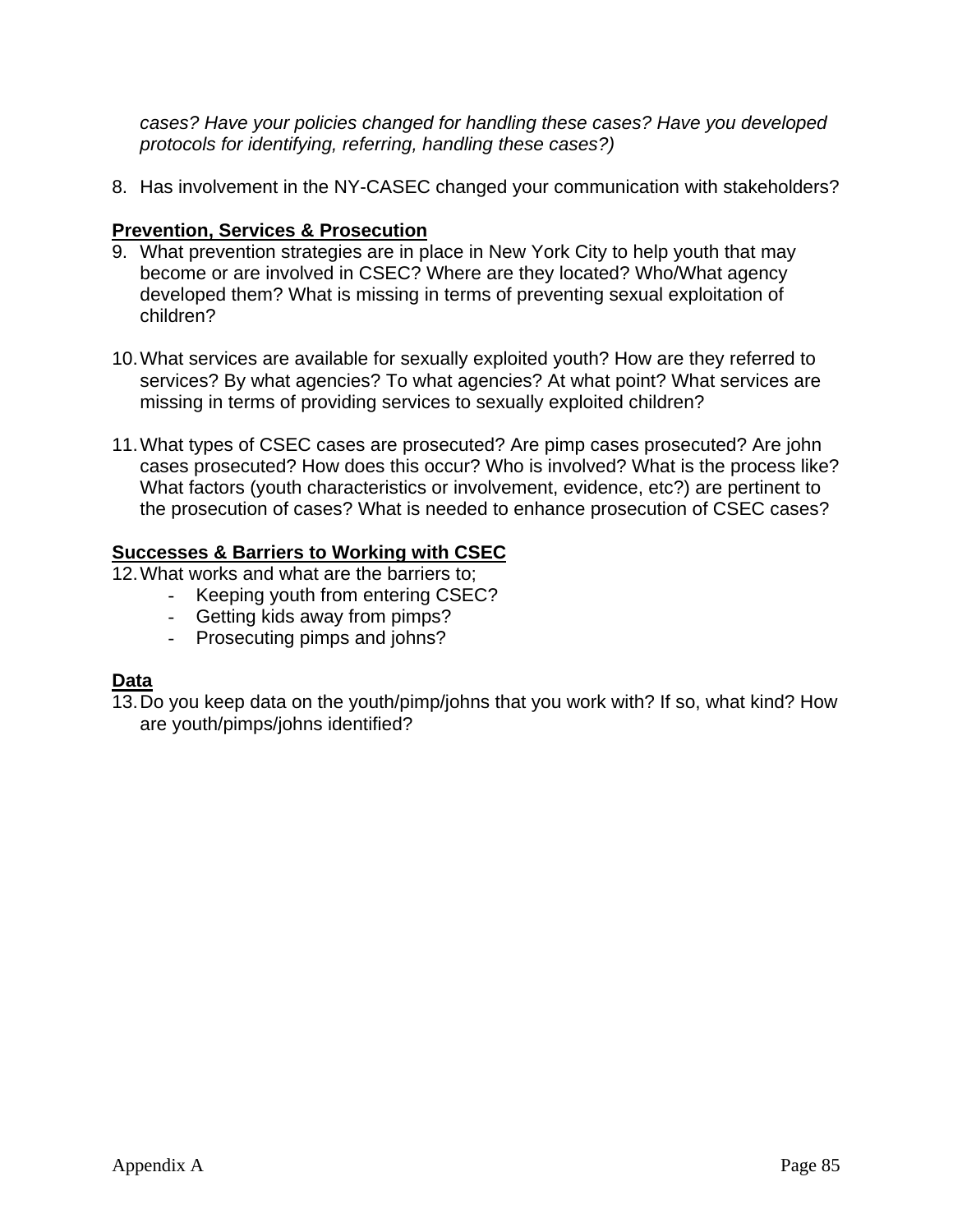# **Appendix B**

**Stakeholder Interview: Communication and Satisfaction Survey**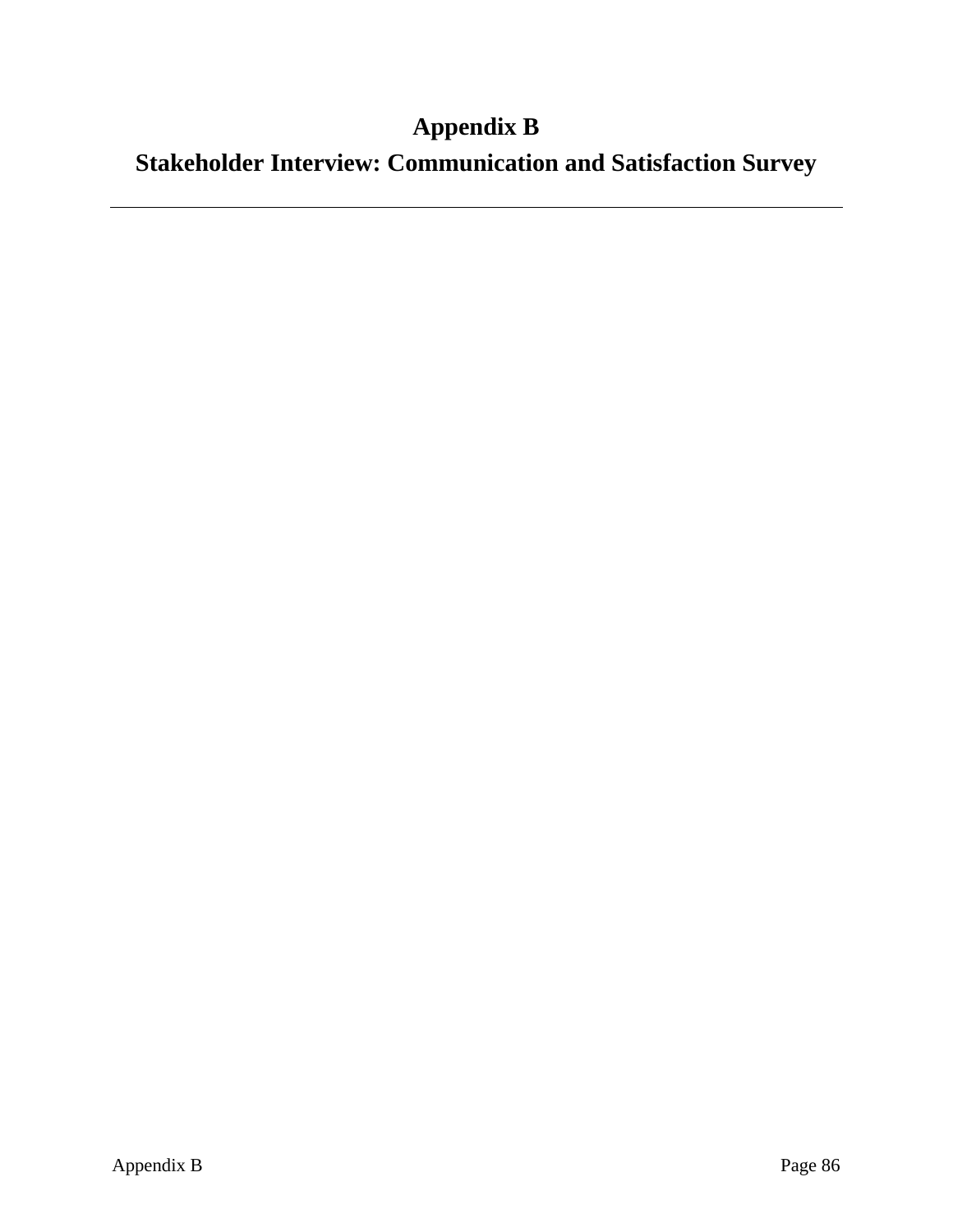Think back over the last year. Approximately how frequently did you communicate with each of the following organizations on matters pertaining to CSEC? For each organization, please make a check  $(\checkmark)$  in the box to mark the best answer. Please consider all forms of communication – in person or by phone, fax, email, etc. – when answering.

| Organization                                   | <b>Daily</b> | 2-3 times | <b>Once</b> | 2-3 times | <b>Once</b> | Once      | <b>Never</b> |
|------------------------------------------------|--------------|-----------|-------------|-----------|-------------|-----------|--------------|
|                                                |              | per week  | a week      | per month | a month     | a quarter |              |
| Police - General                               |              |           |             |           |             |           |              |
| Police - Vice Enforcement Division             |              |           |             |           |             |           |              |
| Police - Child Recovery Unit                   |              |           |             |           |             |           |              |
| Police - Fugitive Enforcement Division         |              |           |             |           |             |           |              |
| Port Authority Police Department               |              |           |             |           |             |           |              |
| <b>Federal Bureau of Investigations</b>        |              |           |             |           |             |           |              |
| New York City Law Department                   |              |           |             |           |             |           |              |
| District Attorney's Office - New York County   |              |           |             |           |             |           |              |
| District Attorney's Office - Queens County     |              |           |             |           |             |           |              |
| District Attorney's Office - Kings County      |              |           |             |           |             |           |              |
| District Attorney's Office - Bronx County      |              |           |             |           |             |           |              |
| District Attorney's Office - Richmond County   |              |           |             |           |             |           |              |
| <b>Legal Aid Society</b>                       |              |           |             |           |             |           |              |
| Other Defense Attorney Agency (please specify) |              |           |             |           |             |           |              |
| Department of Probation                        |              |           |             |           |             |           |              |
| Department of Parole                           |              |           |             |           |             |           |              |
| <b>Girls Education and Mentoring Service</b>   |              |           |             |           |             |           |              |
| Paul and Lisa Program                          |              |           |             |           |             |           |              |
| Sexual Assault and Violence Intervention       |              |           |             |           |             |           |              |
| Safe Horizon                                   |              |           |             |           |             |           |              |
| <b>Jewish Child Care Association</b>           |              |           |             |           |             |           |              |
| <b>Midtown Community Court</b>                 |              |           |             |           |             |           |              |
| Mayor's CJC Office                             |              |           |             |           |             |           |              |
| <b>Administration for Children's Services</b>  |              |           |             |           |             |           |              |
| New York City Department of Education          |              |           |             |           |             |           |              |
| Department of Juvenile Justice                 |              |           |             |           |             |           |              |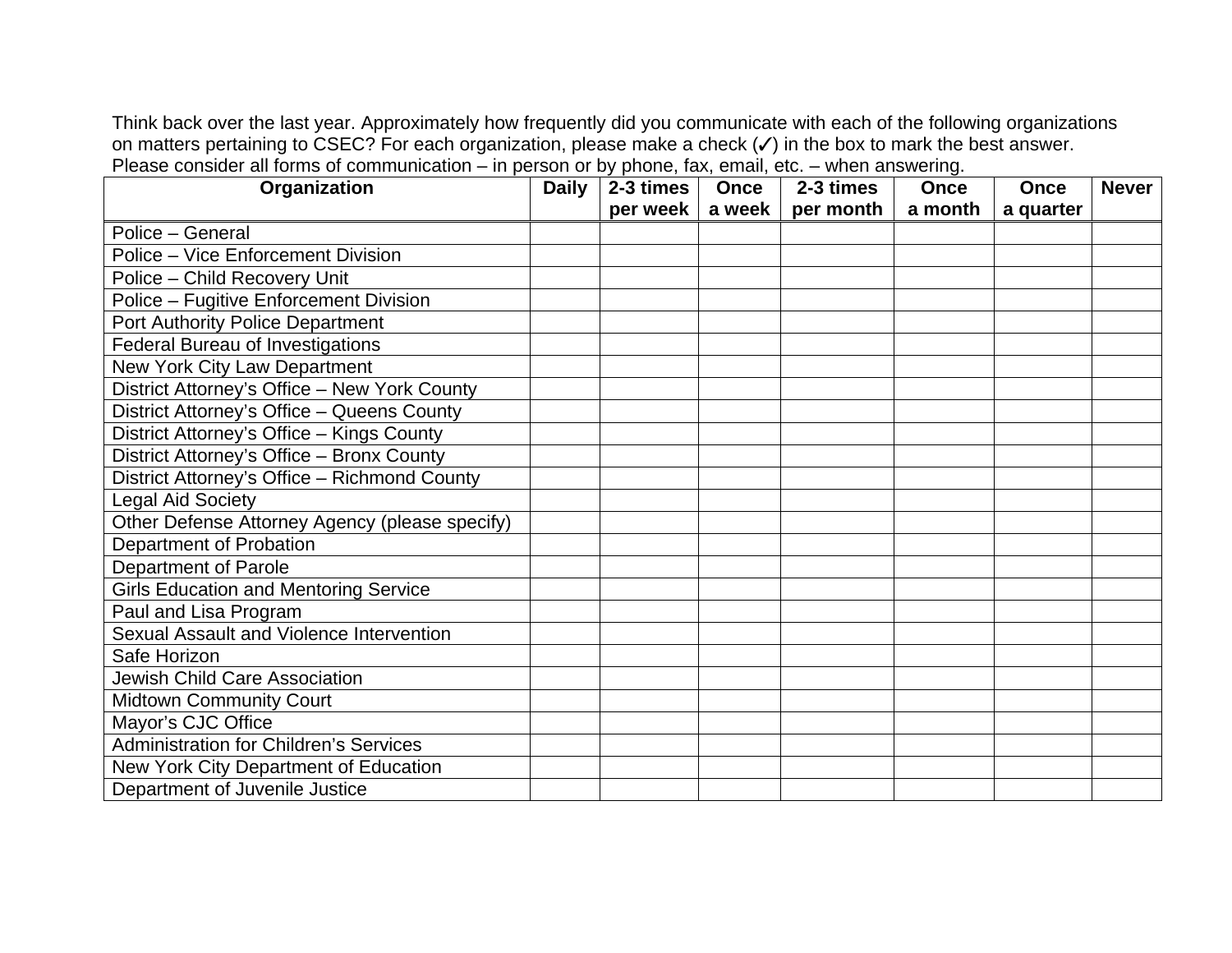Please list other organizations, if any, with whom you have had contact with in the **last three months** on matters pertaining to CSEC? Also state the frequency with which you have had contact with them.

| Organization | Frequency: daily, 2-3 times per week, once a week, 2-3 times per month,<br>once a month, once a quarter, once a year |  |  |
|--------------|----------------------------------------------------------------------------------------------------------------------|--|--|
|              |                                                                                                                      |  |  |
|              |                                                                                                                      |  |  |
|              |                                                                                                                      |  |  |
|              |                                                                                                                      |  |  |
|              |                                                                                                                      |  |  |
|              |                                                                                                                      |  |  |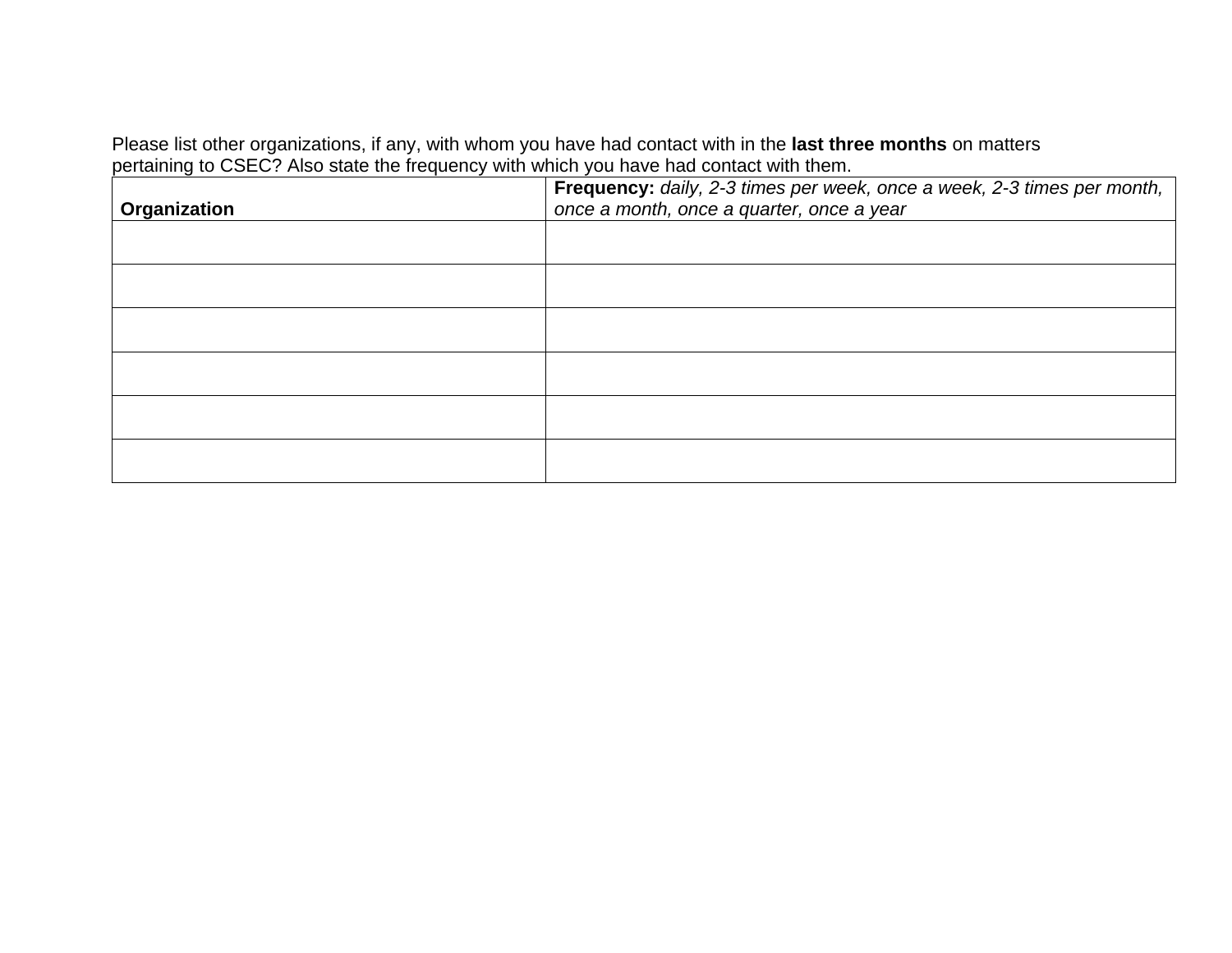# **Rate your level of satisfaction with the following questions.**

| 1. | The frequency of communication with colleagues working on matters pertaining to commercial sexual exploitation of<br>children? |           |                |                     |                          |
|----|--------------------------------------------------------------------------------------------------------------------------------|-----------|----------------|---------------------|--------------------------|
|    | ∪ Very Satisfied                                                                                                               | Satisfied | <b>Neutral</b> | <b>Dissatisfied</b> | <b>Very Dissatisfied</b> |
| 2. | The quality of communication with colleagues working on matters pertaining to commercial sexual exploitation of                |           |                |                     |                          |
|    | children?<br>□ Very Satisfied                                                                                                  | Satisfied | <b>Neutral</b> | <b>Dissatisfied</b> | <b>Very Dissatisfied</b> |
|    | 3. The availability of information on exploiters (pimp and johns) of sexually exploited children?<br><b>Very Satisfied</b>     | Satisfied | Neutral<br>I I | <b>Dissatisfied</b> | <b>Very Dissatisfied</b> |
|    |                                                                                                                                |           |                |                     |                          |
|    | 4. The availability of information on youth involved in commercial sexual exploitation?<br>    Very Satisfied                  | Satisfied | <b>Neutral</b> | <b>Dissatisfied</b> | <b>Very Dissatisfied</b> |
|    | 5. Prevention services pertaining to commercial sexual exploitation?<br><b>Very Satisfied</b>                                  | Satisfied | <b>Neutral</b> | <b>Dissatisfied</b> | <b>Very Dissatisfied</b> |
|    |                                                                                                                                |           |                |                     |                          |
|    | 6. Social services for sexually exploited youth?<br><b>Very Satisfied</b>                                                      | Satisfied | <b>Neutral</b> | <b>Dissatisfied</b> | <b>Very Dissatisfied</b> |
|    | 7. Housing for sexually exploited youth?<br><b>Very Satisfied</b>                                                              | Satisfied | <b>Neutral</b> | <b>Dissatisfied</b> | <b>Very Dissatisfied</b> |
|    |                                                                                                                                |           |                |                     |                          |
|    | 8. Prosecution of johns?<br><b>Very Satisfied</b>                                                                              | Satisfied | <b>Neutral</b> | <b>Dissatisfied</b> | <b>Very Dissatisfied</b> |
|    | 9. Prosecution of pimps?<br><b>Very Satisfied</b>                                                                              | Satisfied | <b>Neutral</b> | <b>Dissatisfied</b> | <b>Very Dissatisfied</b> |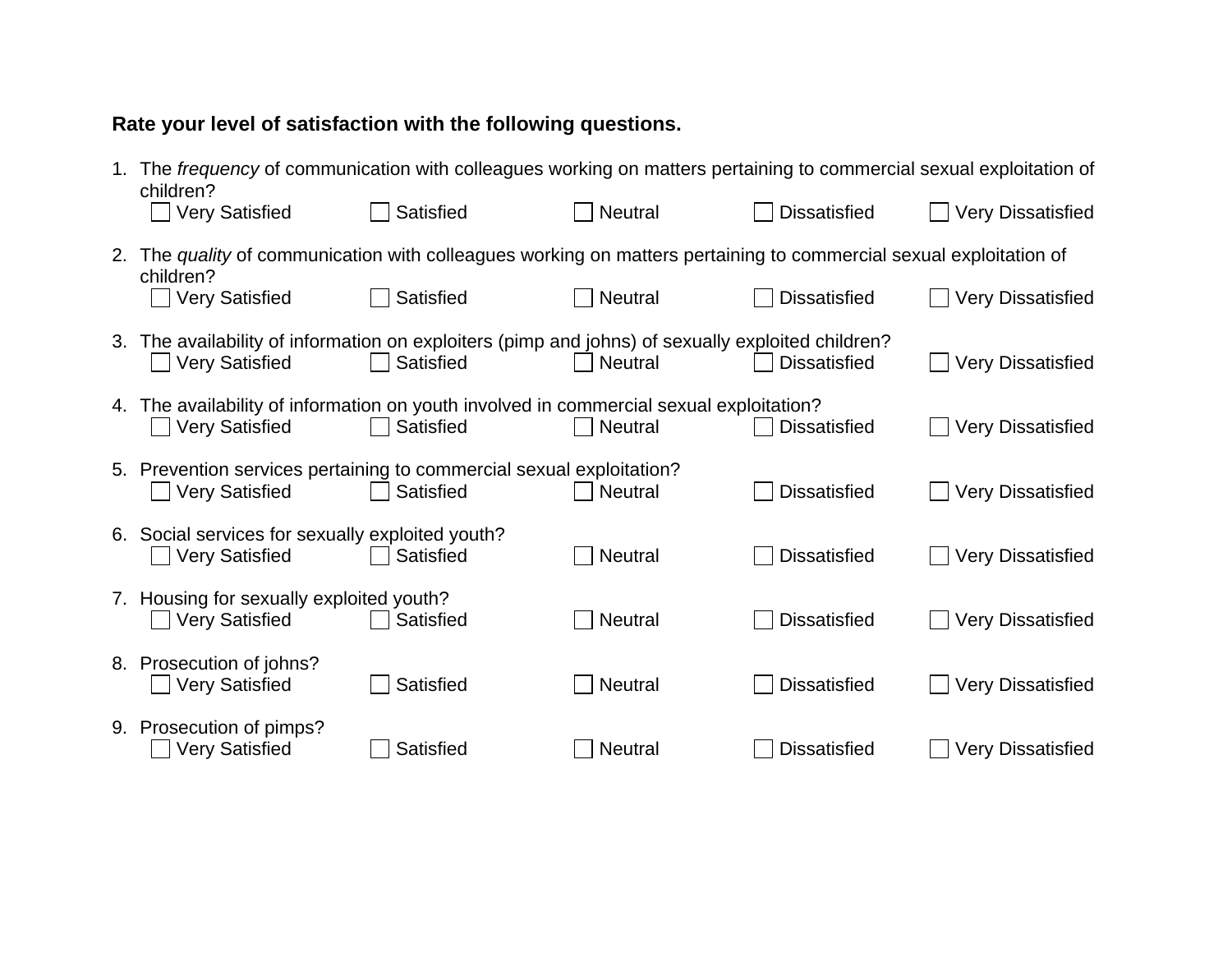# **Appendix C Youth Prosecution Interviews: Methods and Barriers to Recruitment**

Open-ended qualitative interviews were conducted with a small number of youth involved in the prosecution of their exploiters through the Queens District Attorney's Office. The purpose was to obtain feedback from the exploited youth regarding their experiences with the criminal justice system and specifically with the pilot prosecution initiative in Queens that had been established with project funding. We had intended to conduct in depth exploratory interviews with 10 youth, but interviewed five due to a series of setbacks related to recruitment.

We initially proposed and obtained Institutional Review Board (IRB) approval to recruit youth through the Sexual Assault & Violence Prevention Intervention Program (SAVI). We developed a recruitment flyer that was given to SAVI in a non-descript envelope. SAVI was to print and affix mailing labels and mail to each individual meeting the research criteria. If a youth was interested in participating, the youth was instructed in the recruitment letter to call one of the researchers. A couple months into the process, we met with SAVI to discuss the fact that we had not received any calls. SAVI voiced two problems that were impeding their ability to distribute the recruitment letters. The first was that many of the youth with whom they came into contact were Spanish speaking, and the recruitment letter was not written in Spanish nor did the researchers for this part of the study have any Spanish-speaking interviewers (whereas bilingual interviews were available for the population estimate in Volume One). The second problem was that SAVI did not have mailing addresses for many of the youth that were part of their program. Thus, SAVI had been unable to distribute more than a handful of recruitment letters.

Due to these challenges, we submitted a new proposal to the IRB that involved posting recruitment flyers at Girls Education and Mentoring Services (GEMS). This change not only changed the location from which we were recruiting youth, but it also enlarged the recruitment criteria from youth involved in the prosecution of an exploiter through Queens District Attorney's Office to any youth involved with the criminal justice system in New York City. From a practical perspective, the shift away from the intended focus on Queens made it unlikely that these interviews would yield any new information to that collected as part of the population estimate (in Volume One); and in any case, the strategy led to only one interview.

Our final approach focused on youth with cases assigned to a specialized child prostitution calendar in Queens (see Chapter Nine). The presiding judge over this calendar had developed a relationship with Girls Education and Mentoring Services (GEMS) and reached an arrangement that involved calendaring all prostitution cases to Thursday mornings, so that GEMS could be in the courtroom to do a brief assessment. Resulting from this set-up, we proposed and received IRB approval to attend these Thursday court sessions to recruit young women for our research project. Through this strategy, we were able to interview four young women. This strategy could have yielded more interviews; however, a number of circumstances impeded our success. The first was that our main recruitment period was the summer and fall of 2007. During the summer,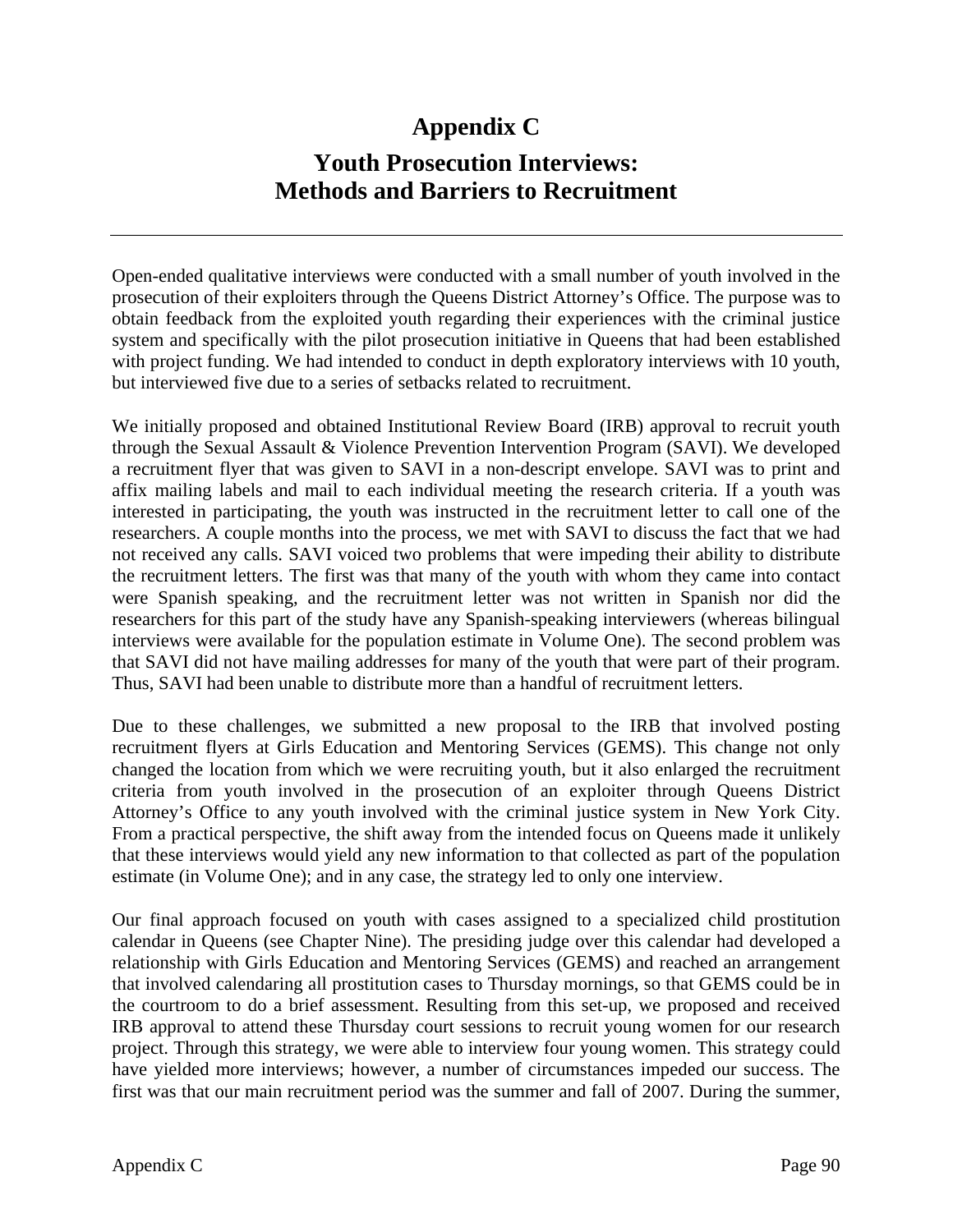we were affected by vacation schedules that caused longer adjournment times for calendared cases. We were not able to start recruiting young women until September 2007. Thus, due to our plan to end all primary data analysis in December 2007, we were only able to attempt recruitment for a short time. Due to a continued reduction in prostitution-related arrests and prosecutions in 2007 (as reported by stakeholders and consistent with the most recent arrest trend in the data reported in Chapter Three), there were fewer young women to be potentially recruited to our research. Finally, although our original plan to zero in on the population of youth with specific criminal justice experience in Queens seemed worthwhile, we ultimately determined that the rigor and richness of the citywide Volume One data would more than compensate for what was lost. We thus reported the results from these interviews sparingly, primarily in Chapter Nine in connection with our discussion of the specialized child prostitution calendar in Queens.

The interview protocol begins on the next page of this Appendix.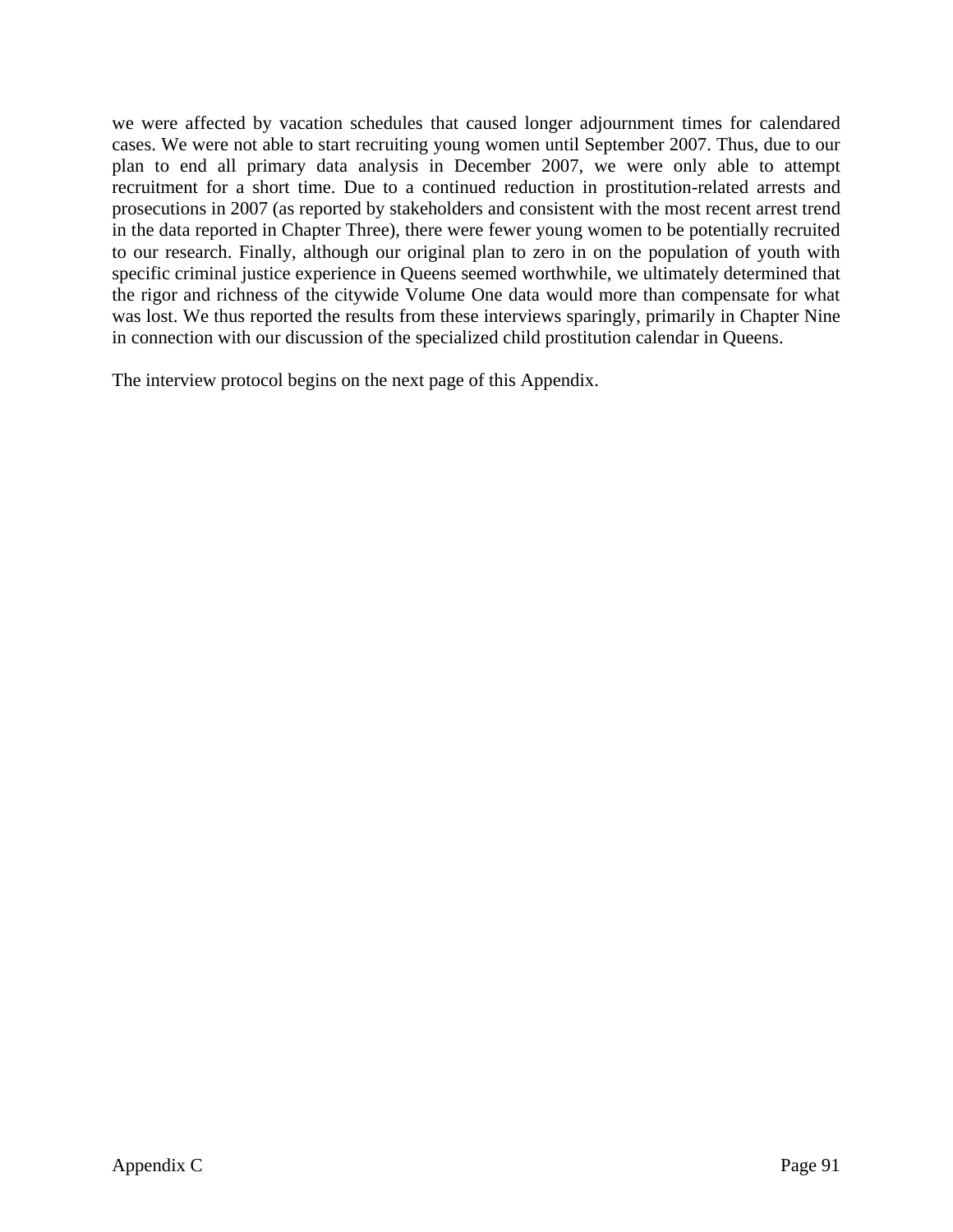#### **Center for Court Innovation Commercial Sexual Exploitation of Children Youth Interview Protocol – Queens Prosecution**

**INTRO:** Hi, my name is *insert interviewer name* and I work for the Center for Court Innovation. We are evaluating work being conducted through a grant given to the Mayor's Office. We are here today to talk to you, if you agree, about your involvement with the Queens District Attorney's Office and other services you have been provided. *Insert advocate name* is here with me today to be an advocate for you. I am going to start by explaining our work. *[Go over informed consent information, allow advocate to discuss the situation with the youth, ask the youth if they have any questions, solicit consent]*.

#### **Demographic Questions**

1. How old are you?

| 2. What is your ethnicity/race?<br>African American<br>Caucasian  Cother:  Caucasian  Cother:  Communication  Counter:  Communication  Communication  Communication  Communication  Communication  Communication  Communication  Communication  Communication  Com |
|--------------------------------------------------------------------------------------------------------------------------------------------------------------------------------------------------------------------------------------------------------------------|
| 3. Where were you born?<br>Manhattan<br>Bronx Brooklyn<br>$\mathbf{1}$<br>Queens   Staten Island                                                                                                                                                                   |
|                                                                                                                                                                                                                                                                    |
|                                                                                                                                                                                                                                                                    |
| 4. What borough do you live in?<br>Manhattan <b>D</b> Bronx <b>D</b> Brooklyn<br>Queens Staten Island                                                                                                                                                              |
|                                                                                                                                                                                                                                                                    |
| 5. With whom do you currently live (probe – biological parent, other family members,<br>friend, residential placement)?<br>Parent (biological or step) $\Box$ Family member $\Box$ Friend                                                                          |
| a. If living in a residential placement, how did you come to be placed there?                                                                                                                                                                                      |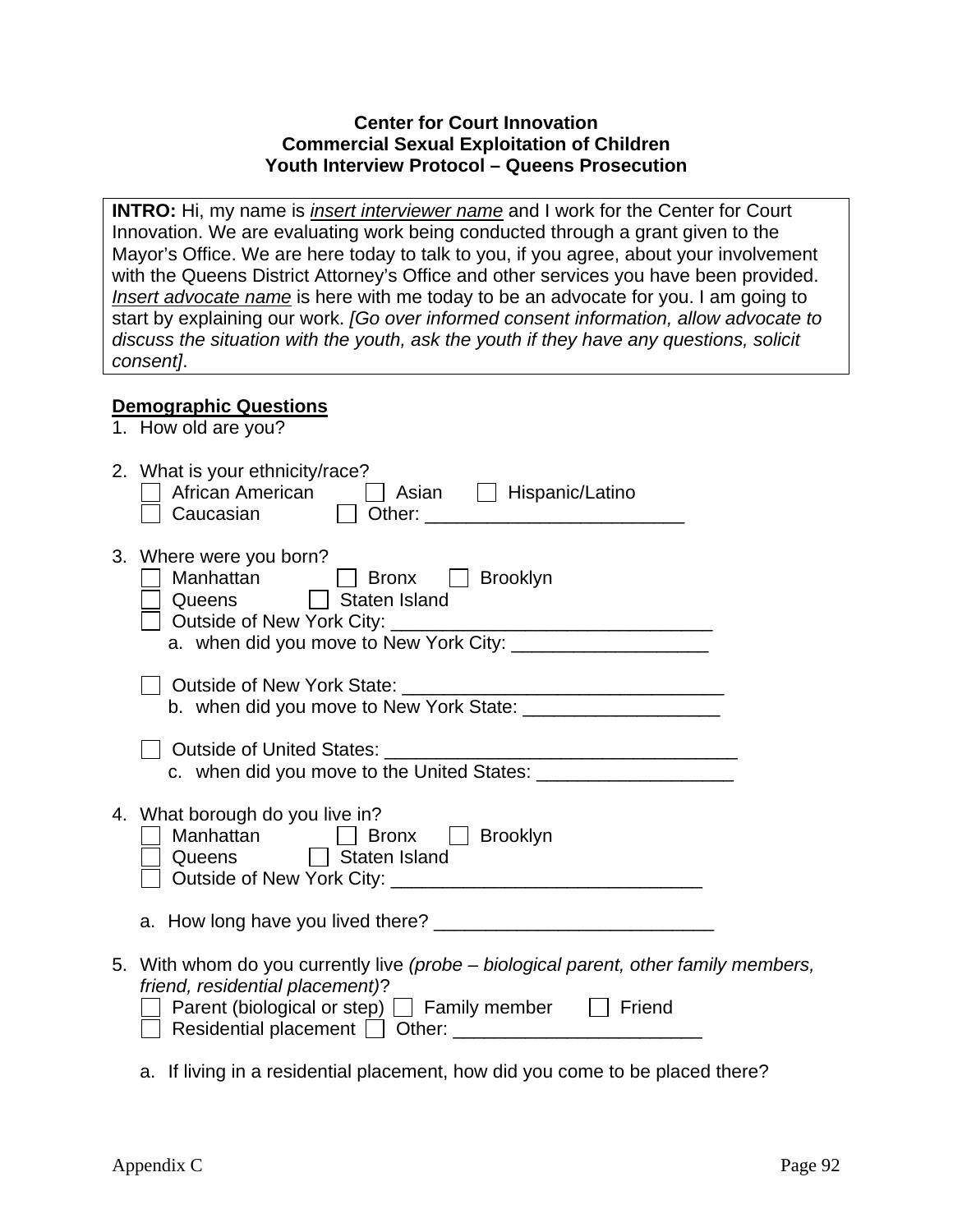| 6. Are you currently enrolled in school?   | Yes  | No |  |
|--------------------------------------------|------|----|--|
| a. If yes,                                 |      |    |  |
| - What grade are you currently in?         |      |    |  |
|                                            |      |    |  |
| b. If no,                                  |      |    |  |
| - What is the highest grade you completed? |      |    |  |
| - Do you have a GED? $\Box$ Yes            | l No |    |  |
|                                            |      |    |  |
| 7. Have you been arrested before?          |      |    |  |

- a. If yes:
	- How many times?
	- For what?
	- How old were you the first time you were arrested?

#### **Contact/Involvement with DA's Office**

- 8. When did you come in contact with the Queen's District Attorney's Office?
- 9. How did you become involved with the Queen's District Attorney's Office? Was it because of an arrest?
	- a. Did you get arrested? What did you get arrested for? When did you get arrested? What borough were you arrested in? How do you feel the police handled things (your arrest, need for services, etc)? *[If they have been arrested before]* You said you were arrested before, was this experience any different? If it was, how and why was it different?
	- b. Did someone else get arrested? Who was the person(s) that was/were arrested *(probe - family member, other girls, pimp, john, etc)*? What was the person(s) arrested for? When did this person(s) get arrested? What borough was the person(s) arrested in? How do you feel the police handled things?
	- c. If you weren't arrested how did you get involved in the prosecution of the case? Who contacted you? What has the experience been like?
- 10. What has your experience with the Queen's District Attorney been like?
	- a. What is the status of your case? Have you been involved? If so, how? If not, why not? How do you feel about the district attorney on your case? How has he/she handled things? Did you/do you think you will testify? How do you feel about testifying?
	- b. Have you received services from Sexual Assault and Violence Intervention Program? If yes, what kind of services? Were the services helpful? Have you been involved with other services? If so, which ones? Were the services helpful? Are there additional services that you need? Have you tried to access services before? Was this experience any different?
- 11. Have you had previous contact with the Queen's District Attorney's Office *(a previous arrest?)*?
	- a. If yes, was this experience any different? If it was, how and why was it different?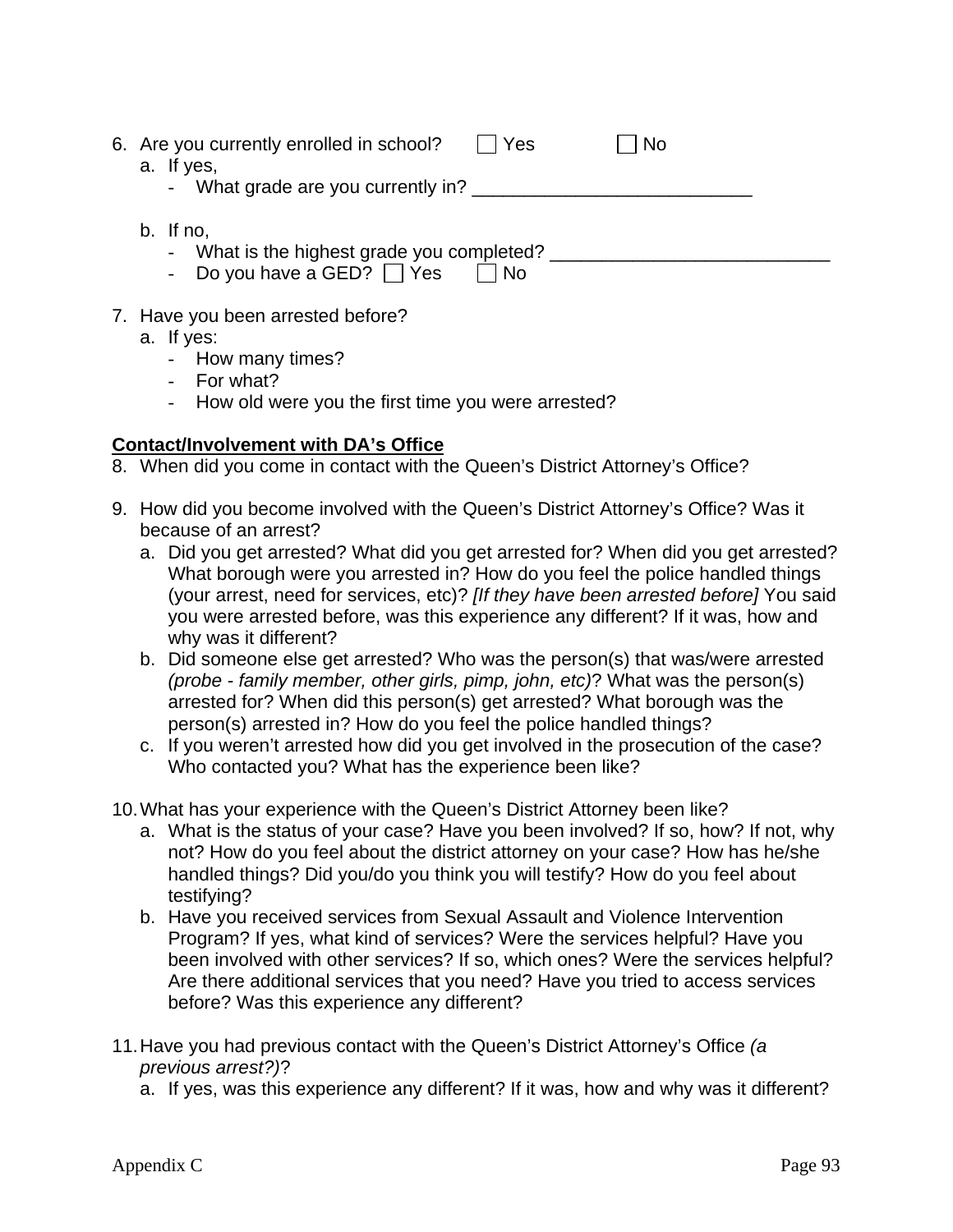### **Prevention & Services**

- 12. What suggestions do you have for police, the court, service providers, policymakers to help prevent girls and boys from becoming involved in sexual exploitation?
- 13. What suggestions do you have for police, the court, service providers, policymakers to help girls and boys get out of being sexual exploited?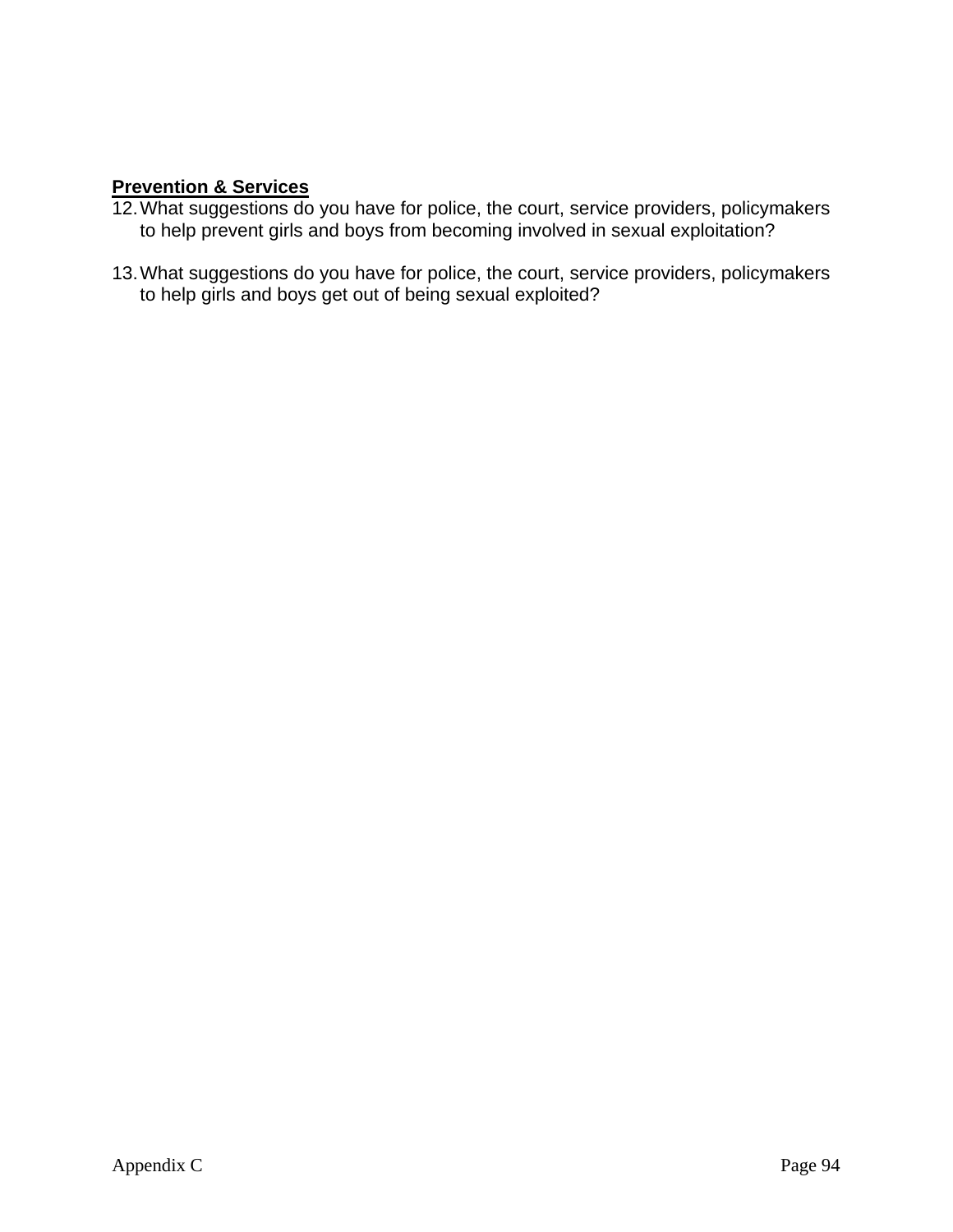# **Appendix D CASEC Logic Model**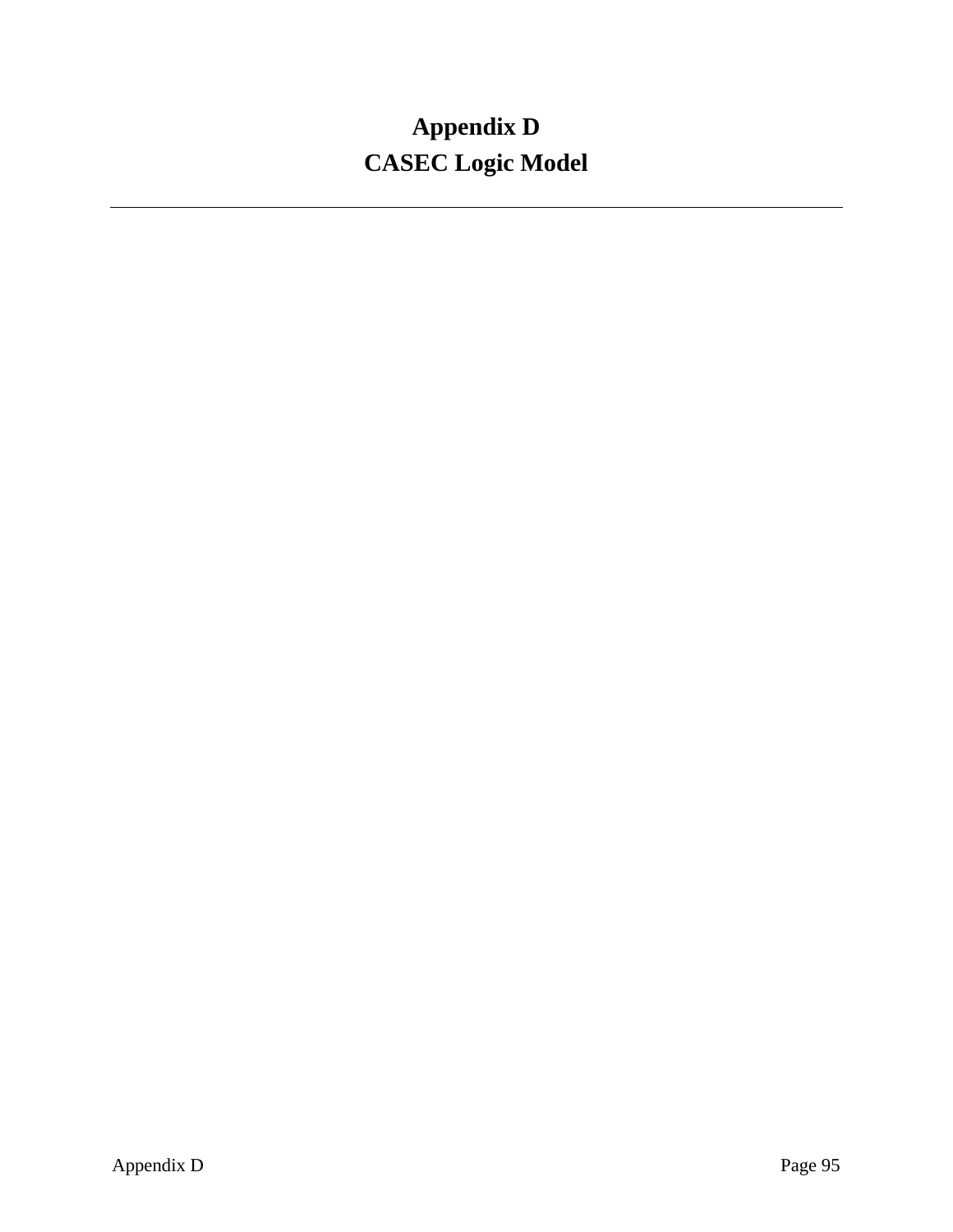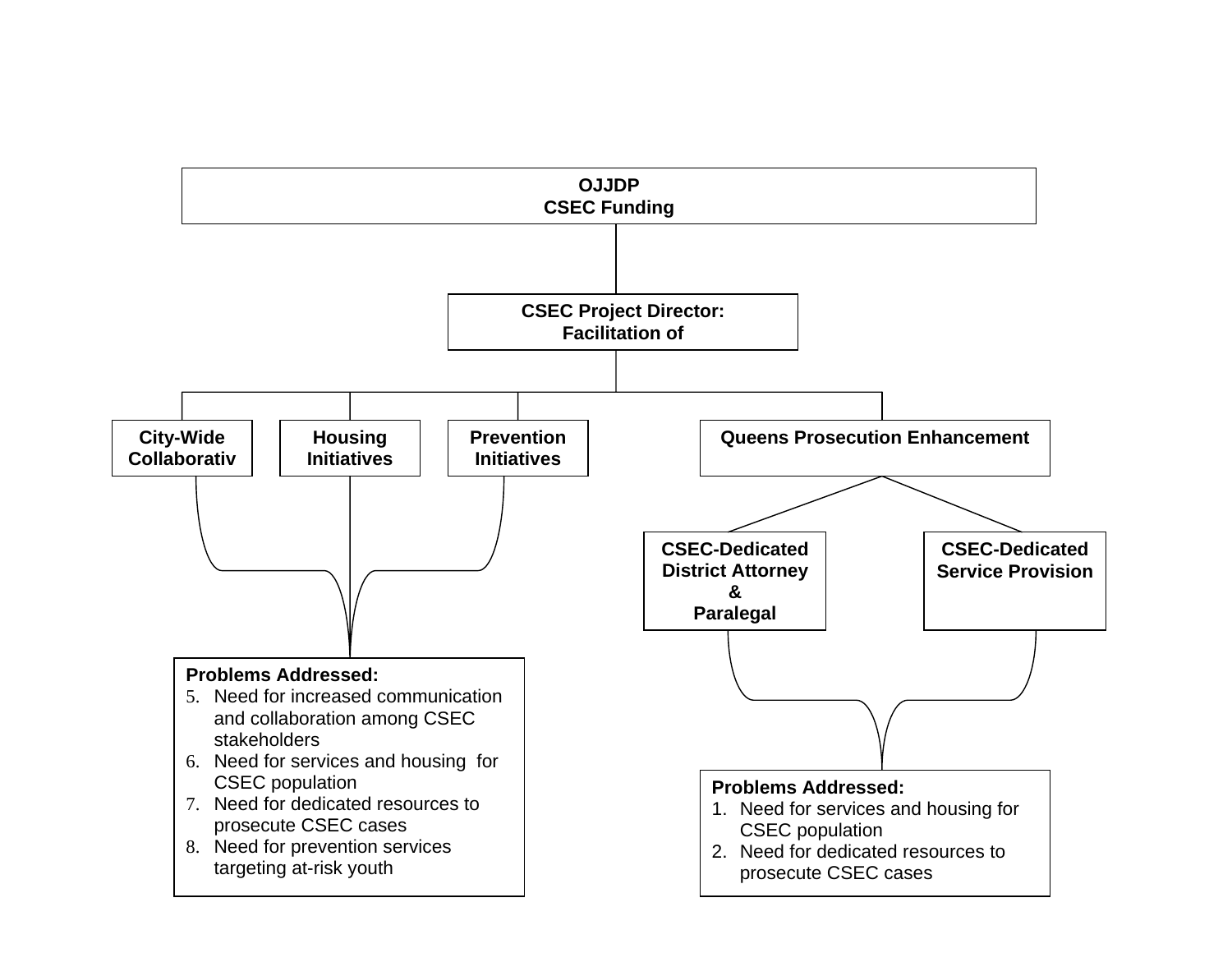# **PROBLEM #1: Need for increased communication & collaboration among CSEC stakeholders**



**STRATEGIES**

## **OUTCOMES**

**MEASURES**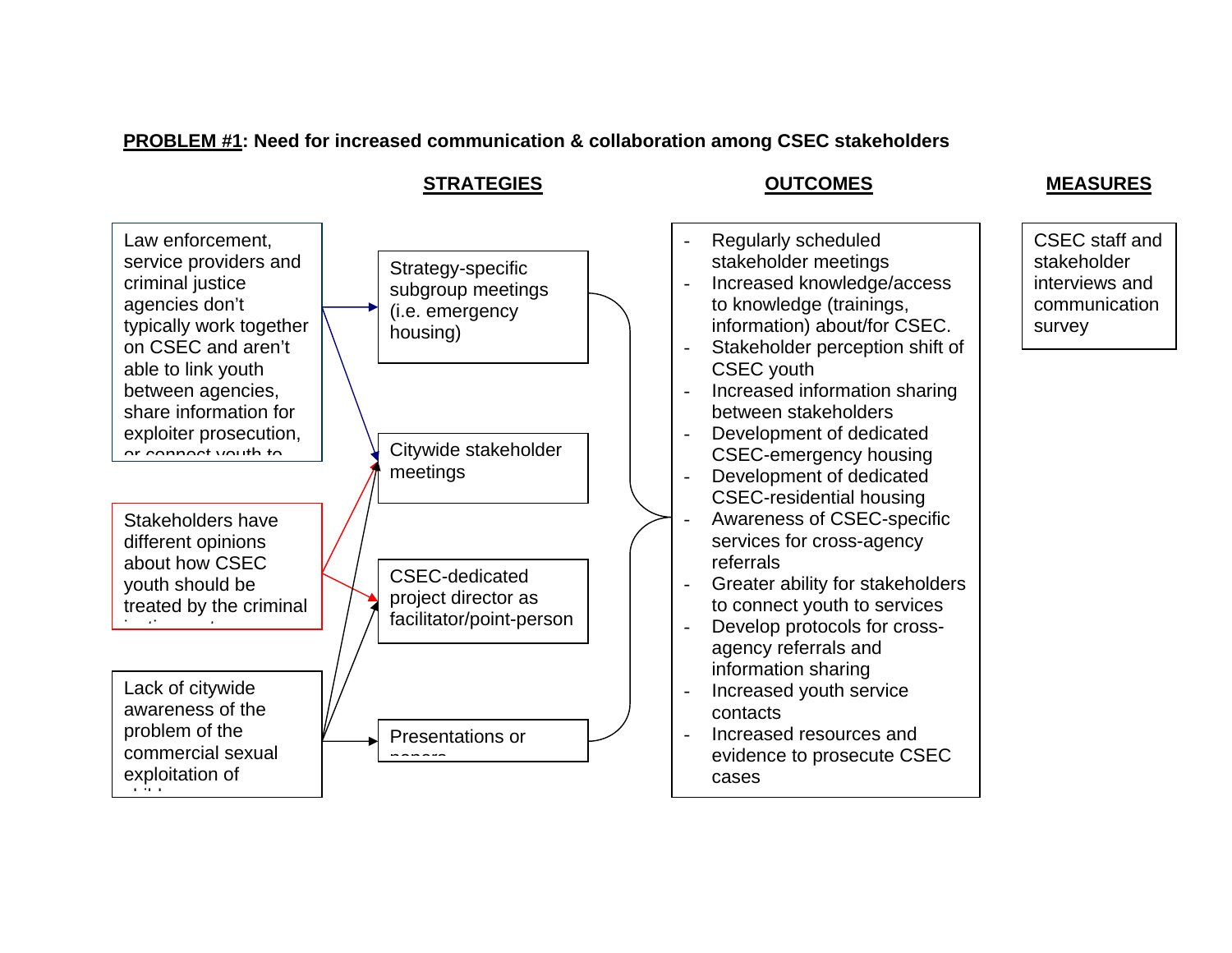# **PROBLEM #2: Need for services and housing for CSEC population**

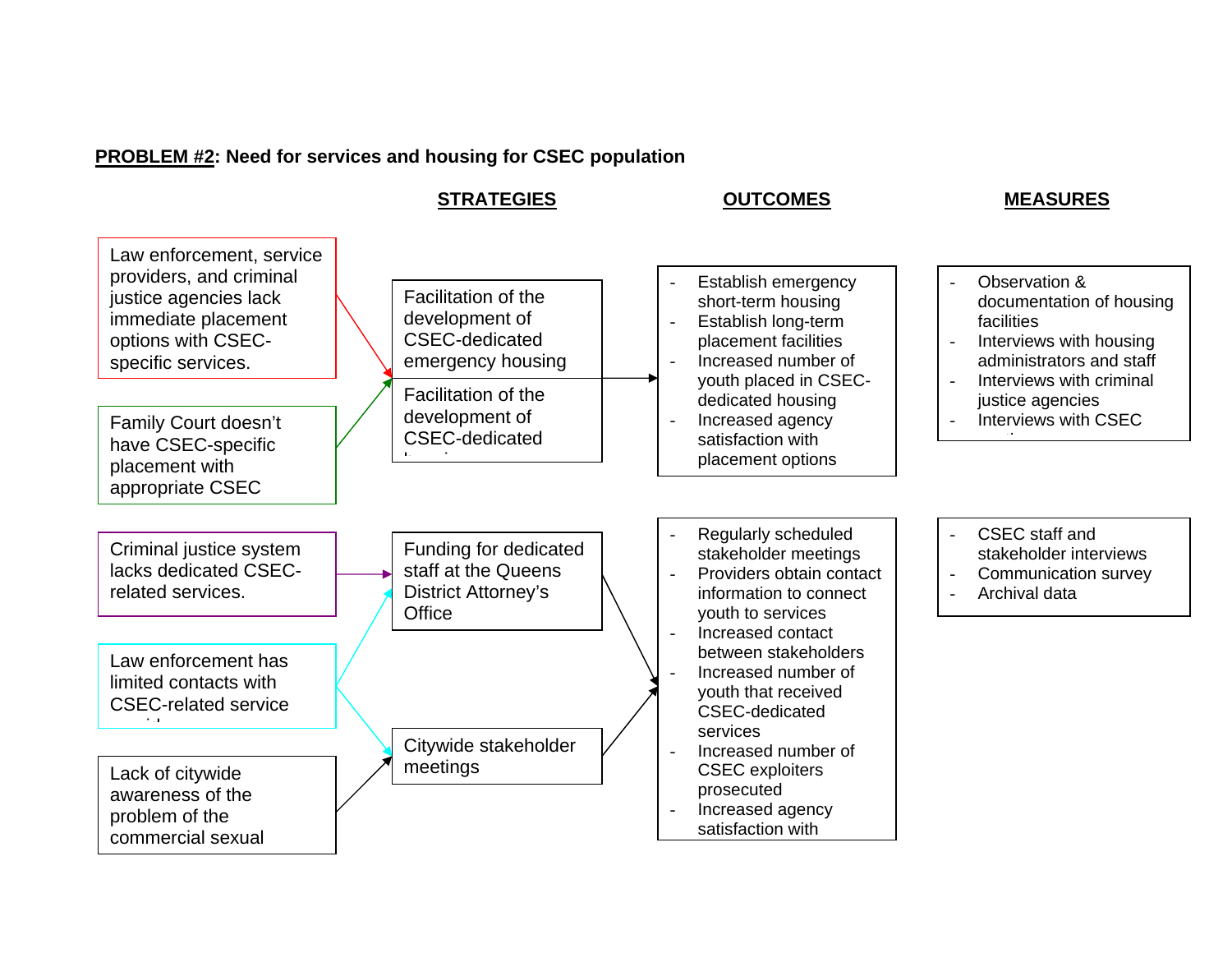#### **PROBLEM #3: Need for dedicated resources to prosecute CSEC cases**